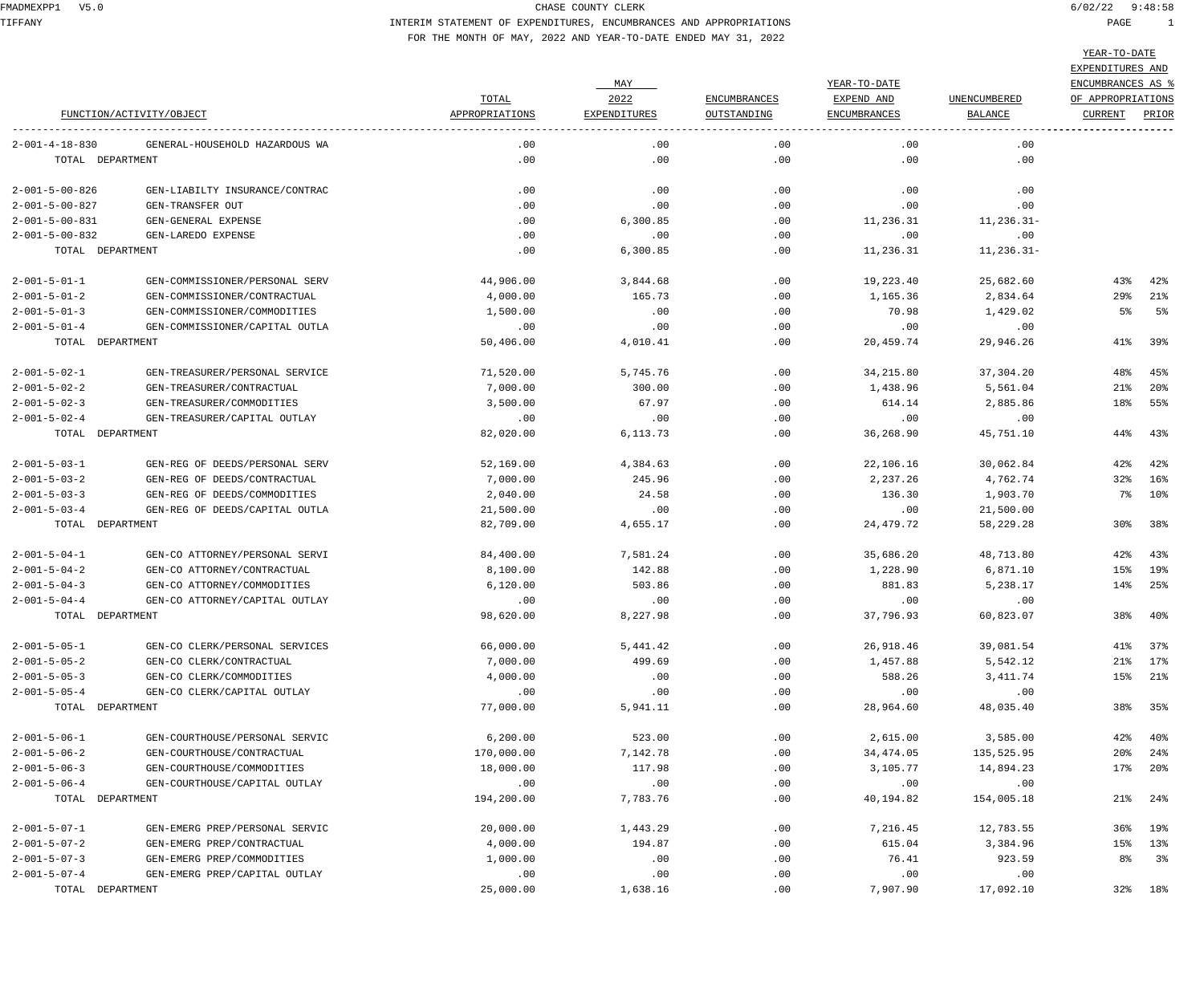TIFFANY INTERIM STATEMENT OF EXPENDITURES, ENCUMBRANCES AND APPROPRIATIONS PAGE 2 FOR THE MONTH OF MAY, 2022 AND YEAR-TO-DATE ENDED MAY 31, 2022

|                          |                                |                |              |                     |                     |                     | ILAR-IU-DAIL             |                |
|--------------------------|--------------------------------|----------------|--------------|---------------------|---------------------|---------------------|--------------------------|----------------|
|                          |                                |                |              |                     |                     |                     | EXPENDITURES AND         |                |
|                          |                                |                | MAY          |                     | YEAR-TO-DATE        |                     | ENCUMBRANCES AS %        |                |
|                          |                                | TOTAL          | 2022         | <b>ENCUMBRANCES</b> | EXPEND AND          | <b>UNENCUMBERED</b> | OF APPROPRIATIONS        |                |
|                          | FUNCTION/ACTIVITY/OBJECT       | APPROPRIATIONS | EXPENDITURES | OUTSTANDING         | <b>ENCUMBRANCES</b> | BALANCE             | CURRENT                  | PRIOR          |
|                          |                                |                |              |                     |                     |                     |                          |                |
| $2 - 001 - 5 - 08 - 1$   | GEN-MUSEUM/PERSONAL SERVICES   | 8,200.00       | 720.00       | .00                 | 3,492.00            | 4,708.00            | 43%                      | 38%            |
| $2 - 001 - 5 - 08 - 2$   | GEN-MUSEUM/CONTRACTUAL         | 4,000.00       | 159.05       | .00                 | 814.18              | 3,185.82            |                          | 20% 18%        |
|                          | TOTAL DEPARTMENT               | 12,200.00      | 879.05       | .00                 | 4,306.18            | 7,893.82            |                          | 35% 31%        |
| $2 - 001 - 5 - 09 - 0$   | GEN-COUNTY BUILDING/CAPITAL OU | .00            | .00          | .00                 | .00                 | .00                 |                          |                |
|                          | TOTAL DEPARTMENT               | .00            | .00          | .00                 | .00                 | .00                 |                          |                |
| $2 - 001 - 5 - 10 - 2$   | GEN-DISTRICT COURT/CONTRACTUAL | 78,300.00      | 3,102.33     | $.00 \,$            | 15,844.24           | 62,455.76           |                          | $20\%$ 25%     |
| $2 - 001 - 5 - 10 - 3$   | GEN-DISTRICT COURT/COMMODITIES | 2,200.00       | 157.57       | .00                 | 529.82              | 1,670.18            | 24%                      | 8 <sup>°</sup> |
| $2 - 001 - 5 - 10 - 4$   | GEN-DISTRICT COURT/CAPITAL OUT | 1,700.00       | .00          | .00                 | 306.56              | 1,393.44            | 18%                      | 7%             |
|                          | TOTAL DEPARTMENT               | 82,200.00      | 3,259.90     | .00                 | 16,680.62           | 65,519.38           | $20\mathrm{\textdegree}$ | 24%            |
| $2 - 001 - 5 - 11 - 2$   | GEN-HEALTH DEPARTMENT/PERSONAL | 40,000.00      | 3,173.00     | .00                 | 15,247.50           | 24,752.50           | 38%                      | 45%            |
|                          | TOTAL DEPARTMENT               | 40,000.00      | 3,173.00     | .00                 | 15,247.50           | 24,752.50           | 38%                      | 45%            |
|                          |                                |                |              |                     |                     |                     |                          |                |
| $2 - 001 - 5 - 12 - 2$   | GEN-SOIL CONSERV/APPROPRIATION | 17,000.00      | .00          | .00                 | 8,500.00            | 8,500.00            | 50%                      | 50%            |
|                          | TOTAL DEPARTMENT               | 17,000.00      | .00          | $.00 \ \,$          | 8,500.00            | 8,500.00            |                          | 50% 50%        |
| $2 - 001 - 5 - 13 - 2$   | GEN-AUDIT/APPROPRIATION        | .00            | .00          | $.00 \,$            | .00                 | .00                 |                          |                |
|                          | TOTAL DEPARTMENT               | .00            | .00          | .00                 | .00                 | .00                 |                          |                |
|                          |                                |                |              |                     |                     |                     |                          |                |
| $2 - 001 - 5 - 14 - 2$   | GEN-LAREDO/CONTRACTUAL         | .00            | 224.00       | .00                 | 1,120.00            | 1,120.00-           |                          |                |
|                          | TOTAL DEPARTMENT               | .00            | 224.00       | $.00 \ \,$          | 1,120.00            | 1,120.00-           |                          |                |
| $2 - 001 - 5 - 15 - 2$   | GEN-JUVENILE DETENTION/CONTRAC | 10,000.00      | .00          | .00                 | .00                 | 10,000.00           |                          |                |
|                          | TOTAL DEPARTMENT               | 10,000.00      | .00          | .00                 | .00                 | 10,000.00           |                          |                |
|                          |                                |                |              |                     |                     |                     |                          |                |
| $2 - 001 - 5 - 16 - 2$   | GEN-KANSAS LEGAL SERVICES/APPR | 3,500.00       | .00          | $.00 \,$            | 1,750.00            | 1,750.00            | 50%                      | 50%            |
|                          | TOTAL DEPARTMENT               | 3,500.00       | .00          | $.00 \ \,$          | 1,750.00            | 1,750.00            |                          | 50% 50%        |
| $2 - 001 - 5 - 17 - 2$   | GEN-FLINT HILLS RC&D/APPROPRIA | .00            | .00          | .00                 | .00                 | .00                 |                          |                |
|                          | TOTAL DEPARTMENT               | .00            | .00          | .00                 | .00                 | .00                 |                          |                |
|                          |                                |                |              |                     |                     |                     |                          |                |
| $2 - 001 - 5 - 18 - 2$   | GEN-SOS/APPROPRIATION          | 3,200.00       | .00          | .00                 | 1,600.00            | 1,600.00            | 50%                      | 50%            |
|                          | TOTAL DEPARTMENT               | 3,200.00       | .00          | .00                 | 1,600.00            | 1,600.00            | 50%                      | $50\%$         |
| $2 - 001 - 5 - 19 - 2$   | GEN-LIABILTY INS/CONTRACTUAL   | 130,000.00     | .00          | .00                 | 123,580.00          | 6,420.00            | 95%                      | 92%            |
|                          | TOTAL DEPARTMENT               | 130,000.00     | .00          | .00                 | 123,580.00          | 6,420.00            | 95%                      | 92%            |
| $2 - 001 - 5 - 40 - 1$   | GEN-NOXIOUS WEED/PERSONAL SERV | 40,000.00      | 3,338.53     | .00                 | 15,779.54           | 24,220.46           | 39%                      | 29%            |
| $2 - 001 - 5 - 40 - 2$   | GEN-NOXIOUS WEED/CONTRACTUAL   | 4,000.00       | 1,192.27     | .00                 | 2,367.17            | 1,632.83            | 59%                      | 25%            |
| $2 - 001 - 5 - 40 - 3$   | GEN-NOXIOUS WEED/COMMODITIES   | 5,000.00       | 285.97       | .00                 | 2,516.59            | 2,483.41            | 50%                      | 63%            |
| $2 - 001 - 5 - 40 - 4$   | GEN-NOXIOUS WEED/CHEMICAL PURC | 40,000.00      | .00          | .00                 | 47,431.85           | 7,431.85-           | 119%                     |                |
| $2 - 001 - 5 - 40 - 827$ | GEN-NOXIOUS WEED/TRANSFER      | .00            | .00          | .00                 | .00                 | .00                 |                          |                |
|                          | TOTAL DEPARTMENT               | 89,000.00      | 4,816.77     | .00                 | 68,095.15           | 20,904.85           | $77\%$                   | 44%            |
|                          |                                |                |              |                     |                     |                     |                          |                |
| $2 - 001 - 5 - 42 - 1$   | GEN-RECYCLING/PERSONAL SERVICE | .00            | .00          | .00                 | .00                 | .00                 |                          |                |
| $2 - 001 - 5 - 42 - 2$   | GEN-RECYCLING/CONTRACTUAL      | 8,300.00       | .00          | .00                 | .00                 | 8,300.00            |                          |                |
| $2 - 001 - 5 - 42 - 3$   | GEN-RECYCLING/COMMODITIES      | 2,000.00       | .00          | .00                 | .00                 | 2,000.00            |                          |                |
|                          | TOTAL DEPARTMENT               | 10,300.00      | .00          | .00                 | .00                 | 10,300.00           |                          |                |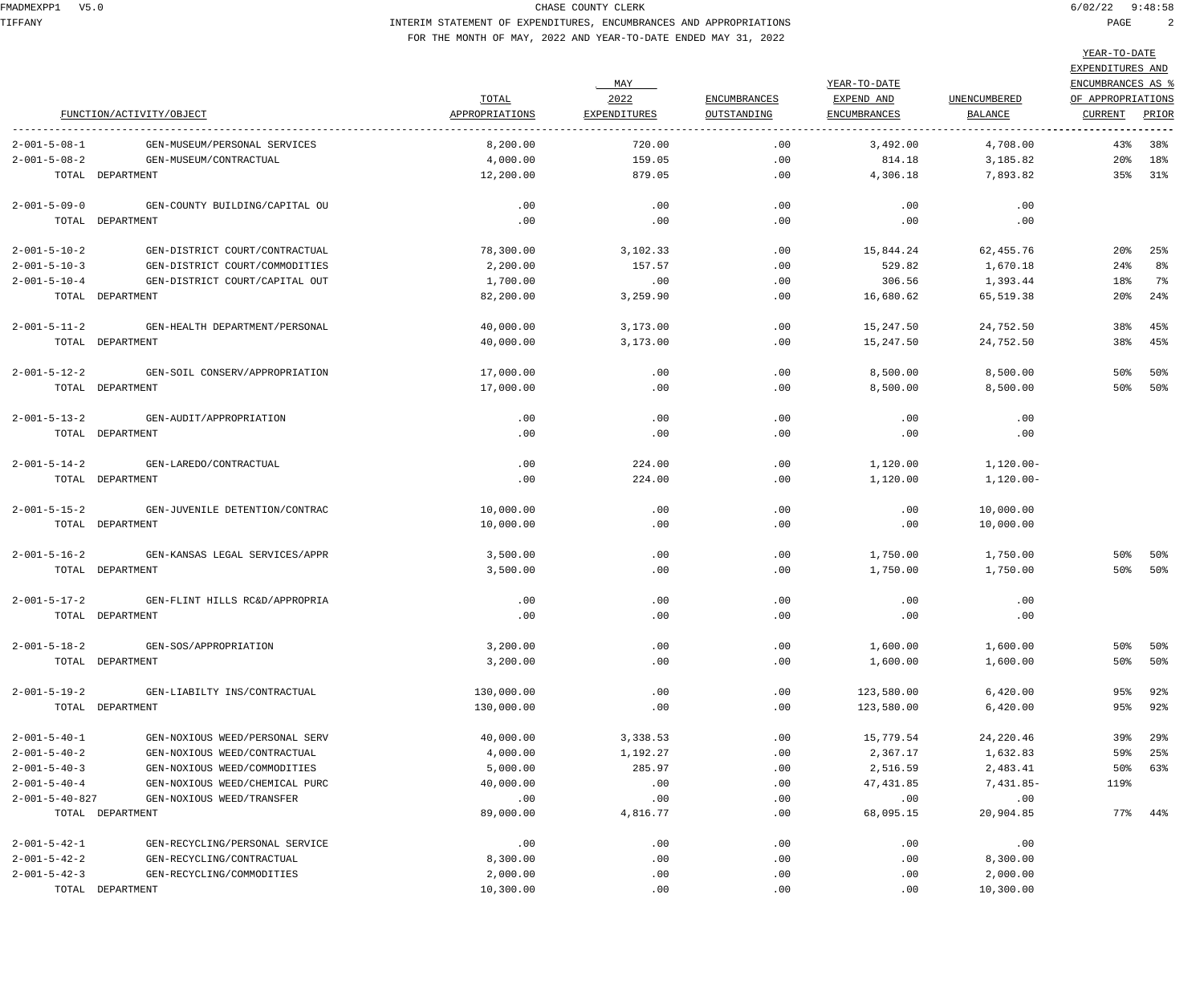TIFFANY INTERIM STATEMENT OF EXPENDITURES, ENCUMBRANCES AND APPROPRIATIONS PAGE 3 FOR THE MONTH OF MAY, 2022 AND YEAR-TO-DATE ENDED MAY 31, 2022

 $-TO-D$ 

|                          |                                |                |              |                     |                     |              | YEAR-TO-DATE      |         |
|--------------------------|--------------------------------|----------------|--------------|---------------------|---------------------|--------------|-------------------|---------|
|                          |                                |                |              |                     |                     |              | EXPENDITURES AND  |         |
|                          |                                |                | MAY          |                     | YEAR-TO-DATE        |              | ENCUMBRANCES AS % |         |
|                          |                                | TOTAL          | 2022         | <b>ENCUMBRANCES</b> | EXPEND AND          | UNENCUMBERED | OF APPROPRIATIONS |         |
|                          | FUNCTION/ACTIVITY/OBJECT       | APPROPRIATIONS | EXPENDITURES | OUTSTANDING         | <b>ENCUMBRANCES</b> | BALANCE      | CURRENT           | PRIOR   |
| $2 - 001 - 5 - 50 - 1$   | GEN-SHERIFF/PERSONAL SERVICES  | 410,000.00     | 33,836.51    | .00                 | 175,059.11          | 234,940.89   | 43%               | 41%     |
| $2 - 001 - 5 - 50 - 2$   | GEN-SHERIFF/CONTRACTUAL        | 18,000.00      | 1,237.81     | .00                 | 3,957.01            | 14,042.99    | $22\%$            | 49%     |
| $2 - 001 - 5 - 50 - 3$   | GEN-SHERIFF/COMMODITIES        | 45,000.00      | 3,044.03     | .00                 | 13,525.18           | 31,474.82    | 30%               | 46%     |
| $2 - 001 - 5 - 50 - 4$   | GEN-SHERIFF/CAPITAL OUTLAY     | .00            | .00          | .00                 | .00                 | .00          |                   |         |
| $2 - 001 - 5 - 50 - 5$   | GEN-SHERIFF CONCEAL & CARRY    | .00            | .00          | .00                 | .00                 | .00          |                   |         |
| TOTAL DEPARTMENT         |                                | 473,000.00     | 38, 118.35   | .00                 | 192,541.30          | 280,458.70   | 41%               | 42%     |
| $2 - 001 - 5 - 51 - 1$   | GEN-AMBULANCE/PERSONAL SERVICE | 153,814.00     | 11,075.92    | .00                 | 59,460.21           | 94, 353. 79  | 39%               | 38%     |
| $2 - 001 - 5 - 51 - 2$   | GEN-AMBULANCE/CONTRACTUAL      | 36,875.00      | 2,805.43     | .00                 | 7,022.97            | 29,852.03    | 19%               | 14%     |
| $2 - 001 - 5 - 51 - 3$   | GEN-AMBULANCE/COMMODITIES      | 28,350.00      | 3,296.37     | .00                 | 13,658.74           | 14,691.26    | 48%               | 43%     |
| $2 - 001 - 5 - 51 - 4$   | GEN-AMBULANCE/CAPITAL OUTLAY   | 75,000.00      | .00          | .00                 | 75,000.00           | .00          | 100%              |         |
| $2 - 001 - 5 - 51 - 5$   | GEN-AMBULANCE/LEASE PAYMENTS   | .00            | .00          | .00                 | .00                 | .00          |                   |         |
| $2 - 001 - 5 - 51 - 8$   | GEN-AMBULANCE/GRANT EXPENSE    | .00            | .00          | .00                 | .00                 | .00          |                   |         |
| TOTAL DEPARTMENT         |                                | 294,039.00     | 17,177.72    | .00                 | 155,141.92          | 138,897.08   | 53%               | 28%     |
|                          |                                |                |              |                     |                     |              |                   |         |
| $2 - 001 - 5 - 52 - 1$   | GEN-REAPPRAISAL/PERSONAL SERVI | 76,000.00      | 6,736.26     | .00                 | 33,859.16           | 42,140.84    | 45%               | 43%     |
| $2 - 001 - 5 - 52 - 2$   | GEN-REAPPRAISAL/CONTRACTUAL    | 23,700.00      | 2,300.48     | .00                 | 7,790.41            | 15,909.59    | 33%               | 18%     |
| $2 - 001 - 5 - 52 - 3$   | GEN-REAPPRAISAL/COMMODITIES    | 3,600.00       | 47.49        | .00                 | 473.16              | 3,126.84     | 13%               | 43%     |
| $2 - 001 - 5 - 52 - 4$   | GEN-REAPPRAISAL/CAPITAL OUTLAY | .00            | .00          | .00                 | .00                 | .00          |                   |         |
| TOTAL DEPARTMENT         |                                | 103,300.00     | 9,084.23     | .00                 | 42,122.73           | 61,177.27    | 41%               | 36%     |
| $2 - 001 - 5 - 55 - 1$   | GEN-ELECTION/PERSONAL SERVICES | 17,400.00      | 1,577.10     | .00                 | 7,730.14            | 9,669.86     | 44%               | 34%     |
| $2 - 001 - 5 - 55 - 2$   | GEN-ELECTION/CONTRACTUAL       | 20,000.00      | .00          | .00                 | 2,430.52            | 17,569.48    | 12%               | $1\%$   |
| $2 - 001 - 5 - 55 - 3$   | GEN-ELECTION/COMMODITIES       | 7,000.00       | .00          | .00                 | 246.30              | 6,753.70     | $4\%$             | $4\%$   |
| $2 - 001 - 5 - 55 - 4$   | GEN-ELECTION/CAPITAL OUTLAY    | .00            | .00          | .00                 | $.00 \,$            | .00          |                   |         |
| TOTAL DEPARTMENT         |                                | 44,400.00      | 1,577.10     | $.00 \ \,$          | 10,406.96           | 33,993.04    | 23%               | 15%     |
| $2 - 001 - 5 - 70 - 829$ | GEN-CO EXTENSION/CONTRACTUAL   | 7,500.00       | 669.84       | .00                 | 2,307.03            | 5,192.97     | 31%               | 32%     |
| TOTAL DEPARTMENT         |                                | 7,500.00       | 669.84       | .00                 | 2,307.03            | 5,192.97     | 31%               | 32%     |
| $2 - 001 - 5 - 71 - 2$   | GEN-CAPITAL IMPROVEMENT TRANSF | 390,522.00     | .00          | .00                 | .00                 | 390,522.00   |                   |         |
| $2 - 001 - 5 - 71 - 4$   | GEN-CAPITAL IMPROVEMENT-CAPITA | .00            | .00          | .00                 | .00                 | .00          |                   |         |
| TOTAL DEPARTMENT         |                                | 390,522.00     | .00          | .00                 | .00                 | 390,522.00   |                   |         |
| $2 - 001 - 5 - 72 - 829$ | GEN-CO FAIR/APPROPRIATION      | 7,000.00       | .00          | .00                 | 3,500.00            | 3,500.00     | 50%               | 50%     |
| TOTAL DEPARTMENT         |                                | 7,000.00       | .00          | .00                 | 3,500.00            | 3,500.00     |                   | 50% 50% |
|                          |                                |                |              |                     |                     |              |                   |         |
| $2 - 001 - 5 - 73 - 829$ | GEN-CORNER HOUSE-APPROPRIATION | 4,000.00       | .00          | .00                 | 2,000.00            | 2,000.00     | 50%               | 50%     |
| TOTAL DEPARTMENT         |                                | 4,000.00       | .00          | .00                 | 2,000.00            | 2,000.00     | 50%               | 50%     |
| $2 - 001 - 5 - 75 - 829$ | GEN-HISTORICAL SOC/APPROPRIATI | 28, 215.00     | .00          | .00                 | 14,107.50           | 14,107.50    | $50\%$            | 50%     |
| TOTAL DEPARTMENT         |                                | 28, 215.00     | .00          | .00                 | 14,107.50           | 14,107.50    | 50%               | 50%     |
| $2 - 001 - 5 - 76 - 829$ | GEN-HETLINGER/APPROPRIATION    | 2,500.00       | .00          | .00                 | 1,250.00            | 1,250.00     | 50%               | 50%     |
| TOTAL DEPARTMENT         |                                | 2,500.00       | .00          | .00                 | 1,250.00            | 1,250.00     | 50%               | 50%     |
| $2 - 001 - 5 - 78 - 2$   | GEN-SPECIAL EQUIPMENT RESERVE  | 100,000.00     | .00          | .00                 | .00                 | 100,000.00   |                   |         |
| $2 - 001 - 5 - 78 - 4$   | GEN- SPECIAL EQUIPMENT RESERVE | .00            | .00          | .00                 | .00                 | .00          |                   |         |
| TOTAL DEPARTMENT         |                                | 100,000.00     | .00          | .00                 | .00                 | 100,000.00   |                   |         |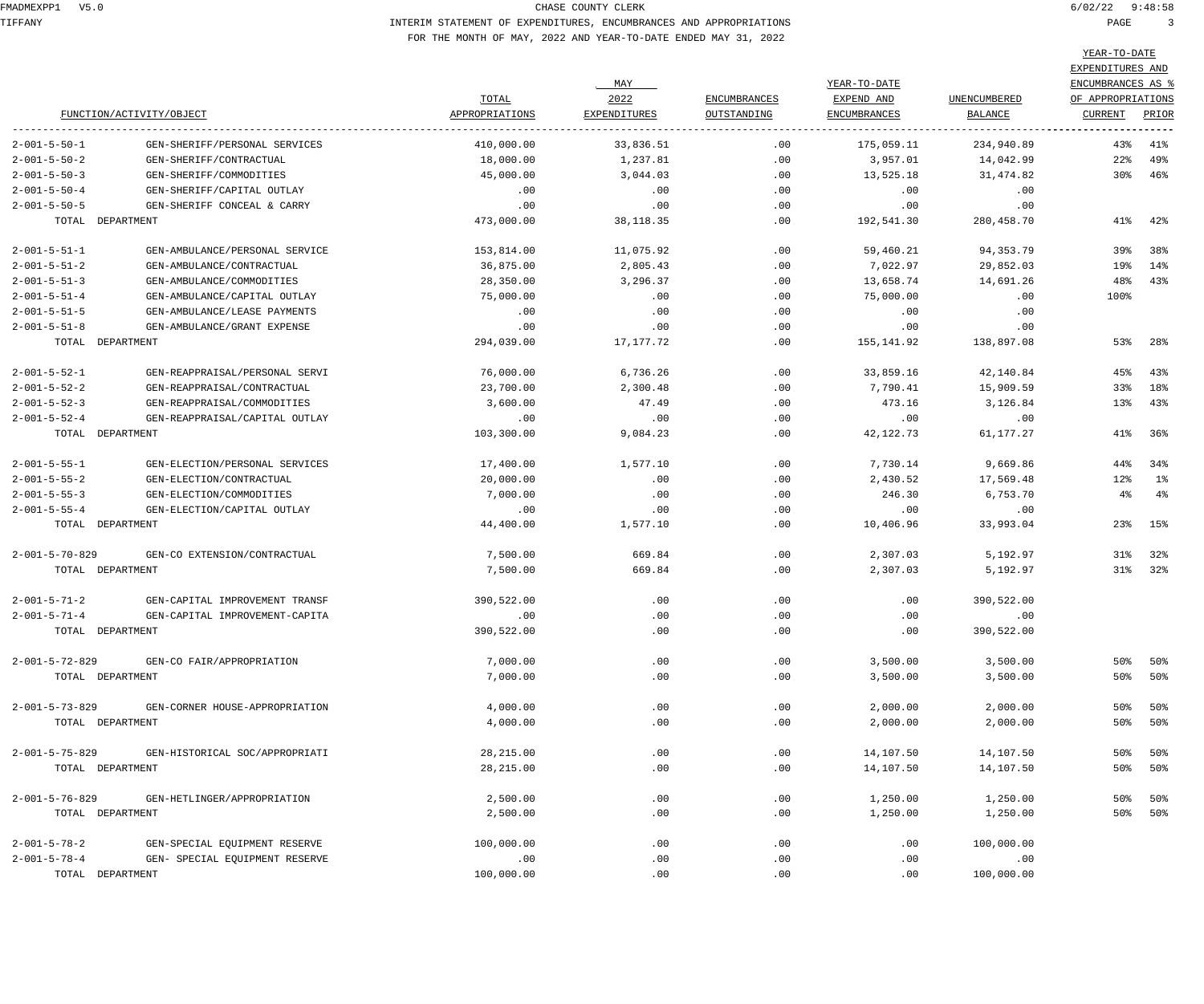TIFFANY INTERIM STATEMENT OF EXPENDITURES, ENCUMBRANCES AND APPROPRIATIONS PAGE 4 FOR THE MONTH OF MAY, 2022 AND YEAR-TO-DATE ENDED MAY 31, 2022

|                          |                                |                |                     |                     |                     |                | ILAR-IU-DAIL      |         |
|--------------------------|--------------------------------|----------------|---------------------|---------------------|---------------------|----------------|-------------------|---------|
|                          |                                |                |                     |                     |                     |                | EXPENDITURES AND  |         |
|                          |                                |                | MAY                 |                     | YEAR-TO-DATE        |                | ENCUMBRANCES AS % |         |
|                          |                                | TOTAL          | 2022                | <b>ENCUMBRANCES</b> | EXPEND AND          | UNENCUMBERED   | OF APPROPRIATIONS |         |
|                          | FUNCTION/ACTIVITY/OBJECT       | APPROPRIATIONS | <b>EXPENDITURES</b> | OUTSTANDING         | <b>ENCUMBRANCES</b> | <b>BALANCE</b> | <b>CURRENT</b>    | PRIOR   |
| $2 - 001 - 5 - 80 - 2$   | GEN-TECHNOLOGY CENTER/CONTRACT | .00            | .00                 | .00                 | .00                 | .00            |                   |         |
| TOTAL DEPARTMENT         |                                | .00            | .00                 | .00                 | .00                 | .00            |                   |         |
| $2 - 001 - 5 - 90 - 001$ | GEN-EMPLOYEE BENEFIT/KPERS     | 150,000.00     | 11,831.50           | .00                 | 57,574.58           | 92,425.42      | 38%               | 38%     |
| $2 - 001 - 5 - 90 - 002$ | GEN-EMPLOYEE BENEFIT/SOC SECUR | 122,000.00     | 11,238.91           | .00                 | 54,913.32           | 67,086.68      | 45%               | 43%     |
| $2 - 001 - 5 - 90 - 003$ | GEN-EMPLOYEE BENEFIT/HEALTH IN | 350,000.00     | 22,499.93           | .00                 | 113,376.02          | 236,623.98     | 32%               | 41%     |
| $2 - 001 - 5 - 90 - 004$ | GEN-EMPLOYEE BENEFIT/UNEMPLOYM | 8,000.00       | .00                 | .00                 | 7,614.21            | 385.79         | 95%               | 4%      |
| $2 - 001 - 5 - 90 - 005$ | GEN-EMPLOYEE BENEFIT/WORK COMP | 21,000.00      | .00                 | .00                 | 19,836.00           | 1,164.00       | 94%               | 96%     |
| $2 - 001 - 5 - 90 - 006$ | GEN-EMPLOYEE BENEFIT/NY LIFE   | .00            | .00                 | .00                 | .00                 | .00            |                   |         |
| $2 - 001 - 5 - 90 - 007$ | GEN-EMPLOYEE BENEFIT/PAYROLL C | .00            | .00                 | .00                 | .00                 | .00            |                   |         |
| TOTAL DEPARTMENT         |                                | 651,000.00     | 45,570.34           | .00                 | 253,314.13          | 397,685.87     |                   | 39% 42% |
| $2 - 001 - 5 - 92 - 1$   | GEN-COURTHOUSE MAINTENANCE/PER | 41,000.00      | 2,933.49            | .00                 | 13,769.80           | 27,230.20      | 34%               | $27$ %  |
| $2 - 001 - 5 - 92 - 2$   | GEN-COURTHOUSE MAINTENANCE/CON | 8,000.00       | 458.00              | .00                 | 4,605.99            | 3,394.01       | 58%               | 33%     |
| $2 - 001 - 5 - 92 - 3$   | GEN-COURTHOUSE MAINTENANCE/COM | 6,000.00       | 696.03              | .00                 | 1,260.30            | 4,739.70       | 21%               | 24%     |
| $2 - 001 - 5 - 92 - 4$   | GEN-COURTHOUSE MAINTENANCE/CAP | .00            | .00                 | .00                 | .00                 | .00            |                   |         |
| TOTAL DEPARTMENT         |                                | 55,000.00      | 4,087.52            | .00                 | 19,636.09           | 35,363.91      | 36%               | 27%     |
| TOTAL                    |                                | 3,167,831.00   | 173,308.99          | .00                 | 1,144,516.03        | 2,023,314.97   | 36%               | 32%     |
| FUND 001 TOTALS          | GENERAL FUND                   | 3,167,831.00   | 173,308.99          | .00                 | 1,144,516.03        | 2,023,314.97   |                   | 36% 32% |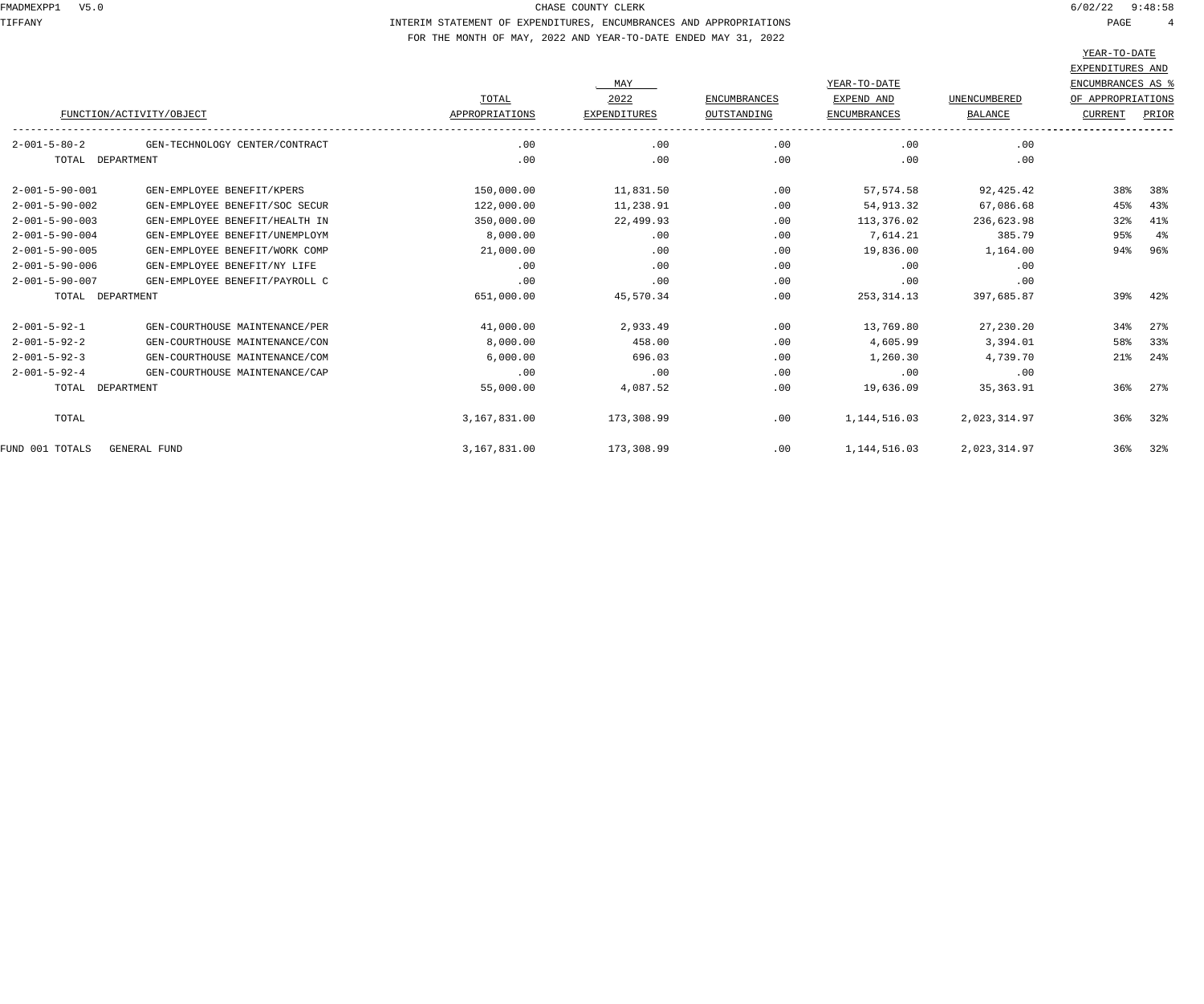# TIFFANY INTERIM STATEMENT OF EXPENDITURES, ENCUMBRANCES AND APPROPRIATIONS PAGE 5 FOR THE MONTH OF MAY, 2022 AND YEAR-TO-DATE ENDED MAY 31, 2022

|                          |                                | TOTAL          | MAY<br>2022  | <b>ENCUMBRANCES</b> | YEAR-TO-DATE<br>EXPEND AND | UNENCUMBERED   | EXPENDITURES AND<br><b>ENCUMBRANCES AS %</b><br>OF APPROPRIATIONS |           |
|--------------------------|--------------------------------|----------------|--------------|---------------------|----------------------------|----------------|-------------------------------------------------------------------|-----------|
|                          | FUNCTION/ACTIVITY/OBJECT       | APPROPRIATIONS | EXPENDITURES | OUTSTANDING         | <b>ENCUMBRANCES</b>        | <b>BALANCE</b> | CURRENT                                                           | PRIOR     |
| $2 - 002 - 5 - 00 - 827$ | DETENT FAC-TRANSFER OUT        | .00            | 11,478.93    | .00                 | 26, 283. 17                | 26,283.17-     |                                                                   |           |
|                          | TOTAL DEPARTMENT               | .00            | 11,478.93    | .00                 | 26, 283. 17                | $26, 283.17 -$ |                                                                   |           |
| $2 - 002 - 5 - 01 - 2$   | DETENT FAC-LIABILITY INSURANCE | 50,000.00      | .00          | .00                 | 57,119.00                  | 7,119.00-      |                                                                   | 114% 111% |
|                          | TOTAL DEPARTMENT               | 50,000.00      | .00          | .00                 | 57,119.00                  | $7,119.00 -$   |                                                                   | 114% 111% |
| $2 - 002 - 5 - 20 - 1$   | DETENT FAC-ADMIN/PERSONAL SERV | 76,000.00      | 7,746.78     | $.00 \,$            | 36,089.82                  | 39,910.18      | 47%                                                               | 41%       |
| $2 - 002 - 5 - 20 - 2$   | DETENT FAC-ADMIN/CONTRACTUAL   | 9,000.00       | 25.00        | .00                 | 345.50                     | 8,654.50       | $4\,$                                                             | $10\%$    |
| $2 - 002 - 5 - 20 - 3$   | DETENT FAC-ADMIN/COMMODITIES   | 6,000.00       | 175.11       | .00                 | 1,314.32                   | 4,685.68       | $22\%$                                                            | 8%        |
| $2 - 002 - 5 - 20 - 4$   | DETENT FAC-ADMIN/CAPITAL OUTLA | 3,500.00       | .00          | .00                 | .00                        | 3,500.00       |                                                                   |           |
|                          | TOTAL DEPARTMENT               | 94,500.00      | 7,946.89     | .00.                | 37,749.64                  | 56,750.36      | 40%                                                               | 34%       |
| $2 - 002 - 5 - 21 - 1$   | DETENT FAC-MAINT/PERSONAL SERV | 37,000.00      | 2,574.01     | .00                 | 12,833.45                  | 24,166.55      | 35%                                                               | 31%       |
| $2 - 002 - 5 - 21 - 2$   | DETENT FAC-MAINT/CONTRACTUAL   | 150,000.00     | 18,269.96    | .00                 | 76,213.70                  | 73,786.30      | 51%                                                               | 28%       |
| $2 - 002 - 5 - 21 - 3$   | DETENT FAC-MAINT/COMMODITIES   | 35,000.00      | 2,318.84     | .00                 | 11,462.06                  | 23,537.94      | 33%                                                               | 29%       |
| $2 - 002 - 5 - 21 - 4$   | DETENT FAC-MAINT/CAPITAL OUTLA | 40,000.00      | 1,013.19     | .00                 | 1,013.19                   | 38,986.81      | 3%                                                                | 34%       |
|                          | TOTAL DEPARTMENT               | 262,000.00     | 24,176.00    | .00.                | 101,522.40                 | 160,477.60     | 39%                                                               | 29%       |
| $2 - 002 - 5 - 22 - 1$   | DETENT FAC-MED HYGENE/PERSONAL | 120,000.00     | 8,182.59     | .00                 | 40,272.41                  | 79,727.59      | 34%                                                               | 21%       |
| $2 - 002 - 5 - 22 - 2$   | DETENT FAC-MED HYGENE/CONTRACT | 28,000.00      | 1,533.03     | .00                 | 6,530.39                   | 21,469.61      | 23%                                                               | 49%       |
| $2 - 002 - 5 - 22 - 3$   | DETENT FAC-MED HYGENE/COMMODIT | 16,000.00      | 1,598.94     | $.00 \,$            | 12,508.97                  | 3,491.03       | 78%                                                               | 26%       |
| $2 - 002 - 5 - 22 - 4$   | DETENT FAC-MED HYGENE/CAPITAL  | 20,000.00      | .00          | .00                 | .00                        | 20,000.00      |                                                                   |           |
|                          | TOTAL DEPARTMENT               | 184,000.00     | 11,314.56    | $.00 \,$            | 59, 311.77                 | 124,688.23     | 32%                                                               | 26%       |
| $2 - 002 - 5 - 23 - 1$   | DETENT FAC-FOOD SERVICE/PERSON | 200,000.00     | 16,925.32    | .00                 | 85,925.77                  | 114,074.23     | 43%                                                               | 32%       |
| $2 - 002 - 5 - 23 - 2$   | DETENT FAC-FOOD SERVICE/CONTRA | 30,000.00      | 174.90       | .00                 | 1,479.92                   | 28,520.08      | 5%                                                                | 13%       |
| $2 - 002 - 5 - 23 - 3$   | DETENT FAC-FOOD SERVICE/COMMOD | 500,000.00     | 33,107.83    | .00                 | 155,574.41                 | 344,425.59     | 31%                                                               | 17%       |
| $2 - 002 - 5 - 23 - 4$   | DETENT FAC-FOOD SERVICE/CAPITA | 6,000.00       | .00          | .00                 | 13,109.44                  | 7,109.44-      | 218%                                                              |           |
|                          | TOTAL DEPARTMENT               | 736,000.00     | 50,208.05    | .00.                | 256,089.54                 | 479,910.46     | $35\%$                                                            | $22\%$    |
| $2 - 002 - 5 - 24 - 1$   | DETENT FAC-SECURITY/PERSONAL S | 800,000.00     | 86,831.62    | $.00 \,$            | 429,792.23                 | 370, 207. 77   | 54%                                                               | 44%       |
| $2 - 002 - 5 - 24 - 2$   | DETENT FAC-SECURITY/CONTRACTUA | 46,000.00      | 5,360.51     | $.00 \,$            | 34,958.79                  | 11,041.21      | 76%                                                               | 66%       |
| $2 - 002 - 5 - 24 - 3$   | DETENT FAC-SECURITY/COMMODITIE | 30,000.00      | 1,914.88     | .00                 | 7,639.39                   | 22,360.61      |                                                                   | 25% 112%  |
| $2 - 002 - 5 - 24 - 4$   | DETENT FAC-SECURITY/CAPITAL OU | 15,000.00      | .00          | .00                 | .00                        | 15,000.00      |                                                                   |           |
|                          | TOTAL DEPARTMENT               | 891,000.00     | 94,107.01    | .00                 | 472,390.41                 | 418,609.59     |                                                                   | 53% 45%   |
| $2 - 002 - 5 - 25 - 2$   | DETENT FAC-LAUNDRY/CONTRACTUAL | 2,000.00       | .00          | .00                 | .00                        | 2,000.00       |                                                                   |           |
| $2 - 002 - 5 - 25 - 3$   | DETENT FAC-LAUNDRY/COMMODITIES | 6,000.00       | 585.54       | .00                 | 2,437.78                   | 3,562.22       |                                                                   | 41% 19%   |
| $2 - 002 - 5 - 25 - 4$   | DETENT FAC-LAUNDRY/CAPITAL OUT | 4,000.00       | .00          | .00                 | .00                        | 4,000.00       |                                                                   |           |
|                          | TOTAL DEPARTMENT               | 12,000.00      | 585.54       | .00                 | 2,437.78                   | 9,562.22       | 20%                                                               | 9%        |
| $2 - 002 - 5 - 26 - 1$   | DETENT FAC-TRANSPORT/PERSONAL  | 100,000.00     | 10,029.63    | .00                 | 50,578.55                  | 49, 421.45     | 51%                                                               | $22\,$    |
| $2 - 002 - 5 - 26 - 2$   | DETENT FAC-TRANSPORT/CONTRACTU | 5,500.00       | 978.54       | .00                 | 4,482.07                   | 1,017.93       | 81%                                                               | 45%       |
| $2 - 002 - 5 - 26 - 3$   | DETENT FAC-TRANSPORT/COMMODITI | 36,000.00      | 5,689.18     | .00                 | 22,436.69                  | 13,563.31      |                                                                   | 62% 17%   |
| $2 - 002 - 5 - 26 - 4$   | DETENT FAC-TRANSPORT/CAPITAL O | 40,000.00      | .00          | .00                 | .00                        | 40,000.00      |                                                                   |           |
|                          | TOTAL DEPARTMENT               | 181,500.00     | 16,697.35    | .00                 | 77,497.31                  | 104,002.69     |                                                                   | 43% 17%   |
|                          |                                |                |              |                     |                            |                |                                                                   |           |
| $2 - 002 - 5 - 28 - 3$   | DETENT FAC-COMMISSARY/COMMODIT | 90,000.00      | 11,150.05    | .00                 | 69,899.45                  | 20,100.55      |                                                                   | 78% 42%   |
| $2 - 002 - 5 - 28 - 4$   | DETENT. FAC./COMMISSARY SALES  | .00            | .00          | .00                 | .00                        | .00            |                                                                   |           |
|                          | TOTAL DEPARTMENT               | 90,000.00      | 11,150.05    | $.00 \,$            | 69,899.45                  | 20,100.55      |                                                                   | 78% 42%   |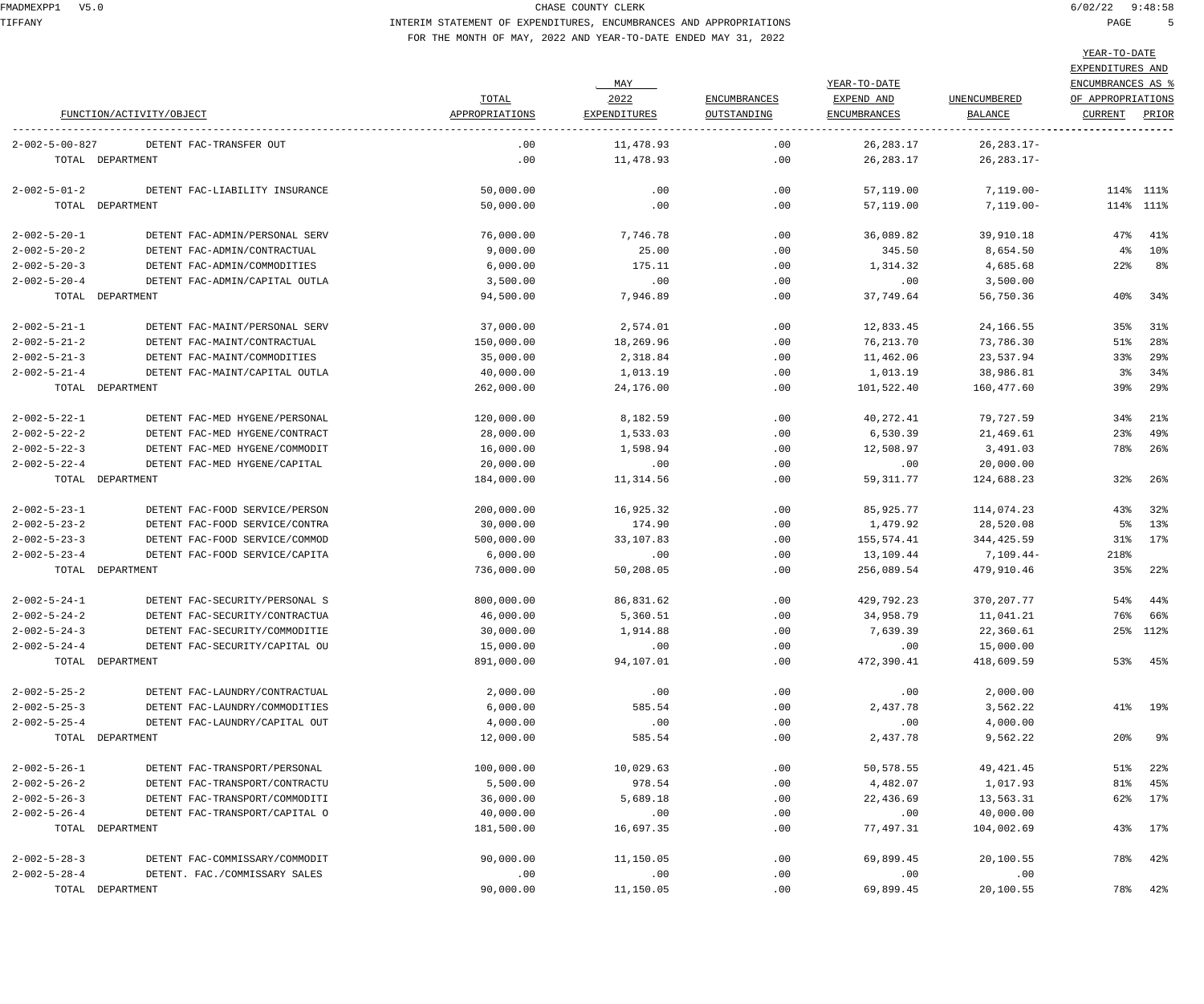# TIFFANY INTERIM STATEMENT OF EXPENDITURES, ENCUMBRANCES AND APPROPRIATIONS PAGE 6 FOR THE MONTH OF MAY, 2022 AND YEAR-TO-DATE ENDED MAY 31, 2022

|                          |                                |                | MAY                 |                     | YEAR-TO-DATE        |                | EXPENDITURES AND<br>ENCUMBRANCES AS % |          |
|--------------------------|--------------------------------|----------------|---------------------|---------------------|---------------------|----------------|---------------------------------------|----------|
|                          |                                | TOTAL          | 2022                | <b>ENCUMBRANCES</b> | EXPEND AND          | UNENCUMBERED   | OF APPROPRIATIONS                     |          |
|                          | FUNCTION/ACTIVITY/OBJECT       | APPROPRIATIONS | <b>EXPENDITURES</b> | OUTSTANDING         | <b>ENCUMBRANCES</b> | <b>BALANCE</b> | <b>CURRENT</b>                        | PRIOR    |
| $2 - 002 - 5 - 64 - 827$ | DETENT FAC- TRANSFER TO EXCESS | .00            | 12,000.00           | .00                 | 60,000.00           | $60,000.00 -$  |                                       | 60%      |
| TOTAL                    |                                | .00            | 12,000.00           | .00                 | 60,000.00           | $60,000.00 -$  |                                       | 60%      |
| $2 - 002 - 5 - 65 - 827$ | DETENT FAC-TRANSFER TO BOND RE | .00            | .00                 | .00                 | .00                 | .00            |                                       |          |
| TOTAL DEPARTMENT         |                                | .00            | .00                 | .00                 | .00                 | .00            |                                       |          |
| $2 - 002 - 5 - 66 - 827$ | DETENT FAC-TRANSFER TO BOND P  | .00            | .00                 | .00                 | .00                 | .00            |                                       |          |
| TOTAL DEPARTMENT         |                                | .00            | .00                 | .00                 | .00                 | .00            |                                       |          |
| $2 - 002 - 5 - 90 - 001$ | DENTENT EMPLOYEE BENEFIT/KPERS | 120,000.00     | 11,314.22           | .00                 | 56,610.87           | 63,389.13      | 47%                                   | 38%      |
| $2 - 002 - 5 - 90 - 002$ | DENTENT EMPLOYEE BENEFIT/SOC S | 90,000.00      | 10,233.56           | .00                 | 50,708.93           | 39,291.07      | 56%                                   | 43%      |
| $2 - 002 - 5 - 90 - 003$ | DETENT EMPLOYEE BENEFIT/HEALTH | 211,000.00     | 14,785.12           | .00                 | 70,229.32           | 140,770.68     | 33%                                   | 48%      |
| $2 - 002 - 5 - 90 - 004$ | DETENT EMPLOYEE BENEFIT/UNEMPL | 10,000.00      | .00                 | .00                 | 7,614.22            | 2,385.78       | 76%                                   | 3 శ      |
| $2 - 002 - 5 - 90 - 005$ | DETENT EMPLOYEE BENEFIT/WORK C | 25,000.00      | .00                 | .00                 | 18,184.00           | 6,816.00       |                                       | 73% 101% |
| $2 - 002 - 5 - 90 - 006$ | DETENT EMPLOYEE BENEFIT/NY LIF | .00            | .00                 | .00                 | .00                 | .00            |                                       |          |
| TOTAL DEPARTMENT         |                                | 456,000.00     | 36,332.90           | .00                 | 203, 347.34         | 252,652.66     | 45%                                   | 45%      |
| TOTAL                    |                                | 2,957,000.00   | 275,997.28          | .00                 | 1,423,647.81        | 1,533,352.19   | 48%                                   | 36%      |
| FUND 002 TOTALS          | DETENTION FACILITY             | 2,957,000.00   | 275,997.28          | .00                 | 1,423,647.81        | 1,533,352.19   | 48%                                   | 36%      |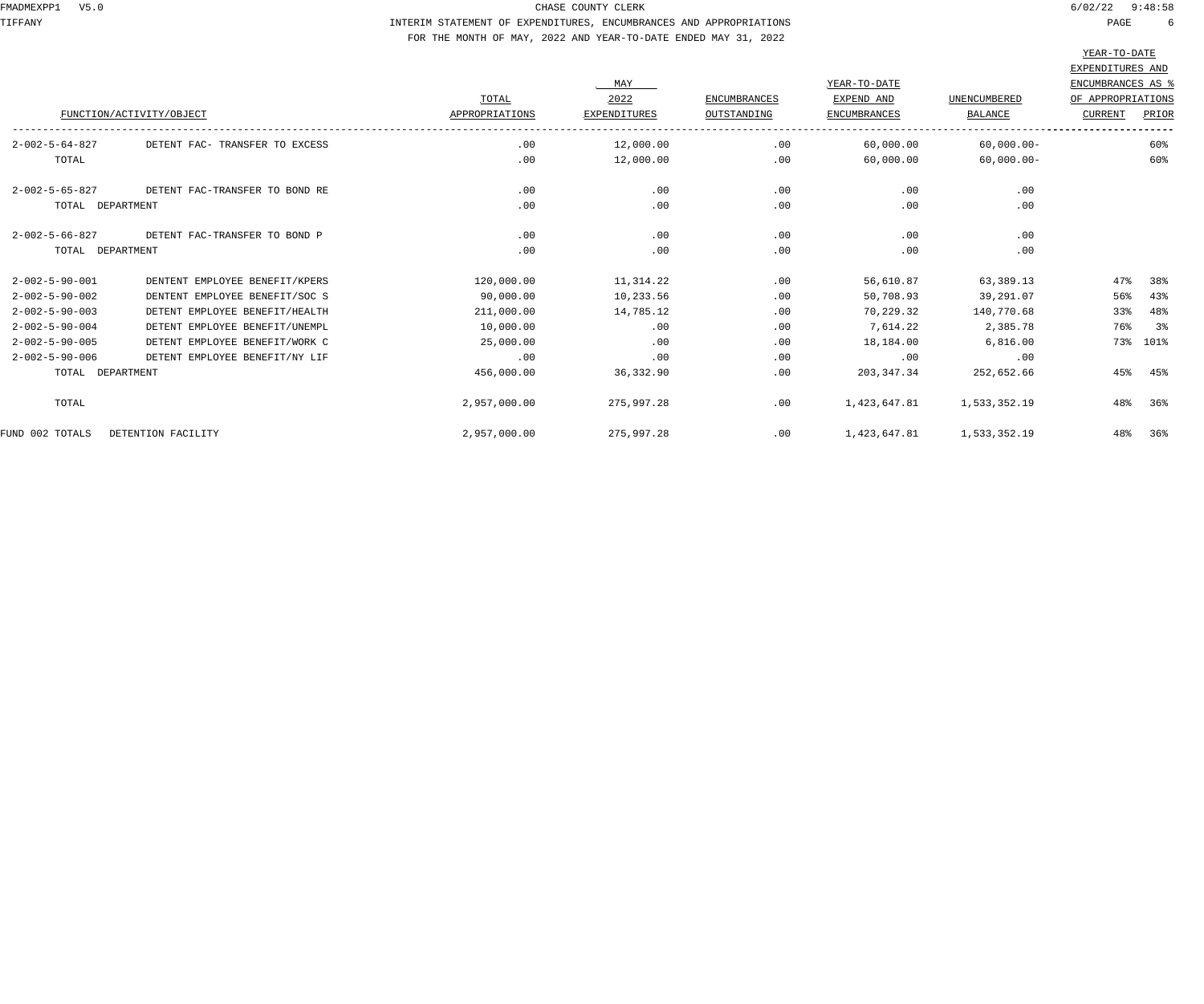TIFFANY INTERIM STATEMENT OF EXPENDITURES, ENCUMBRANCES AND APPROPRIATIONS PAGE 7 FOR THE MONTH OF MAY, 2022 AND YEAR-TO-DATE ENDED MAY 31, 2022

|                          |                                |                |              |                     |                     |                     | TEUT IO DUIE            |
|--------------------------|--------------------------------|----------------|--------------|---------------------|---------------------|---------------------|-------------------------|
|                          |                                |                |              |                     |                     |                     | EXPENDITURES AND        |
|                          |                                |                | MAY          |                     | YEAR-TO-DATE        |                     | ENCUMBRANCES AS %       |
|                          |                                | TOTAL          | 2022         | <b>ENCUMBRANCES</b> | EXPEND AND          | <b>UNENCUMBERED</b> | OF APPROPRIATIONS       |
|                          | FUNCTION/ACTIVITY/OBJECT       | APPROPRIATIONS | EXPENDITURES | OUTSTANDING         | <b>ENCUMBRANCES</b> | BALANCE             | PRIOR<br><b>CURRENT</b> |
| $2 - 003 - 5 - 00 - 827$ | JAIL EXPANSION/TRANSFER OUT    | .00            | .00          | .00                 | .00                 | .00                 |                         |
| TOTAL DEPARTMENT         |                                | .00            | .00          | .00                 | .00                 | .00                 |                         |
| $2 - 003 - 5 - 01 - 1$   | JAIL EXPANSION/PERSONAL SERVIC | .00            | .00          | .00                 | .00                 | .00                 |                         |
| $2 - 003 - 5 - 01 - 2$   | JAIL EXPANSION/CONTRACTUAL     | .00            | .00          | .00                 | .00                 | .00                 |                         |
| $2 - 003 - 5 - 01 - 4$   | JAIL EXPANSION/CAPITAL OUTLAY  | .00            | .00          | .00                 | .00                 | .00                 |                         |
| TOTAL DEPARTMENT         |                                | .00            | .00          | .00                 | .00                 | .00                 |                         |
| TOTAL                    |                                | .00            | .00          | .00                 | .00                 | .00                 |                         |
| FUND 003 TOTALS          | JAIL EXPANSION                 | .00            | .00          | .00                 | .00                 | .00                 |                         |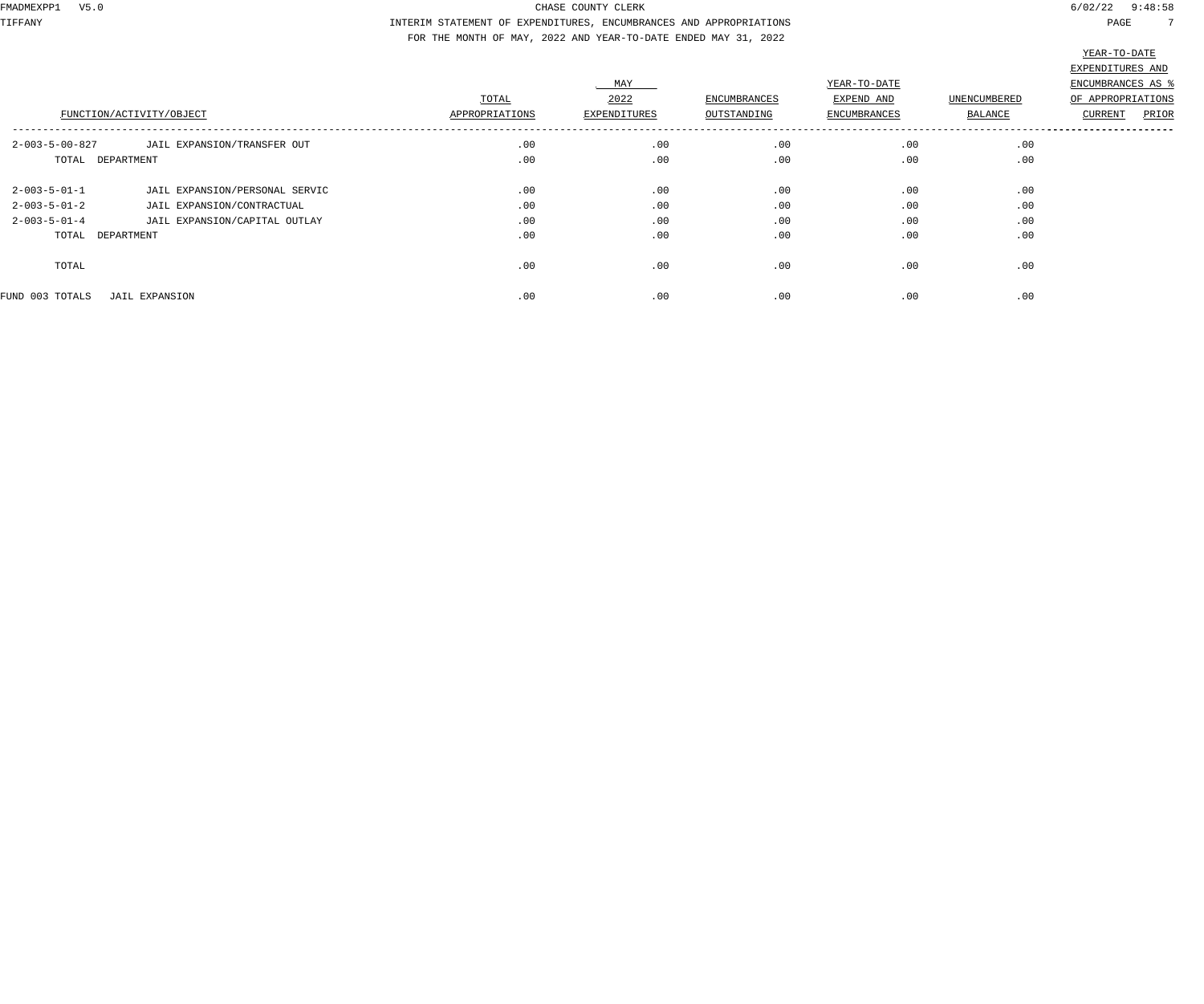TIFFANY INTERIM STATEMENT OF EXPENDITURES, ENCUMBRANCES AND APPROPRIATIONS PAGE 8 FOR THE MONTH OF MAY, 2022 AND YEAR-TO-DATE ENDED MAY 31, 2022

|                        |                                |                |              |              |              |              | YEAR-TO-DATE      |
|------------------------|--------------------------------|----------------|--------------|--------------|--------------|--------------|-------------------|
|                        |                                |                |              |              |              |              | EXPENDITURES AND  |
|                        |                                |                | MAY          |              | YEAR-TO-DATE |              | ENCUMBRANCES AS % |
|                        |                                | TOTAL          | 2022         | ENCUMBRANCES | EXPEND AND   | UNENCUMBERED | OF APPROPRIATIONS |
|                        | FUNCTION/ACTIVITY/OBJECT       | APPROPRIATIONS | EXPENDITURES | OUTSTANDING  | ENCUMBRANCES | BALANCE      | PRIOR<br>CURRENT  |
| $2 - 004 - 5 - 01 - 1$ | COURTHOUSE PRESERVATION/PERSON | .00            | .00          | .00          | .00          | .00          |                   |
| $2 - 004 - 5 - 01 - 2$ | COURTHOUSE PRESERVATION/CONTRA | 127,132.00     | .00          | .00          | .00          | 127,132.00   |                   |
| TOTAL DEPARTMENT       |                                | 127,132.00     | .00          | .00          | .00          | 127,132.00   |                   |
| TOTAL                  |                                | 127,132.00     | .00          | .00          | .00          | 127, 132.00  |                   |
| FUND 004 TOTALS        | COURTHOUSE PRESERVATION FUND   | 127,132.00     | .00          | .00          | .00          | 127, 132.00  |                   |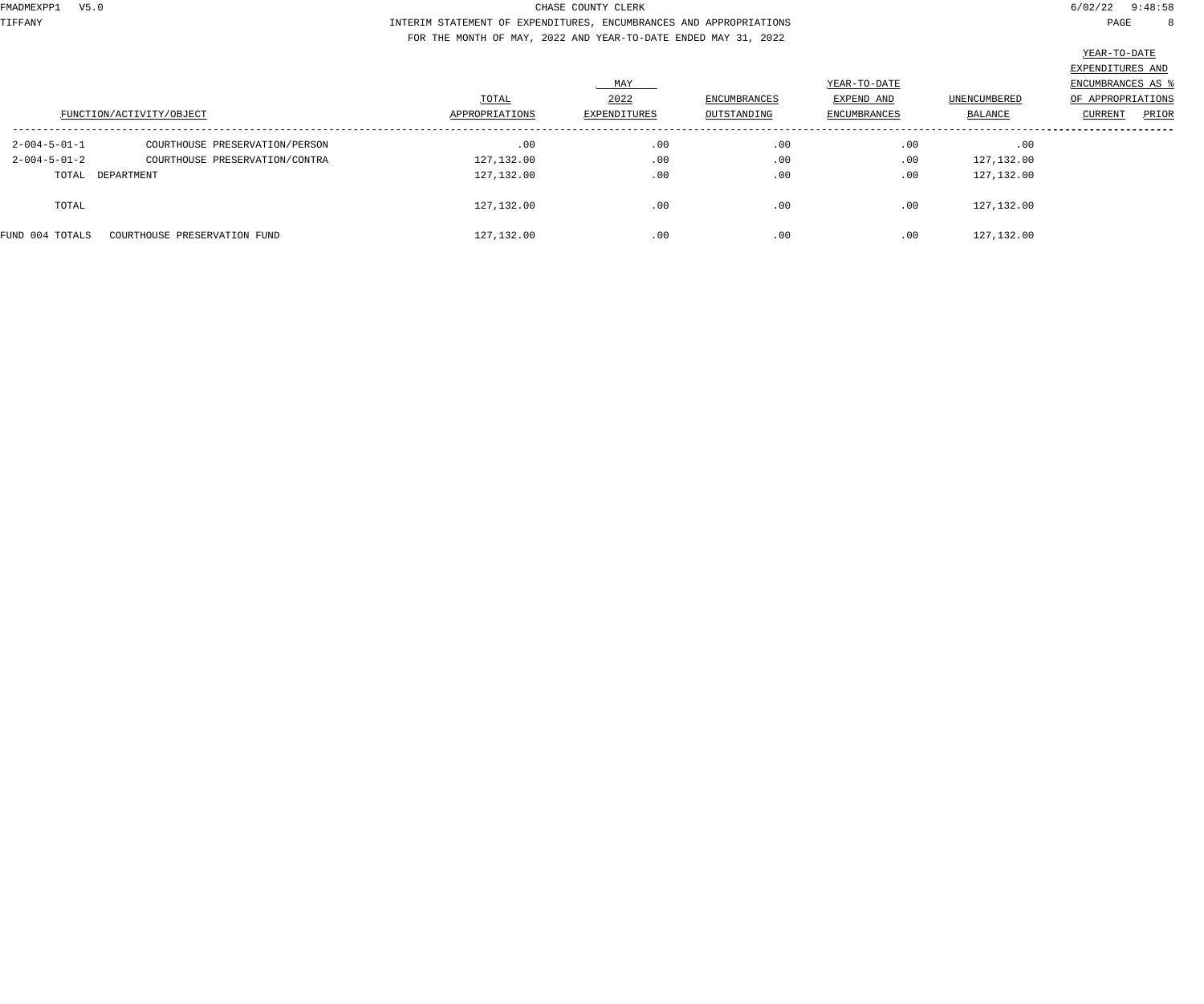TIFFANY INTERIM STATEMENT OF EXPENDITURES, ENCUMBRANCES AND APPROPRIATIONS PAGE 9 FOR THE MONTH OF MAY, 2022 AND YEAR-TO-DATE ENDED MAY 31, 2022

|                        |                                |                |              |              |              |              | سنطط بالمسن       |
|------------------------|--------------------------------|----------------|--------------|--------------|--------------|--------------|-------------------|
|                        |                                |                |              |              |              |              | EXPENDITURES AND  |
|                        |                                |                | MAY          |              | YEAR-TO-DATE |              | ENCUMBRANCES AS % |
|                        |                                | TOTAL          | 2022         | ENCUMBRANCES | EXPEND AND   | UNENCUMBERED | OF APPROPRIATIONS |
|                        | FUNCTION/ACTIVITY/OBJECT       | APPROPRIATIONS | EXPENDITURES | OUTSTANDING  | ENCUMBRANCES | BALANCE      | PRIOR<br>CURRENT  |
| $2 - 005 - 5 - 01 - 1$ | COURTHOUSE RESTORATION/PERSONN | .00            | .00          | .00          | .00          | .00          |                   |
| $2 - 005 - 5 - 01 - 2$ | COURTHOUSE RESTORATION/CONTRAC | .00            | .00          | .00          | .00          | .00          |                   |
| TOTAL DEPARTMENT       |                                | .00            | .00          | .00          | .00          | .00          |                   |
| TOTAL                  |                                | .00            | .00          | .00          | .00          | .00          |                   |
| FUND 005 TOTALS        | COURTHOUSE RESTORATION         | .00            | .00          | .00          | .00          | .00          |                   |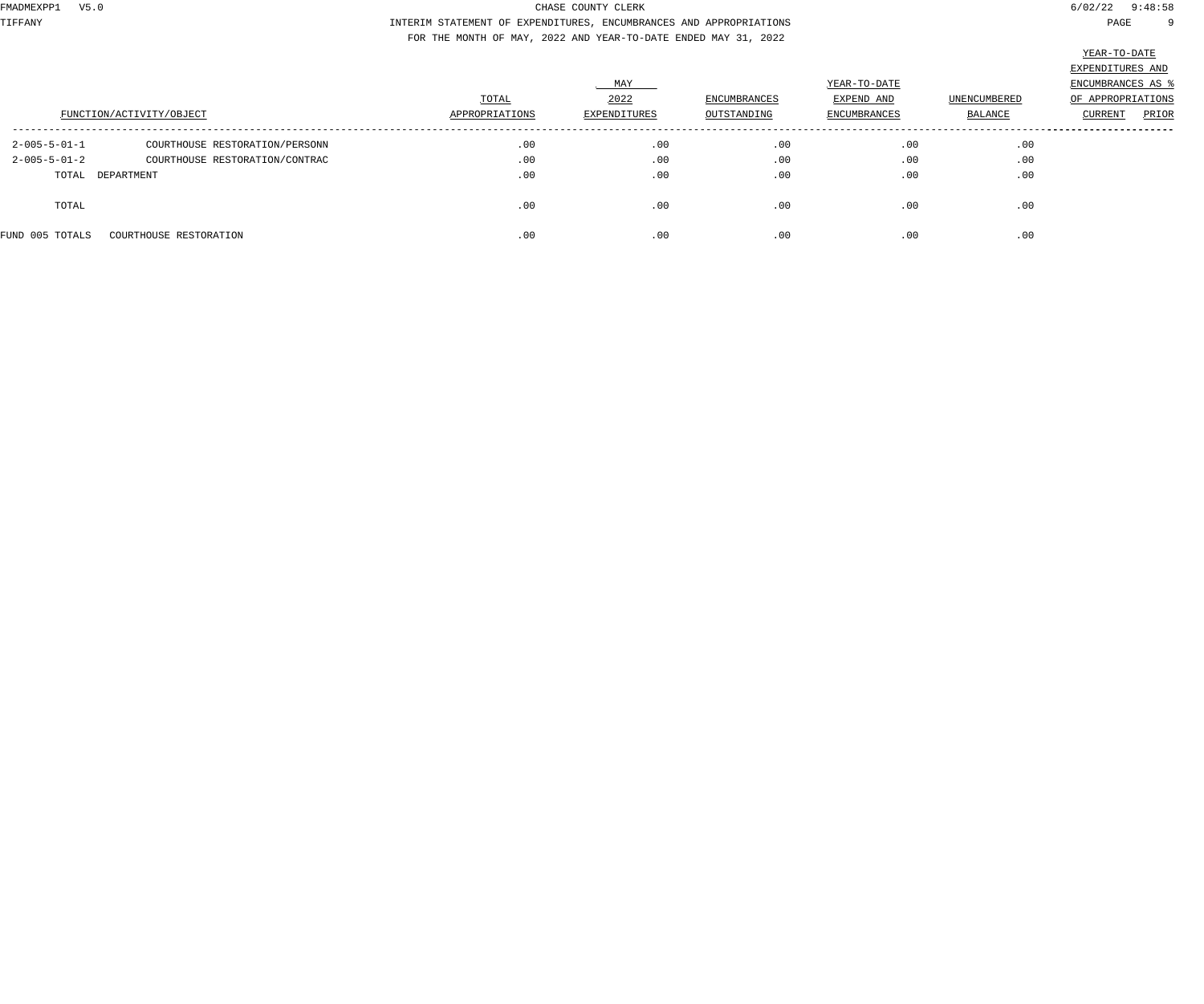TIFFANY INTERIM STATEMENT OF EXPENDITURES, ENCUMBRANCES AND APPROPRIATIONS PAGE 10 FOR THE MONTH OF MAY, 2022 AND YEAR-TO-DATE ENDED MAY 31, 2022

|                                                          |                |              |              |                     |              | EXPENDITURES AND        |
|----------------------------------------------------------|----------------|--------------|--------------|---------------------|--------------|-------------------------|
|                                                          |                | . MAY        |              | YEAR-TO-DATE        |              | ENCUMBRANCES AS 9       |
|                                                          | TOTAL          | 2022         | ENCUMBRANCES | EXPEND AND          | UNENCUMBERED | OF APPROPRIATIONS       |
| FUNCTION/ACTIVITY/OBJECT                                 | APPROPRIATIONS | EXPENDITURES | OUTSTANDING  | <b>ENCUMBRANCES</b> | BALANCE      | PRIOR<br><b>CURRENT</b> |
| $2 - 006 - 5 - 01 - 2$<br>COURTHOUSE DEBT SERVICE/CONTRA | .00            | .00          | .00          | .00                 | .00          |                         |
| TOTAL DEPARTMENT                                         | .00            | .00          | .00          | .00                 | .00          |                         |
| TOTAL                                                    | .00            | .00          | .00          | .00                 | .00          |                         |
| FUND 006 TOTALS<br>COURTHOUSE DEBT SERVICE               | .00            | .00          | .00          | .00                 | .00          |                         |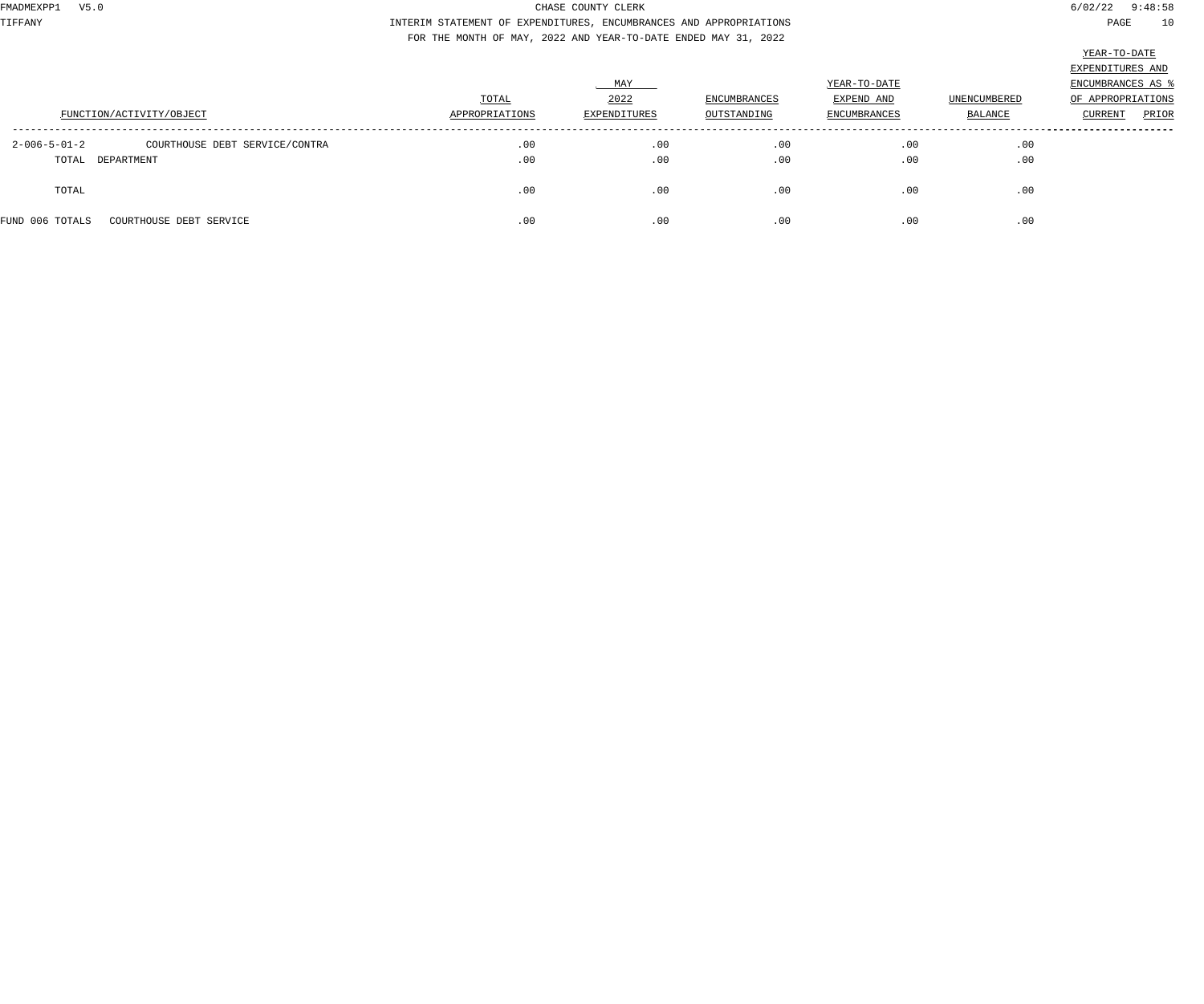TIFFANY INTERIM STATEMENT OF EXPENDITURES, ENCUMBRANCES AND APPROPRIATIONS PAGE 11 FOR THE MONTH OF MAY, 2022 AND YEAR-TO-DATE ENDED MAY 31, 2022

|                          | FUNCTION/ACTIVITY/OBJECT       | TOTAL<br>APPROPRIATIONS | MAY<br>2022<br>EXPENDITURES | ENCUMBRANCES<br>OUTSTANDING | YEAR-TO-DATE<br>EXPEND AND<br><b>ENCUMBRANCES</b> | <b>UNENCUMBERED</b><br><b>BALANCE</b> | the contract of the contract of the contract of the contract of the contract of<br>EXPENDITURES AND<br>ENCUMBRANCES AS %<br>OF APPROPRIATIONS<br>PRIOR<br>CURRENT |
|--------------------------|--------------------------------|-------------------------|-----------------------------|-----------------------------|---------------------------------------------------|---------------------------------------|-------------------------------------------------------------------------------------------------------------------------------------------------------------------|
| $2 - 007 - 5 - 00 - 831$ | TREASURER TECH-TREASURER EXPEN | .00                     | .00                         | .00                         | .00                                               | .00                                   |                                                                                                                                                                   |
| TOTAL DEPARTMENT         |                                | .00                     | .00                         | .00                         | .00                                               | .00                                   |                                                                                                                                                                   |
| $2 - 007 - 5 - 01 - 1$   | COURTHOUSE PRESERVATION/PERSON | .00                     | .00                         | .00                         | .00                                               | .00                                   |                                                                                                                                                                   |
| $2 - 007 - 5 - 01 - 2$   | COURTHOUSE PRESERVATION/CONTRA | .00                     | .00                         | .00                         | .00                                               | .00                                   |                                                                                                                                                                   |
| TOTAL DEPARTMENT         |                                | .00                     | .00                         | .00                         | .00                                               | .00                                   |                                                                                                                                                                   |
| TOTAL                    |                                | .00                     | .00                         | .00                         | .00                                               | .00                                   |                                                                                                                                                                   |
| FUND 007 TOTALS          | TREASURER TECHNOLOGY FUND      | .00                     | .00                         | .00                         | .00                                               | .00                                   |                                                                                                                                                                   |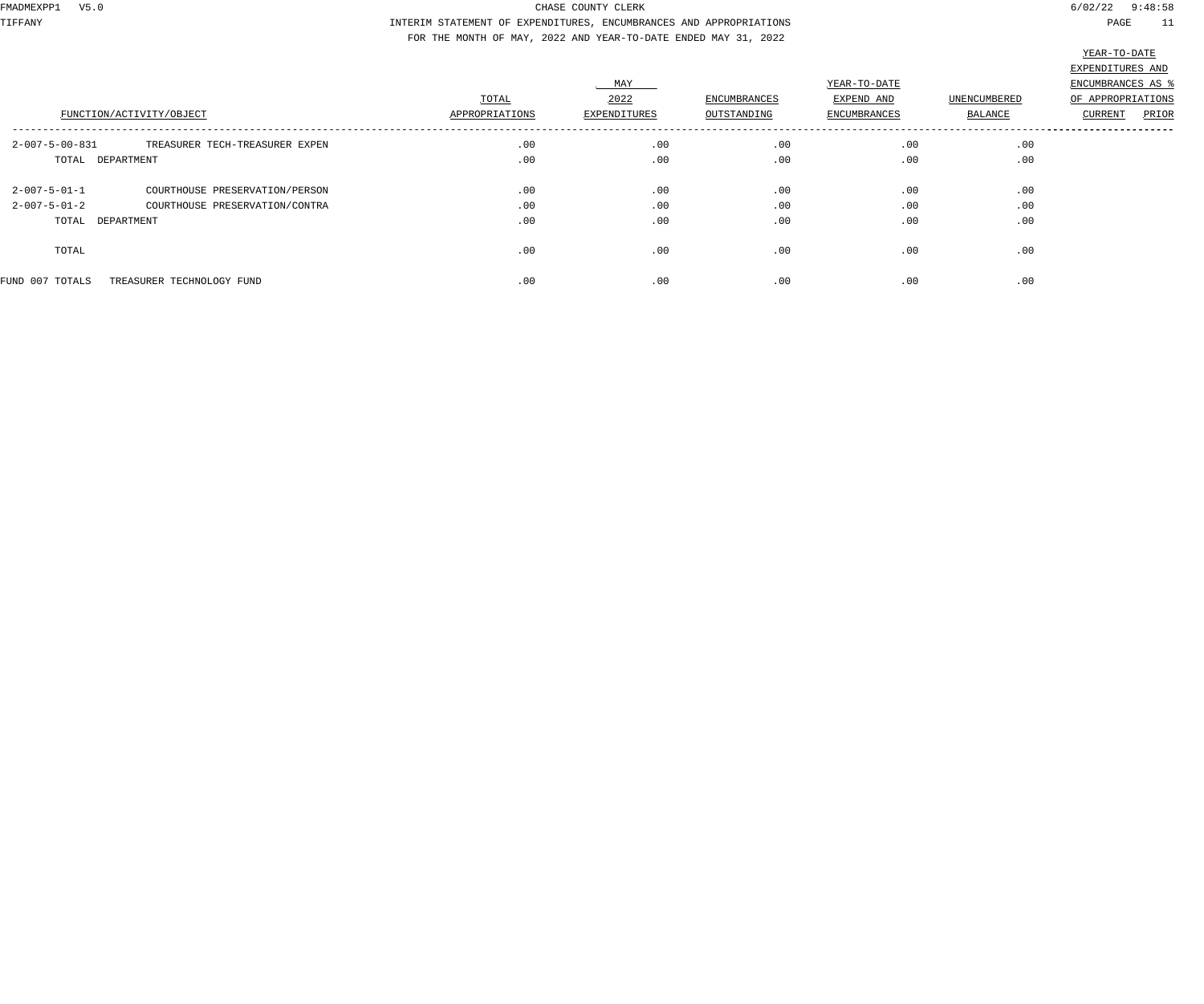TIFFANY INTERIM STATEMENT OF EXPENDITURES, ENCUMBRANCES AND APPROPRIATIONS PAGE 12 FOR THE MONTH OF MAY, 2022 AND YEAR-TO-DATE ENDED MAY 31, 2022

| FUNCTION/ACTIVITY/OBJECT                                 | TOTAL<br>APPROPRIATIONS | MAY<br>2022<br>EXPENDITURES | ENCUMBRANCES<br>OUTSTANDING | YEAR-TO-DATE<br>EXPEND AND<br><b>ENCUMBRANCES</b> | <b>UNENCUMBERED</b><br><b>BALANCE</b> | EXPENDITURES AND<br>ENCUMBRANCES AS %<br>OF APPROPRIATIONS<br>PRIOR<br>CURRENT |
|----------------------------------------------------------|-------------------------|-----------------------------|-----------------------------|---------------------------------------------------|---------------------------------------|--------------------------------------------------------------------------------|
| $2 - 008 - 5 - 00 - 827$<br>CONCEAL & CARRY/TRANSFER OUT | .00                     | .00                         | .00                         | .00                                               | .00                                   |                                                                                |
| $2 - 008 - 5 - 00 - 831$<br>CONCEAL & CARRY/EXPENSE      | .00                     | .00                         | .00                         | .00                                               | .00                                   |                                                                                |
| TOTAL *** DESCRIPTION NOT IN FMDEPT ***                  | .00                     | .00                         | .00                         | .00                                               | .00                                   |                                                                                |
| $2 - 008 - 5 - 01 - 4$<br>CONCEAL & CARRY/CAPITAL OUTLAY | .00                     | .00                         | .00                         | .00                                               | .00                                   |                                                                                |
| TOTAL *** DESCRIPTION NOT IN FMDEPT ***                  | .00                     | .00                         | .00                         | .00                                               | .00                                   |                                                                                |
| TOTAL                                                    | .00                     | .00                         | .00                         | .00                                               | .00                                   |                                                                                |
| FUND 008 TOTALS<br>CONCEAL & CARRY                       | .00                     | .00                         | .00                         | .00                                               | .00                                   |                                                                                |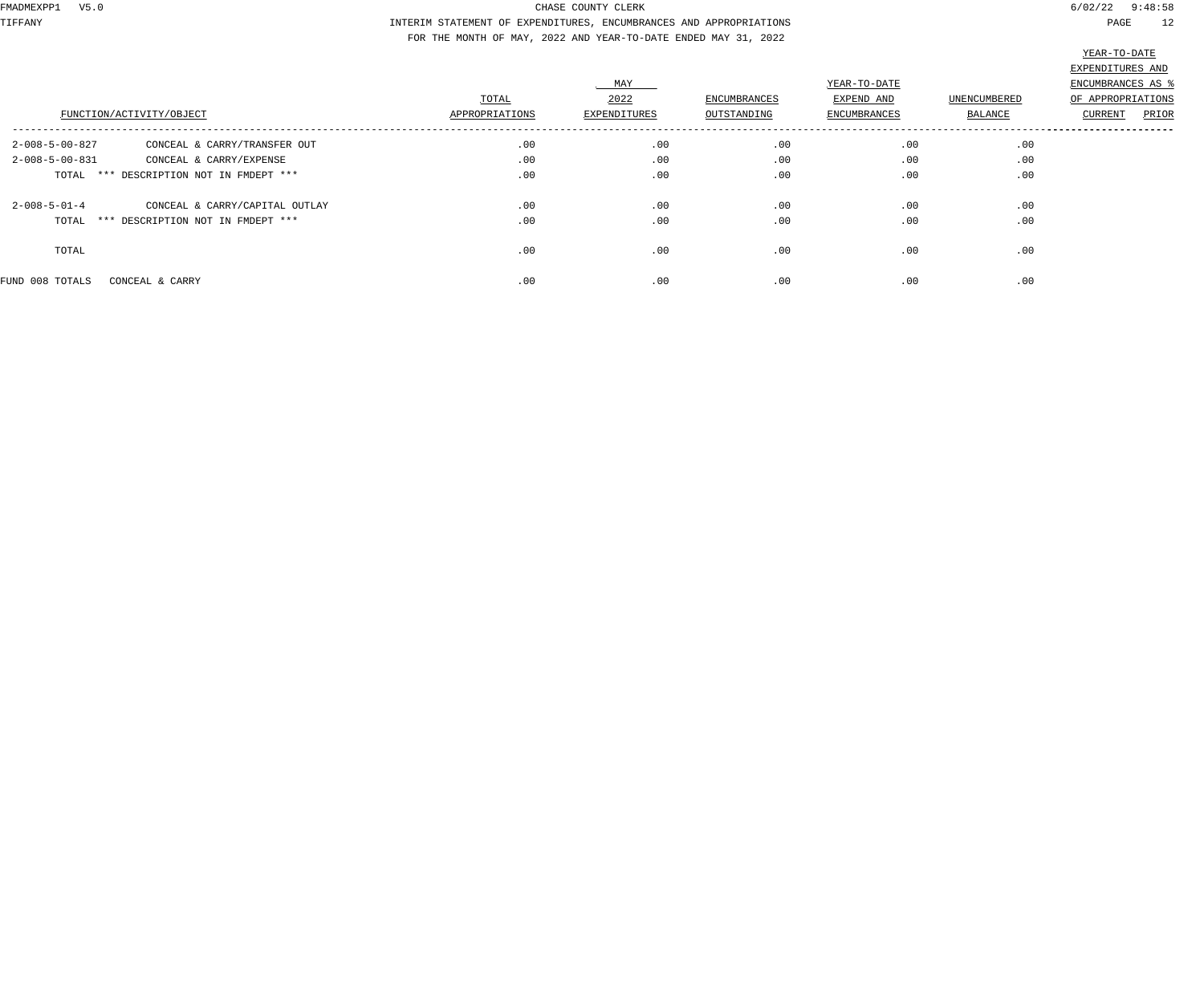TIFFANY INTERIM STATEMENT OF EXPENDITURES, ENCUMBRANCES AND APPROPRIATIONS PAGE 13 FOR THE MONTH OF MAY, 2022 AND YEAR-TO-DATE ENDED MAY 31, 2022

|                                                          |                |              |                     |              |              | سيبيع جو حسيسية   |
|----------------------------------------------------------|----------------|--------------|---------------------|--------------|--------------|-------------------|
|                                                          |                |              |                     |              |              | EXPENDITURES AND  |
|                                                          |                | MAY          |                     | YEAR-TO-DATE |              | ENCUMBRANCES AS   |
|                                                          | TOTAL          | 2022         | <b>ENCUMBRANCES</b> | EXPEND AND   | UNENCUMBERED | OF APPROPRIATIONS |
| FUNCTION/ACTIVITY/OBJECT                                 | APPROPRIATIONS | EXPENDITURES | OUTSTANDING         | ENCUMBRANCES | BALANCE      | PRIOR<br>CURRENT  |
| $2 - 009 - 5 - 00 - 827$<br>DIST COURT TECH/TRANSFER OUT | .00            | .00          | .00                 | .00          | .00          |                   |
| $2 - 009 - 5 - 00 - 831$<br>DIST COURT TEC/TREASURER EXP | .00            | .00          | .00                 | .00          | .00          |                   |
| TOTAL *** DESCRIPTION NOT IN FMDEPT ***                  | .00            | .00          | .00                 | .00          | .00          |                   |
| $2 - 009 - 5 - 01 - 4$<br>DIST COURT TEC/CAPITAL OUTLAY  | .00            | .00          | .00                 | .00          | .00          |                   |
| TOTAL *** DESCRIPTION NOT IN FMDEPT ***                  | .00            | .00          | .00                 | .00          | .00          |                   |
| $2 - 009 - 5 - 08 - 27$<br>DIST COURT TEC/TRANSFER OUT   | .00            | .00          | .00                 | .00          | .00          |                   |
| TOTAL *** DESCRIPTION NOT IN FMDEPT ***                  | .00            | .00          | .00                 | .00          | .00          |                   |
| TOTAL                                                    | .00            | .00          | .00                 | .00          | .00          |                   |
| FUND 009 TOTALS<br>DISTRICT COURT TECHNOLOGY FUND        | .00            | .00          | .00                 | .00          | .00          |                   |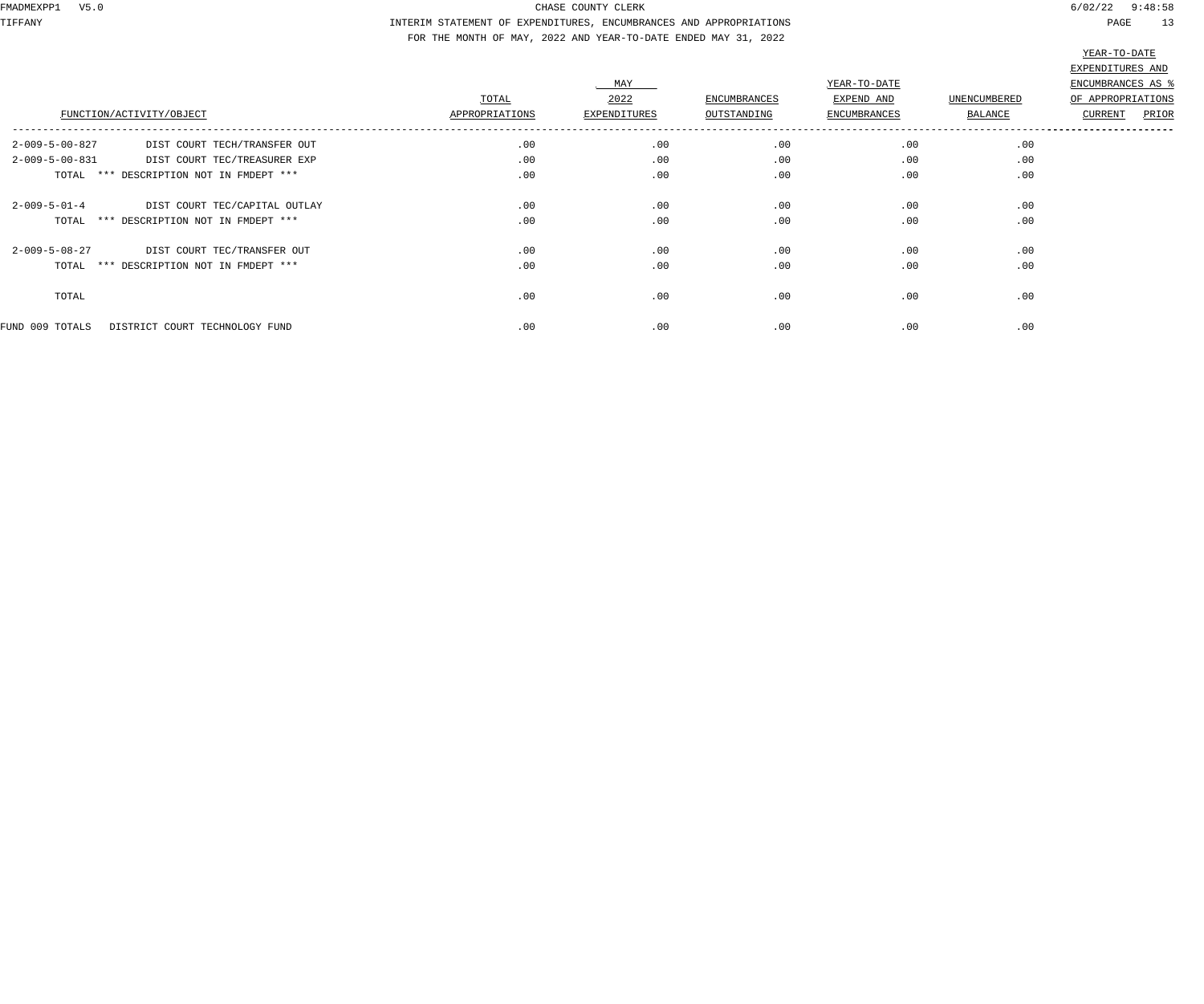TIFFANY INTERIM STATEMENT OF EXPENDITURES, ENCUMBRANCES AND APPROPRIATIONS PAGE 14 FOR THE MONTH OF MAY, 2022 AND YEAR-TO-DATE ENDED MAY 31, 2022

|                                                     |                |              |                     |                     |              | EXPENDITURES AND  |
|-----------------------------------------------------|----------------|--------------|---------------------|---------------------|--------------|-------------------|
|                                                     |                | <b>MAY</b>   |                     | YEAR-TO-DATE        |              | ENCUMBRANCES AS % |
|                                                     | TOTAL          | 2022         | <b>ENCUMBRANCES</b> | EXPEND AND          | UNENCUMBERED | OF APPROPRIATIONS |
| FUNCTION/ACTIVITY/OBJECT                            | APPROPRIATIONS | EXPENDITURES | OUTSTANDING         | <b>ENCUMBRANCES</b> | BALANCE      | PRIOR<br>CURRENT  |
| $2 - 010 - 5 - 00 - 827$<br>CLERK TECH/TRANSFER OUT | .00            | .00          | .00                 | .00                 | .00          |                   |
| $2 - 010 - 5 - 00 - 831$<br>CLERK TEC/TREASURER EXP | .00            | .00          | .00                 | .00                 | .00          |                   |
| TOTAL DEPARTMENT                                    | .00            | .00          | .00                 | .00                 | .00          |                   |
| $2 - 010 - 5 - 01 - 4$<br>CLERK TECH/CAPITAL OUTLAY | .00            | .00          | .00                 | .00                 | .00          |                   |
| TOTAL *** DESCRIPTION NOT IN FMDEPT ***             | .00            | .00          | .00                 | .00                 | .00          |                   |
| $2 - 010 - 5 - 08 - 27$<br>CLERK TEC/TRANSFER OUT   | .00            | .00          | .00                 | .00                 | .00          |                   |
| TOTAL *** DESCRIPTION NOT IN FMDEPT ***             | .00            | .00          | .00                 | .00                 | .00          |                   |
| TOTAL                                               | .00            | .00          | .00                 | .00                 | .00          |                   |
| FUND 010 TOTALS<br>CLERK TECHNOLOGY FUND            | .00            | .00          | .00                 | .00                 | .00          |                   |
|                                                     |                |              |                     |                     |              |                   |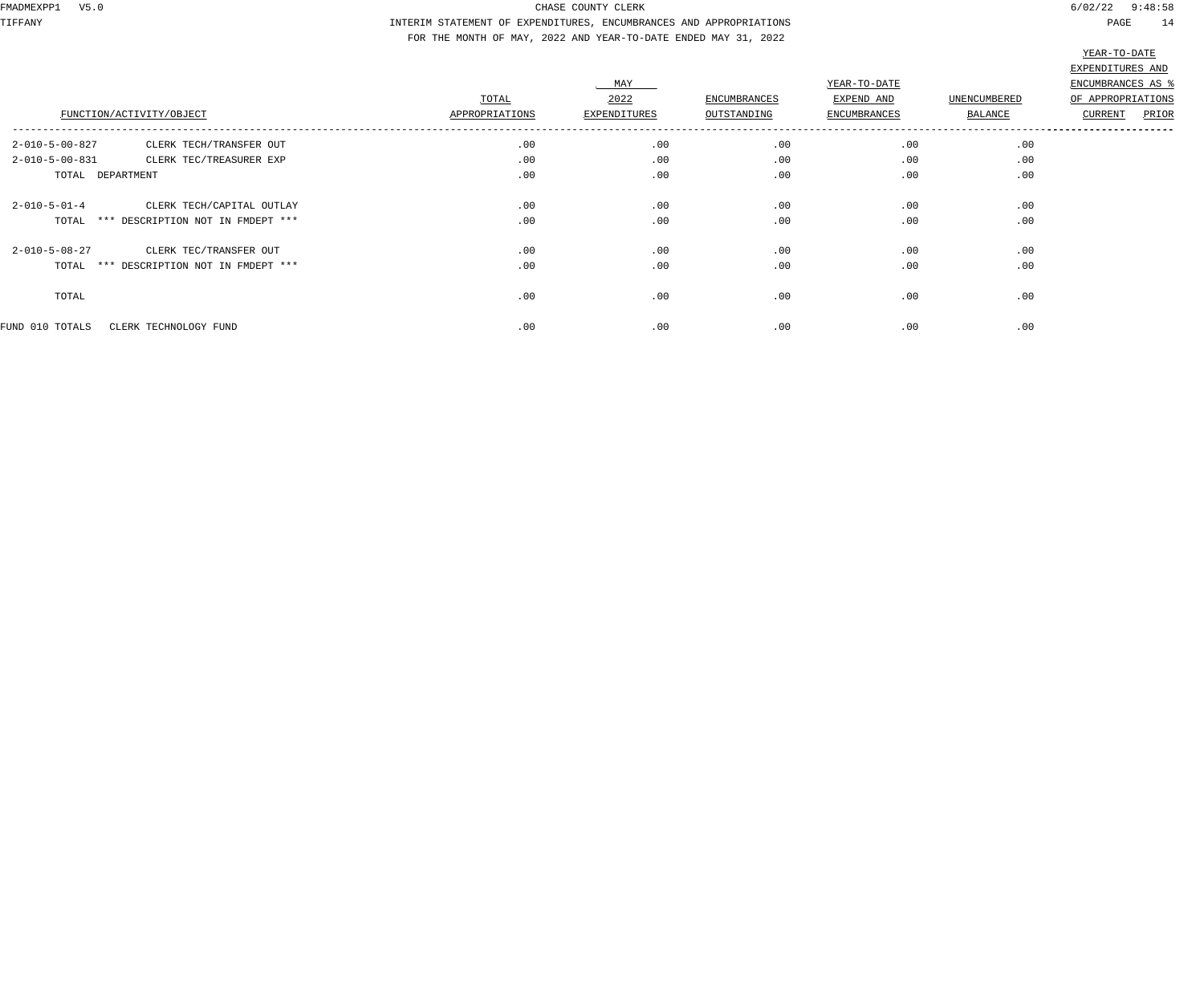TIFFANY INTERIM STATEMENT OF EXPENDITURES, ENCUMBRANCES AND APPROPRIATIONS PAGE 15 FOR THE MONTH OF MAY, 2022 AND YEAR-TO-DATE ENDED MAY 31, 2022

|                                                                                                      | EXPENDITURES AND  |
|------------------------------------------------------------------------------------------------------|-------------------|
| MAY<br>YEAR-TO-DATE                                                                                  | ENCUMBRANCES AS   |
| 2022<br>UNENCUMBERED<br>TOTAL<br>ENCUMBRANCES<br>EXPEND AND                                          | OF APPROPRIATIONS |
| OUTSTANDING<br>FUNCTION/ACTIVITY/OBJECT<br>APPROPRIATIONS<br>EXPENDITURES<br>BALANCE<br>ENCUMBRANCES | PRIOR<br>CURRENT  |
|                                                                                                      |                   |
| .00<br>.00<br>.00<br>STRAY ANIMALS/TRANSFER OUT<br>.00<br>2-011-5-00-827                             | .00               |
| .00<br>.00<br>.00<br>.00<br>TOTAL DEPARTMENT                                                         | .00               |
|                                                                                                      |                   |
| .00<br>.00<br>.00<br>.00<br>TOTAL                                                                    | .00               |
|                                                                                                      |                   |
| .00<br>.00<br>.00<br>.00<br>FUND 011 TOTALS<br>STRAY ANIMALS-CASH                                    | .00               |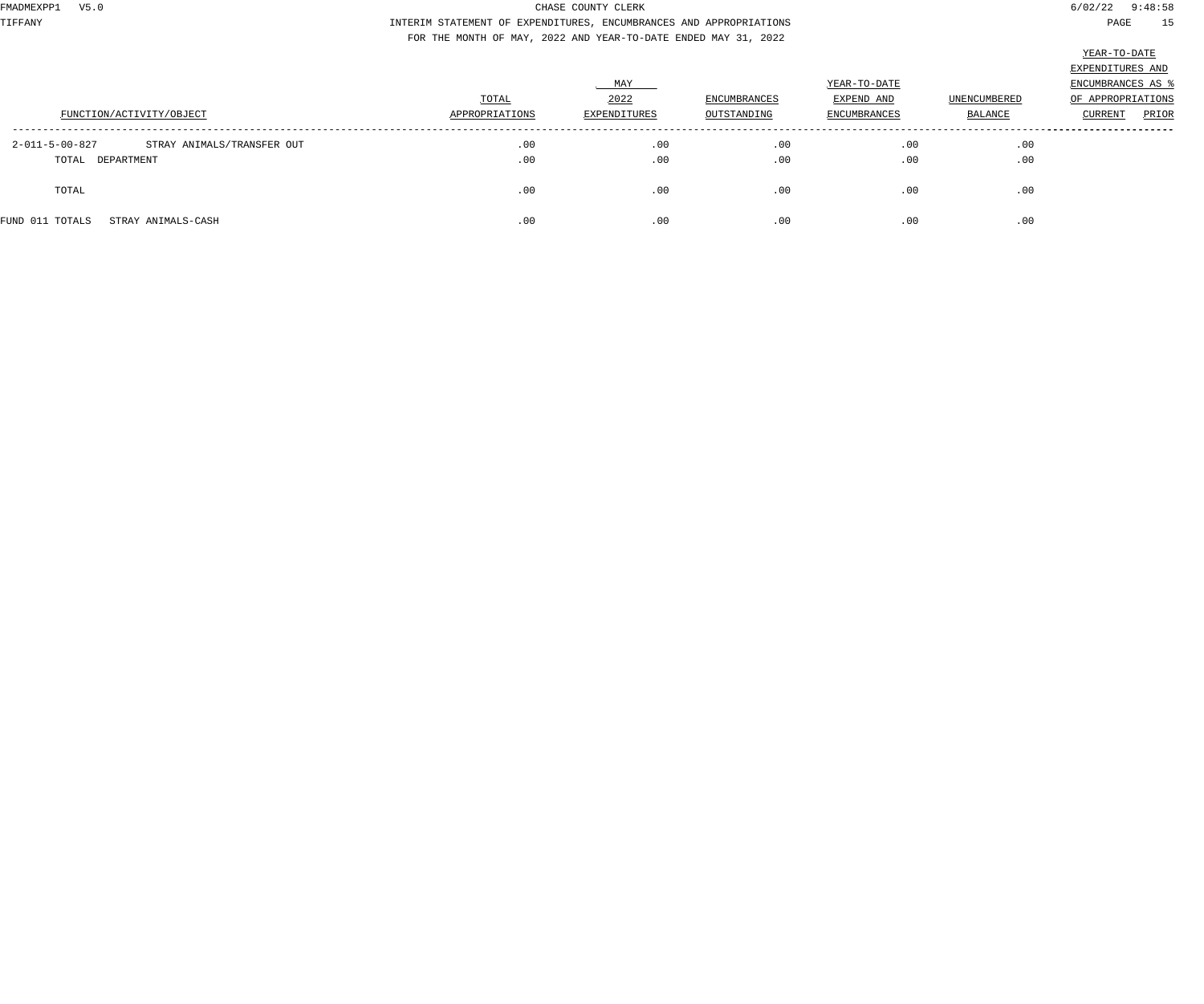TIFFANY INTERIM STATEMENT OF EXPENDITURES, ENCUMBRANCES AND APPROPRIATIONS PAGE 16 FOR THE MONTH OF MAY, 2022 AND YEAR-TO-DATE ENDED MAY 31, 2022

|                                             |                |              |              |              |              | 22111             |
|---------------------------------------------|----------------|--------------|--------------|--------------|--------------|-------------------|
|                                             |                |              |              |              |              | EXPENDITURES AND  |
|                                             |                | MAY          |              | YEAR-TO-DATE |              | ENCUMBRANCES AS % |
|                                             | TOTAL          | 2022         | ENCUMBRANCES | EXPEND AND   | UNENCUMBERED | OF APPROPRIATIONS |
| FUNCTION/ACTIVITY/OBJECT                    | APPROPRIATIONS | EXPENDITURES | OUTSTANDING  | ENCUMBRANCES | BALANCE      | CURRENT<br>PRIOR  |
| 2-012-5-00-827<br>GIFTS-TRANSFER OUT        | .00            | .00          | .00          | .00          | .00          |                   |
| TOTAL DEPARTMENT                            | .00            | .00          | .00          | .00          | .00          |                   |
| $2 - 012 - 5 - 01 - 2$<br>GIFTS-CONTRACTUAL | .00            | .00          | .00          | .00          | .00          |                   |
| TOTAL DEPARTMENT                            | .00            | .00          | .00          | .00          | .00          |                   |
| TOTAL                                       | .00            | .00          | .00          | .00          | .00          |                   |
| FUND 012 TOTALS<br>GIFTS                    | .00            | .00          | .00          | .00          | .00          |                   |
|                                             |                |              |              |              |              |                   |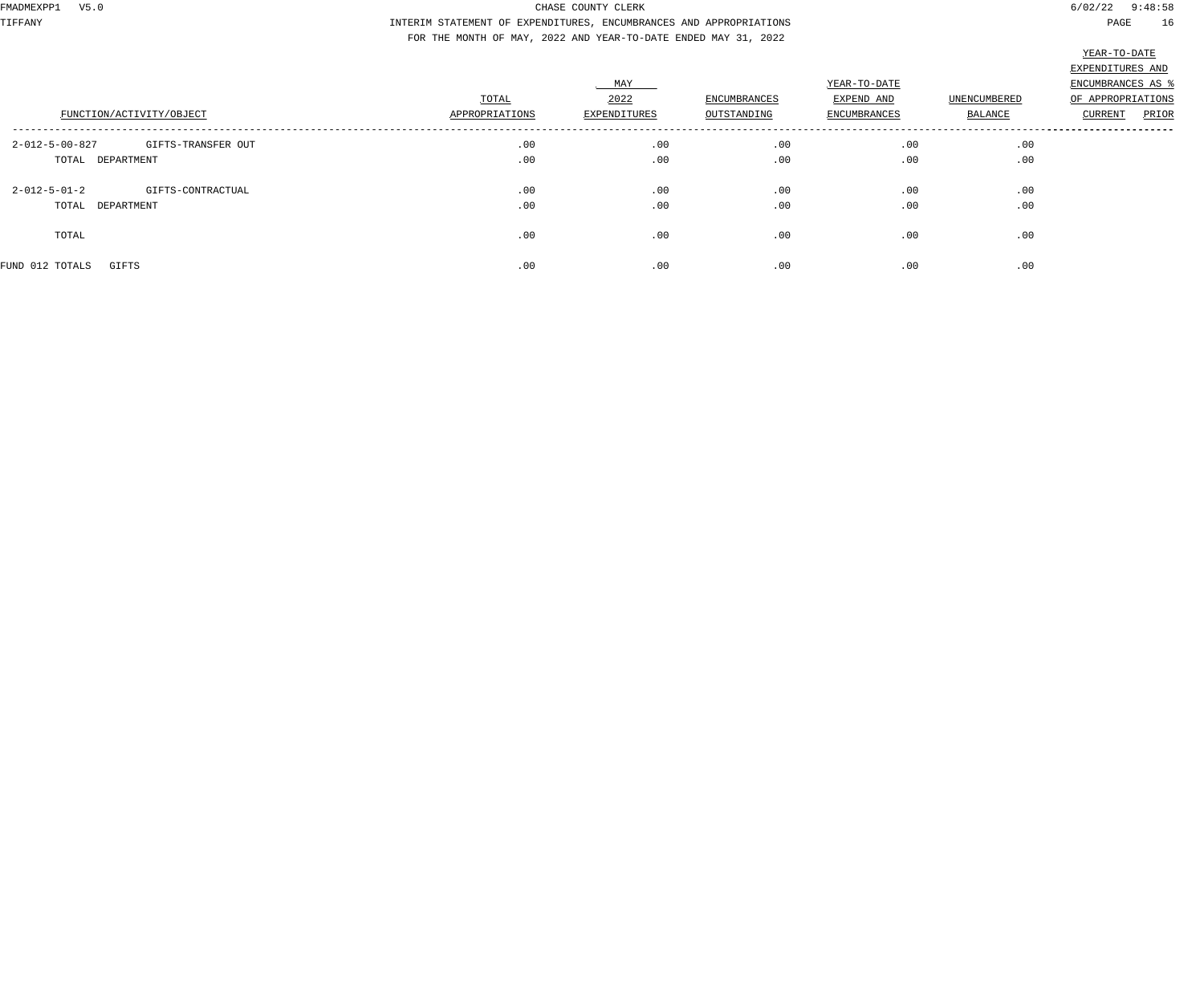TIFFANY INTERIM STATEMENT OF EXPENDITURES, ENCUMBRANCES AND APPROPRIATIONS PAGE 17 FOR THE MONTH OF MAY, 2022 AND YEAR-TO-DATE ENDED MAY 31, 2022

|                          | FUNCTION/ACTIVITY/OBJECT       | TOTAL<br>APPROPRIATIONS | MAY<br>2022<br>EXPENDITURES | ENCUMBRANCES<br>OUTSTANDING | YEAR-TO-DATE<br>EXPEND AND<br><b>ENCUMBRANCES</b> | UNENCUMBERED<br>BALANCE | EXPENDITURES AND<br>ENCUMBRANCES AS %<br>OF APPROPRIATIONS<br>PRIOR<br>CURRENT |
|--------------------------|--------------------------------|-------------------------|-----------------------------|-----------------------------|---------------------------------------------------|-------------------------|--------------------------------------------------------------------------------|
| 2-013-5-00-827           | REGISTER OF DEEDS TECH/TRANSFE | .00                     | .00                         | .00                         | .00                                               | .00                     |                                                                                |
| $2 - 013 - 5 - 00 - 831$ | REGISTER OF DEEDS TECH/TREASUR | .00                     | .00                         | .00                         | .00                                               | .00                     |                                                                                |
| TOTAL DEPARTMENT         |                                | .00                     | .00                         | .00                         | .00                                               | .00                     |                                                                                |
| $2 - 013 - 5 - 01 - 4$   | REGISTER OF DEEDS TECH/CAPITAL | .00                     | .00                         | .00                         | 604.80                                            | $604.80 -$              |                                                                                |
| TOTAL DEPARTMENT         |                                | .00                     | .00                         | .00                         | 604.80                                            | $604.80 -$              |                                                                                |
| TOTAL                    |                                | .00                     | .00                         | .00                         | 604.80                                            | $604.80 -$              |                                                                                |
| FUND 013 TOTALS          | REGISTER OF DEEDS TECHNOLOGY   | .00                     | .00                         | .00                         | 604.80                                            | $604.80 -$              |                                                                                |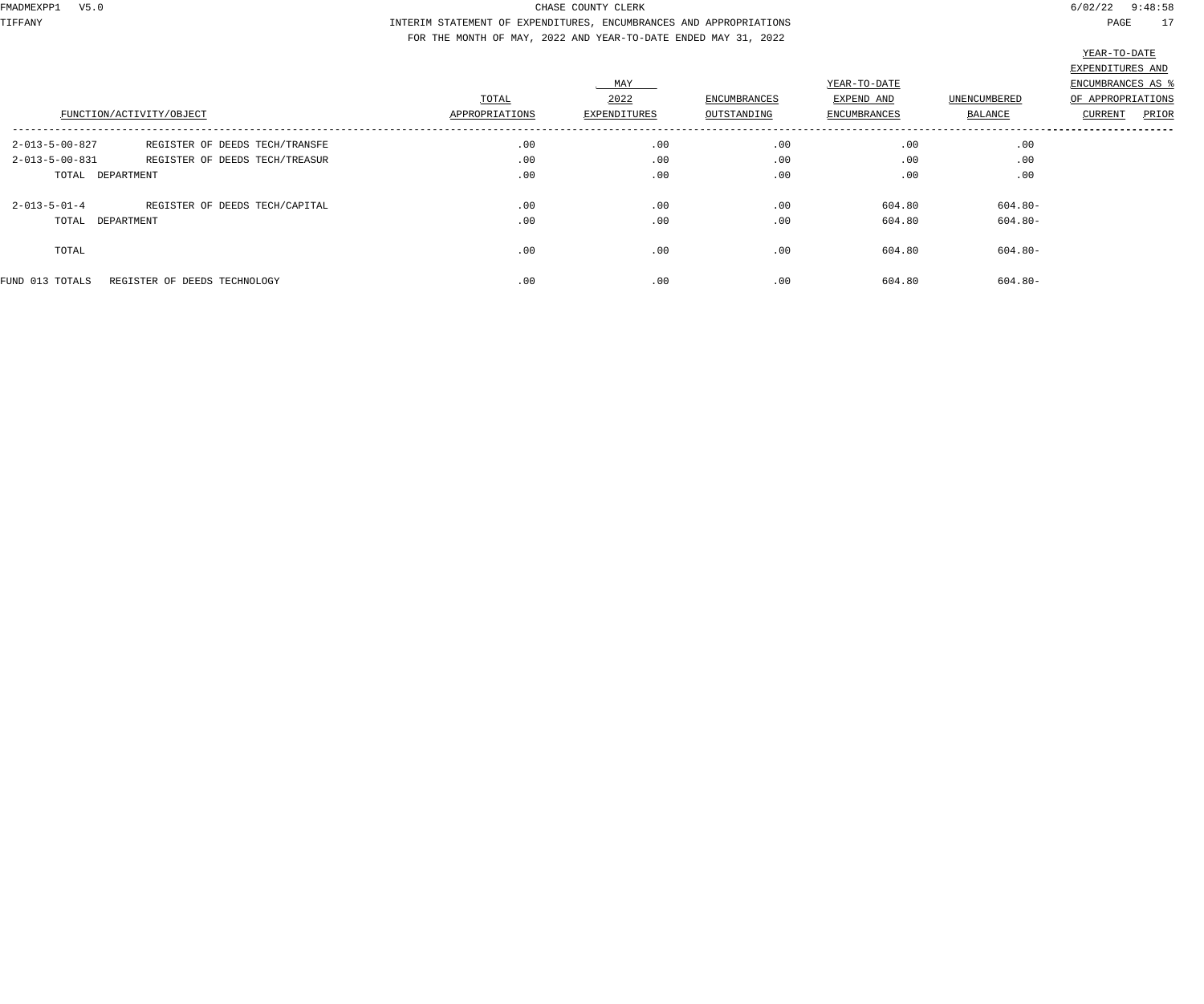TIFFANY INTERIM STATEMENT OF EXPENDITURES, ENCUMBRANCES AND APPROPRIATIONS PAGE 18 FOR THE MONTH OF MAY, 2022 AND YEAR-TO-DATE ENDED MAY 31, 2022

|                          | FUNCTION/ACTIVITY/OBJECT                | TOTAL<br>APPROPRIATIONS | MAY<br>2022<br>EXPENDITURES | ENCUMBRANCES<br>OUTSTANDING | YEAR-TO-DATE<br>EXPEND AND<br>ENCUMBRANCES | UNENCUMBERED<br>BALANCE | EXPENDITURES AND<br><b>ENCUMBRANCES AS %</b><br>OF APPROPRIATIONS<br>PRIOR<br>CURRENT |
|--------------------------|-----------------------------------------|-------------------------|-----------------------------|-----------------------------|--------------------------------------------|-------------------------|---------------------------------------------------------------------------------------|
| $2 - 014 - 5 - 00 - 827$ | REG OFFENDER/TRANSFER OUT               | .00                     | .00                         | .00                         | .00                                        | .00                     |                                                                                       |
| $2 - 014 - 5 - 00 - 831$ | REG OFFENDER/TREASURER EXP              | .00                     | .00                         | .00                         | .00                                        | .00                     |                                                                                       |
|                          | TOTAL *** DESCRIPTION NOT IN FMDEPT *** | .00                     | .00                         | .00                         | .00                                        | .00                     |                                                                                       |
| TOTAL                    |                                         | .00                     | .00                         | .00                         | .00                                        | .00                     |                                                                                       |
| FUND 014 TOTALS          | REGISTERED SEX OFFENDER                 | .00                     | .00                         | .00                         | .00                                        | .00                     |                                                                                       |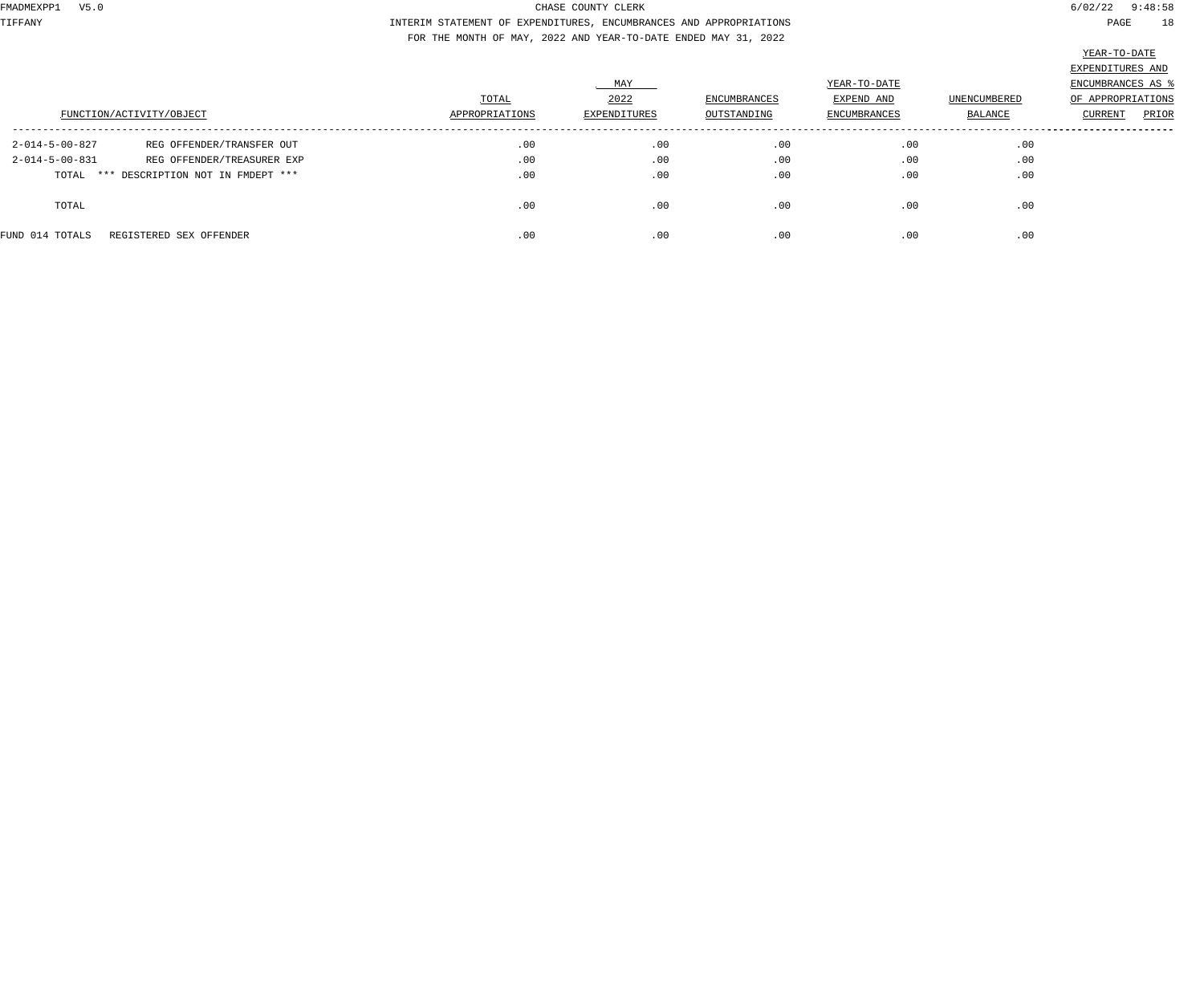TIFFANY INTERIM STATEMENT OF EXPENDITURES, ENCUMBRANCES AND APPROPRIATIONS PAGE 19 FOR THE MONTH OF MAY, 2022 AND YEAR-TO-DATE ENDED MAY 31, 2022

|                                                  |                |              |              |              |              | the contract of the contract of the contract of the contract of the contract of the contract of the contract of |
|--------------------------------------------------|----------------|--------------|--------------|--------------|--------------|-----------------------------------------------------------------------------------------------------------------|
|                                                  |                |              |              |              |              | EXPENDITURES AND                                                                                                |
|                                                  |                | MAY          |              | YEAR-TO-DATE |              | ENCUMBRANCES AS %                                                                                               |
|                                                  | TOTAL          | 2022         | ENCUMBRANCES | EXPEND AND   | UNENCUMBERED | OF APPROPRIATIONS                                                                                               |
| FUNCTION/ACTIVITY/OBJECT                         | APPROPRIATIONS | EXPENDITURES | OUTSTANDING  | ENCUMBRANCES | BALANCE      | PRIOR<br>CURRENT                                                                                                |
|                                                  |                |              |              |              |              |                                                                                                                 |
| $2 - 015 - 5 - 00 - 827$<br>VINS/TRANSFER OUT    | .00            | .00          | .00          | .00          | .00          |                                                                                                                 |
| $2 - 015 - 5 - 00 - 831$<br>VINS / TREASURER EXP | 7,719.00       | 647.75       | .00          | 647.75       | 7,071.25     | 8%                                                                                                              |
| TOTAL *** DESCRIPTION NOT IN FMDEPT ***          | 7,719.00       | 647.75       | .00          | 647.75       | 7,071.25     | 8%                                                                                                              |
| TOTAL                                            | 7,719.00       | 647.75       | .00          | 647.75       | 7,071.25     | 8%                                                                                                              |
| FUND 015 TOTALS<br>VIN INSPECTIONS               | 7,719.00       | 647.75       | .00          | 647.75       | 7,071.25     | 8%                                                                                                              |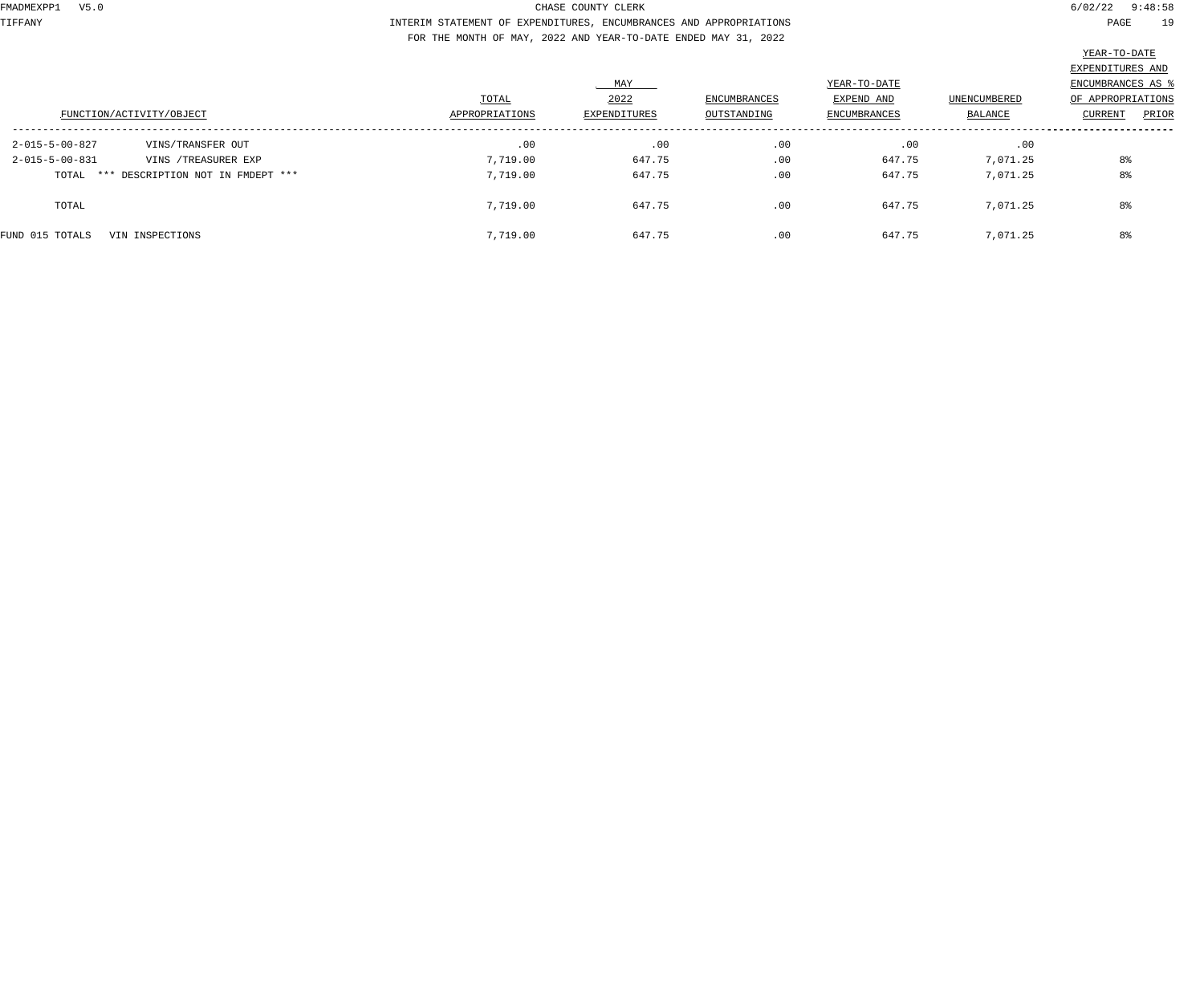TIFFANY INTERIM STATEMENT OF EXPENDITURES, ENCUMBRANCES AND APPROPRIATIONS PAGE 20 FOR THE MONTH OF MAY, 2022 AND YEAR-TO-DATE ENDED MAY 31, 2022

|                                                          |                |              |              |              |              | EXPENDITURES AND  |
|----------------------------------------------------------|----------------|--------------|--------------|--------------|--------------|-------------------|
|                                                          |                | MAY          |              | YEAR-TO-DATE |              | ENCUMBRANCES AS   |
|                                                          | TOTAL          | 2022         | ENCUMBRANCES | EXPEND AND   | UNENCUMBERED | OF APPROPRIATIONS |
| FUNCTION/ACTIVITY/OBJECT                                 | APPROPRIATIONS | EXPENDITURES | OUTSTANDING  | ENCUMBRANCES | BALANCE      | PRIOR<br>CURRENT  |
|                                                          |                |              |              |              |              |                   |
| $2 - 016 - 5 - 01 - 4$<br>AMBULANCE EQUIP-CAPITAL OUTLAY | .00            | .00          | .00          | .00          | .00          |                   |
| TOTAL DEPARTMENT                                         | .00            | .00          | .00          | .00          | .00          |                   |
|                                                          |                |              |              |              |              |                   |
| TOTAL                                                    | .00            | .00          | .00          | .00          | .00          |                   |
|                                                          |                |              |              |              |              |                   |
| FUND 016 TOTALS<br>AMBULANCE EQUIPMENT FUND              | .00            | .00          | .00          | .00          | .00          |                   |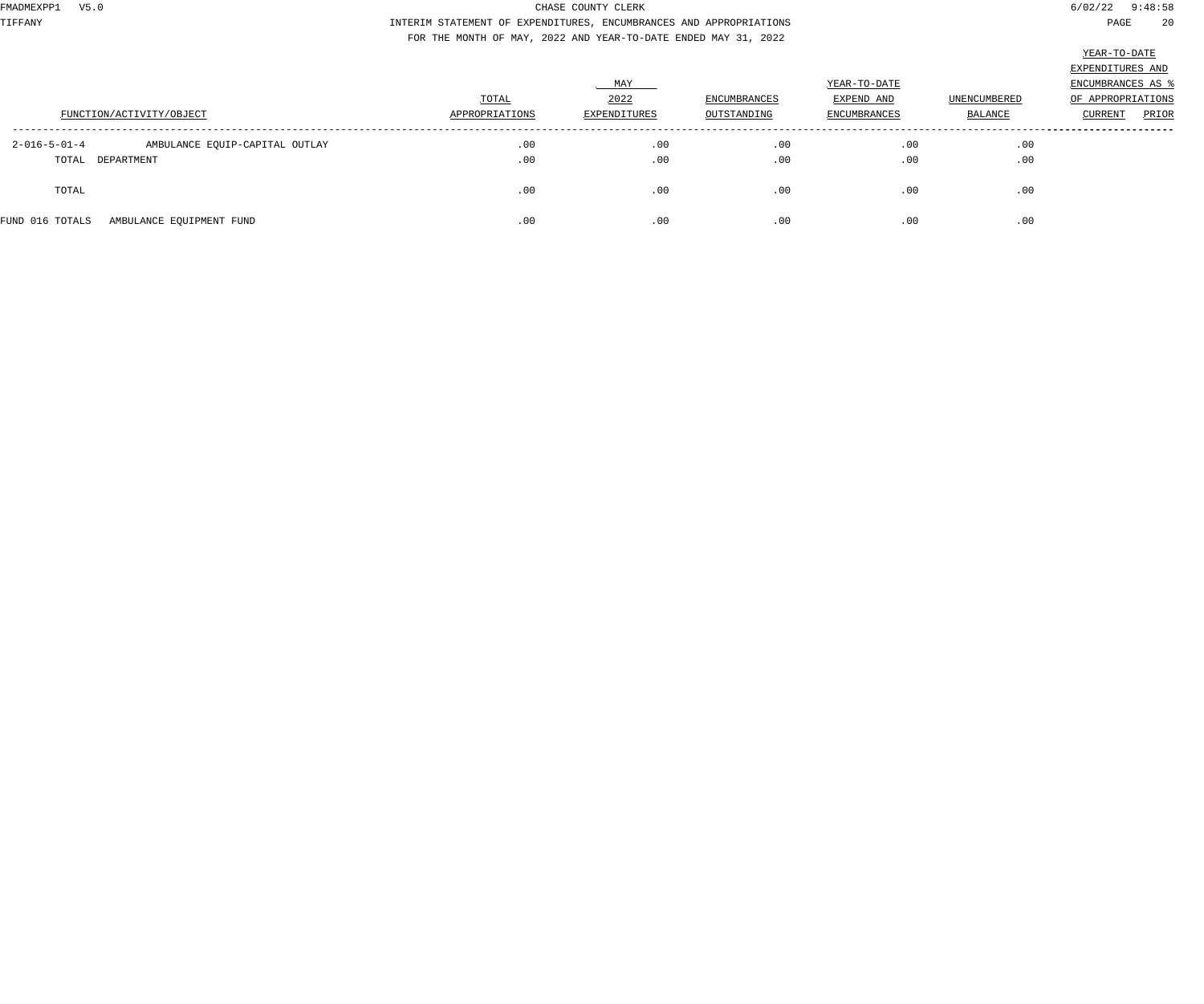TIFFANY INTERIM STATEMENT OF EXPENDITURES, ENCUMBRANCES AND APPROPRIATIONS PAGE 21 FOR THE MONTH OF MAY, 2022 AND YEAR-TO-DATE ENDED MAY 31, 2022

|                                                            |                |              |              |                     |                     | EXPENDITURES AND  |
|------------------------------------------------------------|----------------|--------------|--------------|---------------------|---------------------|-------------------|
|                                                            |                | MAY          |              | YEAR-TO-DATE        |                     | ENCUMBRANCES AS   |
|                                                            | TOTAL          | 2022         | ENCUMBRANCES | EXPEND AND          | <b>UNENCUMBERED</b> | OF APPROPRIATIONS |
| FUNCTION/ACTIVITY/OBJECT                                   | APPROPRIATIONS | EXPENDITURES | OUTSTANDING  | <b>ENCUMBRANCES</b> | <b>BALANCE</b>      | PRIOR<br>CURRENT  |
|                                                            |                |              |              |                     |                     |                   |
| $2 - 017 - 5 - 00 - 827$<br>AMBULANCE-NO FUND WARRANT/TRAN | .00            | .00          | .00          | .00                 | .00                 |                   |
| TOTAL DEPARTMENT                                           | .00            | .00          | .00          | .00                 | .00                 |                   |
|                                                            |                |              |              |                     |                     |                   |
| TOTAL                                                      | .00            | .00          | .00          | .00                 | .00                 |                   |
|                                                            |                |              |              |                     |                     |                   |
| FUND 017 TOTALS<br>AMBULANCE-NO FUND WARRANT               | .00            | .00          | .00          | .00                 | .00                 |                   |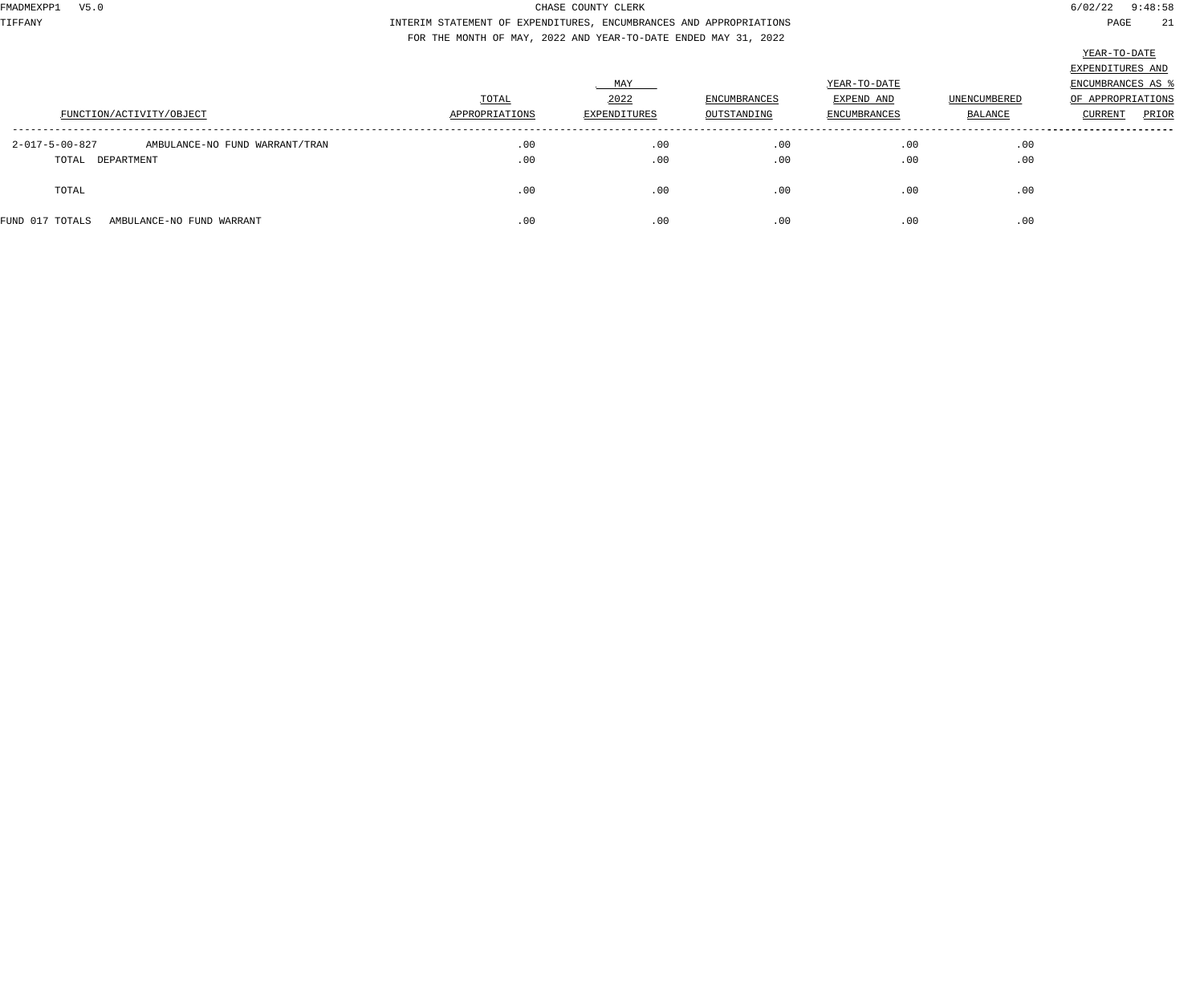TIFFANY INTERIM STATEMENT OF EXPENDITURES, ENCUMBRANCES AND APPROPRIATIONS PAGE 22 FOR THE MONTH OF MAY, 2022 AND YEAR-TO-DATE ENDED MAY 31, 2022

|                          |                                |                |              |              |              |              | $\frac{1}{2}$     |
|--------------------------|--------------------------------|----------------|--------------|--------------|--------------|--------------|-------------------|
|                          |                                |                |              |              |              |              | EXPENDITURES AND  |
|                          |                                |                | MAY          |              | YEAR-TO-DATE |              | ENCUMBRANCES AS % |
|                          |                                | TOTAL          | 2022         | ENCUMBRANCES | EXPEND AND   | UNENCUMBERED | OF APPROPRIATIONS |
|                          | FUNCTION/ACTIVITY/OBJECT       | APPROPRIATIONS | EXPENDITURES | OUTSTANDING  | ENCUMBRANCES | BALANCE      | PRIOR<br>CURRENT  |
| 2-018-5-00-827           | HERITAGE TRUST FUND/ TRANSFER  | .00            | .00          | .00          | .00          | .00          |                   |
| $2 - 018 - 5 - 00 - 831$ | HERITAGETRUST FUND/TREASURER E | .00            | .00          | .00          | 891.00       | 891.00-      |                   |
| TOTAL DEPARTMENT         |                                | .00            | .00          | .00          | 891.00       | 891.00-      |                   |
| TOTAL                    |                                | .00            | .00          | .00          | 891.00       | 891.00-      |                   |
| FUND 018 TOTALS          | HERITAGE TRUST FUND            | .00            | .00          | .00          | 891.00       | 891.00-      |                   |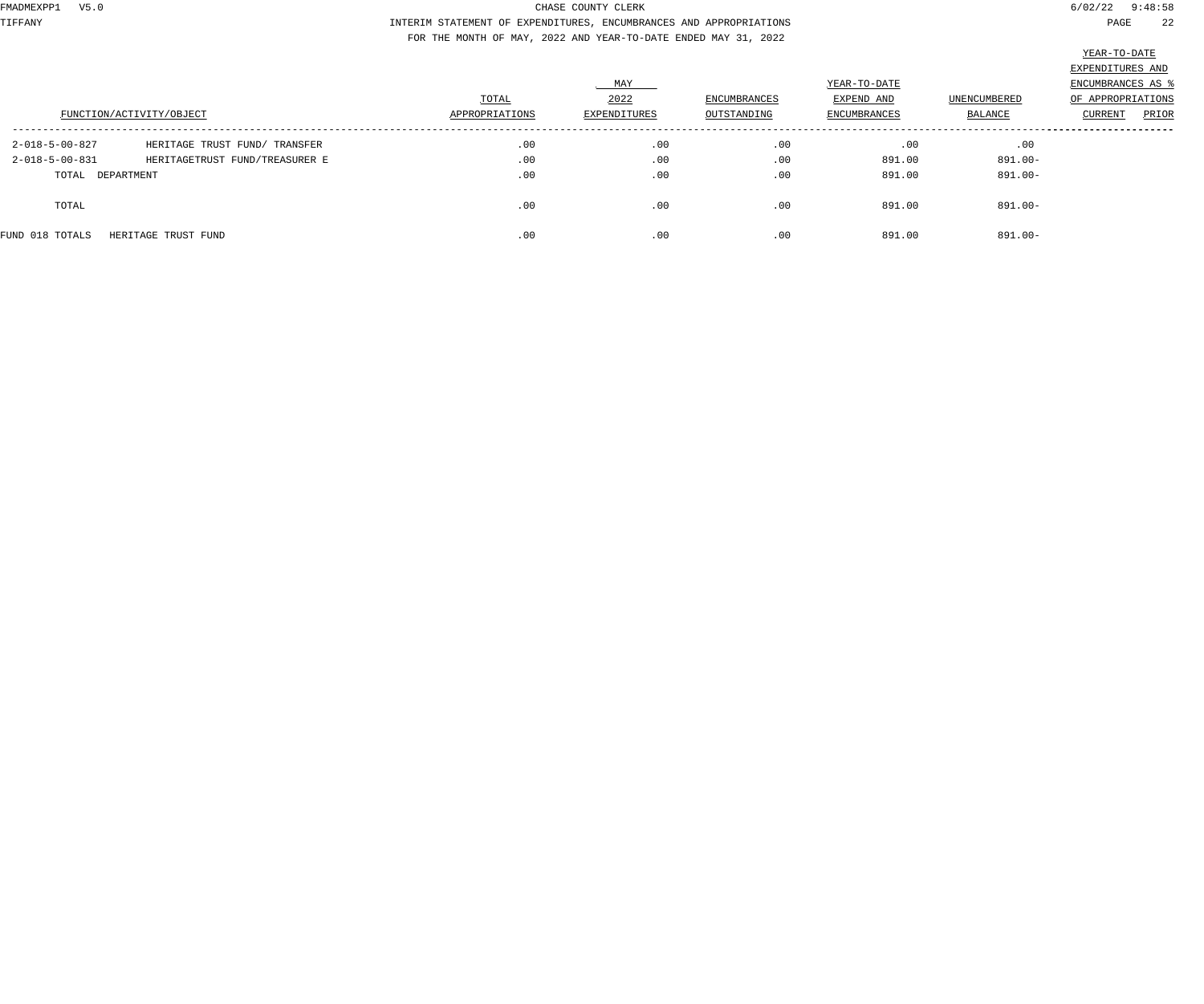TIFFANY INTERIM STATEMENT OF EXPENDITURES, ENCUMBRANCES AND APPROPRIATIONS PAGE 23 FOR THE MONTH OF MAY, 2022 AND YEAR-TO-DATE ENDED MAY 31, 2022

|                                    |                |              |                     |                     |                     | EXPENDITURES AND  |
|------------------------------------|----------------|--------------|---------------------|---------------------|---------------------|-------------------|
|                                    |                | MAY          |                     | YEAR-TO-DATE        |                     | ENCUMBRANCES AS 9 |
|                                    | TOTAL          | 2022         | <b>ENCUMBRANCES</b> | EXPEND AND          | <b>UNENCUMBERED</b> | OF APPROPRIATIONS |
| FUNCTION/ACTIVITY/OBJECT           | APPROPRIATIONS | EXPENDITURES | OUTSTANDING         | <b>ENCUMBRANCES</b> | BALANCE             | PRIOR<br>CURRENT  |
|                                    |                |              |                     |                     |                     |                   |
| 2-019-5-00-827<br>ROD/TRANSFER OUT | .00            | .00          | .00                 | .00                 | .00                 |                   |
| TOTAL DEPARTMENT                   | .00            | .00          | .00                 | .00                 | .00                 |                   |
|                                    |                |              |                     |                     |                     |                   |
| TOTAL                              | .00            | .00          | .00                 | .00                 | .00                 |                   |
|                                    |                |              |                     |                     |                     |                   |
| FUND 019 TOTALS<br>ROD ESCROW      | .00            | .00          | .00                 | .00                 | .00                 |                   |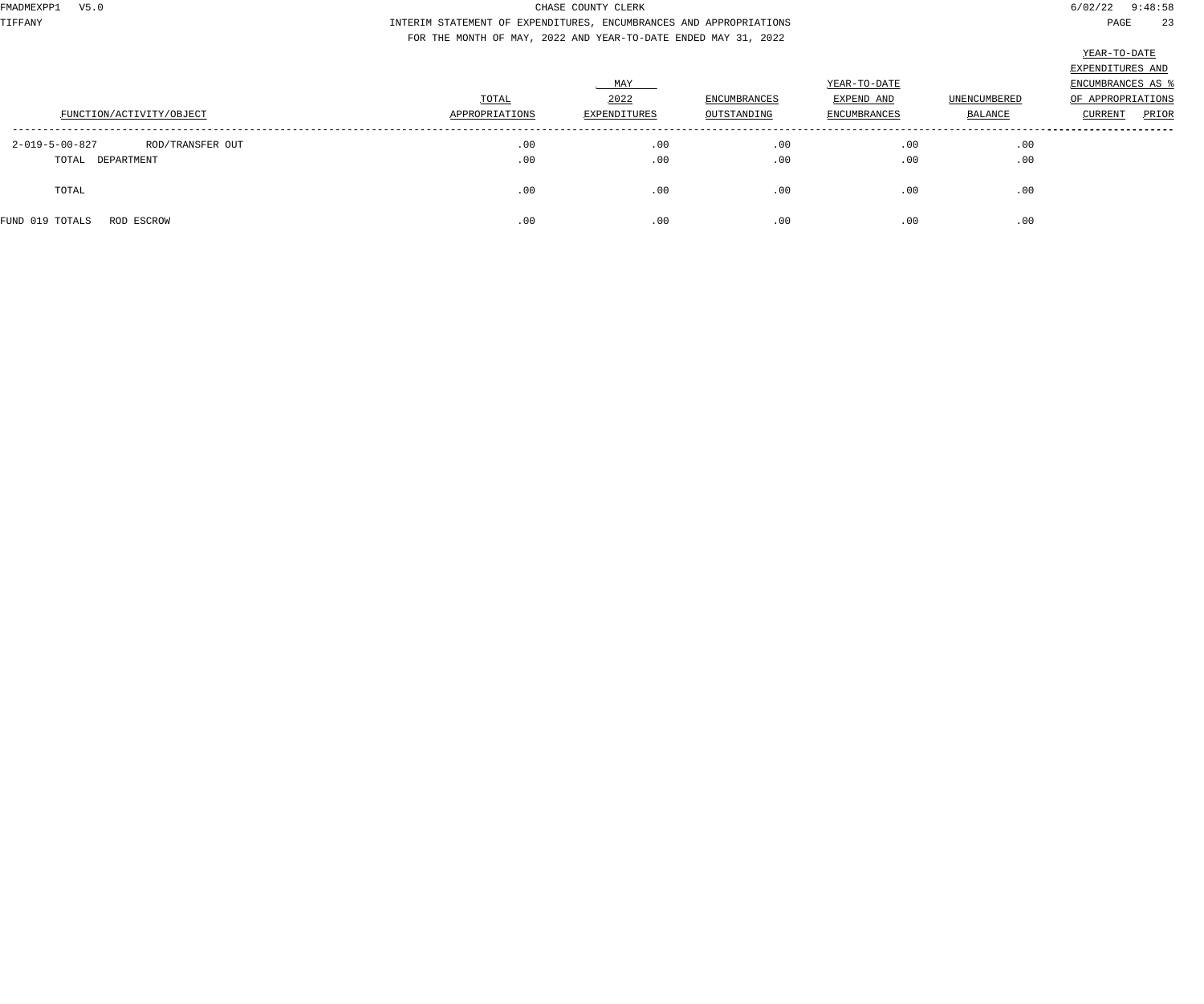TIFFANY INTERIM STATEMENT OF EXPENDITURES, ENCUMBRANCES AND APPROPRIATIONS PAGE 24 FOR THE MONTH OF MAY, 2022 AND YEAR-TO-DATE ENDED MAY 31, 2022

|                          |                                |                |              |              |                     |                | ستندى بدىست       |        |
|--------------------------|--------------------------------|----------------|--------------|--------------|---------------------|----------------|-------------------|--------|
|                          |                                |                |              |              |                     |                | EXPENDITURES AND  |        |
|                          |                                |                | MAY          |              | YEAR-TO-DATE        |                | ENCUMBRANCES AS % |        |
|                          |                                | TOTAL          | 2022         | ENCUMBRANCES | EXPEND AND          | UNENCUMBERED   | OF APPROPRIATIONS |        |
|                          | FUNCTION/ACTIVITY/OBJECT       | APPROPRIATIONS | EXPENDITURES | OUTSTANDING  | <b>ENCUMBRANCES</b> | <b>BALANCE</b> | <b>CURRENT</b>    | PRIOR  |
| $2 - 030 - 5 - 00 - 827$ | FIRE DIST #1/TRANS OUT FIRE EQ | 20,000.00      | .00          | .00          | .00                 | 20,000.00      |                   |        |
| $2 - 030 - 5 - 00 - 828$ | FIRE DIST #1/TRANS OUT BUILDIN | 20,000.00      | .00          | .00          | .00                 | 20,000.00      |                   |        |
| $2 - 030 - 5 - 00 - 833$ | FIRE DIST #1/ABATEMENT         | .00            | .00          | .00          | .00                 | .00            |                   |        |
| TOTAL DEPARTMENT         |                                | 40,000.00      | .00          | .00          | .00                 | 40,000.00      |                   |        |
| $2 - 030 - 5 - 01 - 1$   | FIRE DIST #1/PERSONAL SERVICES | 27,354.00      | 1,743.75     | .00          | 8,718.75            | 18,635.25      | 32%               | 36%    |
| $2 - 030 - 5 - 01 - 2$   | FIRE DIST #1/CONTRACTUAL       | 23,000.00      | 1,790.34     | .00          | 8,003.67            | 14,996.33      | 35%               | 46%    |
| $2 - 030 - 5 - 01 - 3$   | FIRE DIST #1/COMMODITIES       | 27,500.00      | 5,378.99     | .00          | 22,267.22           | 5,232.78       | 81%               | 61%    |
| $2 - 030 - 5 - 01 - 4$   | FIRE DIST #1/CAPITAL OUTLAY    | 26,000.00      | .00          | .00          | 4,349.00            | 21,651.00      | 17%               |        |
| TOTAL DEPARTMENT         |                                | 103,854.00     | 8,913.08     | .00          | 43,338.64           | 60,515.36      | 42%               | 37%    |
| TOTAL                    |                                | 143,854.00     | 8,913.08     | .00          | 43,338.64           | 100,515.36     | 30%               | $26\%$ |
| FUND 030 TOTALS          | FIRE DIST #1                   | 143,854.00     | 8,913.08     | .00          | 43,338.64           | 100,515.36     | $30\%$            | 26%    |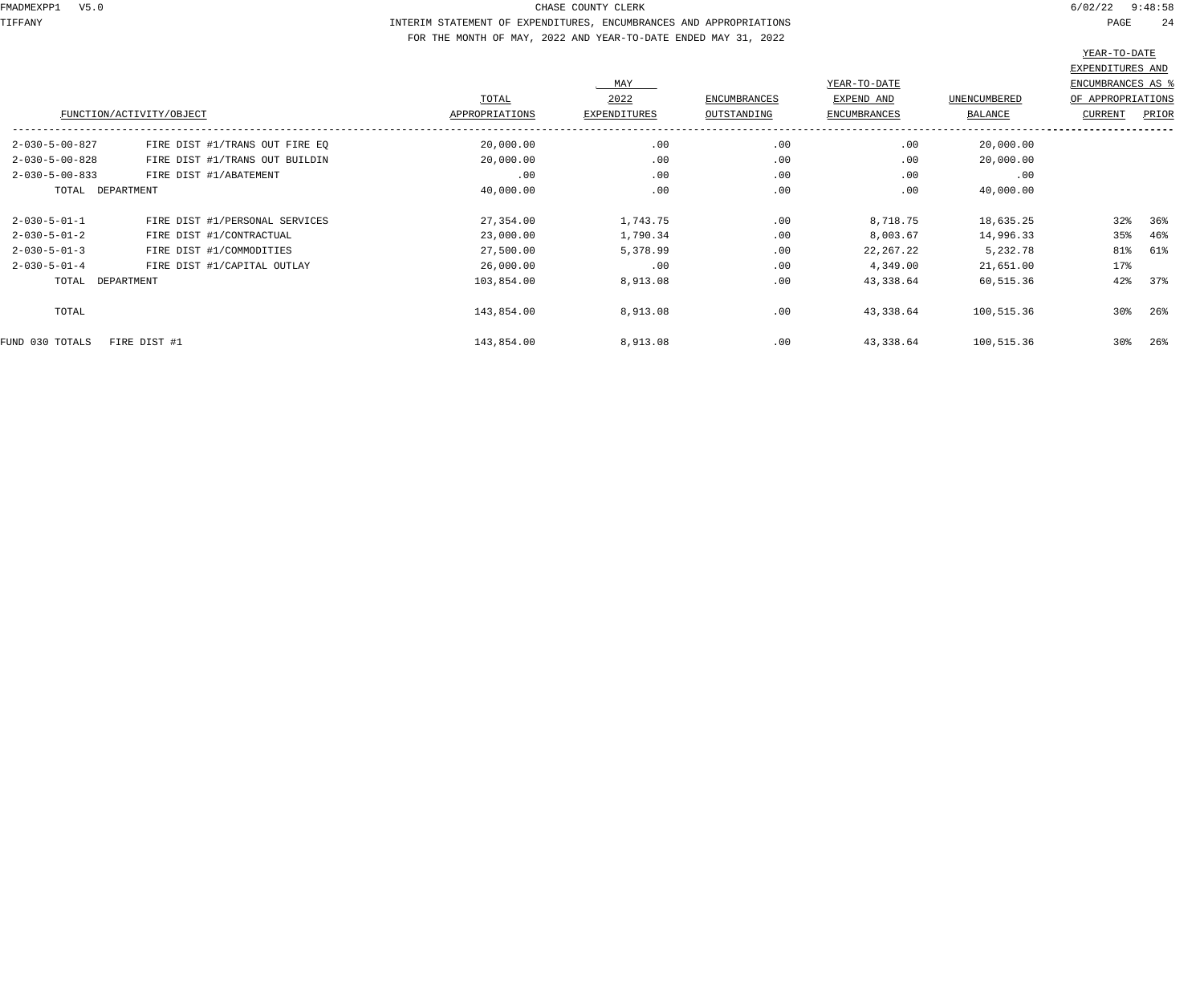TIFFANY INTERIM STATEMENT OF EXPENDITURES, ENCUMBRANCES AND APPROPRIATIONS PAGE 25 FOR THE MONTH OF MAY, 2022 AND YEAR-TO-DATE ENDED MAY 31, 2022

| FUNCTION/ACTIVITY/OBJECT                                                       | TOTAL<br>APPROPRIATIONS | MAY<br>2022<br><b>EXPENDITURES</b> | ENCUMBRANCES<br>OUTSTANDING | YEAR-TO-DATE<br>EXPEND AND<br><b>ENCUMBRANCES</b> | UNENCUMBERED<br><b>BALANCE</b> | the contract of the contract of the contract of the contract of the contract of<br>EXPENDITURES AND<br>ENCUMBRANCES AS %<br>OF APPROPRIATIONS<br>PRIOR<br>CURRENT |
|--------------------------------------------------------------------------------|-------------------------|------------------------------------|-----------------------------|---------------------------------------------------|--------------------------------|-------------------------------------------------------------------------------------------------------------------------------------------------------------------|
| $2 - 031 - 5 - 00 - 827$<br>FIRE DIST #1-EQUIPMENT/TRANSFE<br>TOTAL DEPARTMENT | .00<br>.00              | .00<br>.00                         | .00<br>.00                  | .00<br>.00                                        | .00<br>.00                     |                                                                                                                                                                   |
| FIRE DIST #1-EQUIPMENT/CAPITAL<br>$2 - 031 - 5 - 01 - 4$<br>TOTAL DEPARTMENT   | .00<br>.00              | .00<br>.00                         | .00<br>.00                  | 5,200.00<br>5,200.00                              | $5,200.00 -$<br>$5,200.00 -$   |                                                                                                                                                                   |
| TOTAL                                                                          | .00                     | .00                                | .00                         | 5,200.00                                          | $5,200.00 -$                   |                                                                                                                                                                   |
| FIRE DIST #1-EQUIPMENT FUND<br>FUND 031 TOTALS                                 | .00                     | .00                                | .00                         | 5,200.00                                          | $5,200.00 -$                   |                                                                                                                                                                   |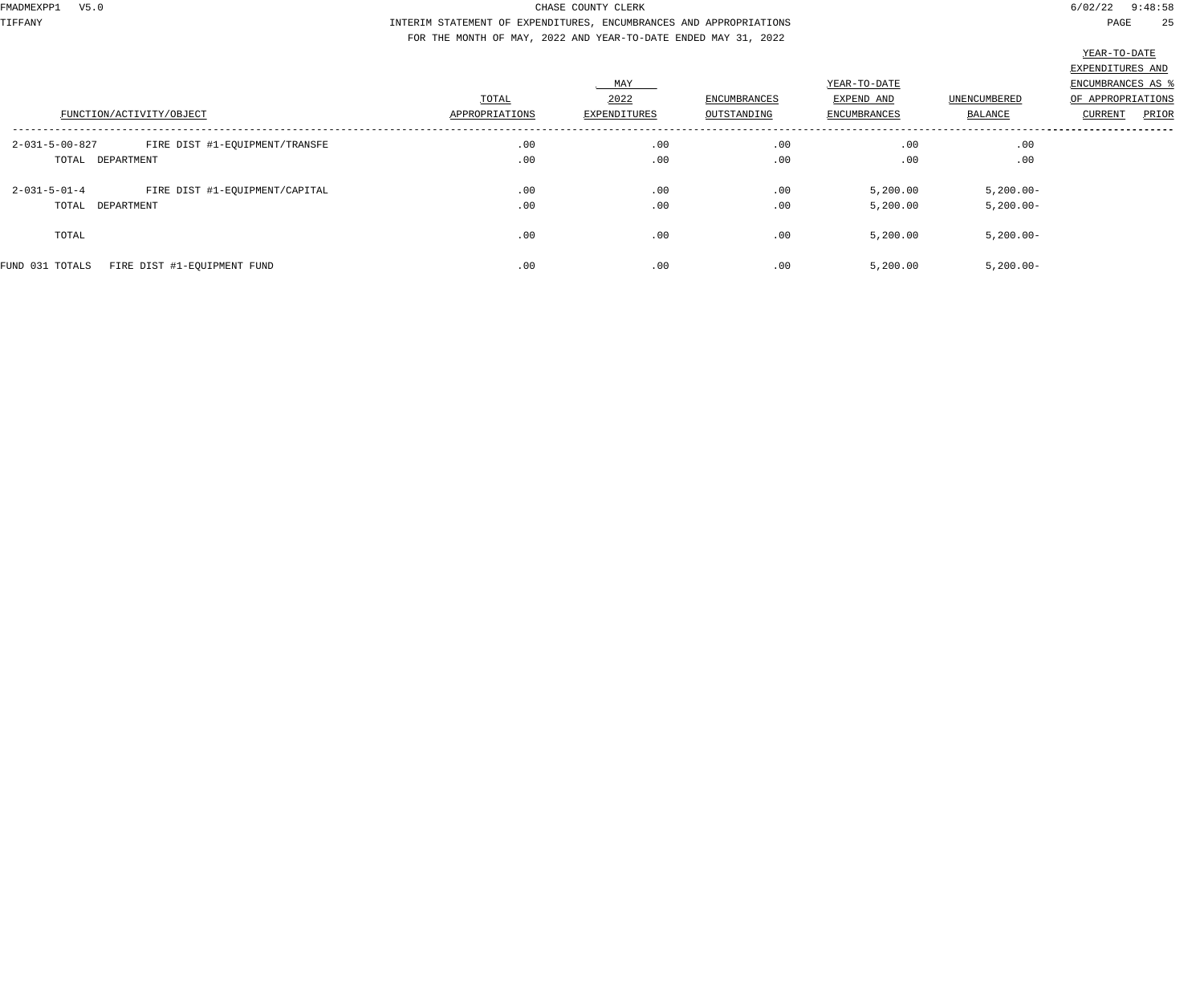TIFFANY INTERIM STATEMENT OF EXPENDITURES, ENCUMBRANCES AND APPROPRIATIONS PAGE 26 FOR THE MONTH OF MAY, 2022 AND YEAR-TO-DATE ENDED MAY 31, 2022

|                          | FUNCTION/ACTIVITY/OBJECT  | TOTAL<br>APPROPRIATIONS | MAY<br>2022<br>EXPENDITURES | ENCUMBRANCES<br>OUTSTANDING | YEAR-TO-DATE<br>EXPEND AND<br>ENCUMBRANCES | UNENCUMBERED<br>BALANCE | EXPENDITURES AND<br><b>ENCUMBRANCES AS %</b><br>OF APPROPRIATIONS<br>PRIOR<br>CURRENT |
|--------------------------|---------------------------|-------------------------|-----------------------------|-----------------------------|--------------------------------------------|-------------------------|---------------------------------------------------------------------------------------|
| 2-033-5-00-827           | FIRE DIST #9/TRANSFER OUT | .00                     | .00                         | .00                         | .00                                        | .00                     |                                                                                       |
| $2 - 033 - 5 - 00 - 829$ | FIRE DIST #9/TAX DIST     | .00                     | 3,739.15                    | .00                         | 14,490.24                                  | 14,490.24-              |                                                                                       |
| $2 - 033 - 5 - 00 - 833$ | FIRE DIST #9/ABATEMENT    | .00                     | .00                         | .00                         | .00                                        | .00                     |                                                                                       |
| TOTAL DEPARTMENT         |                           | .00                     | 3,739.15                    | .00                         | 14,490.24                                  | 14,490.24-              |                                                                                       |
| TOTAL                    |                           | .00                     | 3,739.15                    | .00                         | 14,490.24                                  | 14,490.24-              |                                                                                       |
| FUND 033 TOTALS          | FIRE DIST #9              | .00                     | 3,739.15                    | .00                         | 14,490.24                                  | 14,490.24-              |                                                                                       |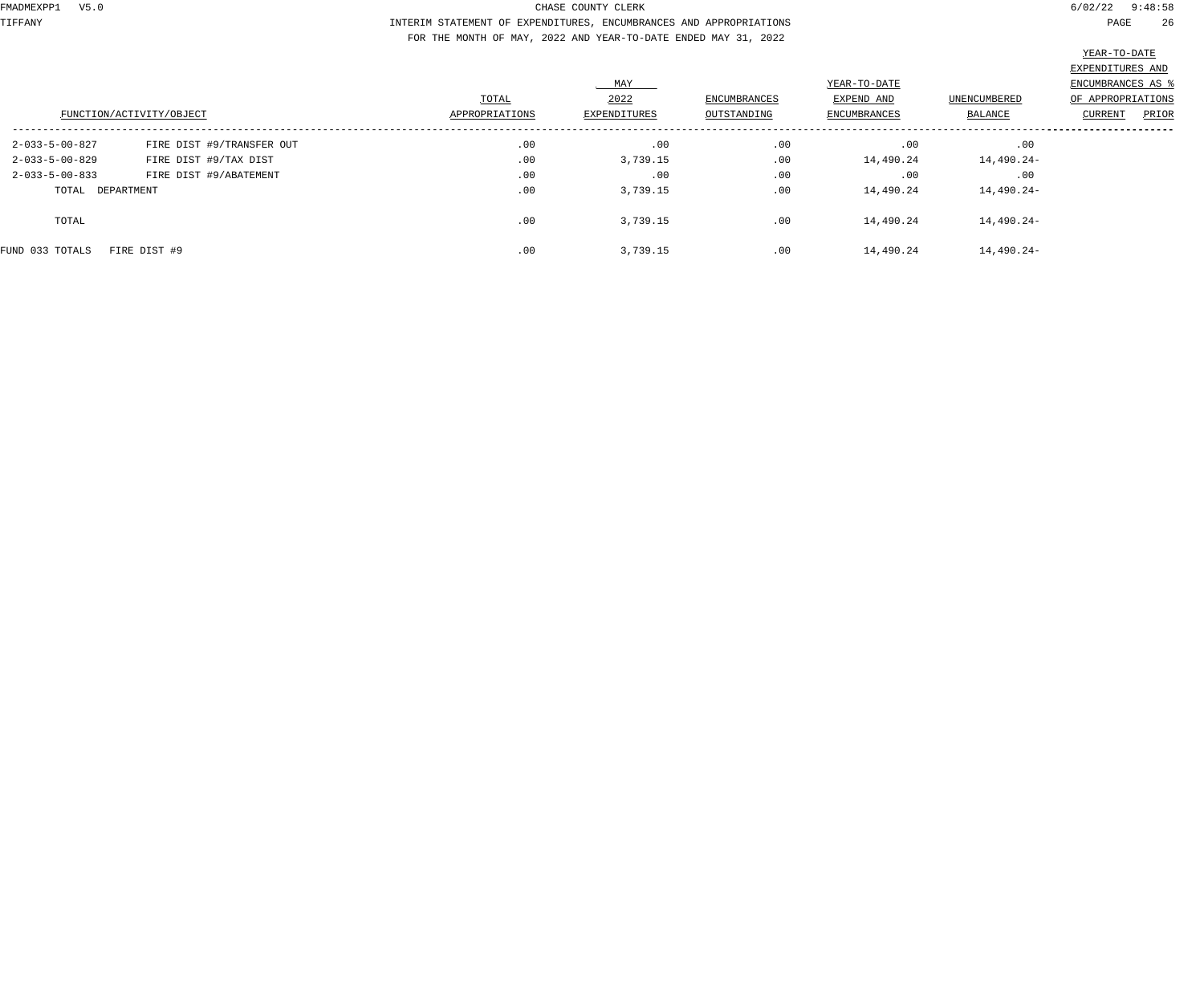TIFFANY INTERIM STATEMENT OF EXPENDITURES, ENCUMBRANCES AND APPROPRIATIONS PAGE 27 FOR THE MONTH OF MAY, 2022 AND YEAR-TO-DATE ENDED MAY 31, 2022

|                                                          |                |              |              |                     |              | EXPENDITURES AND  |       |
|----------------------------------------------------------|----------------|--------------|--------------|---------------------|--------------|-------------------|-------|
|                                                          |                | MAY          |              | YEAR-TO-DATE        |              | ENCUMBRANCES AS % |       |
|                                                          | TOTAL          | 2022         | ENCUMBRANCES | EXPEND AND          | UNENCUMBERED | OF APPROPRIATIONS |       |
| FUNCTION/ACTIVITY/OBJECT                                 | APPROPRIATIONS | EXPENDITURES | OUTSTANDING  | <b>ENCUMBRANCES</b> | BALANCE      | <b>CURRENT</b>    | PRIOR |
| $2 - 034 - 5 - 01 - 4$<br>FIRE DIST #1 - BUILDING/CAPITA | .00            | .00          | .00          | 3,350.00            | $3,350.00 -$ |                   |       |
| TOTAL DEPARTMENT                                         | .00            | .00          | .00          | 3,350.00            | $3,350.00 -$ |                   |       |
| TOTAL                                                    | .00            | .00          | .00          | 3,350.00            | $3,350.00 -$ |                   |       |
| FIRE DIST #1 - BUILDING FUND<br>FUND 034 TOTALS          | .00            | .00          | .00          | 3,350.00            | $3,350.00 -$ |                   |       |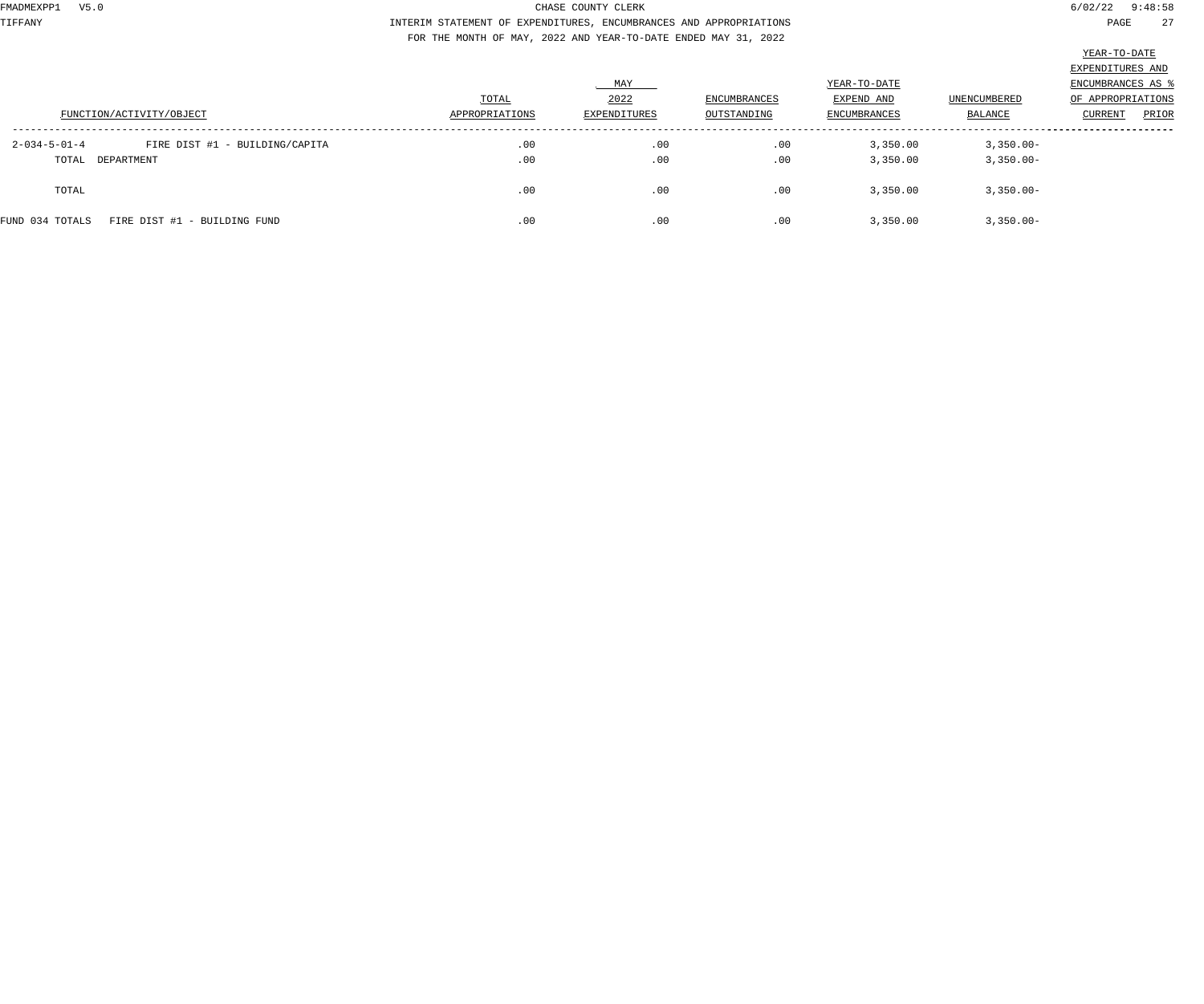TIFFANY INTERIM STATEMENT OF EXPENDITURES, ENCUMBRANCES AND APPROPRIATIONS PAGE 28 FOR THE MONTH OF MAY, 2022 AND YEAR-TO-DATE ENDED MAY 31, 2022

|                          |                                |                |              |              |                     |               | ------ -- ----    |       |
|--------------------------|--------------------------------|----------------|--------------|--------------|---------------------|---------------|-------------------|-------|
|                          |                                |                |              |              |                     |               | EXPENDITURES AND  |       |
|                          |                                |                | MAY          |              | YEAR-TO-DATE        |               | ENCUMBRANCES AS % |       |
|                          |                                | TOTAL          | 2022         | ENCUMBRANCES | EXPEND AND          | UNENCUMBERED  | OF APPROPRIATIONS |       |
| FUNCTION/ACTIVITY/OBJECT |                                | APPROPRIATIONS | EXPENDITURES | OUTSTANDING  | <b>ENCUMBRANCES</b> | BALANCE       | <b>CURRENT</b>    | PRIOR |
| $2 - 035 - 5 - 00 - 827$ | COUNTY HEALTH/TRANSFERS OUT    | .00            | .00          | .00          | .00                 | .00           |                   |       |
| $2 - 035 - 5 - 00 - 833$ | COUNTY HEALTH/ABATEMENTS       | .00            | .00          | .00          | .00                 | .00           |                   |       |
| TOTAL DEPARTMENT         |                                | .00            | .00          | .00          | .00                 | .00           |                   |       |
| $2 - 035 - 5 - 01 - 1$   | COUNTY HEALTH/PERSONAL SERVICE | .00            | .00          | .00          | .00                 | .00           |                   |       |
| $2 - 035 - 5 - 01 - 2$   | COUNTY HEALTH/CONTRACTUAL      | 30,400.00      | 90.73        | .00          | 56,066.90           | $25,666.90 -$ | 184% 104%         |       |
| $2 - 035 - 5 - 01 - 3$   | COUNTY HEALTH/COMMODITIES      | .00            | .00          | .00          | .00                 | .00           |                   |       |
| $2 - 035 - 5 - 01 - 4$   | COUNTY HEALTH/CAPITAL OUTLAY   | .00            | .00          | .00          | .00                 | .00           |                   |       |
| TOTAL DEPARTMENT         |                                | 30,400.00      | 90.73        | .00          | 56,066.90           | $25,666.90 -$ | 184% 104%         |       |
| TOTAL                    |                                | 30,400.00      | 90.73        | .00          | 56,066.90           | $25,666.90 -$ | 184% 104%         |       |
| FUND 035 TOTALS          | COUNTY HEALTH                  | 30,400.00      | 90.73        | .00          | 56,066.90           | $25,666.90 -$ | 184% 104%         |       |
|                          |                                |                |              |              |                     |               |                   |       |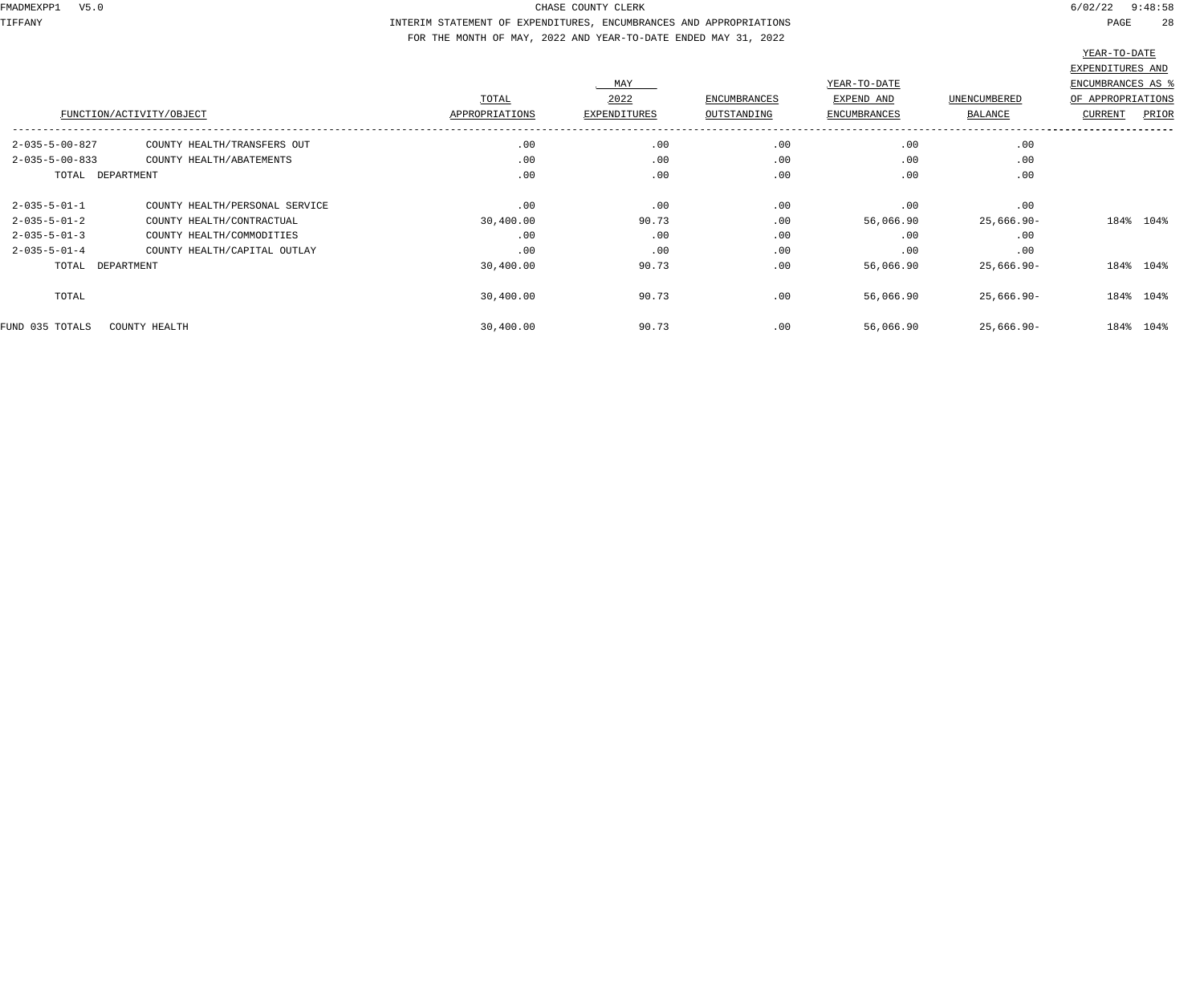TIFFANY INTERIM STATEMENT OF EXPENDITURES, ENCUMBRANCES AND APPROPRIATIONS PAGE 29 FOR THE MONTH OF MAY, 2022 AND YEAR-TO-DATE ENDED MAY 31, 2022

|                          |                                |            |              |              |                     |                     | EXPENDITURES AND  |        |
|--------------------------|--------------------------------|------------|--------------|--------------|---------------------|---------------------|-------------------|--------|
|                          |                                |            | MAY          |              | YEAR-TO-DATE        |                     | ENCUMBRANCES AS % |        |
|                          |                                | TOTAL      | 2022         | ENCUMBRANCES | EXPEND AND          | <b>UNENCUMBERED</b> | OF APPROPRIATIONS |        |
|                          | FUNCTION/ACTIVITY/OBJECT       |            | EXPENDITURES | OUTSTANDING  | <b>ENCUMBRANCES</b> | BALANCE             | <b>CURRENT</b>    | PRIOR  |
| $2 - 045 - 5 - 00 - 827$ | SERV FOR ELDERLY/TRANSFERS OUT | .00        | .00          | .00          | .00                 | .00                 |                   |        |
| $2 - 045 - 5 - 00 - 833$ | SERV FOR ELDERLY/ABATEMENT     | .00        | .00          | .00          | .00                 | .00                 |                   |        |
| TOTAL DEPARTMENT         |                                | .00        | .00          | .00          | .00                 | .00                 |                   |        |
| $2 - 045 - 5 - 01 - 1$   | SERV FOR ELDERLY/PERSONAL SERV | 120,000.00 | 10,531.22    | .00          | 53, 151.89          | 66,848.11           | $44\%$            | $40\%$ |
| $2 - 045 - 5 - 01 - 2$   | SERV FOR ELDERLY/CONTRACTUAL   | 16,000.00  | 1,440.09     | .00          | 5,340.67            | 10,659.33           | 33%               | 29%    |
| $2 - 045 - 5 - 01 - 3$   | SERV FOR ELDERLY/COMMODITIES   | 7,500.00   | 848.61       | .00          | 3,432.29            | 4,067.71            | 46%               | 17%    |
| $2 - 045 - 5 - 01 - 4$   | SERV FOR ELDERLY/CAPITAL OUTLA | 15,589.00  | .00          | .00          | .00                 | 15,589.00           |                   |        |
| TOTAL DEPARTMENT         |                                | 159,089.00 | 12,819.92    | .00          | 61,924.85           | 97,164.15           | 39%               | 37%    |
| TOTAL                    |                                | 159,089.00 | 12,819.92    | .00          | 61,924.85           | 97,164.15           | 39%               | 37%    |
| FUND 045 TOTALS          | SERVICES FOR ELDERLY           | 159,089.00 | 12,819.92    | .00          | 61,924.85           | 97,164.15           | 39%               | 37%    |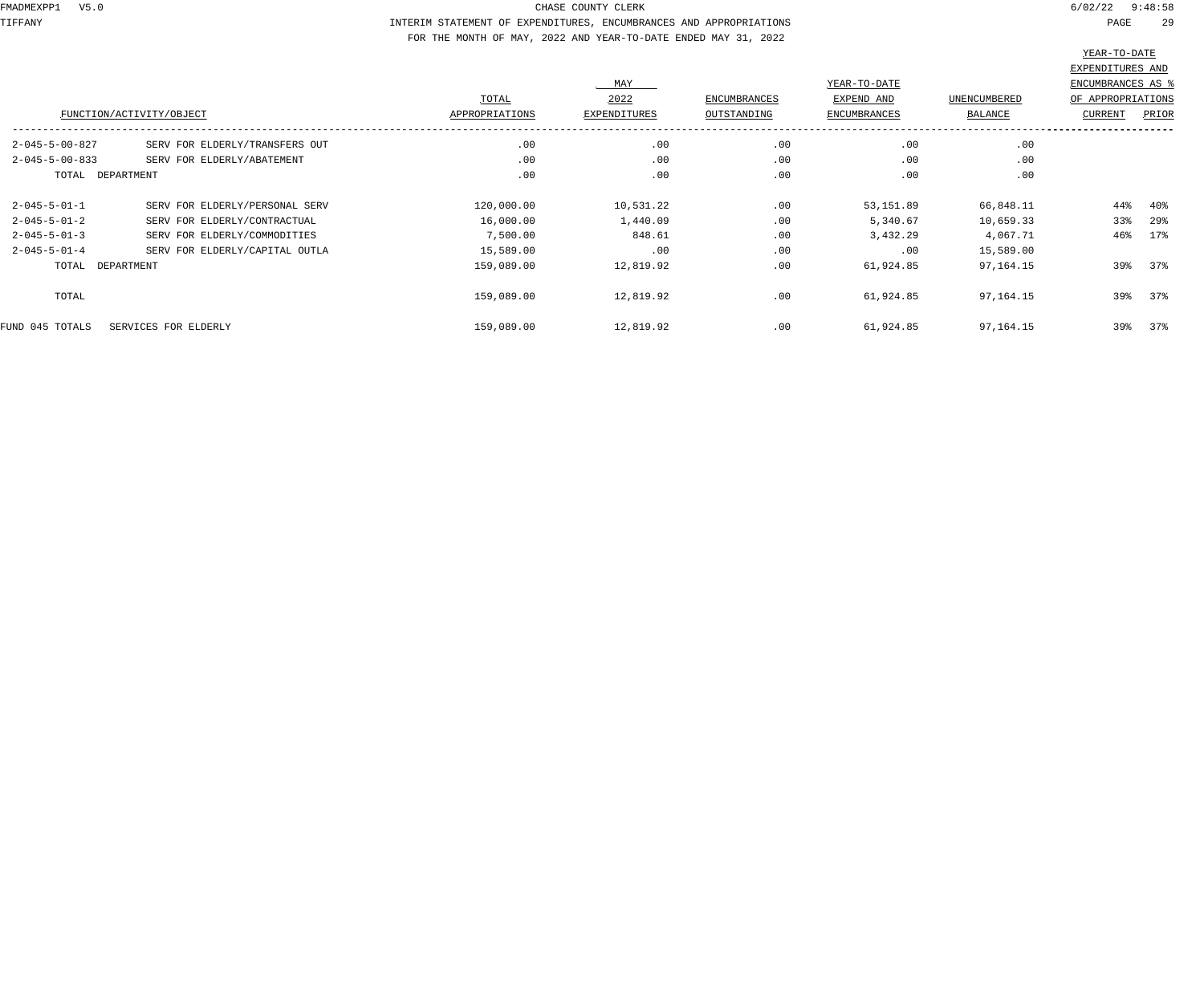TIFFANY INTERIM STATEMENT OF EXPENDITURES, ENCUMBRANCES AND APPROPRIATIONS PAGE 30 FOR THE MONTH OF MAY, 2022 AND YEAR-TO-DATE ENDED MAY 31, 2022

|                          |                                |                |                     |                     |                     |              | ----- -- ----     |       |
|--------------------------|--------------------------------|----------------|---------------------|---------------------|---------------------|--------------|-------------------|-------|
|                          |                                |                |                     |                     |                     |              | EXPENDITURES AND  |       |
|                          |                                |                | MAY                 |                     | YEAR-TO-DATE        |              | ENCUMBRANCES AS % |       |
|                          |                                | TOTAL          | 2022                | <b>ENCUMBRANCES</b> | EXPEND AND          | UNENCUMBERED | OF APPROPRIATIONS |       |
|                          | FUNCTION/ACTIVITY/OBJECT       | APPROPRIATIONS | <b>EXPENDITURES</b> | OUTSTANDING         | <b>ENCUMBRANCES</b> | BALANCE      | <b>CURRENT</b>    | PRIOR |
| $2 - 060 - 5 - 00 - 827$ | ROAD & BRIDGE/TRANSFER TO ROAD | .00            | .00                 | .00                 | .00                 | .00          |                   |       |
| $2 - 060 - 5 - 00 - 833$ | ROAD & BRIDGE/ABATEMENT        | .00            | .00                 | .00                 | .00                 | .00          |                   |       |
| TOTAL DEPARTMENT         |                                | .00            | .00                 | .00                 | .00                 | .00          |                   |       |
| $2 - 060 - 5 - 01 - 1$   | ROAD & BRIDGE/PERSONAL SERVICE | 515,000.00     | 41,193.69           | .00                 | 183,877.58          | 331, 122.42  | $36\%$            | 43%   |
| $2 - 060 - 5 - 01 - 2$   | ROAD & BRIDGE/CONTRACTUAL      | 130,000.00     | 8,508.92            | .00                 | 72,869.25           | 57,130.75    | 56%               | 120%  |
| $2 - 060 - 5 - 01 - 3$   | ROAD & BRIDGE/COMMODITIES      | 805,000.00     | 49,821.61           | .00                 | 167,662.53          | 637,337.47   | $21\%$            | 33%   |
| $2 - 060 - 5 - 01 - 4$   | ROAD & BRIDGE/CAPITAL OUTLAY   | 300,000.00     | .00                 | .00                 | 46,240.37           | 253,759.63   | 15%               | 16%   |
| $2 - 060 - 5 - 01 - 5$   | ROAD & BRIDGE/LEASE PAYMENTS   | .00            | .00                 | .00                 | .00                 | .00          |                   |       |
| TOTAL DEPARTMENT         |                                | 1,750,000.00   | 99,524.22           | .00                 | 470,649.73          | 1,279,350.27 | 27%               | 34%   |
| TOTAL                    |                                | 1,750,000.00   | 99,524.22           | .00                 | 470,649.73          | 1,279,350.27 | 27%               | 34%   |
| FUND 060 TOTALS          | ROAD & BRIDGE                  | 1,750,000.00   | 99,524.22           | .00                 | 470,649.73          | 1,279,350.27 | 27%               | 34%   |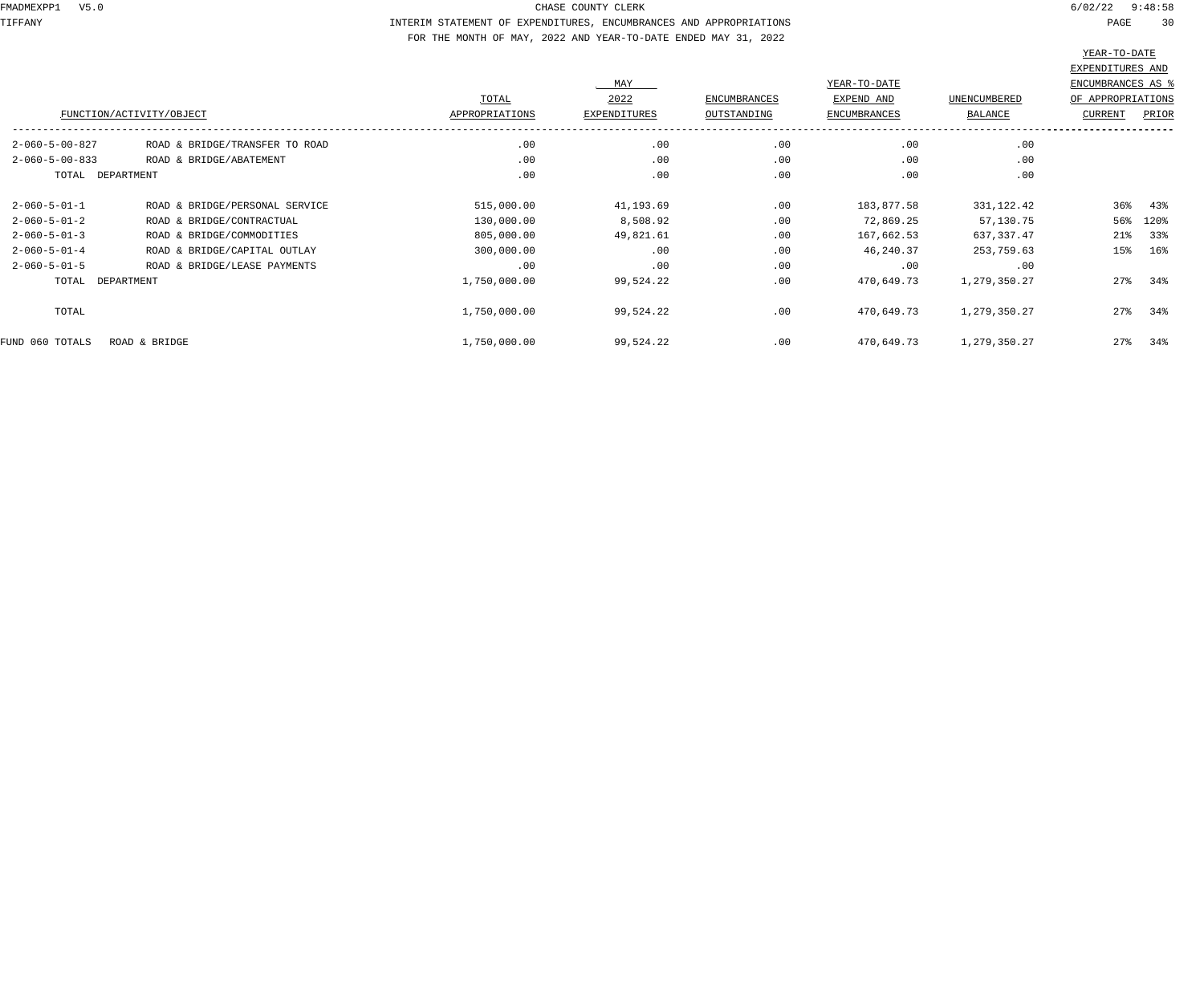TIFFANY INTERIM STATEMENT OF EXPENDITURES, ENCUMBRANCES AND APPROPRIATIONS PAGE 31 FOR THE MONTH OF MAY, 2022 AND YEAR-TO-DATE ENDED MAY 31, 2022

|                          |                               |                |              |                     |                     |              | ستنتف فتستست      |        |
|--------------------------|-------------------------------|----------------|--------------|---------------------|---------------------|--------------|-------------------|--------|
|                          |                               |                |              |                     |                     |              | EXPENDITURES AND  |        |
|                          |                               |                | MAY          |                     | YEAR-TO-DATE        |              | ENCUMBRANCES AS % |        |
|                          |                               | TOTAL          | 2022         | <b>ENCUMBRANCES</b> | EXPEND AND          | UNENCUMBERED | OF APPROPRIATIONS |        |
| FUNCTION/ACTIVITY/OBJECT |                               | APPROPRIATIONS | EXPENDITURES | OUTSTANDING         | <b>ENCUMBRANCES</b> | BALANCE      | <b>CURRENT</b>    | PRIOR  |
| $2 - 061 - 5 - 00 - 827$ | SPECIAL BRIDGE/TRANSFER OUT   | .00            | .00          | .00                 | .00                 | .00          |                   |        |
| $2 - 061 - 5 - 00 - 833$ | SPECIAL BRIDGE/ABATEMENT      | .00            | .00          | .00                 | .00                 | .00          |                   |        |
| TOTAL DEPARTMENT         |                               | .00            | .00          | .00                 | .00                 | .00          |                   |        |
| $2 - 061 - 5 - 01 - 2$   | SPECIAL BRIDGE/CONTRACTUAL    | 131,669.00     | .00          | .00                 | .00                 | 131,669.00   |                   | 10%    |
| $2 - 061 - 5 - 01 - 3$   | SPECIAL BRIDGE/COMMODITIES    | .00            | .00          | .00                 | 48,857.60           | 48,857.60-   |                   |        |
| $2 - 061 - 5 - 01 - 4$   | SPECIAL BRIDGE/CAPITAL OUTLAY | .00            | .00          | .00                 | .00                 | .00          |                   |        |
| TOTAL DEPARTMENT         |                               | 131,669.00     | .00          | .00                 | 48,857.60           | 82,811.40    | 37%               | $10\%$ |
| TOTAL                    |                               | 131,669.00     | .00          | .00                 | 48,857.60           | 82,811.40    | 37%               | 10%    |
| FUND 061 TOTALS          | SPECIAL BRIDGE                | 131,669.00     | .00          | .00                 | 48,857.60           | 82,811.40    | 37%               | $10\%$ |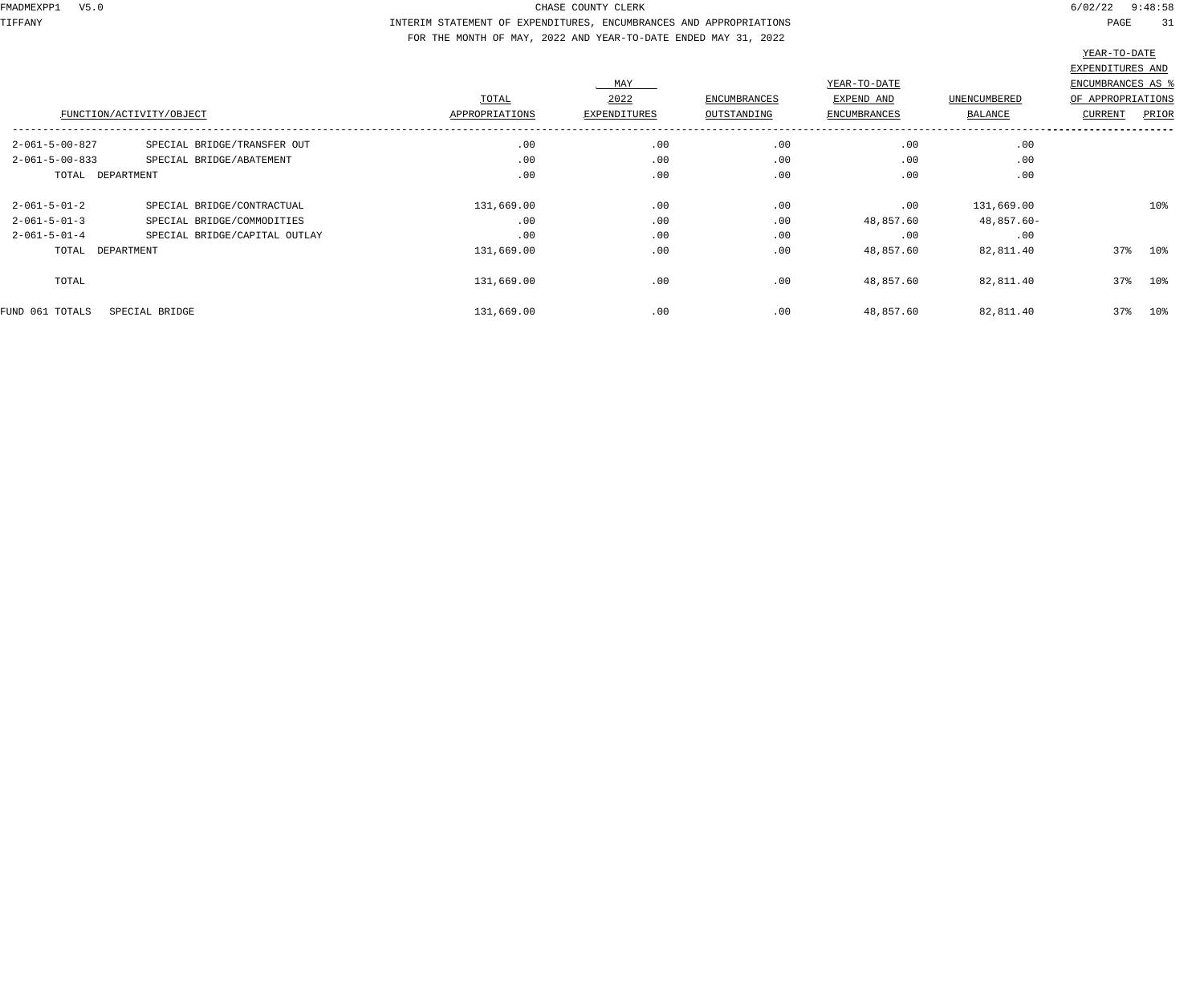TIFFANY INTERIM STATEMENT OF EXPENDITURES, ENCUMBRANCES AND APPROPRIATIONS PAGE 32 FOR THE MONTH OF MAY, 2022 AND YEAR-TO-DATE ENDED MAY 31, 2022

|                          |                           |                |                     |              |                     |                | __________________      |
|--------------------------|---------------------------|----------------|---------------------|--------------|---------------------|----------------|-------------------------|
|                          |                           |                |                     |              |                     |                | EXPENDITURES AND        |
|                          |                           |                | MAY                 |              | YEAR-TO-DATE        |                | ENCUMBRANCES AS %       |
|                          |                           | TOTAL          | 2022                | ENCUMBRANCES | EXPEND AND          | UNENCUMBERED   | OF APPROPRIATIONS       |
|                          | FUNCTION/ACTIVITY/OBJECT  | APPROPRIATIONS | <b>EXPENDITURES</b> | OUTSTANDING  | <b>ENCUMBRANCES</b> | <b>BALANCE</b> | PRIOR<br><b>CURRENT</b> |
| $2 - 062 - 5 - 00 - 827$ | SPECIAL ROAD/TRANSFER OUT | .00            | .00                 | .00          | .00                 | .00            |                         |
| $2 - 062 - 5 - 00 - 833$ | SPECIAL ROAD/ABATEMENT    | .00            | .00                 | .00          | .00                 | .00            |                         |
| TOTAL DEPARTMENT         |                           | .00            | .00                 | .00          | .00                 | .00            |                         |
| $2 - 062 - 5 - 01 - 3$   | SPECIAL ROAD/COMMODITIES  | 124,336.00     | .00                 | .00          | .00                 | 124,336.00     |                         |
| TOTAL DEPARTMENT         |                           | 124,336.00     | .00                 | .00          | .00                 | 124,336.00     |                         |
| TOTAL                    |                           | 124,336.00     | .00                 | .00          | .00                 | 124,336.00     |                         |
| FUND 062 TOTALS          | SPECIAL ROAD              | 124,336.00     | .00                 | .00          | .00                 | 124,336.00     |                         |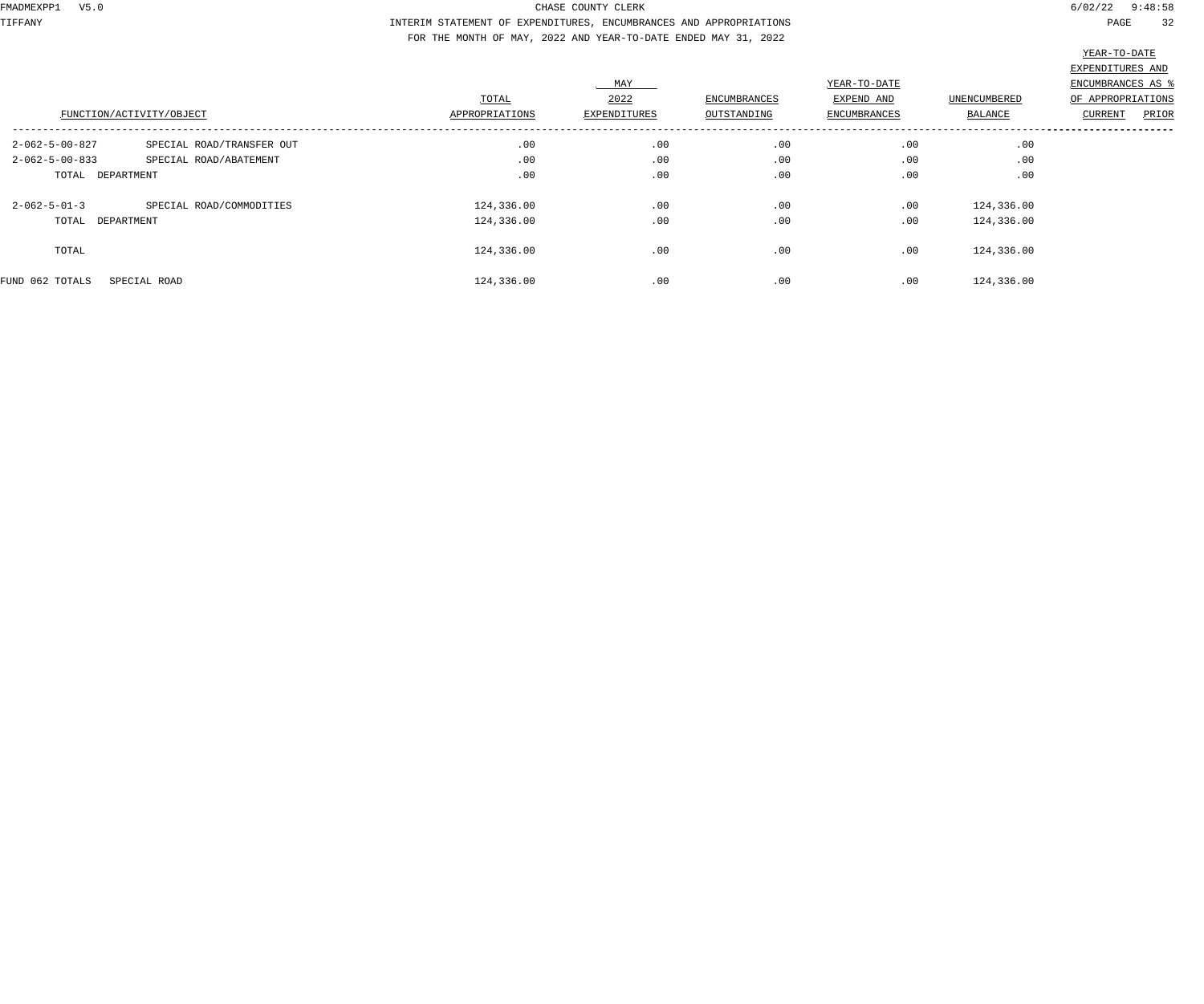TIFFANY INTERIM STATEMENT OF EXPENDITURES, ENCUMBRANCES AND APPROPRIATIONS PAGE 33 FOR THE MONTH OF MAY, 2022 AND YEAR-TO-DATE ENDED MAY 31, 2022

|                                                                                     |                            | EXPENDITURES AND         |
|-------------------------------------------------------------------------------------|----------------------------|--------------------------|
|                                                                                     |                            |                          |
| MAY                                                                                 | YEAR-TO-DATE               | <b>ENCUMBRANCES AS ?</b> |
| 2022<br>TOTAL<br>ENCUMBRANCES                                                       | UNENCUMBERED<br>EXPEND AND | OF APPROPRIATIONS        |
| FUNCTION/ACTIVITY/OBJECT<br>APPROPRIATIONS<br>EXPENDITURES<br>OUTSTANDING           | ENCUMBRANCES<br>BALANCE    | PRIOR<br>CURRENT         |
| .00<br>.00<br>.00<br>$2 - 063 - 5 - 01 - 3$<br>ROAD MACH & BRIDGE BLDG/COMMOD       | 84,861.00                  | 84,861.00-               |
| .00<br>.00<br>14,800.00<br>$2 - 063 - 5 - 01 - 4$<br>ROAD MACH & BRIDGE BLDG/CAPITA | 17,300.00                  | $17,300.00 -$            |
| .00<br>.00<br>14,800.00<br>TOTAL DEPARTMENT                                         | 102,161.00                 | 102,161.00-              |
| .00<br>.00<br>14,800.00<br>TOTAL                                                    | 102,161.00                 | 102,161.00-              |
| .00<br>.00<br>14,800.00<br>FUND 063 TOTALS<br>ROAD MACHINERY & BRIDGE BLDG          | 102,161.00                 | $102, 161.00 -$          |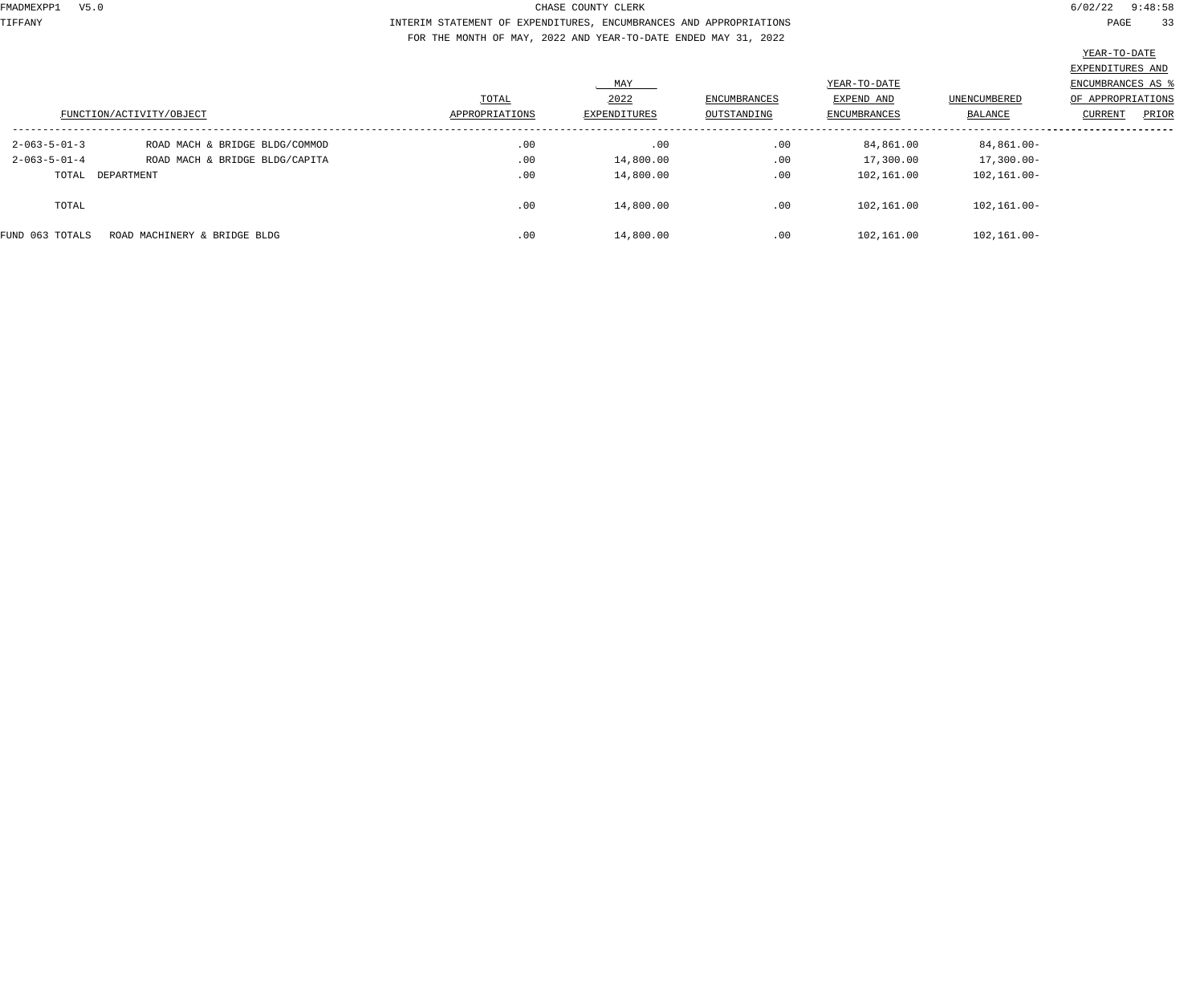TIFFANY INTERIM STATEMENT OF EXPENDITURES, ENCUMBRANCES AND APPROPRIATIONS PAGE 34 FOR THE MONTH OF MAY, 2022 AND YEAR-TO-DATE ENDED MAY 31, 2022

| י∆ת–∩יד– ק |  |
|------------|--|
|            |  |

|                          |                                |                |              |                     |                     |                     | EXPENDITURES AND        |
|--------------------------|--------------------------------|----------------|--------------|---------------------|---------------------|---------------------|-------------------------|
|                          |                                |                | MAY          |                     | YEAR-TO-DATE        |                     | ENCUMBRANCES AS         |
|                          |                                | TOTAL          | 2022         | <b>ENCUMBRANCES</b> | EXPEND AND          | <b>UNENCUMBERED</b> | OF APPROPRIATIONS       |
|                          | FUNCTION/ACTIVITY/OBJECT       | APPROPRIATIONS | EXPENDITURES | OUTSTANDING         | <b>ENCUMBRANCES</b> | BALANCE             | <b>CURRENT</b><br>PRIOR |
| $2 - 064 - 5 - 00 - 827$ | BOND & INTEREST/TRANSFER OUT   | .00            | .00          | .00                 | .00                 | .00                 |                         |
| $2 - 064 - 5 - 00 - 833$ | BOND & INTEREST/ABATEMENT      | .00            | .00          | .00                 | .00                 | .00                 |                         |
| $2 - 064 - 5 - 00 - 866$ | BOND & INTEREST/PRINCIPAL PAYM | .00            | .00          | .00                 | .00                 | .00                 |                         |
| $2 - 064 - 5 - 00 - 867$ | BOND & INTEREST/INTEREST PAYME | .00            | .00          | .00                 | .00                 | .00                 |                         |
| TOTAL DEPARTMENT         |                                | .00            | .00          | .00                 | .00                 | .00                 |                         |
| $2 - 064 - 5 - 01 - 2$   | BOND & INTEREST/CONTRACTUAL    | 9,969.00       | .00          | .00                 | .00                 | 9,969.00            |                         |
| TOTAL DEPARTMENT         |                                | 9,969.00       | .00          | .00                 | .00                 | 9,969.00            |                         |
| TOTAL                    |                                | 9,969.00       | .00          | .00                 | .00                 | 9,969.00            |                         |
| FUND 064 TOTALS          | BOND AND INTEREST              | 9,969.00       | .00          | .00                 | .00                 | 9,969.00            |                         |
|                          |                                |                |              |                     |                     |                     |                         |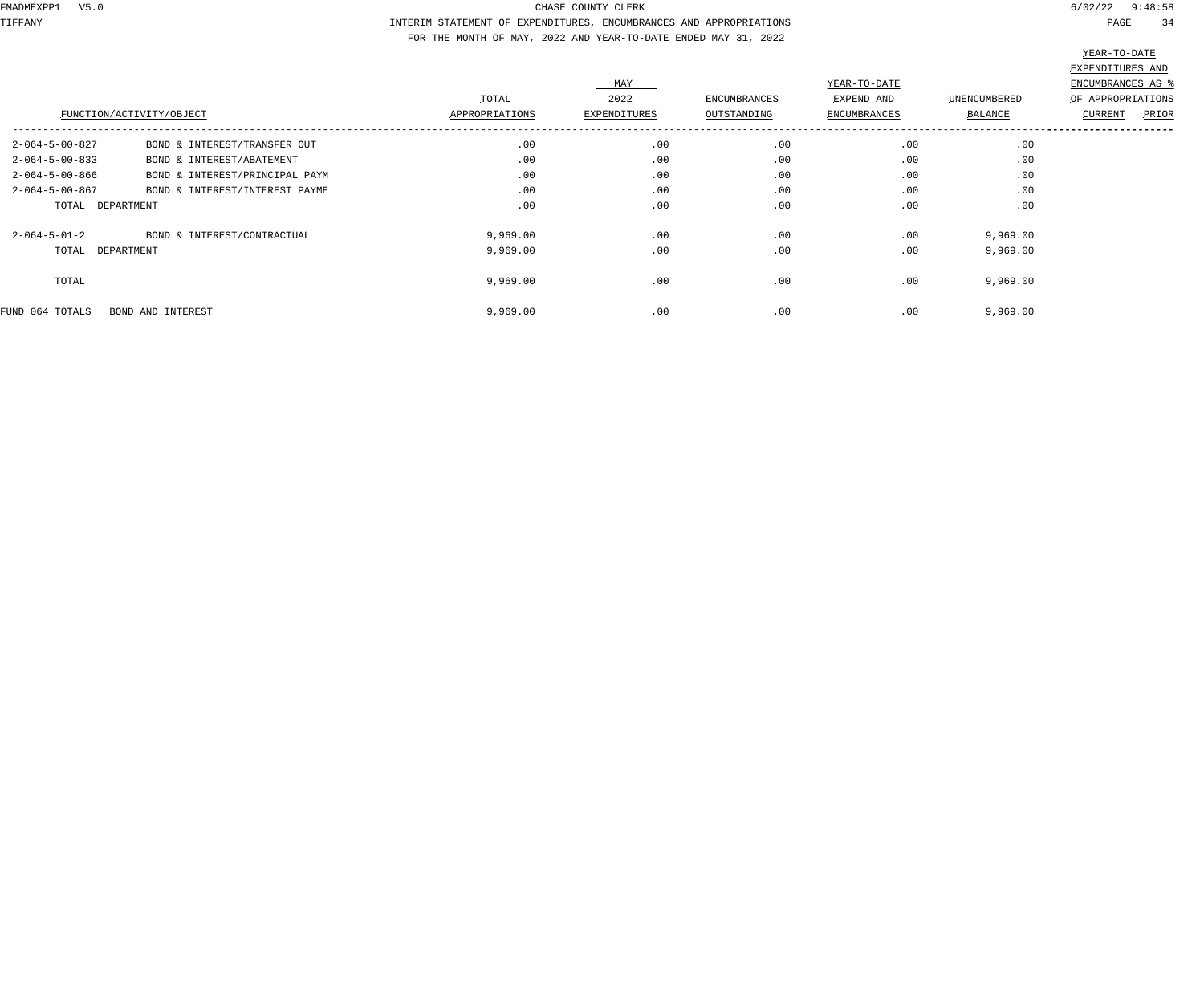TIFFANY INTERIM STATEMENT OF EXPENDITURES, ENCUMBRANCES AND APPROPRIATIONS PAGE 35 FOR THE MONTH OF MAY, 2022 AND YEAR-TO-DATE ENDED MAY 31, 2022

|                                                          |                |              |              |                     |                     | EXPENDITURES AND  |
|----------------------------------------------------------|----------------|--------------|--------------|---------------------|---------------------|-------------------|
|                                                          | MAY            |              |              | YEAR-TO-DATE        |                     |                   |
|                                                          | TOTAL          | 2022         | ENCUMBRANCES | EXPEND AND          | <b>UNENCUMBERED</b> | OF APPROPRIATIONS |
| FUNCTION/ACTIVITY/OBJECT                                 | APPROPRIATIONS | EXPENDITURES | OUTSTANDING  | <b>ENCUMBRANCES</b> | BALANCE             | PRIOR<br>CURRENT  |
| $2 - 065 - 5 - 00 - 866$<br>DET CTR BOND RESERVE/ PAYOFF | .00            | .00          | .00          | .00                 | .00                 |                   |
| TOTAL DEPARTMENT                                         | .00            | .00          | .00          | .00                 | .00                 |                   |
| TOTAL                                                    | .00            | .00          | .00          | .00                 | .00                 |                   |
| FUND 065 TOTALS<br>DET CTR BOND RESERVE                  | .00            | .00          | .00          | .00                 | .00                 |                   |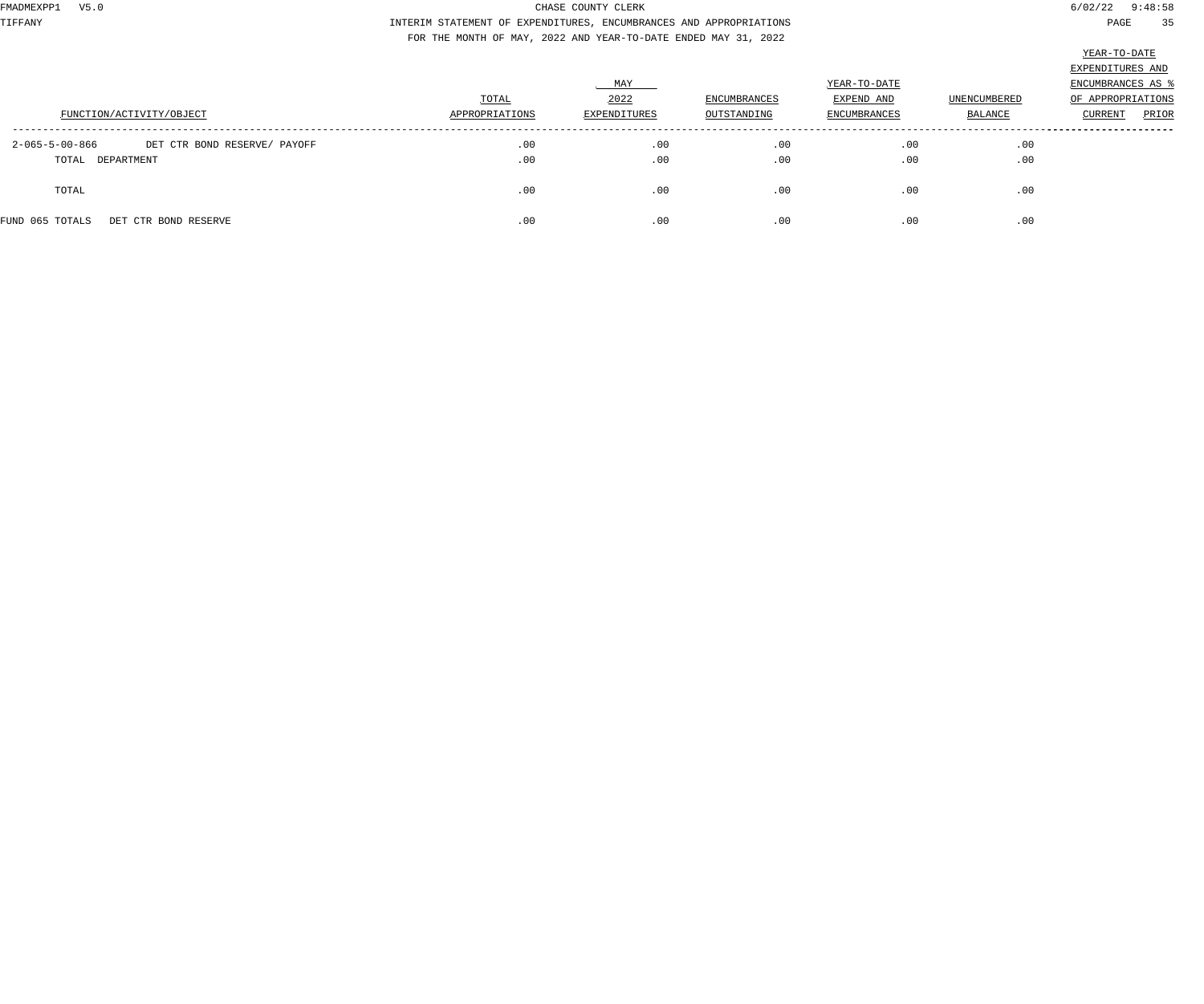TIFFANY INTERIM STATEMENT OF EXPENDITURES, ENCUMBRANCES AND APPROPRIATIONS PAGE 36 FOR THE MONTH OF MAY, 2022 AND YEAR-TO-DATE ENDED MAY 31, 2022

|                          | FUNCTION/ACTIVITY/OBJECT            | TOTAL<br>APPROPRIATIONS | MAY<br>2022<br>EXPENDITURES | ENCUMBRANCES<br>OUTSTANDING | YEAR-TO-DATE<br>EXPEND AND<br>ENCUMBRANCES | UNENCUMBERED<br>BALANCE | EXPENDITURES AND<br>ENCUMBRANCES AS %<br>OF APPROPRIATIONS<br>PRIOR<br>CURRENT |
|--------------------------|-------------------------------------|-------------------------|-----------------------------|-----------------------------|--------------------------------------------|-------------------------|--------------------------------------------------------------------------------|
| $2 - 066 - 5 - 00 - 866$ | DET CTR BOND PRIN & INT/PRINCI      | .00                     | .00                         | .00                         | .00                                        | .00                     |                                                                                |
| $2 - 066 - 5 - 00 - 867$ | DET CTR BOND PRIN & INT/INTERE      | .00                     | .00                         | .00                         | .00                                        | .00                     |                                                                                |
| $2 - 066 - 5 - 00 - 868$ | DET CET BOND PRIN & INT/COMMIS      | .00                     | .00                         | .00                         | .00                                        | .00                     |                                                                                |
| TOTAL DEPARTMENT         |                                     | .00                     | .00                         | .00                         | .00                                        | .00                     |                                                                                |
| TOTAL                    |                                     | .00                     | .00                         | .00                         | .00                                        | .00                     |                                                                                |
| FUND 066 TOTALS          | DET CTR BOND PRINCIPLE AND INTEREST | .00                     | .00                         | .00                         | .00                                        | .00                     |                                                                                |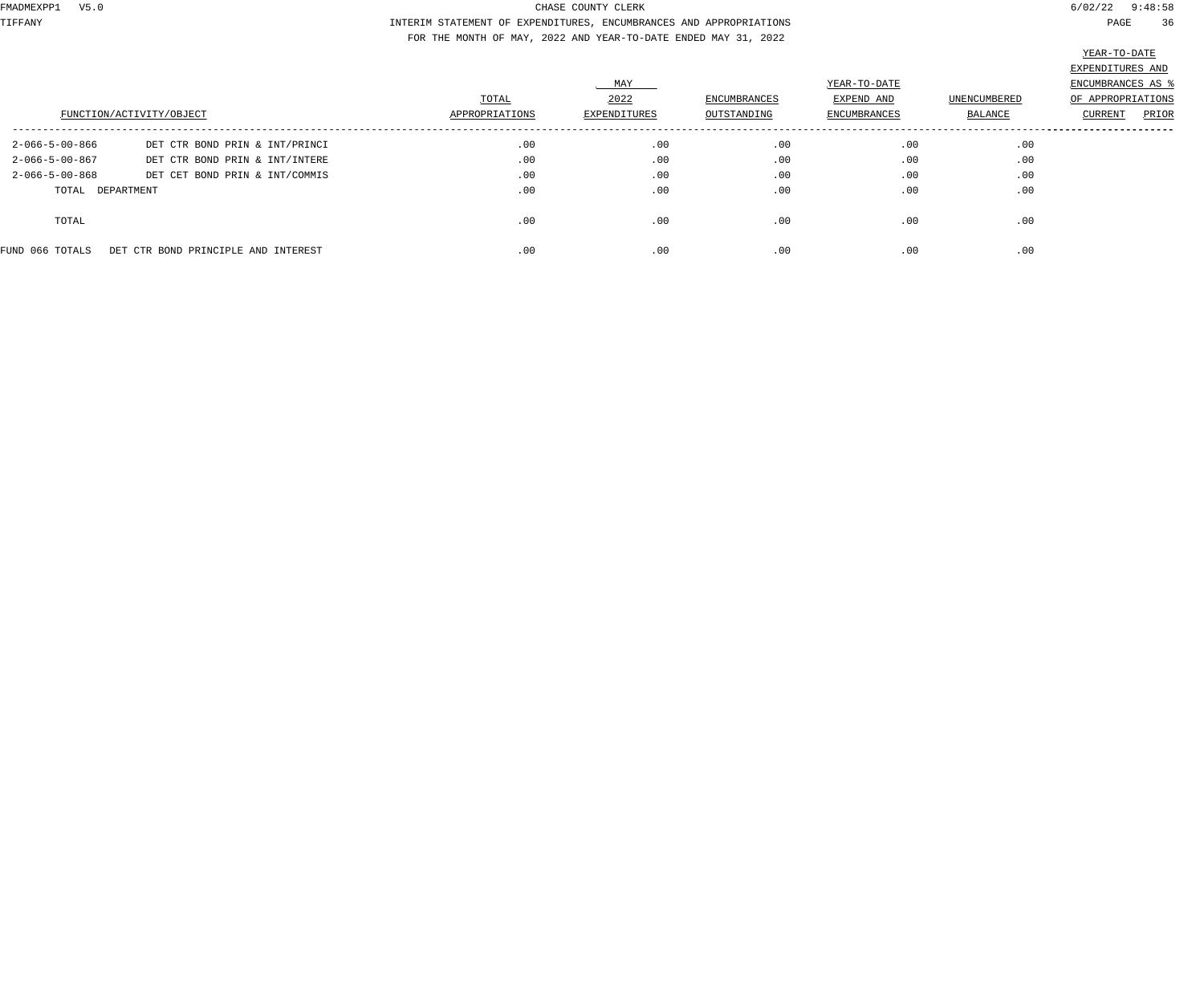TIFFANY INTERIM STATEMENT OF EXPENDITURES, ENCUMBRANCES AND APPROPRIATIONS PAGE 37 FOR THE MONTH OF MAY, 2022 AND YEAR-TO-DATE ENDED MAY 31, 2022

| FUNCTION/ACTIVITY/OBJECT                                             | TOTAL<br>APPROPRIATIONS | MAY<br>2022<br>EXPENDITURES | ENCUMBRANCES<br>OUTSTANDING | YEAR-TO-DATE<br>EXPEND AND<br><b>ENCUMBRANCES</b> | UNENCUMBERED<br>BALANCE | EXPENDITURES AND<br>ENCUMBRANCES AS<br>OF APPROPRIATIONS<br>CURRENT | PRIOR      |
|----------------------------------------------------------------------|-------------------------|-----------------------------|-----------------------------|---------------------------------------------------|-------------------------|---------------------------------------------------------------------|------------|
| 2-073-5-00-829<br>COUNTY FAIR BLDG/APPROPRIATION<br>TOTAL DEPARTMENT | 1,550.00<br>1,550.00    | .00<br>.00                  | .00<br>.00                  | 775.00<br>775.00                                  | 775.00<br>775.00        | 50%<br>50%                                                          | 50%<br>50% |
| TOTAL                                                                | 1,550.00                | .00                         | .00                         | 775.00                                            | 775.00                  | 50%                                                                 | 50%        |
| COUNTY FAIR BUILDING<br>FUND 073 TOTALS                              | 1,550.00                | .00                         | .00                         | 775.00                                            | 775.00                  | 50%                                                                 | 50%        |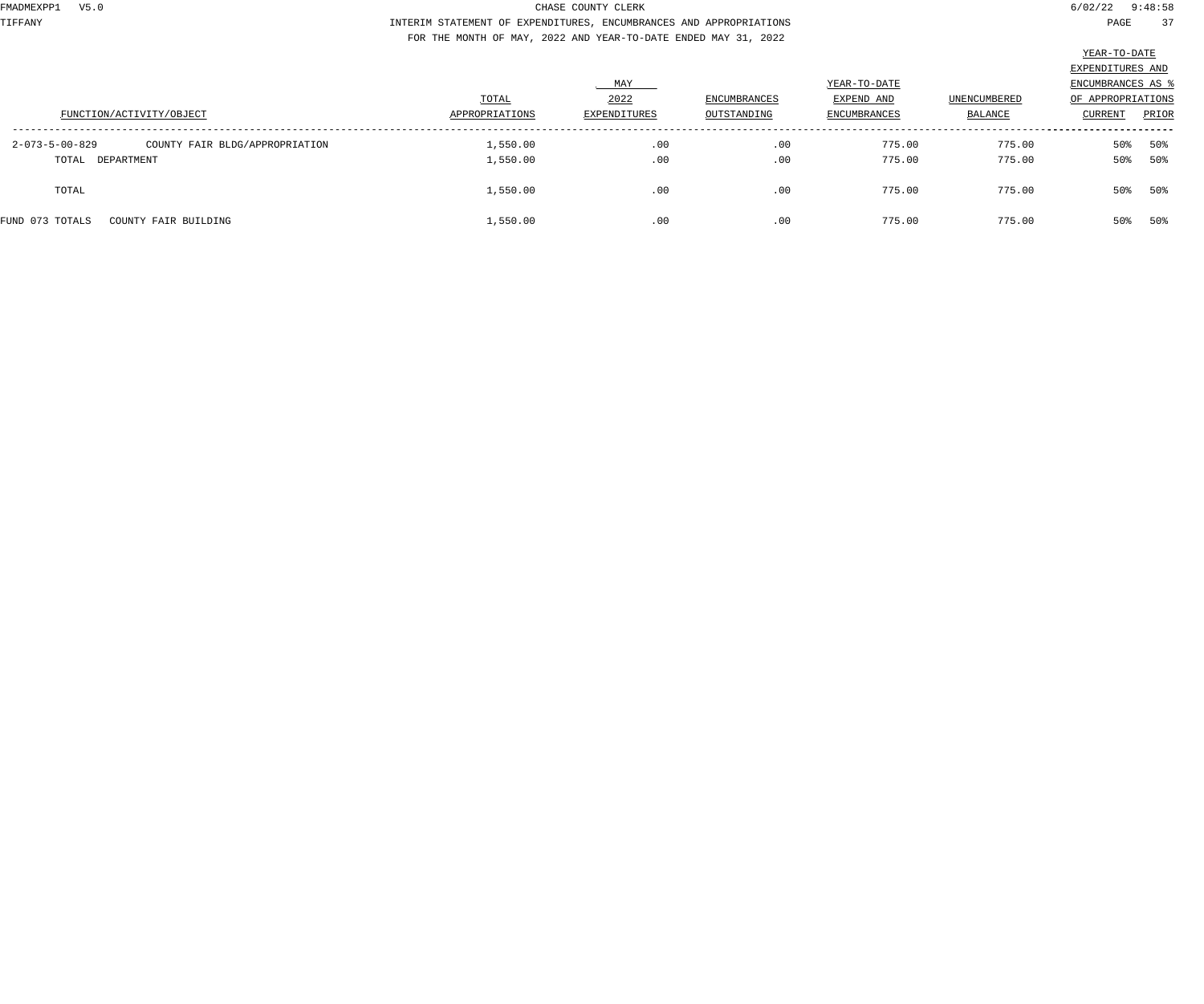TIFFANY INTERIM STATEMENT OF EXPENDITURES, ENCUMBRANCES AND APPROPRIATIONS PAGE 38 FOR THE MONTH OF MAY, 2022 AND YEAR-TO-DATE ENDED MAY 31, 2022

|                          |                             |                |              |                     |              |              | EXPENDITURES AND  |       |
|--------------------------|-----------------------------|----------------|--------------|---------------------|--------------|--------------|-------------------|-------|
|                          |                             |                | MAY          |                     | YEAR-TO-DATE |              | ENCUMBRANCES AS ' |       |
|                          |                             | TOTAL          | 2022         | <b>ENCUMBRANCES</b> | EXPEND AND   | UNENCUMBERED | OF APPROPRIATIONS |       |
|                          | FUNCTION/ACTIVITY/OBJECT    | APPROPRIATIONS | EXPENDITURES | OUTSTANDING         | ENCUMBRANCES | BALANCE      | CURRENT           | PRIOR |
| $2 - 074 - 5 - 00 - 829$ | MENTAL HEALTH/APPROPRIATION | 7,000.00       | .00          | .00                 | 3,500.00     | 3,500.00     | 50%               | 50%   |
| $2 - 074 - 5 - 00 - 833$ | MENTAL HEALTH/ABATEMENT     | .00            | .00          | .00                 | .00          | .00          |                   |       |
| TOTAL DEPARTMENT         |                             | 7,000.00       | .00          | .00                 | 3,500.00     | 3,500.00     | 50%               | 50%   |
| TOTAL                    |                             | 7,000.00       | .00          | .00                 | 3,500.00     | 3,500.00     | 50%               | 50%   |
| FUND 074 TOTALS          | MENTAL HEALTH               | 7,000.00       | .00          | .00                 | 3,500.00     | 3,500.00     | 50%               | 50%   |
|                          |                             |                |              |                     |              |              |                   |       |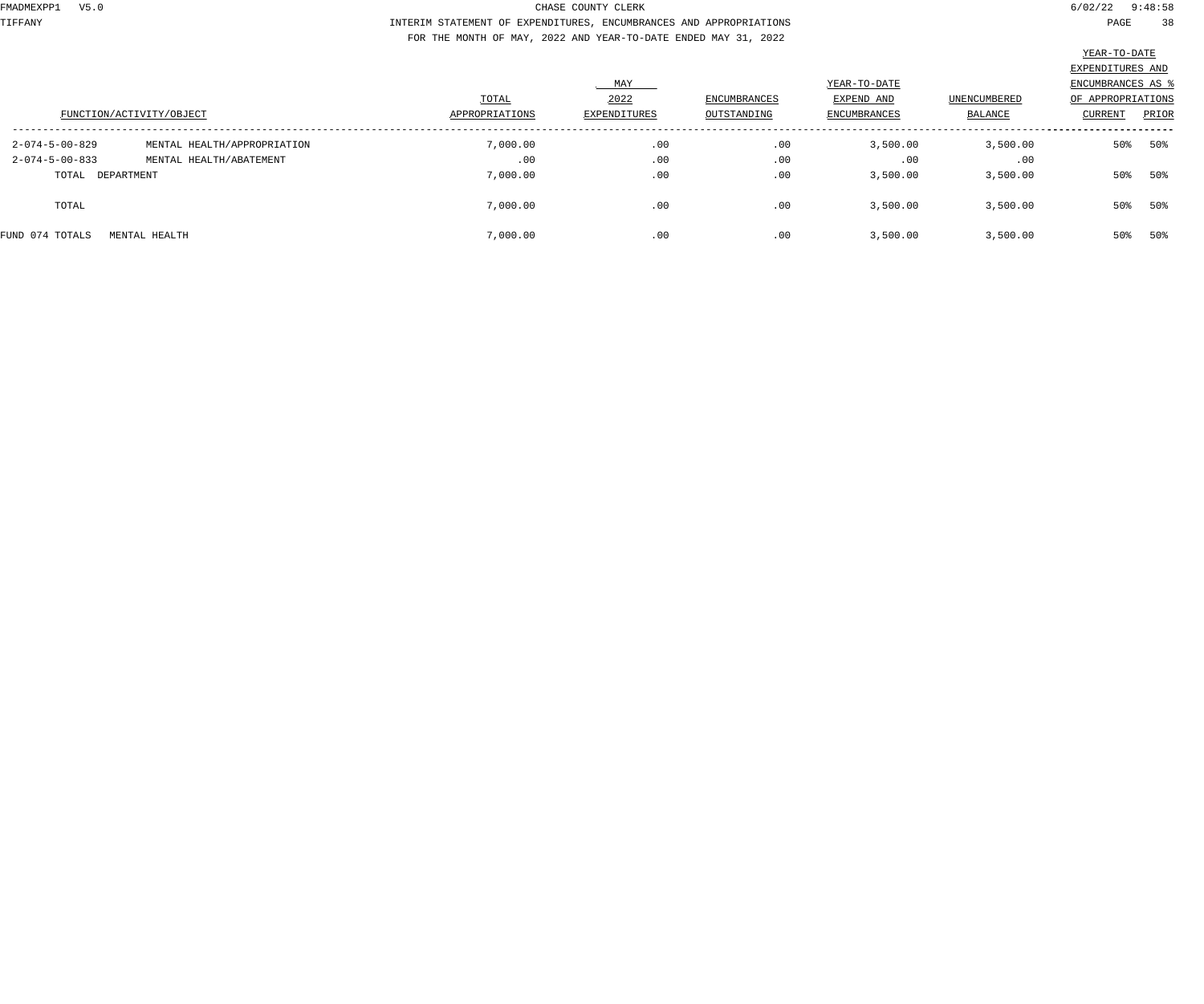TIFFANY INTERIM STATEMENT OF EXPENDITURES, ENCUMBRANCES AND APPROPRIATIONS PAGE 39 FOR THE MONTH OF MAY, 2022 AND YEAR-TO-DATE ENDED MAY 31, 2022

|                          |                                |                         |                      |                             |                            |              | ________                              |
|--------------------------|--------------------------------|-------------------------|----------------------|-----------------------------|----------------------------|--------------|---------------------------------------|
|                          |                                |                         | MAY                  |                             | YEAR-TO-DATE               |              | EXPENDITURES AND<br>ENCUMBRANCES AS % |
|                          |                                | TOTAL<br>APPROPRIATIONS | 2022<br>EXPENDITURES | ENCUMBRANCES<br>OUTSTANDING | EXPEND AND<br>ENCUMBRANCES | UNENCUMBERED | OF APPROPRIATIONS                     |
|                          | FUNCTION/ACTIVITY/OBJECT       |                         |                      |                             |                            | BALANCE      | PRIOR<br>CURRENT                      |
| 2-076-5-00-827           | LIABILITY INSURANCE/TRANSFER O | .00                     | .00                  | .00                         | .00                        | .00          |                                       |
| $2 - 076 - 5 - 00 - 833$ | LIABILITY INSURANCE/ABATEMENT  | .00                     | .00                  | .00                         | .00                        | .00          |                                       |
| TOTAL DEPARTMENT         |                                | .00                     | .00                  | .00                         | .00                        | .00          |                                       |
| $2 - 076 - 5 - 01 - 2$   | LIABILITY INSURANCE/CONTRACTUA | .00                     | .00                  | .00                         | .00                        | .00          |                                       |
| TOTAL DEPARTMENT         |                                | .00                     | .00                  | .00                         | .00                        | .00          |                                       |
| TOTAL                    |                                | .00                     | .00                  | .00                         | .00                        | .00          |                                       |
| FUND 076 TOTALS          | LIABILITY INSURANCE            | .00                     | .00                  | .00                         | .00                        | .00          |                                       |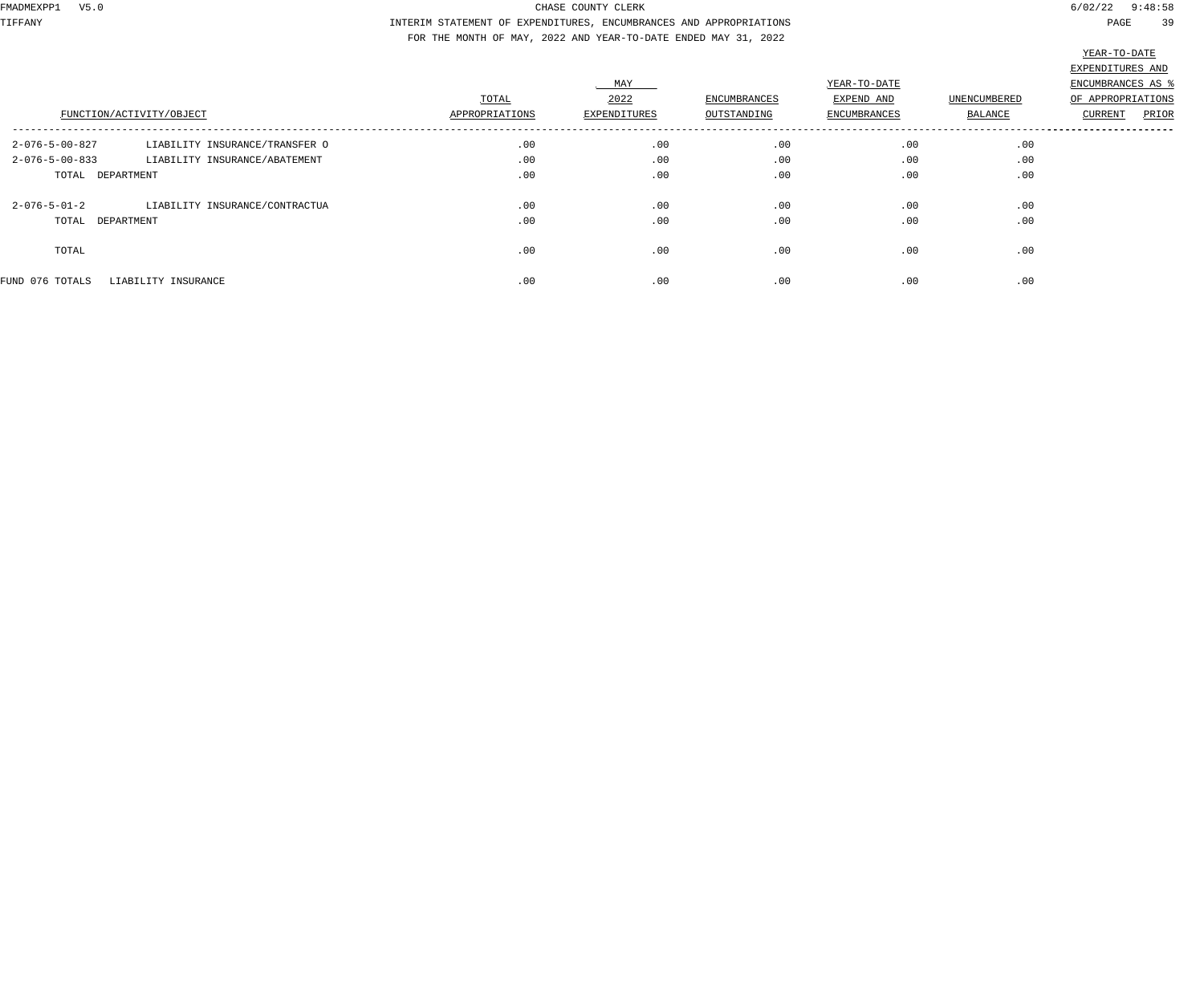TIFFANY INTERIM STATEMENT OF EXPENDITURES, ENCUMBRANCES AND APPROPRIATIONS PAGE 40 FOR THE MONTH OF MAY, 2022 AND YEAR-TO-DATE ENDED MAY 31, 2022

|                          | FUNCTION/ACTIVITY/OBJECT                | TOTAL<br>APPROPRIATIONS | MAY<br>2022<br>EXPENDITURES | <b>ENCUMBRANCES</b><br>OUTSTANDING | YEAR-TO-DATE<br>EXPEND AND<br><b>ENCUMBRANCES</b> | UNENCUMBERED<br>BALANCE | EXPENDITURES AND<br>ENCUMBRANCES AS<br>OF APPROPRIATIONS<br><b>CURRENT</b><br>PRIOR |
|--------------------------|-----------------------------------------|-------------------------|-----------------------------|------------------------------------|---------------------------------------------------|-------------------------|-------------------------------------------------------------------------------------|
| $2 - 078 - 5 - 00 - 827$ | CO.BRIDGE BUILDING/TRANSFER OU          | .00                     | .00                         | .00                                | .00                                               | .00                     |                                                                                     |
| $2 - 078 - 5 - 00 - 831$ | CO.BRIDGE BUILDING/TREASURER E          | .00                     | .00                         | .00                                | .00                                               | .00                     |                                                                                     |
|                          | TOTAL *** DESCRIPTION NOT IN FMDEPT *** | .00                     | .00                         | .00                                | .00                                               | .00                     |                                                                                     |
| $2 - 078 - 5 - 01 - 2$   | COUNTY BRIDGE BUILDING-CAPITAL          | .00                     | .00                         | .00                                | .00                                               | .00                     |                                                                                     |
| $2 - 078 - 5 - 01 - 4$   | CO.BRIDGE BUILDING/CAPITAL OUT          | .00                     | .00                         | .00                                | .00                                               | .00                     |                                                                                     |
| TOTAL DEPARTMENT         |                                         | .00                     | .00                         | .00                                | .00                                               | .00                     |                                                                                     |
| TOTAL                    |                                         | .00                     | .00                         | .00                                | .00                                               | .00                     |                                                                                     |
| FUND 078 TOTALS          | CO. BRIDGE BUILDING FUND                | .00                     | .00                         | .00                                | .00                                               | .00                     |                                                                                     |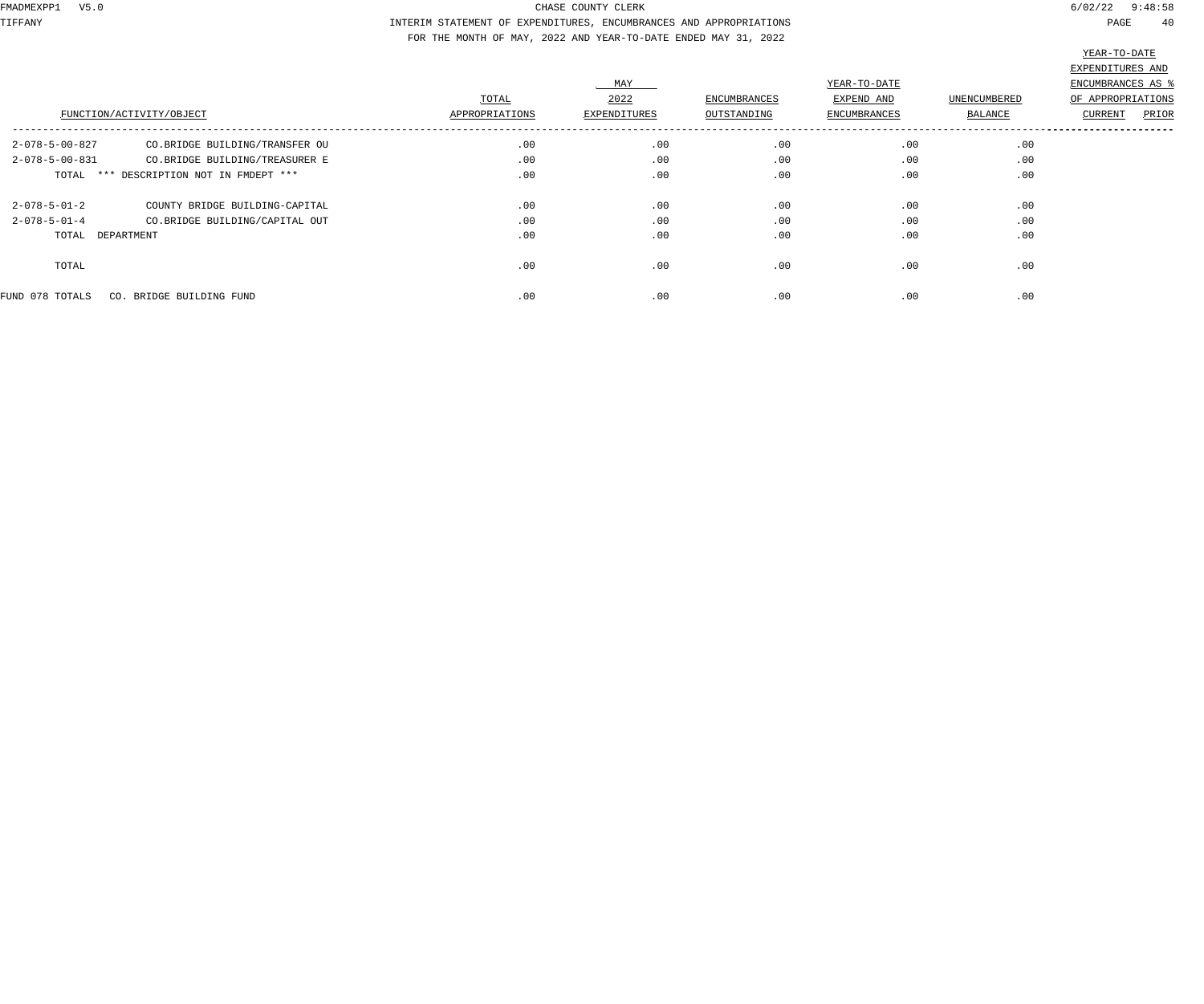TIFFANY INTERIM STATEMENT OF EXPENDITURES, ENCUMBRANCES AND APPROPRIATIONS PAGE 41 FOR THE MONTH OF MAY, 2022 AND YEAR-TO-DATE ENDED MAY 31, 2022

 $-TO-T$ 

|                          |                              |                |              |                     |                     |              | YEAR-TO-DATE       |       |
|--------------------------|------------------------------|----------------|--------------|---------------------|---------------------|--------------|--------------------|-------|
|                          |                              |                |              |                     |                     |              | EXPENDITURES AND   |       |
|                          |                              |                | . MAY        |                     | YEAR-TO-DATE        |              | ENCUMBRANCES AS \$ |       |
|                          |                              | TOTAL          | 2022         | <b>ENCUMBRANCES</b> | EXPEND AND          | UNENCUMBERED | OF APPROPRIATIONS  |       |
| FUNCTION/ACTIVITY/OBJECT |                              | APPROPRIATIONS | EXPENDITURES | OUTSTANDING         | <b>ENCUMBRANCES</b> | BALANCE      | <b>CURRENT</b>     | PRIOR |
| $2 - 079 - 5 - 01 - 2$   | CRIME PREVENTION/CONTRACTUAL | .00            | .00          | .00                 | 1,164.49            | 1,164.49-    |                    |       |
| TOTAL DEPARTMENT         |                              | .00            | .00          | .00                 | 1,164.49            | $1,164.49-$  |                    |       |
| TOTAL                    |                              | .00            | .00          | .00                 | 1,164.49            | $1,164.49-$  |                    |       |
| FUND 079 TOTALS          | CRIME PREVENTION             | .00            | .00          | .00                 | 1,164.49            | $1,164.49-$  |                    |       |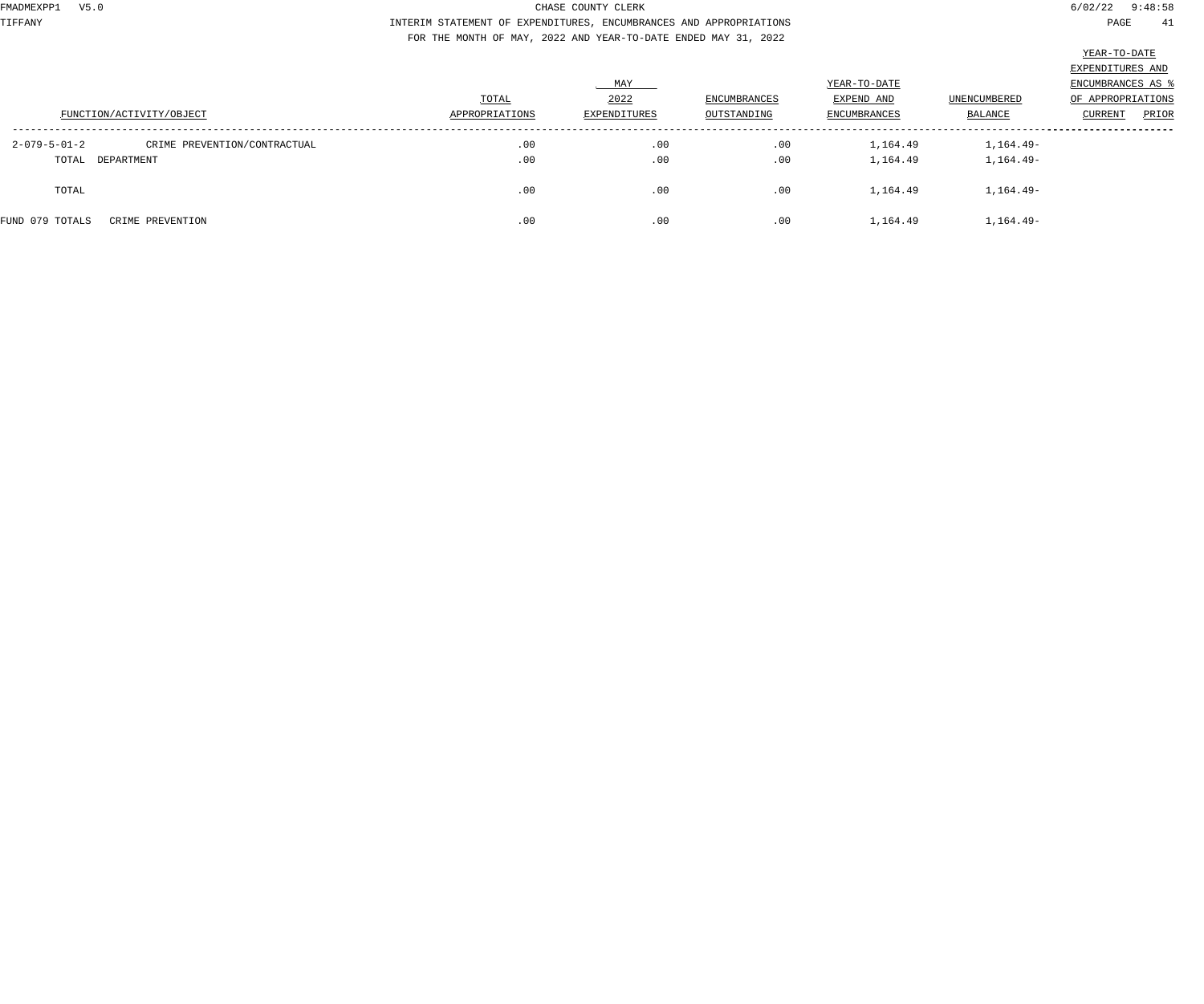TIFFANY INTERIM STATEMENT OF EXPENDITURES, ENCUMBRANCES AND APPROPRIATIONS PAGE 42 FOR THE MONTH OF MAY, 2022 AND YEAR-TO-DATE ENDED MAY 31, 2022

|                                                            |                         |                                    |                             |                                            |                         | __________________                                                             |
|------------------------------------------------------------|-------------------------|------------------------------------|-----------------------------|--------------------------------------------|-------------------------|--------------------------------------------------------------------------------|
| FUNCTION/ACTIVITY/OBJECT                                   | TOTAL<br>APPROPRIATIONS | <b>MAY</b><br>2022<br>EXPENDITURES | ENCUMBRANCES<br>OUTSTANDING | YEAR-TO-DATE<br>EXPEND AND<br>ENCUMBRANCES | UNENCUMBERED<br>BALANCE | EXPENDITURES AND<br>ENCUMBRANCES AS %<br>OF APPROPRIATIONS<br>PRIOR<br>CURRENT |
| $2 - 080 - 5 - 00 - 831$<br>SPEC PARKS & REC/TREASURER EXP | .00                     | .00                                | .00                         | .00                                        | .00                     |                                                                                |
|                                                            |                         |                                    |                             |                                            |                         |                                                                                |
| TOTAL DEPARTMENT                                           | .00                     | .00                                | .00                         | .00                                        | .00                     |                                                                                |
| $2 - 080 - 5 - 01 - 2$<br>SPEC PARKS & REC/CONTRACTUAL     | 12,063.00               | .00                                | .00                         | .00                                        | 12,063.00               |                                                                                |
| TOTAL DEPARTMENT                                           | 12,063.00               | .00                                | .00                         | .00                                        | 12,063.00               |                                                                                |
| TOTAL                                                      | 12,063.00               | .00                                | .00                         | .00                                        | 12,063.00               |                                                                                |
| FUND 080 TOTALS<br>SPECIAL PARKS & RECREATION              | 12,063.00               | .00                                | .00                         | .00                                        | 12,063.00               |                                                                                |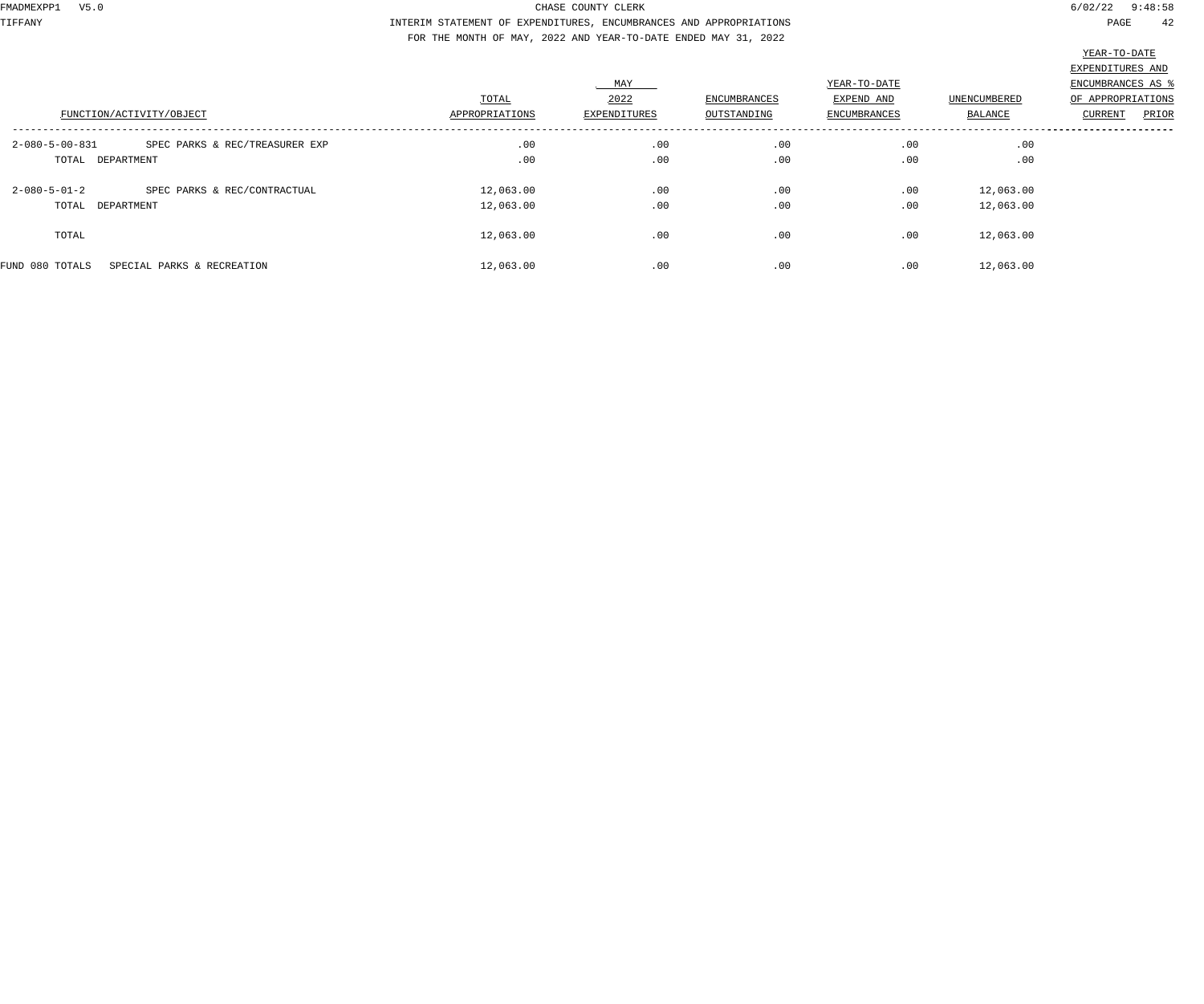TIFFANY INTERIM STATEMENT OF EXPENDITURES, ENCUMBRANCES AND APPROPRIATIONS PAGE 43 FOR THE MONTH OF MAY, 2022 AND YEAR-TO-DATE ENDED MAY 31, 2022

|                          |                                   |                |                     |              |                     |              | THUT TO DUTT            |
|--------------------------|-----------------------------------|----------------|---------------------|--------------|---------------------|--------------|-------------------------|
|                          |                                   |                |                     |              |                     |              | EXPENDITURES AND        |
|                          |                                   |                | MAY                 |              | YEAR-TO-DATE        |              | ENCUMBRANCES AS %       |
|                          |                                   | TOTAL          | 2022                | ENCUMBRANCES | EXPEND AND          | UNENCUMBERED | OF APPROPRIATIONS       |
|                          | FUNCTION/ACTIVITY/OBJECT          | APPROPRIATIONS | <b>EXPENDITURES</b> | OUTSTANDING  | <b>ENCUMBRANCES</b> | BALANCE      | PRIOR<br><b>CURRENT</b> |
| $2 - 081 - 5 - 00 - 827$ | ALCOHOL & DRUG/TRANSFER OUT       | .00            | .00                 | .00          | .00                 | .00          |                         |
| $2 - 081 - 5 - 00 - 831$ | ALCOHOL & DRUG/TREASURER EXP      | .00            | .00                 | .00          | .00                 | .00          |                         |
| TOTAL DEPARTMENT         |                                   | .00            | .00                 | .00          | .00                 | .00          |                         |
| $2 - 081 - 5 - 01 - 2$   | ALCOHOL & DRUG/CONTRACTUAL        | 10,466.00      | .00                 | .00          | .00                 | 10,466.00    |                         |
| TOTAL                    | *** DESCRIPTION NOT IN FMDEPT *** | 10,466.00      | .00                 | .00          | .00                 | 10,466.00    |                         |
| TOTAL                    |                                   | 10,466.00      | .00                 | .00          | .00                 | 10,466.00    |                         |
| FUND 081 TOTALS          | ALCOHOL & DRUG PROGRAM            | 10,466.00      | .00                 | .00          | .00                 | 10,466.00    |                         |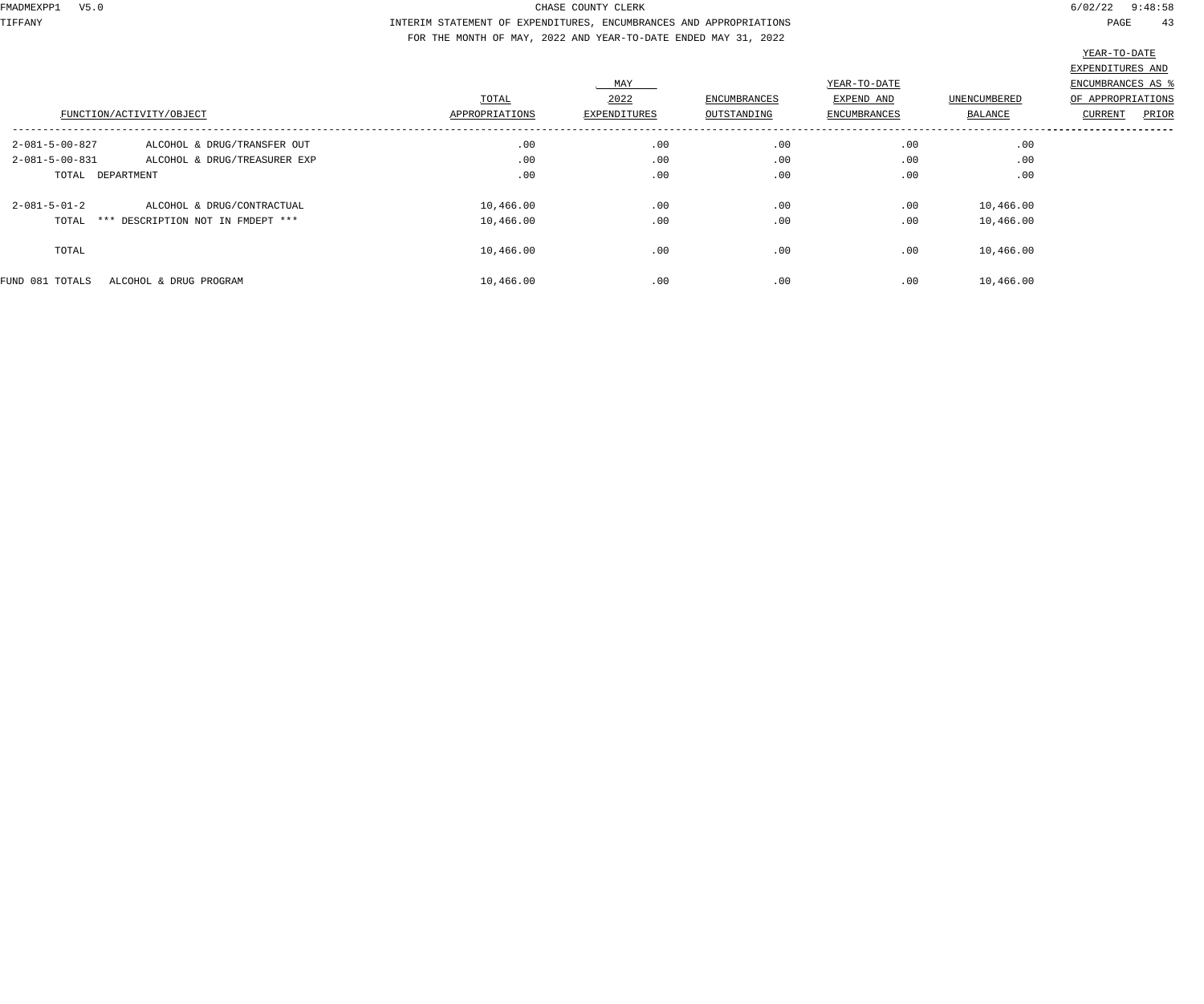TIFFANY INTERIM STATEMENT OF EXPENDITURES, ENCUMBRANCES AND APPROPRIATIONS PAGE 44 FOR THE MONTH OF MAY, 2022 AND YEAR-TO-DATE ENDED MAY 31, 2022

| FUNCTION/ACTIVITY/OBJECT                                  | TOTAL<br>APPROPRIATIONS | MAY<br>2022<br>EXPENDITURES | ENCUMBRANCES<br>OUTSTANDING | YEAR-TO-DATE<br>EXPEND AND<br><b>ENCUMBRANCES</b> | <b>UNENCUMBERED</b><br>BALANCE | EXPENDITURES AND<br>ENCUMBRANCES AS %<br>OF APPROPRIATIONS<br>PRIOR<br>CURRENT |
|-----------------------------------------------------------|-------------------------|-----------------------------|-----------------------------|---------------------------------------------------|--------------------------------|--------------------------------------------------------------------------------|
| 2-083-5-00-827<br>TRANSIENT GUEST TAX/TRANSFER O          | .00                     | .00                         | .00                         | .00                                               | .00                            |                                                                                |
| $2 - 083 - 5 - 00 - 831$<br>TRANSIENT GUEST TAX/TREASURER | .00                     | .00                         | .00                         | .00                                               | .00                            |                                                                                |
| TOTAL DEPARTMENT                                          | .00                     | .00                         | .00                         | .00                                               | .00                            |                                                                                |
| $2 - 083 - 5 - 01 - 2$<br>TRANSIENT GUEST TAX-CONTRACTUA  | 30,000.00               | .00                         | .00                         | 30,000.00                                         | .00                            | 100%                                                                           |
| *** DESCRIPTION NOT IN FMDEPT ***<br>TOTAL                | 30,000.00               | .00                         | .00                         | 30,000.00                                         | .00                            | 100%                                                                           |
| TOTAL                                                     | 30,000.00               | .00                         | .00                         | 30,000.00                                         | .00                            | 100% 100%                                                                      |
| FUND 083 TOTALS<br>TRANSIENT GUEST TAX                    | 30,000.00               | .00                         | .00                         | 30,000.00                                         | .00                            | 100%<br>100%                                                                   |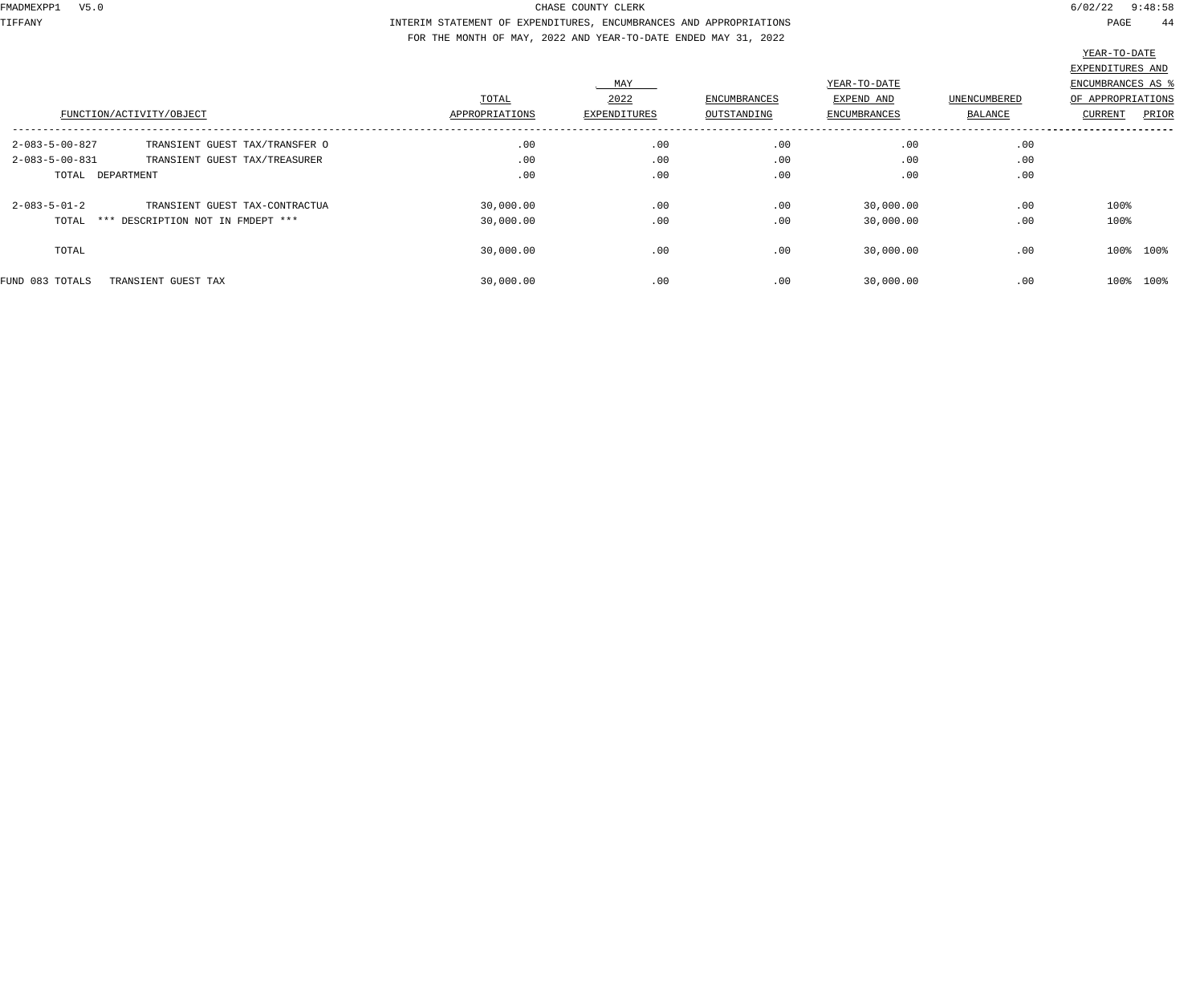TIFFANY INTERIM STATEMENT OF EXPENDITURES, ENCUMBRANCES AND APPROPRIATIONS PAGE 45 FOR THE MONTH OF MAY, 2022 AND YEAR-TO-DATE ENDED MAY 31, 2022

|                                                           |                |              |              |                            |              | 22111                                                      |
|-----------------------------------------------------------|----------------|--------------|--------------|----------------------------|--------------|------------------------------------------------------------|
|                                                           | TOTAL          | MAY<br>2022  | ENCUMBRANCES | YEAR-TO-DATE<br>EXPEND AND | UNENCUMBERED | EXPENDITURES AND<br>ENCUMBRANCES AS %<br>OF APPROPRIATIONS |
| FUNCTION/ACTIVITY/OBJECT                                  | APPROPRIATIONS | EXPENDITURES | OUTSTANDING  | ENCUMBRANCES               | BALANCE      | PRIOR<br>CURRENT                                           |
| $2 - 084 - 5 - 00 - 827$<br>CO EQUIP RESERVE/TRANSFER OUT | .00            | .00          | .00          | .00                        | .00          |                                                            |
| TOTAL DEPARTMENT                                          | .00            | .00          | .00          | .00                        | .00          |                                                            |
| $2 - 084 - 5 - 01 - 4$<br>CO EQUIP RESERVE/CAPITAL OUTLA  | .00            | .00          | .00          | .00                        | .00          |                                                            |
| TOTAL DEPARTMENT                                          | .00            | .00          | .00          | .00                        | .00          |                                                            |
| TOTAL                                                     | .00            | .00          | .00          | .00                        | .00          |                                                            |
| FUND 084 TOTALS<br>COUNTY EQUIPMENT RESERVE FUND          | .00            | .00          | .00          | .00                        | .00          |                                                            |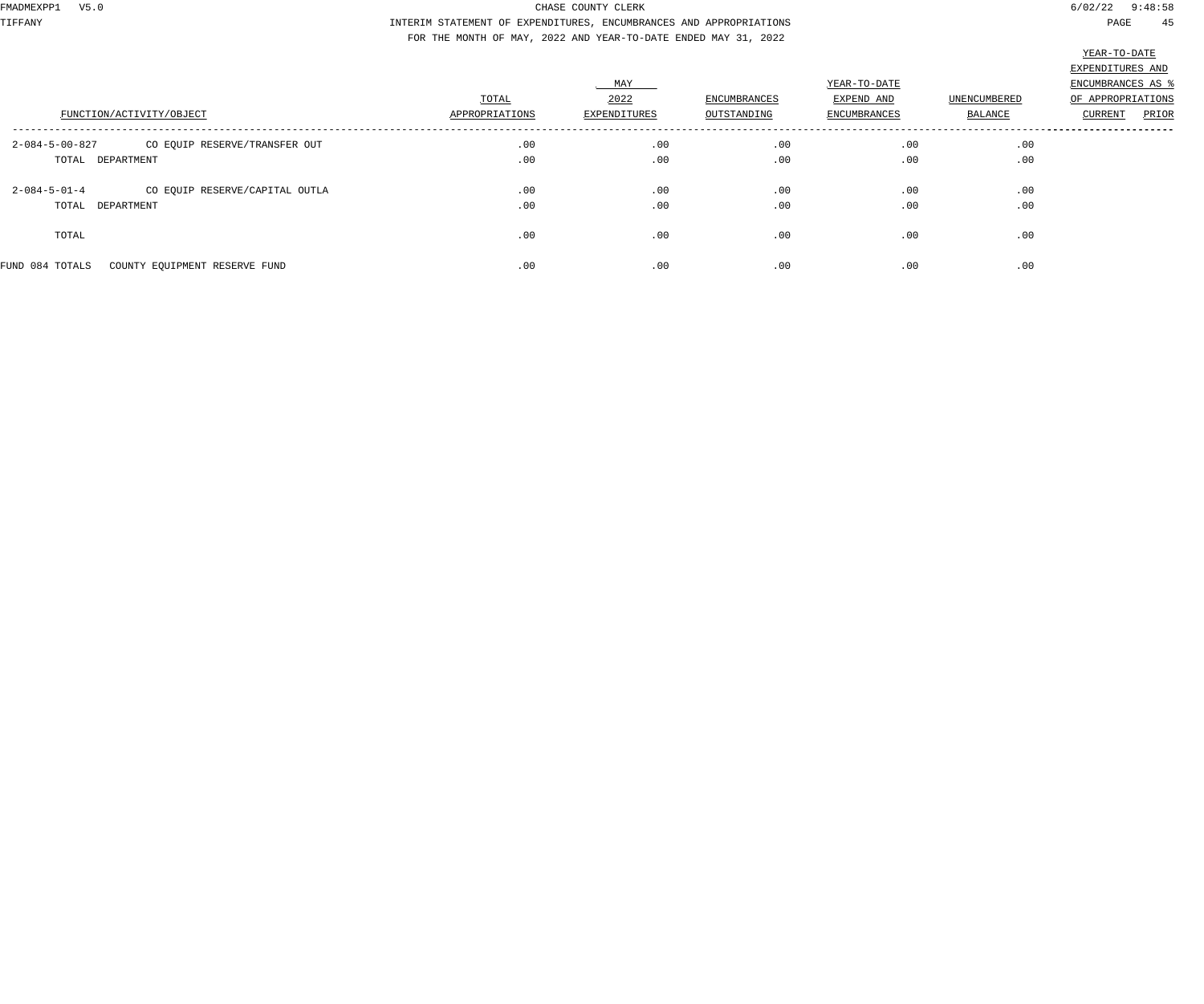TIFFANY INTERIM STATEMENT OF EXPENDITURES, ENCUMBRANCES AND APPROPRIATIONS PAGE 46 FOR THE MONTH OF MAY, 2022 AND YEAR-TO-DATE ENDED MAY 31, 2022

|                                                            |                         |                             |                             |                                                   |                         | and you have                                               |
|------------------------------------------------------------|-------------------------|-----------------------------|-----------------------------|---------------------------------------------------|-------------------------|------------------------------------------------------------|
|                                                            |                         |                             |                             |                                                   |                         | EXPENDITURES AND                                           |
| FUNCTION/ACTIVITY/OBJECT                                   | TOTAL<br>APPROPRIATIONS | MAY<br>2022<br>EXPENDITURES | ENCUMBRANCES<br>OUTSTANDING | YEAR-TO-DATE<br>EXPEND AND<br><b>ENCUMBRANCES</b> | UNENCUMBERED<br>BALANCE | ENCUMBRANCES AS %<br>OF APPROPRIATIONS<br>PRIOR<br>CURRENT |
| $2 - 085 - 5 - 00 - 827$<br>MULTI YEAR CAPITAL IMP/TRANSFE | .00                     | .00                         | .00                         | .00                                               | .00                     |                                                            |
| TOTAL DEPARTMENT                                           | .00                     | .00                         | .00                         | .00                                               | .00                     |                                                            |
| $2 - 085 - 5 - 01 - 4$<br>MULTI YEAR CAPITAL IMP/CAPITAL   | .00                     | .00                         | .00                         | .00                                               | .00                     |                                                            |
| TOTAL DEPARTMENT                                           | .00                     | .00                         | .00                         | .00                                               | .00                     |                                                            |
| TOTAL                                                      | .00                     | .00                         | .00                         | .00                                               | .00                     |                                                            |
| FUND 085 TOTALS<br>MULTI YEAR CAPITAL IMPROVEMENT FUND     | .00                     | .00                         | .00                         | .00                                               | .00                     |                                                            |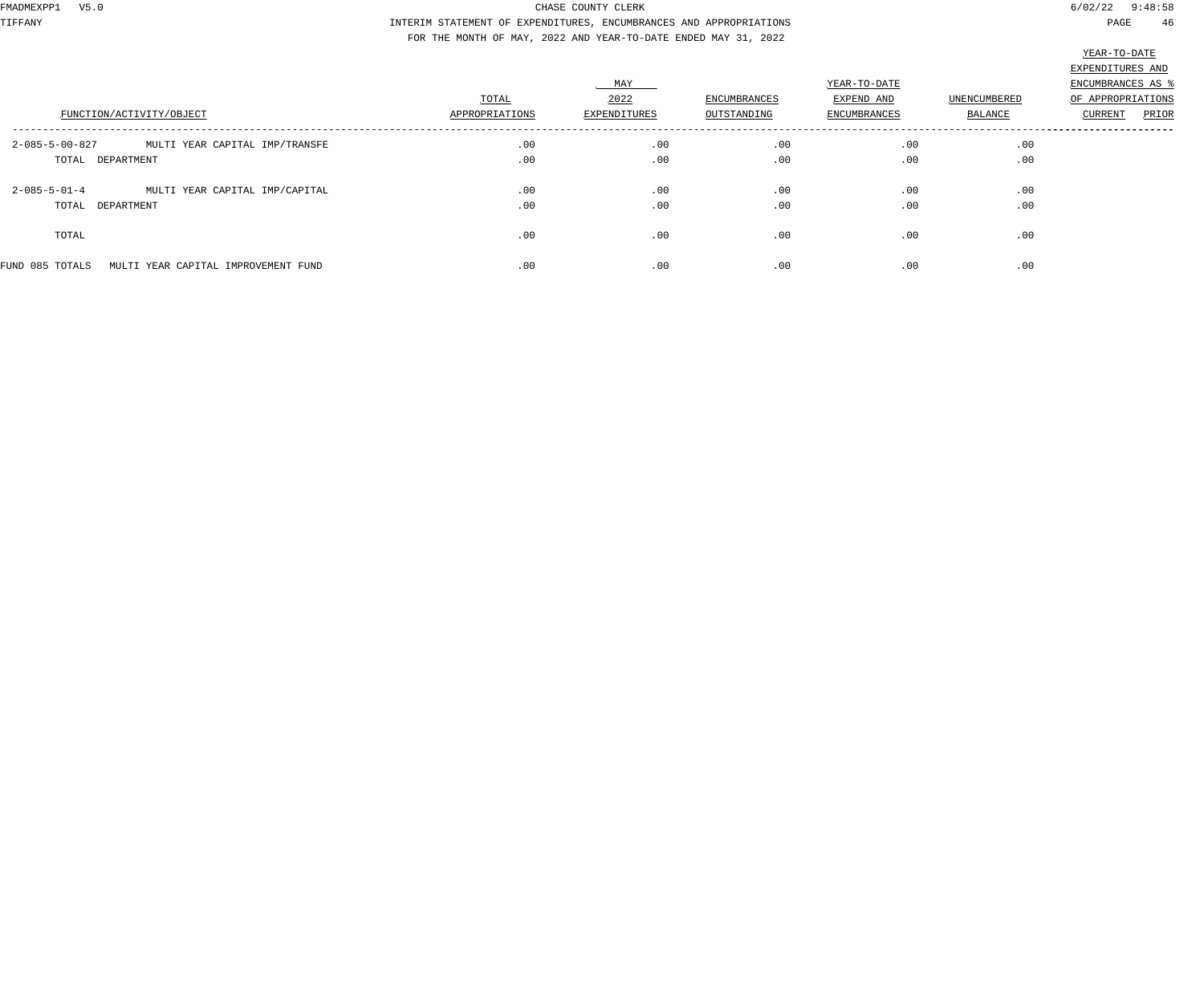TIFFANY INTERIM STATEMENT OF EXPENDITURES, ENCUMBRANCES AND APPROPRIATIONS PAGE 47 FOR THE MONTH OF MAY, 2022 AND YEAR-TO-DATE ENDED MAY 31, 2022

|                          |                         |                |              |                     |                     |                     | EXPENDITURES AND  |                |
|--------------------------|-------------------------|----------------|--------------|---------------------|---------------------|---------------------|-------------------|----------------|
|                          |                         |                | . MAY        |                     | YEAR-TO-DATE        |                     | ENCUMBRANCES AS   |                |
|                          |                         | TOTAL          | 2022         | <b>ENCUMBRANCES</b> | EXPEND AND          | <b>UNENCUMBERED</b> | OF APPROPRIATIONS |                |
| FUNCTION/ACTIVITY/OBJECT |                         | APPROPRIATIONS | EXPENDITURES | OUTSTANDING         | <b>ENCUMBRANCES</b> | BALANCE             | <b>CURRENT</b>    | PRIOR          |
| $2 - 086 - 5 - 00 - 827$ | 911 FEES/TRANSFER OUT   | .00            | .00          | .00                 | .00                 | .00                 |                   |                |
| TOTAL DEPARTMENT         |                         | .00            | .00          | .00                 | .00                 | .00                 |                   |                |
| $2 - 086 - 5 - 01 - 2$   | 911 FEES/CONTRACTUAL    | 187,579.00     | 521.61       | .00                 | 3,653.40            | 183,925.60          | $2\frac{6}{9}$    | 2 <sup>°</sup> |
| $2 - 086 - 5 - 01 - 4$   | 911 FEES/CAPITAL OUTLAY | .00            | 2,435.00     | .00                 | 6,535.00            | $6,535.00-$         |                   |                |
| TOTAL DEPARTMENT         |                         | 187,579.00     | 2,956.61     | .00                 | 10,188.40           | 177,390.60          | $5\%$             | 2 <sup>°</sup> |
| TOTAL                    |                         | 187,579.00     | 2,956.61     | .00                 | 10,188.40           | 177,390.60          | $5\%$             | 2 <sup>°</sup> |
| FUND 086 TOTALS          | 911 FEES                | 187,579.00     | 2,956.61     | .00                 | 10,188.40           | 177,390.60          | 5%                | 2 <sup>°</sup> |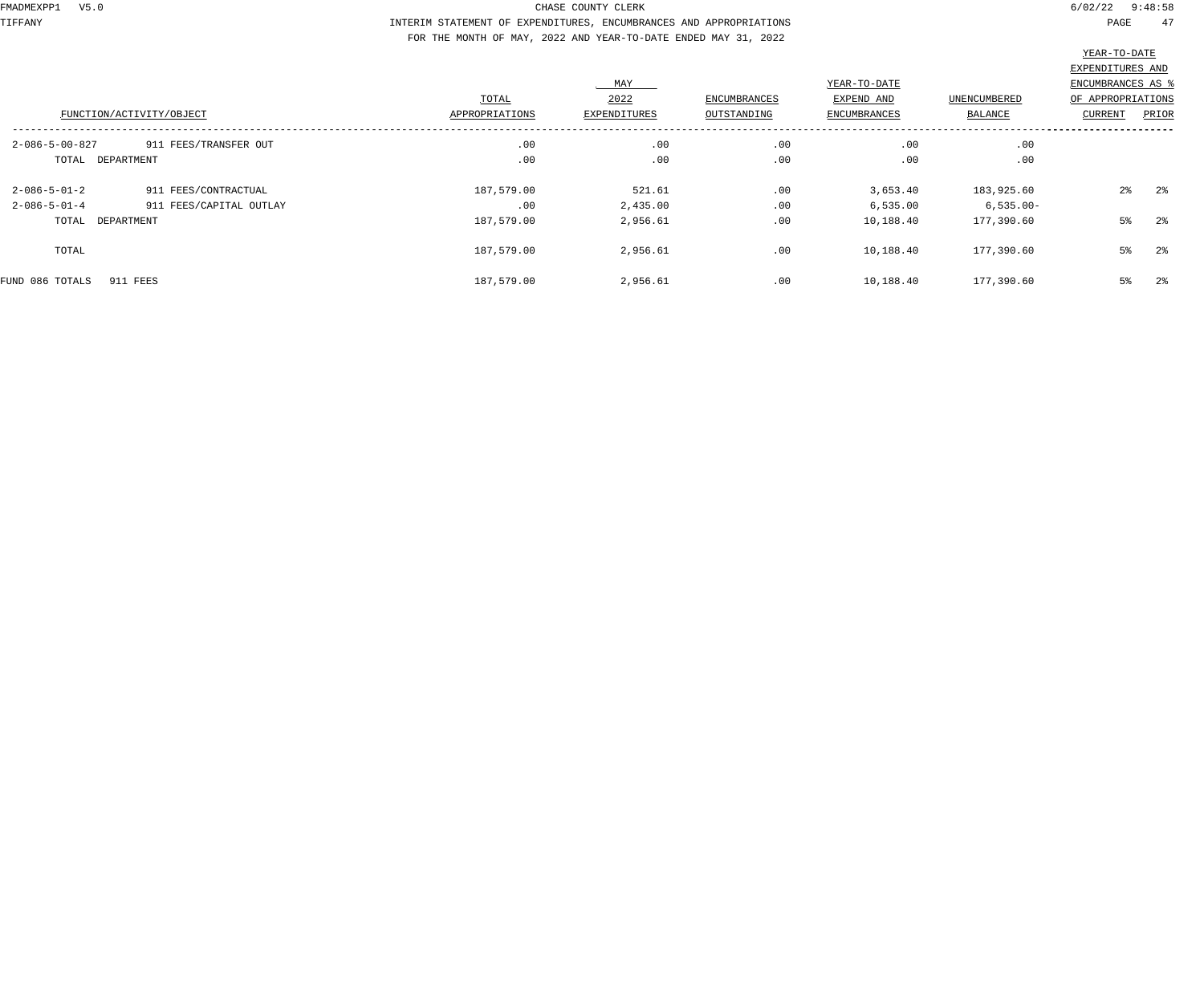TIFFANY INTERIM STATEMENT OF EXPENDITURES, ENCUMBRANCES AND APPROPRIATIONS PAGE 48 FOR THE MONTH OF MAY, 2022 AND YEAR-TO-DATE ENDED MAY 31, 2022

|                                                       |                |              |                     |              |                | TEUT OF NUTT             |
|-------------------------------------------------------|----------------|--------------|---------------------|--------------|----------------|--------------------------|
|                                                       |                |              |                     |              |                | EXPENDITURES AND         |
|                                                       |                | MAY          |                     | YEAR-TO-DATE |                | <b>ENCUMBRANCES AS ?</b> |
|                                                       | TOTAL          | 2022         | <b>ENCUMBRANCES</b> | EXPEND AND   | UNENCUMBERED   | OF APPROPRIATIONS        |
| FUNCTION/ACTIVITY/OBJECT                              | APPROPRIATIONS | EXPENDITURES | OUTSTANDING         | ENCUMBRANCES | <b>BALANCE</b> | PRIOR<br>CURRENT         |
|                                                       |                |              |                     |              |                |                          |
| $2 - 087 - 5 - 01 - 2$<br>911 CELL PHONES/CONTRACTUAL | .00            | .00          | .00                 | .00          | .00            |                          |
| TOTAL DEPARTMENT                                      | .00            | .00          | .00                 | .00          | .00            |                          |
|                                                       |                |              |                     |              |                |                          |
| TOTAL                                                 | .00            | .00          | .00                 | .00          | .00            |                          |
|                                                       |                |              |                     |              |                |                          |
| FUND 087 TOTALS<br>911 CELL PHONES                    | .00            | .00          | .00                 | .00          | .00            |                          |
|                                                       |                |              |                     |              |                |                          |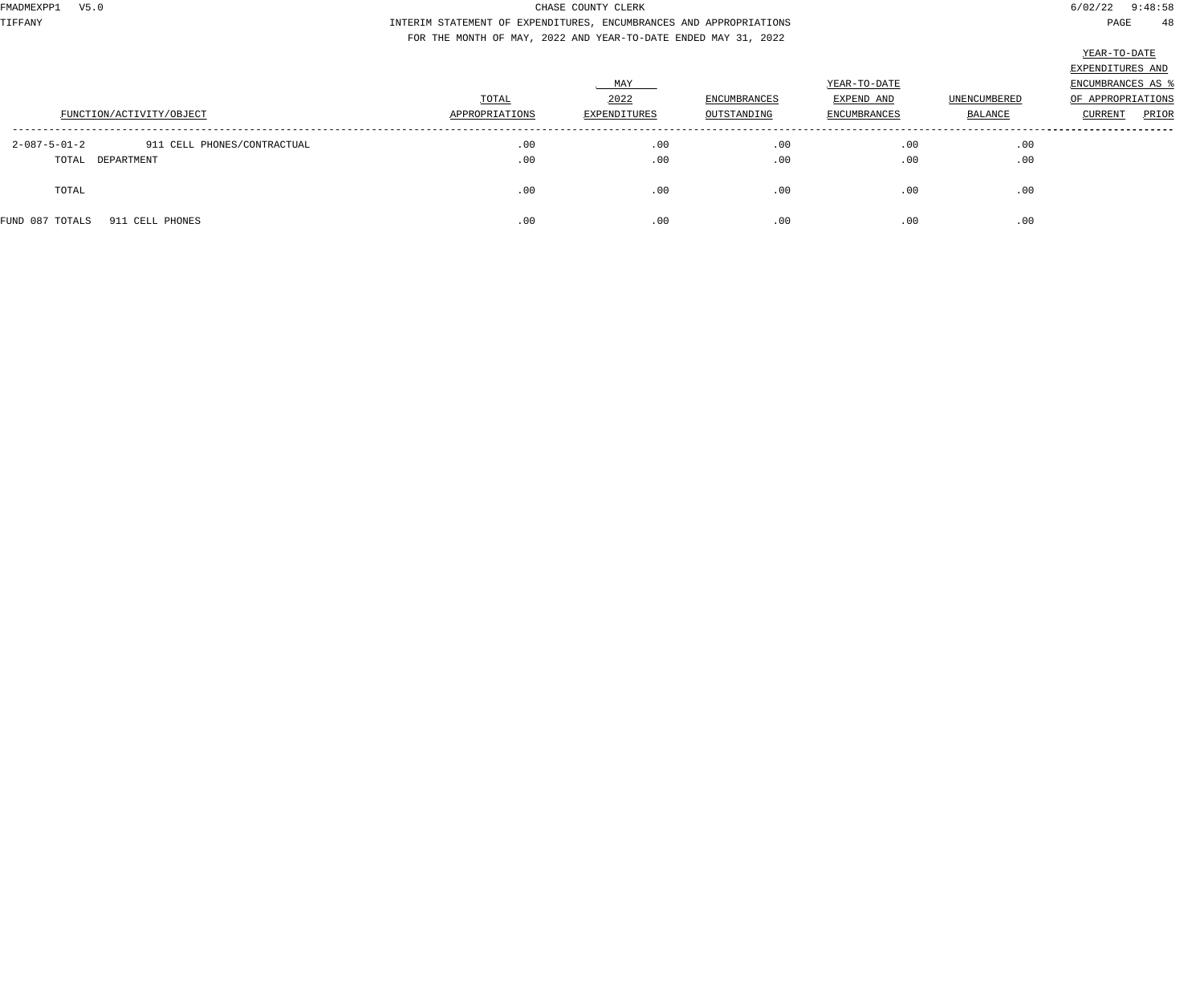TIFFANY INTERIM STATEMENT OF EXPENDITURES, ENCUMBRANCES AND APPROPRIATIONS PAGE 49 FOR THE MONTH OF MAY, 2022 AND YEAR-TO-DATE ENDED MAY 31, 2022

|                          |                          |                |              |              |                     |              | <u>Amne 10 Dittu</u> |
|--------------------------|--------------------------|----------------|--------------|--------------|---------------------|--------------|----------------------|
|                          |                          |                |              |              |                     |              | EXPENDITURES AND     |
|                          |                          |                | MAY          |              | YEAR-TO-DATE        |              | ENCUMBRANCES AS %    |
|                          |                          | TOTAL          | 2022         | ENCUMBRANCES | EXPEND AND          | UNENCUMBERED | OF APPROPRIATIONS    |
|                          | FUNCTION/ACTIVITY/OBJECT | APPROPRIATIONS | EXPENDITURES | OUTSTANDING  | <b>ENCUMBRANCES</b> | BALANCE      | PRIOR<br>CURRENT     |
| 2-098-5-00-827           | CLAIM INV/TRANSFER OUT   | .00            | .00          | .00          | .00                 | .00          |                      |
| $2 - 098 - 5 - 00 - 835$ | CLAIM INV/AUTO-WITHDRAWL | .00            | .00          | .00          | .00                 | .00          |                      |
| TOTAL DEPARTMENT         |                          | .00            | .00          | .00          | .00                 | .00          |                      |
| TOTAL                    |                          | .00            | .00          | .00          | .00                 | .00          |                      |
| FUND 098 TOTALS          | CLAIM INVESTMENT FUND    | .00            | .00          | .00          | .00                 | .00          |                      |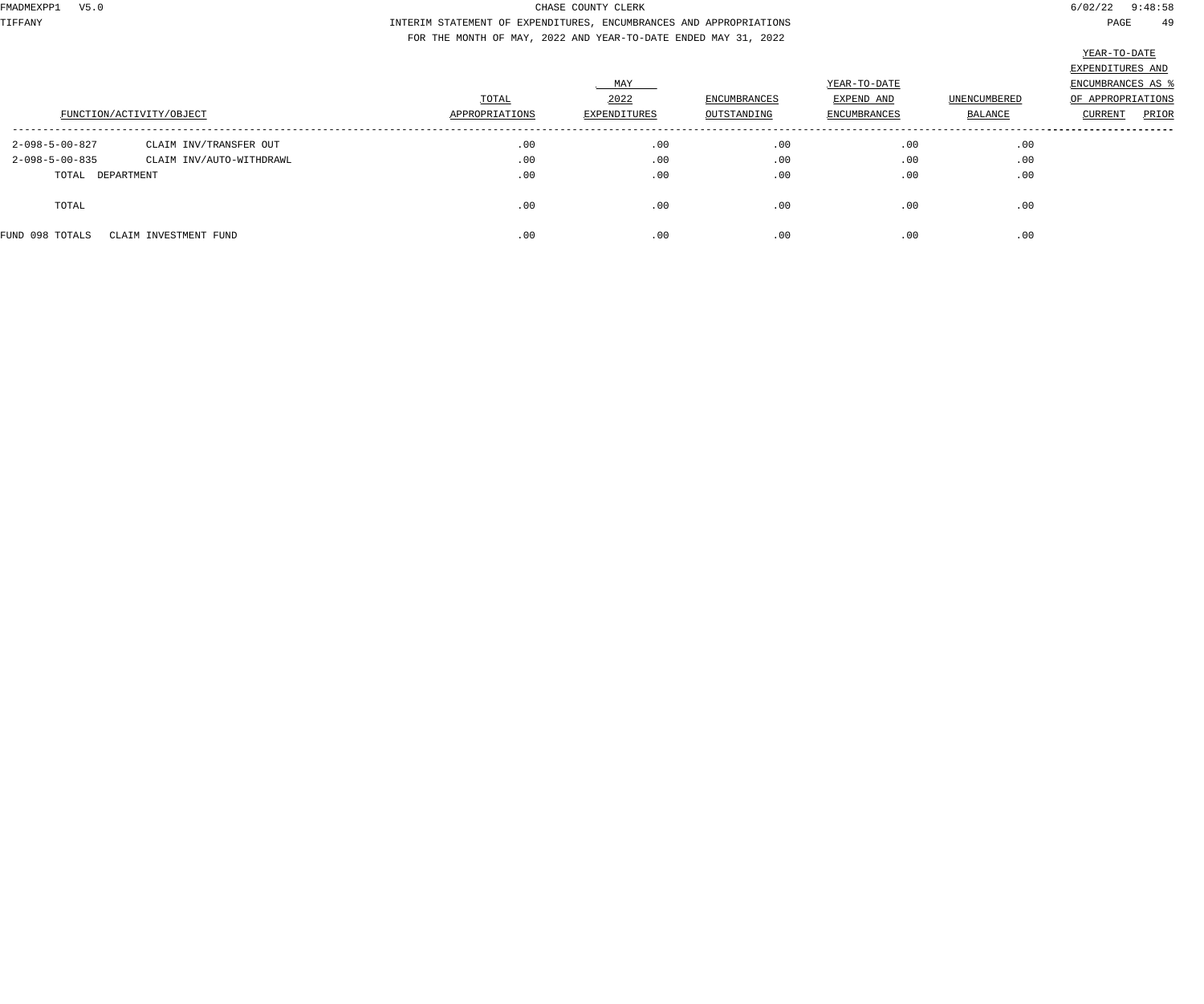TIFFANY INTERIM STATEMENT OF EXPENDITURES, ENCUMBRANCES AND APPROPRIATIONS PAGE 50 FOR THE MONTH OF MAY, 2022 AND YEAR-TO-DATE ENDED MAY 31, 2022

|                                                          |                |                     |                     |                     |                     | EXPENDITURES AND         |
|----------------------------------------------------------|----------------|---------------------|---------------------|---------------------|---------------------|--------------------------|
|                                                          |                | MAY                 |                     | YEAR-TO-DATE        |                     | <b>ENCUMBRANCES AS %</b> |
|                                                          | TOTAL          | 2022                | <b>ENCUMBRANCES</b> | EXPEND AND          | <b>UNENCUMBERED</b> | OF APPROPRIATIONS        |
| FUNCTION/ACTIVITY/OBJECT                                 | APPROPRIATIONS | <b>EXPENDITURES</b> | OUTSTANDING         | <b>ENCUMBRANCES</b> | BALANCE             | <b>CURRENT</b><br>PRIOR  |
|                                                          |                |                     |                     |                     |                     |                          |
| SPEC LAW ENFORCEMENT/CONTRACTU<br>$2 - 100 - 5 - 01 - 2$ | .00            | .00                 | .00                 | .00                 | .00                 |                          |
| TOTAL DEPARTMENT                                         | .00            | .00                 | .00                 | .00                 | .00                 |                          |
|                                                          |                |                     |                     |                     |                     |                          |
| TOTAL                                                    | .00            | .00                 | .00                 | .00                 | .00                 |                          |
|                                                          |                |                     |                     |                     |                     |                          |
| FUND 100 TOTALS<br>SPECIAL LAW ENFORCEMENT               | .00            | .00                 | .00                 | .00                 | .00                 |                          |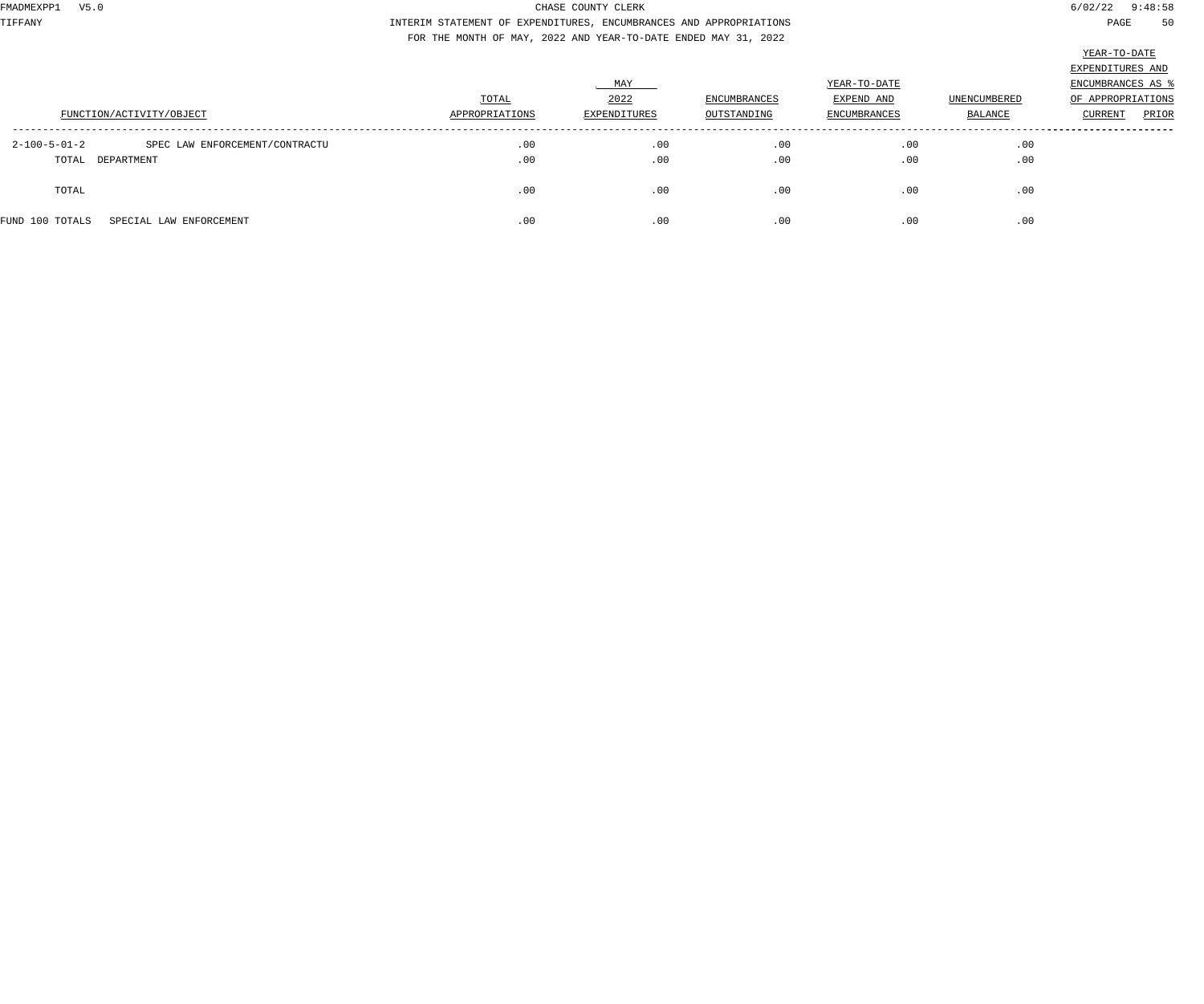TIFFANY INTERIM STATEMENT OF EXPENDITURES, ENCUMBRANCES AND APPROPRIATIONS PAGE 51 FOR THE MONTH OF MAY, 2022 AND YEAR-TO-DATE ENDED MAY 31, 2022

|                  |                                |                |              |              |              |              | TELT IO DUID      |
|------------------|--------------------------------|----------------|--------------|--------------|--------------|--------------|-------------------|
|                  |                                |                |              |              |              |              | EXPENDITURES AND  |
|                  |                                |                | MAY          |              | YEAR-TO-DATE |              | ENCUMBRANCES AS % |
|                  |                                | TOTAL          | 2022         | ENCUMBRANCES | EXPEND AND   | UNENCUMBERED | OF APPROPRIATIONS |
|                  | FUNCTION/ACTIVITY/OBJECT       | APPROPRIATIONS | EXPENDITURES | OUTSTANDING  | ENCUMBRANCES | BALANCE      | PRIOR<br>CURRENT  |
| 2-105-5-00-827   | DRUG FREE ACTION TEAM/TRANSFER | .00            | .00          | .00          | .00          | .00          |                   |
| 2-105-5-00-831   | DRUG FREE ACTION TEAM/ TREASUR | .00            | .00          | .00          | .00          | .00          |                   |
| TOTAL DEPARTMENT |                                | .00            | .00          | .00          | .00          | .00          |                   |
| TOTAL            |                                | .00            | .00          | .00          | .00          | .00          |                   |
| FUND 105 TOTALS  | DRUG FREE ACTION TEAM          | .00            | .00          | .00          | .00          | .00          |                   |
|                  |                                |                |              |              |              |              |                   |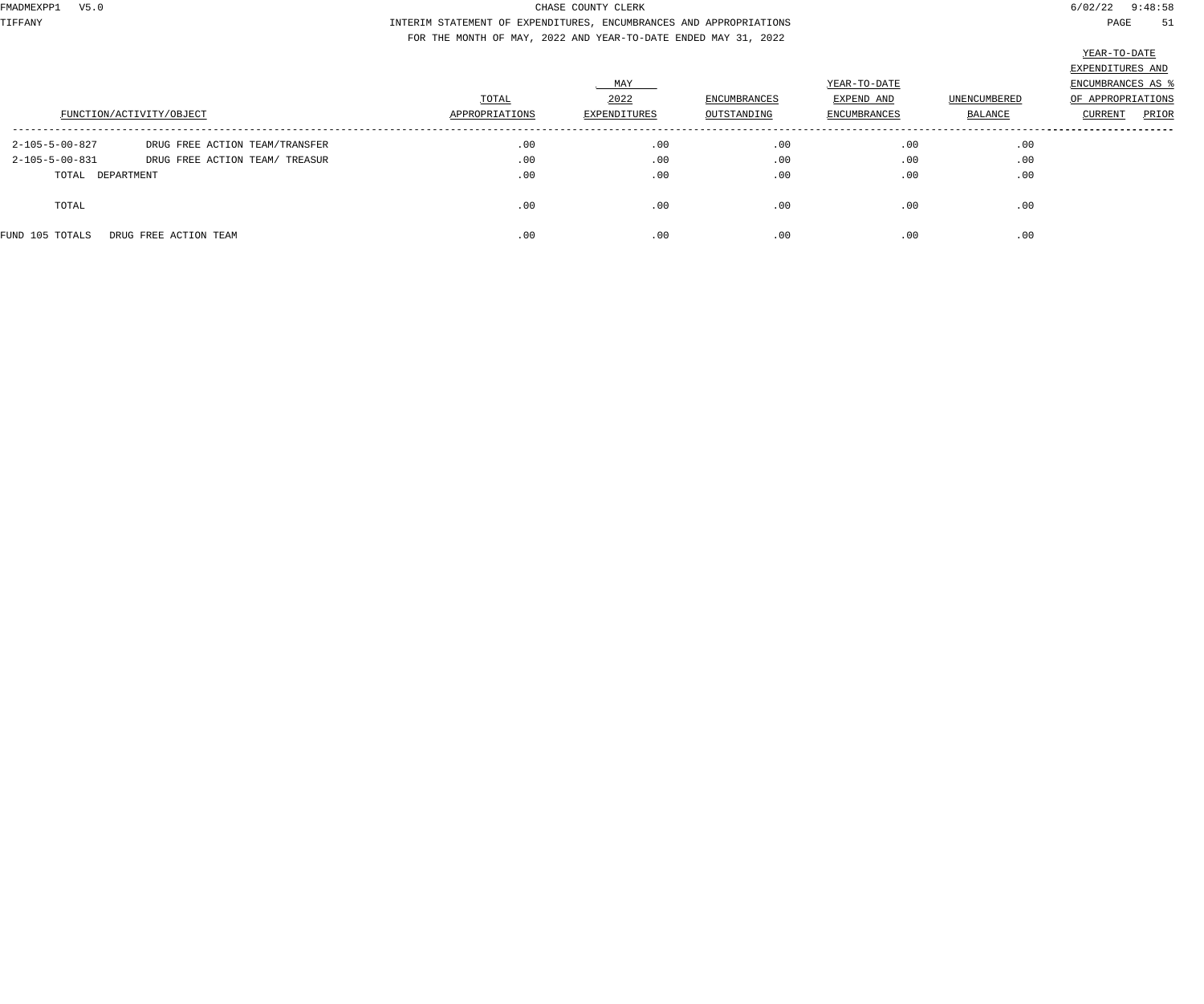TIFFANY INTERIM STATEMENT OF EXPENDITURES, ENCUMBRANCES AND APPROPRIATIONS PAGE 52 FOR THE MONTH OF MAY, 2022 AND YEAR-TO-DATE ENDED MAY 31, 2022

|                          |                                |                |              |              |                     |                | THUT TO DUTT      |       |
|--------------------------|--------------------------------|----------------|--------------|--------------|---------------------|----------------|-------------------|-------|
|                          |                                |                |              |              |                     |                | EXPENDITURES AND  |       |
|                          |                                |                | MAY          |              | YEAR-TO-DATE        |                | ENCUMBRANCES AS % |       |
|                          |                                | TOTAL          | 2022         | ENCUMBRANCES | EXPEND AND          | UNENCUMBERED   | OF APPROPRIATIONS |       |
|                          | FUNCTION/ACTIVITY/OBJECT       | APPROPRIATIONS | EXPENDITURES | OUTSTANDING  | <b>ENCUMBRANCES</b> | <b>BALANCE</b> | <b>CURRENT</b>    | PRIOR |
| $2 - 106 - 5 - 00 - 830$ | PROSECUTOR TRAINING/PAID TO OT | .00            | .00          | .00          | .00                 | .00            |                   |       |
| 2-106-5-00-831           | PROSECUTOR TRAINING/TREASURER  | .00            | .00          | .00          | .00                 | .00            |                   |       |
| TOTAL DEPARTMENT         |                                | .00            | .00          | .00          | .00                 | .00            |                   |       |
| $2 - 106 - 5 - 01 - 2$   | PROSECUTOR TRAINING/CONTRACTUA | .00            | .00          | .00          | .00                 | .00            |                   |       |
| TOTAL DEPARTMENT         |                                | .00            | .00          | .00          | .00                 | .00            |                   |       |
| TOTAL                    |                                | .00            | .00          | .00          | .00                 | .00            |                   |       |
| FUND 106 TOTALS          | PROSECUTOR TRAINING            | .00            | .00          | .00          | .00                 | .00            |                   |       |
|                          |                                |                |              |              |                     |                |                   |       |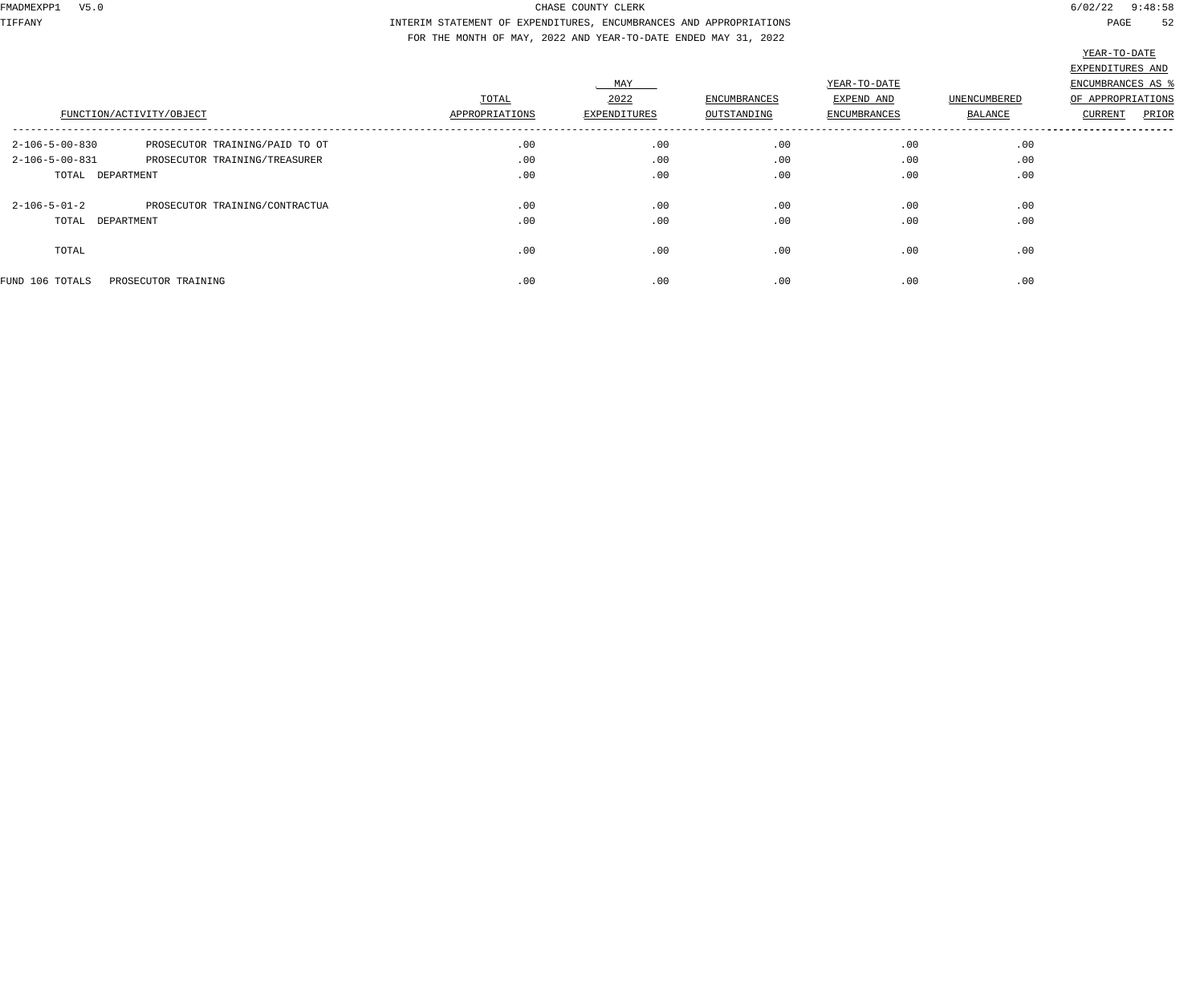TIFFANY INTERIM STATEMENT OF EXPENDITURES, ENCUMBRANCES AND APPROPRIATIONS PAGE 53 FOR THE MONTH OF MAY, 2022 AND YEAR-TO-DATE ENDED MAY 31, 2022

|                                                  |                |              |                     |                     |              | EXPENDITURES AND        |
|--------------------------------------------------|----------------|--------------|---------------------|---------------------|--------------|-------------------------|
|                                                  |                | . MAY        |                     | YEAR-TO-DATE        |              | ENCUMBRANCES AS 9       |
|                                                  | TOTAL          | 2022         | <b>ENCUMBRANCES</b> | EXPEND AND          | UNENCUMBERED | OF APPROPRIATIONS       |
| FUNCTION/ACTIVITY/OBJECT                         | APPROPRIATIONS | EXPENDITURES | OUTSTANDING         | <b>ENCUMBRANCES</b> | BALANCE      | PRIOR<br><b>CURRENT</b> |
| 2-107-5-00-831<br>SP PROSECUTOR TRUST/TREASURER  | .00            | .00          | .00                 | .00                 | .00          |                         |
| TOTAL DEPARTMENT                                 | .00            | .00          | .00                 | .00                 | .00          |                         |
| TOTAL                                            | .00            | .00          | .00                 | .00                 | .00          |                         |
| SPECIAL PROSECUTOR TRUST FUND<br>FUND 107 TOTALS | .00            | .00          | .00                 | .00                 | .00          |                         |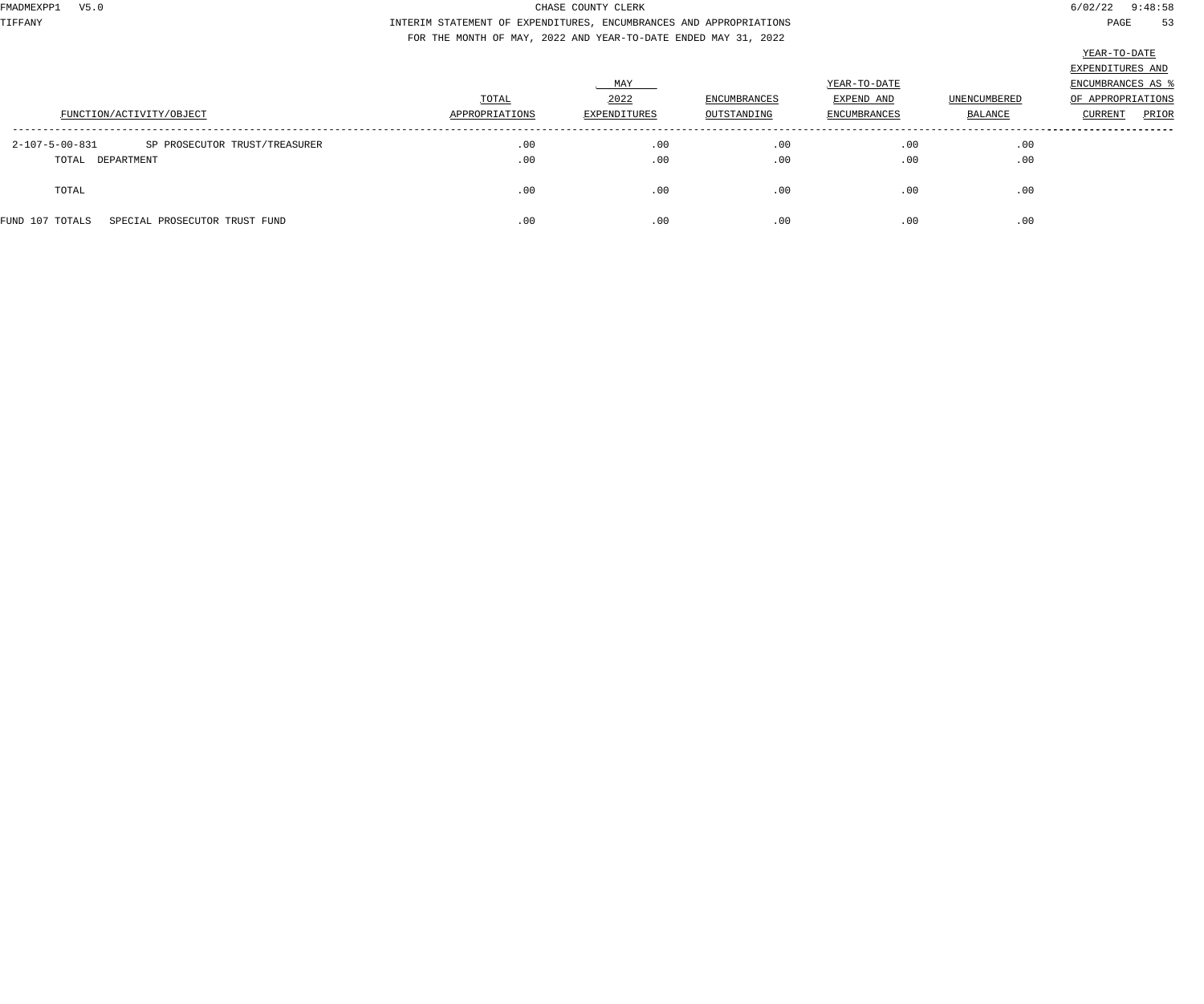TIFFANY INTERIM STATEMENT OF EXPENDITURES, ENCUMBRANCES AND APPROPRIATIONS PAGE 54 FOR THE MONTH OF MAY, 2022 AND YEAR-TO-DATE ENDED MAY 31, 2022

|                          | FUNCTION/ACTIVITY/OBJECT       | TOTAL<br>APPROPRIATIONS | MAY<br>2022<br>EXPENDITURES | <b>ENCUMBRANCES</b><br>OUTSTANDING | YEAR-TO-DATE<br>EXPEND AND<br><b>ENCUMBRANCES</b> | UNENCUMBERED<br><b>BALANCE</b> | EXPENDITURES AND<br>ENCUMBRANCES AS<br>OF APPROPRIATIONS<br>PRIOR<br>CURRENT |
|--------------------------|--------------------------------|-------------------------|-----------------------------|------------------------------------|---------------------------------------------------|--------------------------------|------------------------------------------------------------------------------|
| 2-108-5-00-827           | COURT TRUSTEES OPER/TRANSFER O | .00                     | .00                         | .00                                | .00                                               | .00                            |                                                                              |
| $2 - 108 - 5 - 00 - 831$ | COURT TRUSTEES OPER/TREASURER  | .00                     | .00                         | .00                                | .00                                               | .00                            |                                                                              |
| TOTAL DEPARTMENT         |                                | .00                     | .00                         | .00                                | .00                                               | .00                            |                                                                              |
| $2 - 108 - 5 - 01 - 2$   | COURT TRUSTEES OPER/CONTRACTUA | .00                     | .00                         | .00                                | .00                                               | .00                            |                                                                              |
| TOTAL DEPARTMENT         |                                | .00                     | .00                         | .00                                | .00                                               | .00                            |                                                                              |
| TOTAL                    |                                | .00                     | .00                         | .00                                | .00                                               | .00                            |                                                                              |
| FUND 108 TOTALS          | COURT TRUSTEES OPERATION FUND  | .00                     | .00                         | .00                                | .00                                               | .00                            |                                                                              |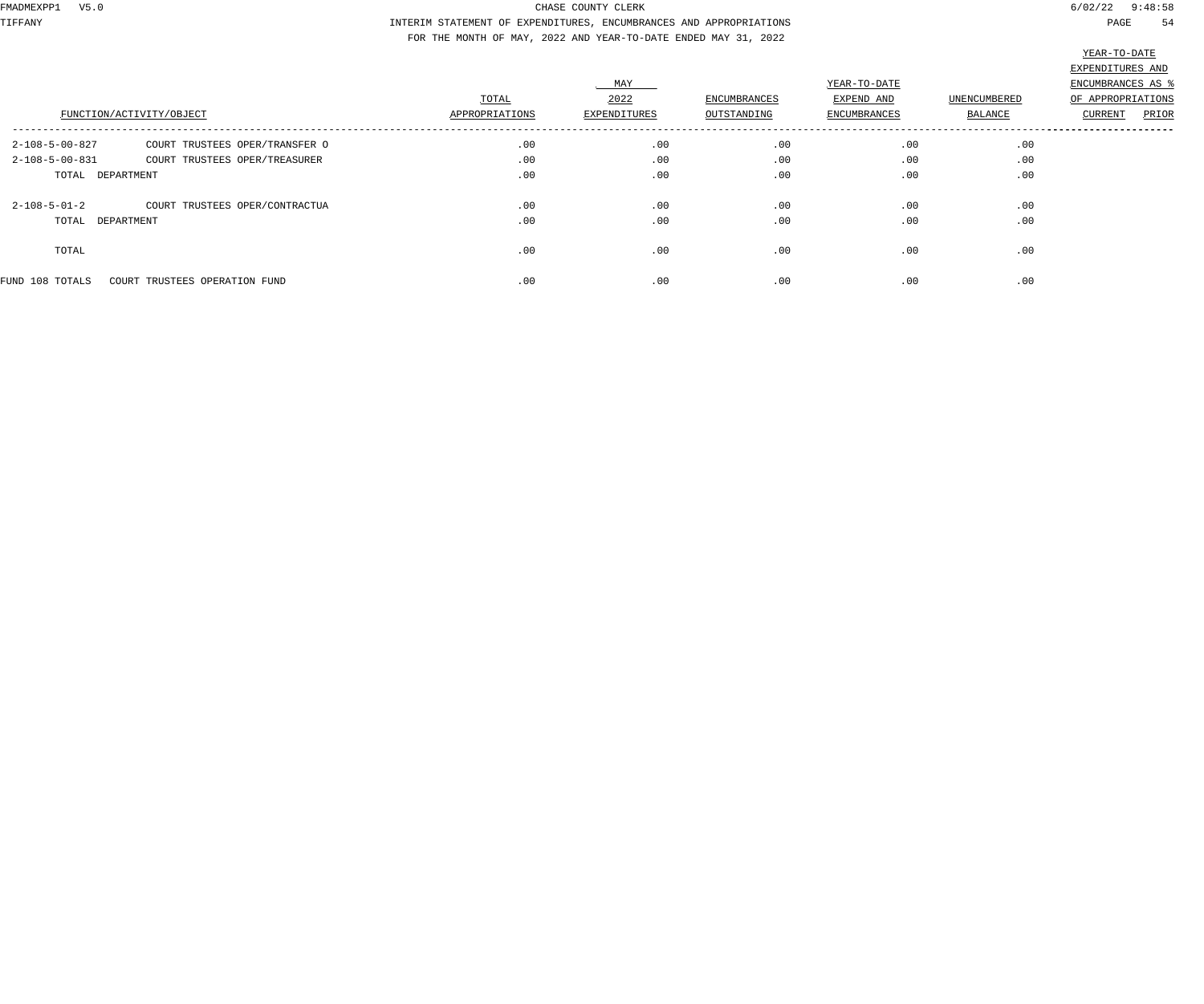TIFFANY INTERIM STATEMENT OF EXPENDITURES, ENCUMBRANCES AND APPROPRIATIONS PAGE 55 FOR THE MONTH OF MAY, 2022 AND YEAR-TO-DATE ENDED MAY 31, 2022

|                  |                                |                |              |              |              |              | $\frac{1}{2}$     |
|------------------|--------------------------------|----------------|--------------|--------------|--------------|--------------|-------------------|
|                  |                                |                |              |              |              |              | EXPENDITURES AND  |
|                  |                                |                | MAY          |              | YEAR-TO-DATE |              | ENCUMBRANCES AS % |
|                  |                                | TOTAL          | 2022         | ENCUMBRANCES | EXPEND AND   | UNENCUMBERED | OF APPROPRIATIONS |
|                  | FUNCTION/ACTIVITY/OBJECT       | APPROPRIATIONS | EXPENDITURES | OUTSTANDING  | ENCUMBRANCES | BALANCE      | PRIOR<br>CURRENT  |
| 2-109-5-00-827   | COUNTY ATTORNEY TRUST/TRANSFER | .00            | .00          | .00          | .00          | .00          |                   |
| 2-109-5-00-831   | COUNTY ATTORNEY TRUST/TREASURE | .00            | .00          | .00          | .00          | .00          |                   |
| TOTAL DEPARTMENT |                                | .00            | .00          | .00          | .00          | .00          |                   |
| TOTAL            |                                | .00            | .00          | .00          | .00          | .00          |                   |
| FUND 109 TOTALS  | COUNTY ATTORNEY TRUST FUND     | .00            | .00          | .00          | .00          | .00          |                   |
|                  |                                |                |              |              |              |              |                   |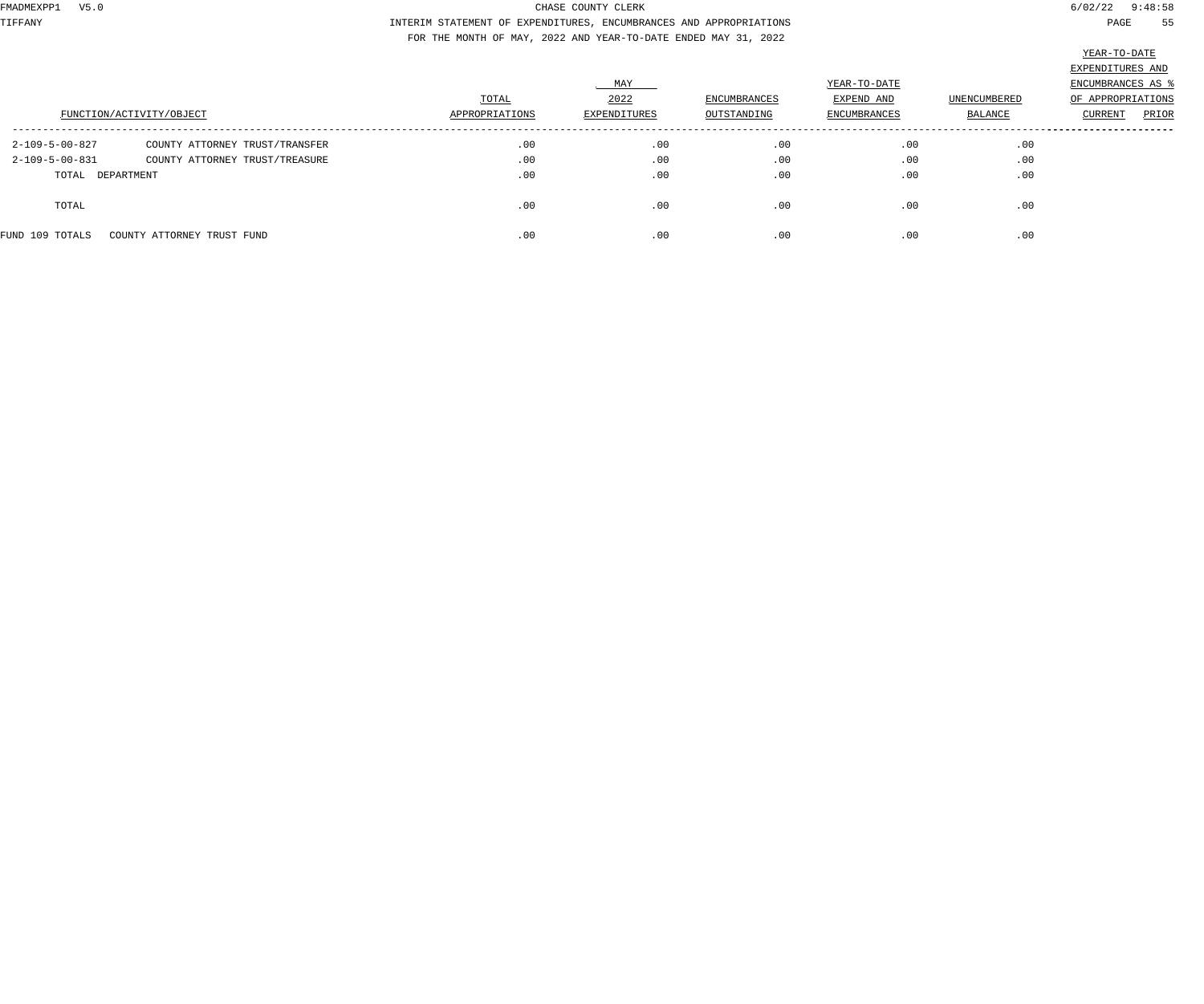TIFFANY INTERIM STATEMENT OF EXPENDITURES, ENCUMBRANCES AND APPROPRIATIONS PAGE 56 FOR THE MONTH OF MAY, 2022 AND YEAR-TO-DATE ENDED MAY 31, 2022

|                  |                                |                |              |              |              |                     | EXPENDITURES AND  |
|------------------|--------------------------------|----------------|--------------|--------------|--------------|---------------------|-------------------|
|                  |                                |                | MAY          |              | YEAR-TO-DATE |                     | ENCUMBRANCES AS % |
|                  |                                | TOTAL          | 2022         | ENCUMBRANCES | EXPEND AND   | <b>UNENCUMBERED</b> | OF APPROPRIATIONS |
|                  | FUNCTION/ACTIVITY/OBJECT       | APPROPRIATIONS | EXPENDITURES | OUTSTANDING  | ENCUMBRANCES | BALANCE             | PRIOR<br>CURRENT  |
| 2-111-5-00-827   | DOMESTIC VIOLENCE/TRANSFER OUT | .00            | .00          | .00          | .00          | .00                 |                   |
| 2-111-5-00-831   | DOMESTIC VIOLENCE/TREASURER EX | .00            | .00          | .00          | .00          | .00                 |                   |
| TOTAL DEPARTMENT |                                | .00            | .00          | .00          | .00          | .00                 |                   |
| TOTAL            |                                | .00            | .00          | .00          | .00          | .00                 |                   |
| FUND 111 TOTALS  | DOMESTIC VIOLENCE              | .00            | .00          | .00          | .00          | .00                 |                   |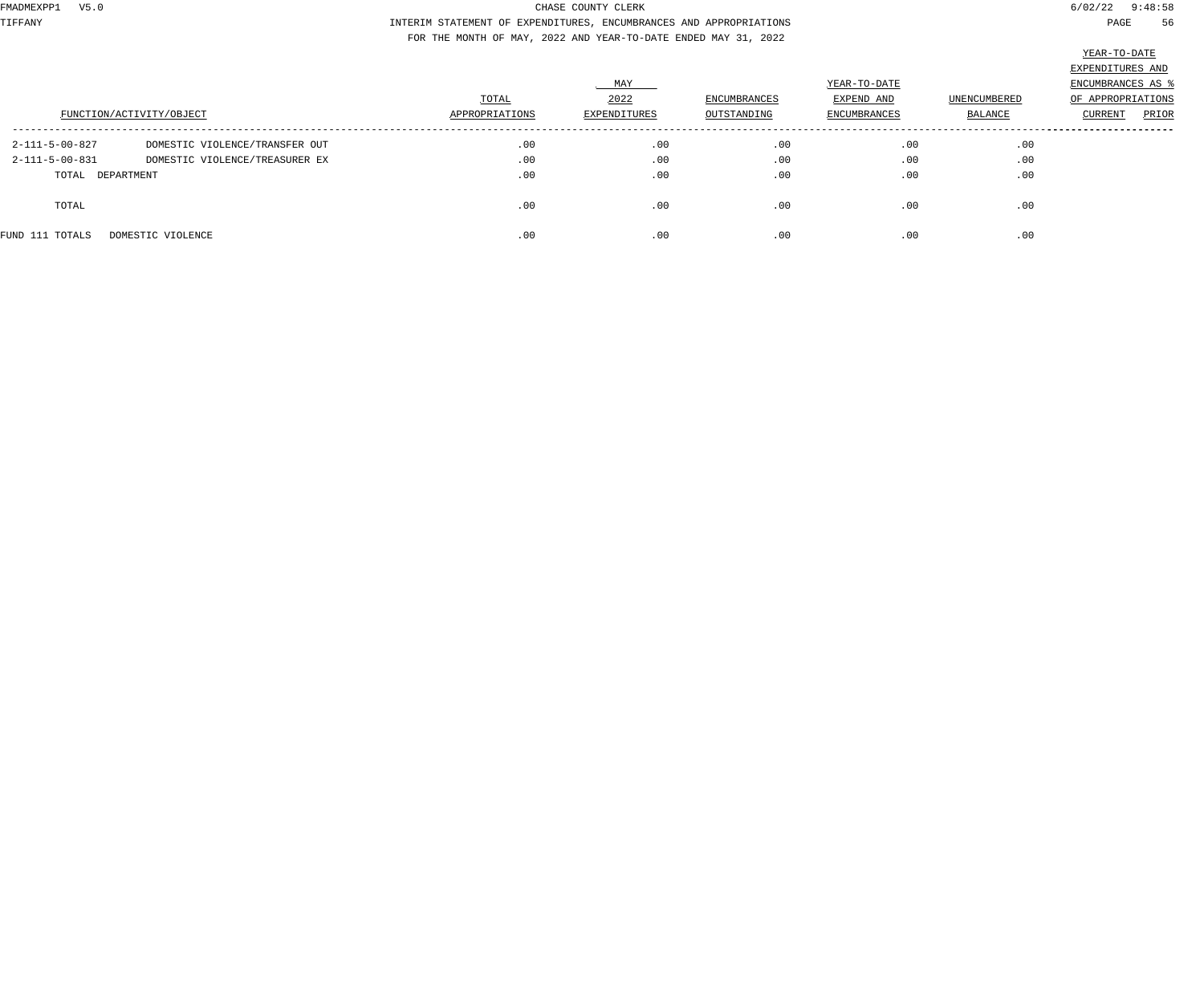TIFFANY INTERIM STATEMENT OF EXPENDITURES, ENCUMBRANCES AND APPROPRIATIONS PAGE 57 FOR THE MONTH OF MAY, 2022 AND YEAR-TO-DATE ENDED MAY 31, 2022

|                  |                                |                |              |              |              |              | the contract of the contract of the contract of the contract of the contract of |
|------------------|--------------------------------|----------------|--------------|--------------|--------------|--------------|---------------------------------------------------------------------------------|
|                  |                                |                |              |              |              |              | EXPENDITURES AND                                                                |
|                  |                                |                | MAY          |              | YEAR-TO-DATE |              | ENCUMBRANCES AS %                                                               |
|                  |                                | TOTAL          | 2022         | ENCUMBRANCES | EXPEND AND   | UNENCUMBERED | OF APPROPRIATIONS                                                               |
|                  | FUNCTION/ACTIVITY/OBJECT       | APPROPRIATIONS | EXPENDITURES | OUTSTANDING  | ENCUMBRANCES | BALANCE      | PRIOR<br>CURRENT                                                                |
|                  |                                |                |              |              |              |              |                                                                                 |
| 2-112-5-00-827   | JUVENILE PROBATION/TRANSFER OU | .00            | .00          | .00          | .00          | .00          |                                                                                 |
| 2-112-5-00-831   | JUVENILE PROBATION/TREASURER E | .00            | .00          | .00          | .00          | .00          |                                                                                 |
| TOTAL DEPARTMENT |                                | .00            | .00          | .00          | .00          | .00          |                                                                                 |
| TOTAL            |                                | .00            | .00          | .00          | .00          | .00          |                                                                                 |
| FUND 112 TOTALS  | JUVENILE PROBATION             | .00            | .00          | .00          | .00          | .00          |                                                                                 |
|                  |                                |                |              |              |              |              |                                                                                 |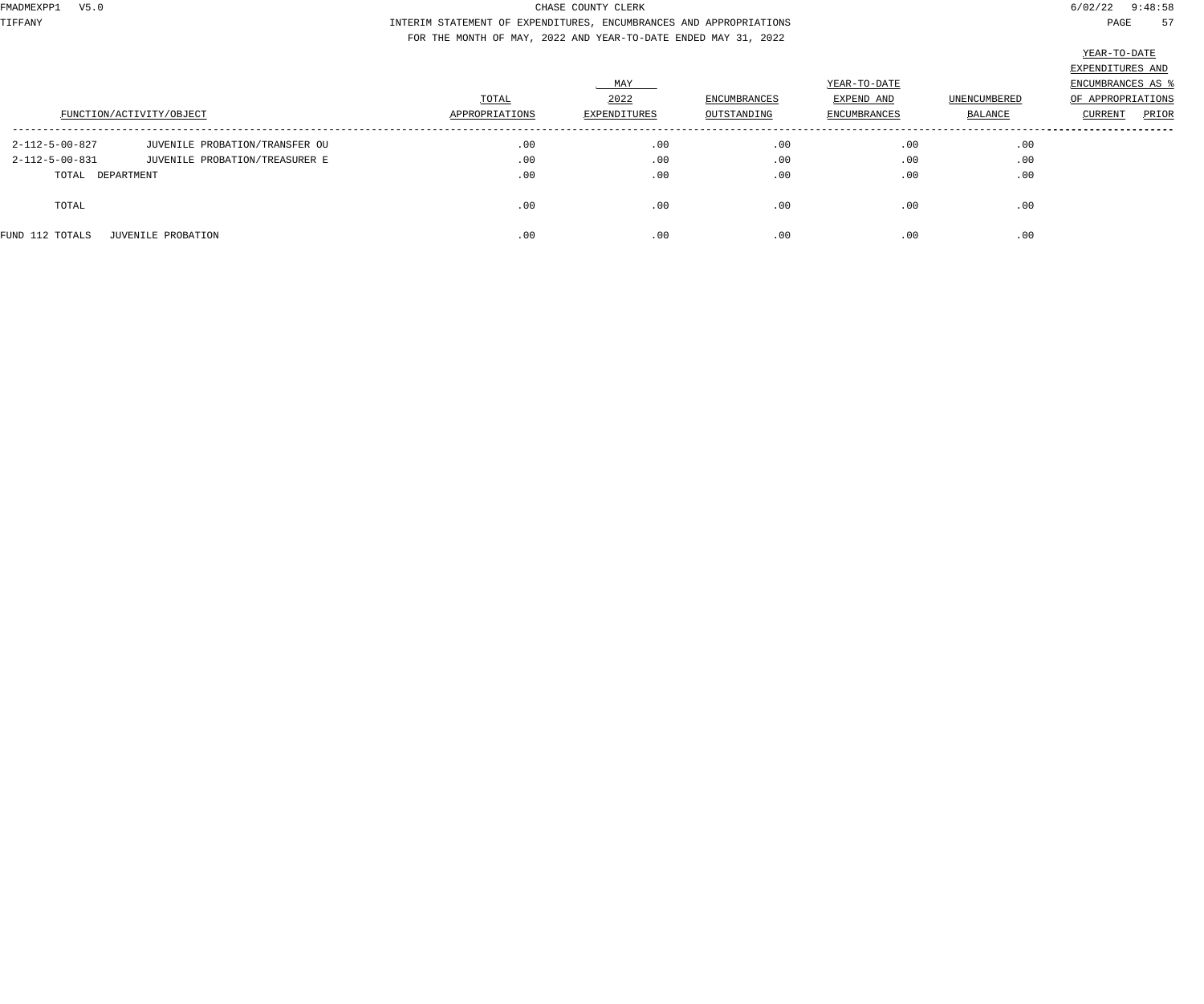TIFFANY INTERIM STATEMENT OF EXPENDITURES, ENCUMBRANCES AND APPROPRIATIONS PAGE 58 FOR THE MONTH OF MAY, 2022 AND YEAR-TO-DATE ENDED MAY 31, 2022

|                                                           |                |              |              |                     |                     | EXPENDITURES AND   |
|-----------------------------------------------------------|----------------|--------------|--------------|---------------------|---------------------|--------------------|
|                                                           |                | MAY          |              | YEAR-TO-DATE        |                     | ENCUMBRANCES AS \$ |
|                                                           | TOTAL          | 2022         | ENCUMBRANCES | EXPEND AND          | <b>UNENCUMBERED</b> | OF APPROPRIATIONS  |
| FUNCTION/ACTIVITY/OBJECT                                  | APPROPRIATIONS | EXPENDITURES | OUTSTANDING  | <b>ENCUMBRANCES</b> | BALANCE             | PRIOR<br>CURRENT   |
| $2 - 200 - 5 - 00 - 827$<br>JAIL EXCESS REVENUE/ TRANSFER | .00            | .00          | .00          | .00                 | .00                 |                    |
| TOTAL DEPARTMENT                                          | .00            | .00          | .00          | .00                 | .00                 |                    |
| TOTAL                                                     | .00            | .00          | .00          | .00                 | .00                 |                    |
| FUND 200 TOTALS<br>JAIL EXCESS REVENUE                    | .00            | .00          | .00          | .00                 | .00                 |                    |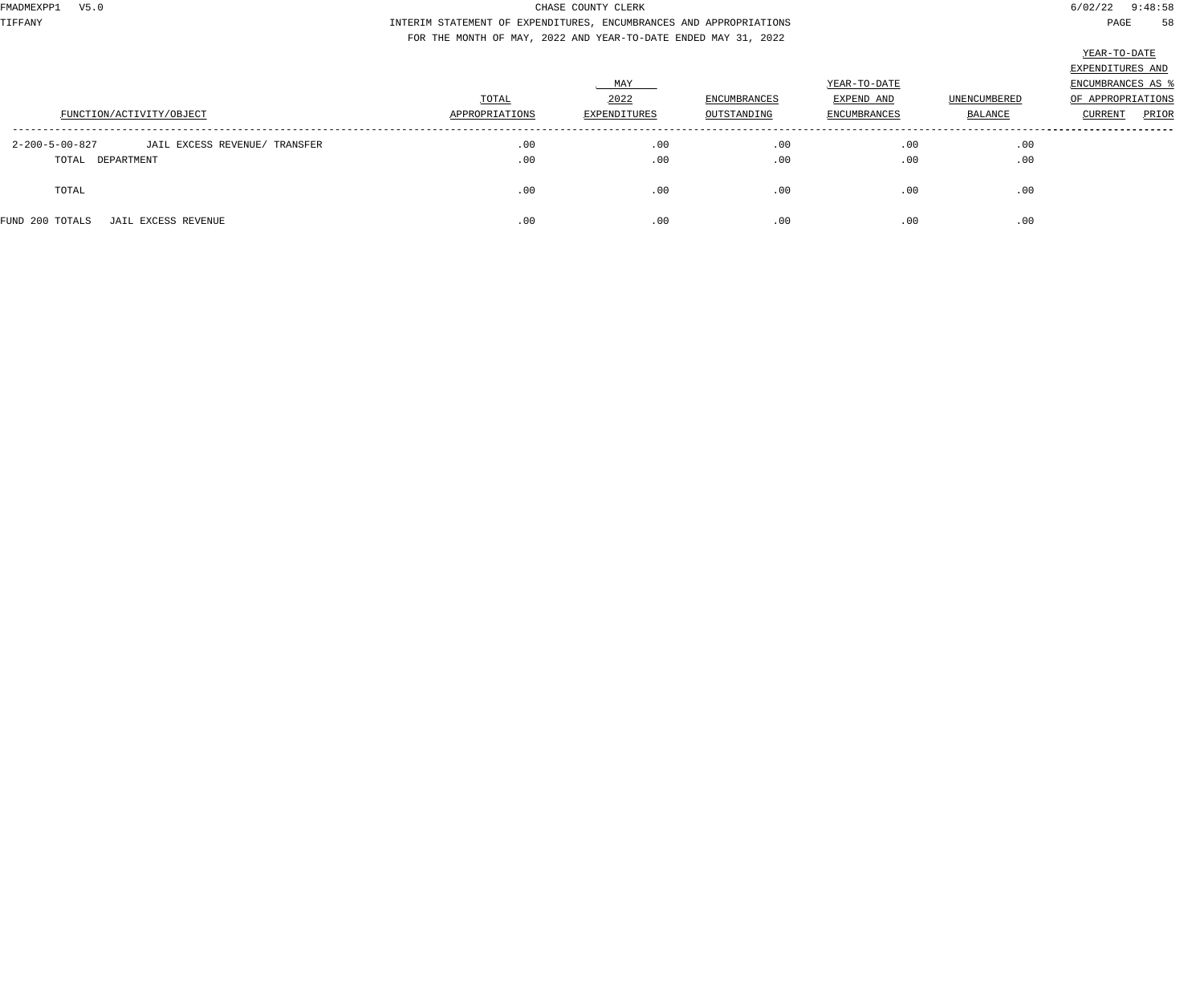TIFFANY INTERIM STATEMENT OF EXPENDITURES, ENCUMBRANCES AND APPROPRIATIONS PAGE 59 FOR THE MONTH OF MAY, 2022 AND YEAR-TO-DATE ENDED MAY 31, 2022

|                                                    | TOTAL          | MAY<br>2022  | ENCUMBRANCES | YEAR-TO-DATE<br>EXPEND AND | UNENCUMBERED | EXPENDITURES AND<br>ENCUMBRANCES AS<br>OF APPROPRIATIONS |
|----------------------------------------------------|----------------|--------------|--------------|----------------------------|--------------|----------------------------------------------------------|
| FUNCTION/ACTIVITY/OBJECT                           | APPROPRIATIONS | EXPENDITURES | OUTSTANDING  | ENCUMBRANCES               | BALANCE      | PRIOR<br>CURRENT                                         |
| SPARKS/ TRANSFER OUT<br>2-300-5-00-827             | .00            | .00          | .00          | .00                        | .00          |                                                          |
| $2 - 300 - 5 - 00 - 831$<br>SPARKS/ TREASURERS EXP | .00            | .00          | .00          | .00                        | .00          |                                                          |
| TOTAL *** DESCRIPTION NOT IN FMDEPT ***            | .00            | .00          | .00          | .00                        | .00          |                                                          |
| TOTAL                                              | .00            | .00          | .00          | .00                        | .00          |                                                          |
| FUND 300 TOTALS<br>SPARKS/ CARE FUNDING            | .00            | .00          | .00          | .00                        | .00          |                                                          |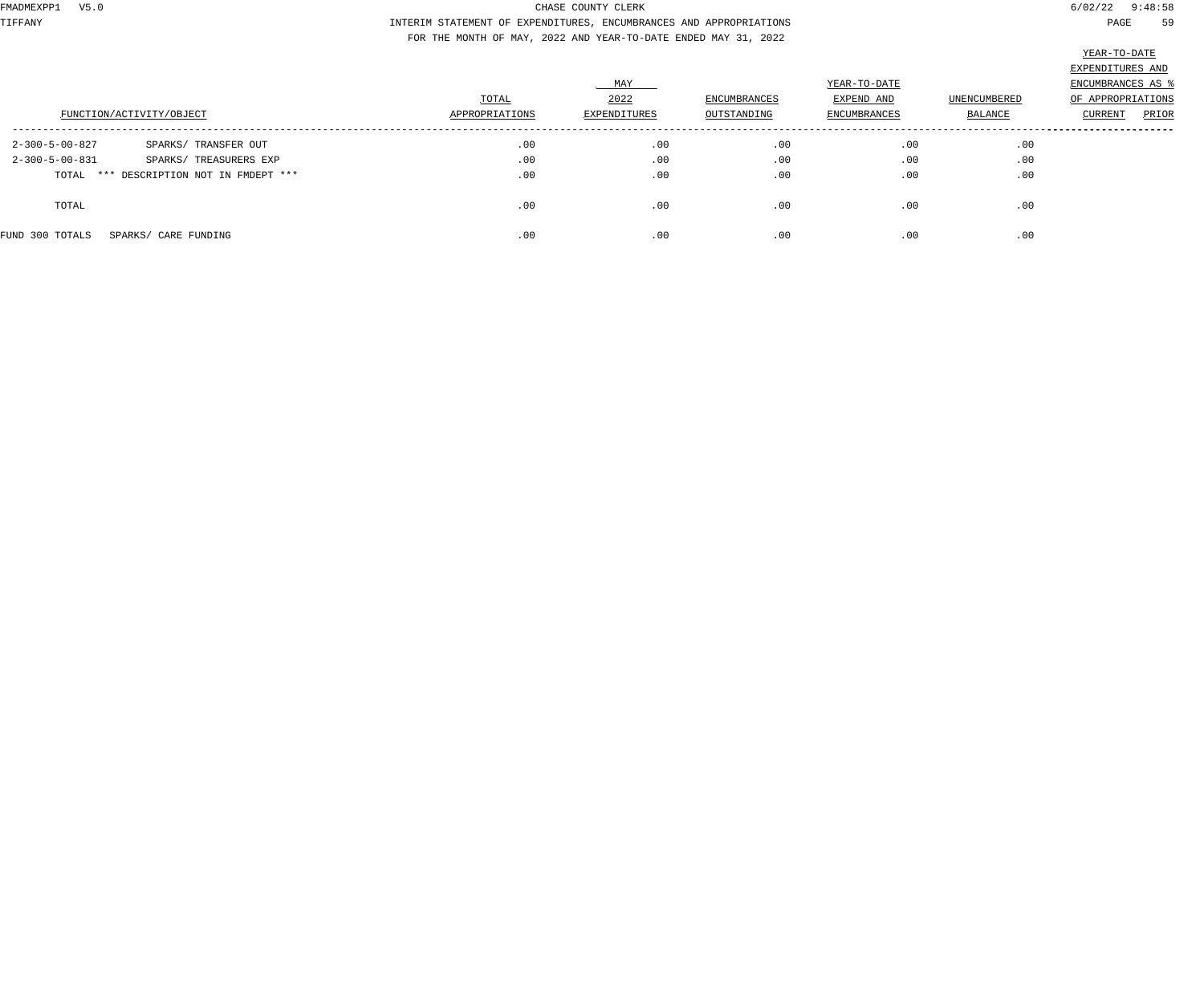TIFFANY INTERIM STATEMENT OF EXPENDITURES, ENCUMBRANCES AND APPROPRIATIONS PAGE 60 FOR THE MONTH OF MAY, 2022 AND YEAR-TO-DATE ENDED MAY 31, 2022

|                                          |                | MAY          |              | YEAR-TO-DATE        |                | EXPENDITURES AND<br>ENCUMBRANCES AS |
|------------------------------------------|----------------|--------------|--------------|---------------------|----------------|-------------------------------------|
|                                          | TOTAL          | 2022         | ENCUMBRANCES | EXPEND AND          | UNENCUMBERED   | OF APPROPRIATIONS                   |
| FUNCTION/ACTIVITY/OBJECT                 | APPROPRIATIONS | EXPENDITURES | OUTSTANDING  | <b>ENCUMBRANCES</b> | BALANCE        | PRIOR<br>CURRENT                    |
| ARP/ TRANSFER OUT<br>2-350-5-00-827      | .00            | .00          | .00          | .00                 | .00            |                                     |
| $2 - 350 - 5 - 00 - 831$<br>ARP/ EXPENSE | .00            | .00          | .00          | 80,178.99           | $80, 178.99 -$ |                                     |
| TOTAL *** DESCRIPTION NOT IN FMDEPT ***  | .00            | .00          | .00          | 80,178.99           | 80,178.99-     |                                     |
| TOTAL                                    | .00            | .00          | .00          | 80,178.99           | 80,178.99-     |                                     |
| FUND 350 TOTALS<br>AMERICAN RESCUE PLAN  | .00            | .00          | .00          | 80,178.99           | $80, 178.99 -$ |                                     |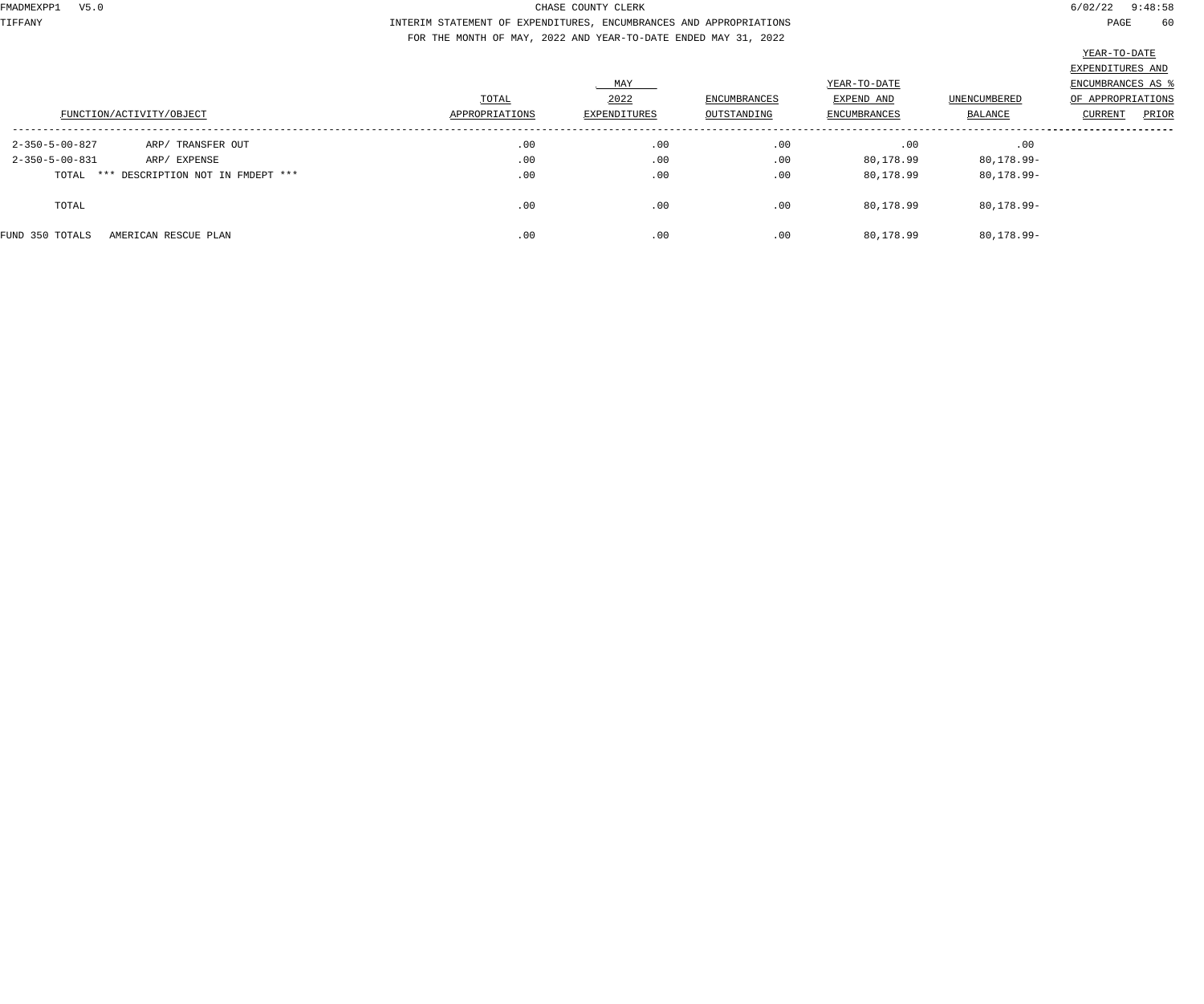TIFFANY INTERIM STATEMENT OF EXPENDITURES, ENCUMBRANCES AND APPROPRIATIONS PAGE 61 FOR THE MONTH OF MAY, 2022 AND YEAR-TO-DATE ENDED MAY 31, 2022

|                          | FUNCTION/ACTIVITY/OBJECT     | TOTAL<br>APPROPRIATIONS | MAY<br>2022<br>EXPENDITURES | ENCUMBRANCES<br>OUTSTANDING | YEAR-TO-DATE<br>EXPEND AND<br>ENCUMBRANCES | UNENCUMBERED<br>BALANCE | EXPENDITURES AND<br>ENCUMBRANCES AS<br>OF APPROPRIATIONS<br>PRIOR<br><b>CURRENT</b> |
|--------------------------|------------------------------|-------------------------|-----------------------------|-----------------------------|--------------------------------------------|-------------------------|-------------------------------------------------------------------------------------|
| 2-401-5-00-827           | NCK LIBRARY-GEN/TRANSFER OUT | .00                     | .00                         | .00                         | .00                                        | .00                     |                                                                                     |
| 2-401-5-00-829           | NCK LIBRARY-GEN/TAX DIST     | .00                     | 12,119.61                   | .00                         | 50,923.17                                  | $50,923.17-$            |                                                                                     |
| $2 - 401 - 5 - 00 - 833$ | NCK LIBRARY-GEN/ABATEMENT    | .00                     | .00                         | .00                         | .00                                        | .00                     |                                                                                     |
| TOTAL DEPARTMENT         |                              | .00                     | 12,119.61                   | .00                         | 50,923.17                                  | $50,923.17-$            |                                                                                     |
| TOTAL                    |                              | .00                     | 12,119.61                   | .00                         | 50,923.17                                  | $50,923.17-$            |                                                                                     |
| FUND 401 TOTALS          | NCK LIBRARY: GENERAL         | .00                     | 12,119.61                   | .00                         | 50,923.17                                  | $50,923.17-$            |                                                                                     |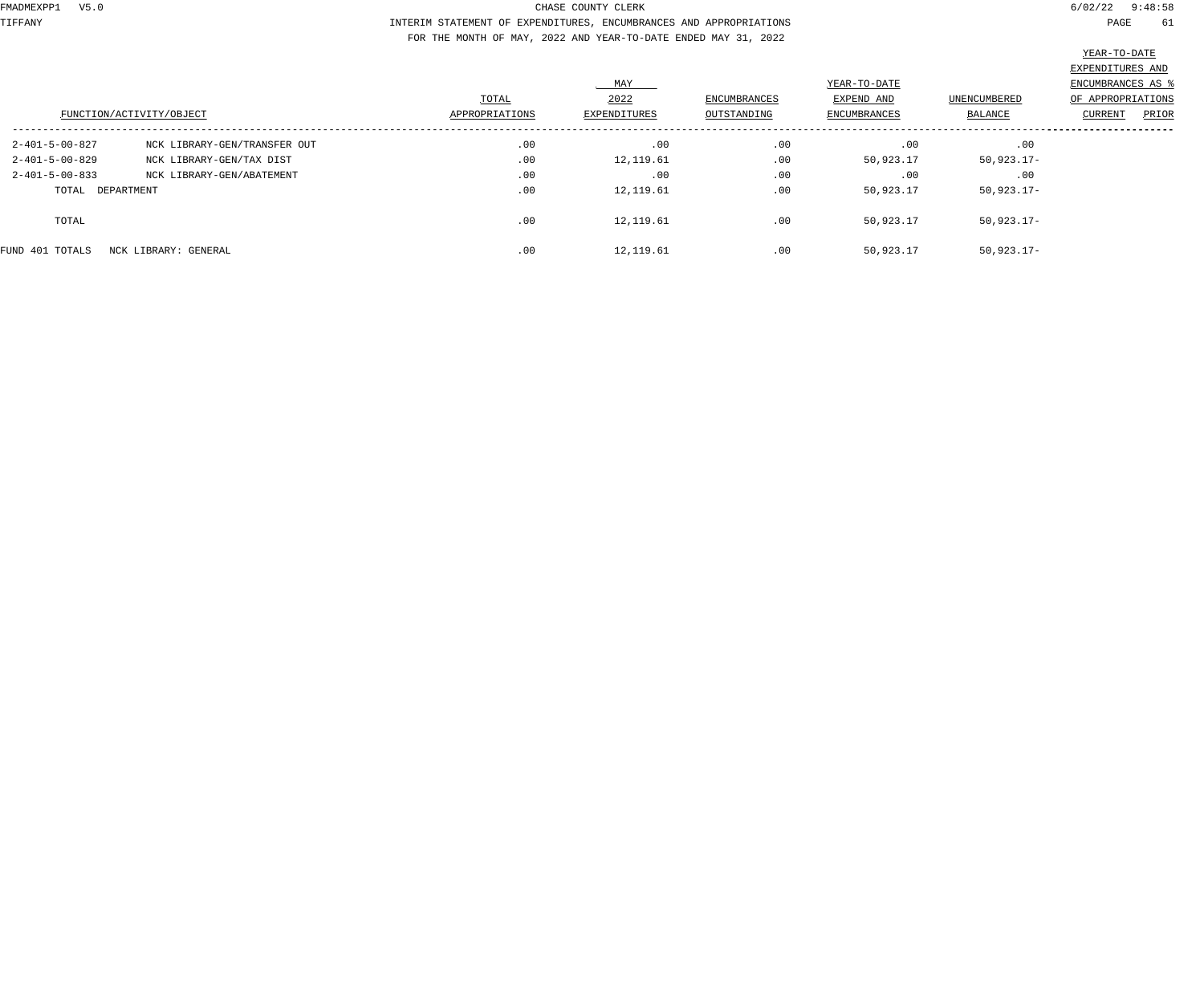TIFFANY INTERIM STATEMENT OF EXPENDITURES, ENCUMBRANCES AND APPROPRIATIONS PAGE 62 FOR THE MONTH OF MAY, 2022 AND YEAR-TO-DATE ENDED MAY 31, 2022

|                          | FUNCTION/ACTIVITY/OBJECT       | TOTAL<br>APPROPRIATIONS | MAY<br>2022<br>EXPENDITURES | ENCUMBRANCES<br>OUTSTANDING | YEAR-TO-DATE<br>EXPEND AND<br>ENCUMBRANCES | UNENCUMBERED<br>BALANCE | EXPENDITURES AND<br>ENCUMBRANCES AS %<br>OF APPROPRIATIONS<br>PRIOR<br>CURRENT |
|--------------------------|--------------------------------|-------------------------|-----------------------------|-----------------------------|--------------------------------------------|-------------------------|--------------------------------------------------------------------------------|
| 2-402-5-00-827           | NCK LIBRARY-RETIREMENT/TRANSFE | .00                     | .00                         | .00                         | .00                                        | .00                     |                                                                                |
| $2 - 402 - 5 - 00 - 829$ | NCK LIBRARY-RETIREMENT/TAX DIS | .00                     | 2,855.92                    | .00                         | 12,057.95                                  | 12,057.95-              |                                                                                |
| $2 - 402 - 5 - 00 - 833$ | NCK LIBRARY-RETIREMENT/ABATEME | .00                     | .00                         | .00                         | .00                                        | .00                     |                                                                                |
| TOTAL DEPARTMENT         |                                | .00                     | 2,855.92                    | .00                         | 12,057.95                                  | 12,057.95-              |                                                                                |
| TOTAL                    |                                | .00                     | 2,855.92                    | .00                         | 12,057.95                                  | 12,057.95-              |                                                                                |
| FUND 402 TOTALS          | NCK LIBRARY: RETIREMENT        | .00                     | 2,855.92                    | .00                         | 12,057.95                                  | 12,057.95-              |                                                                                |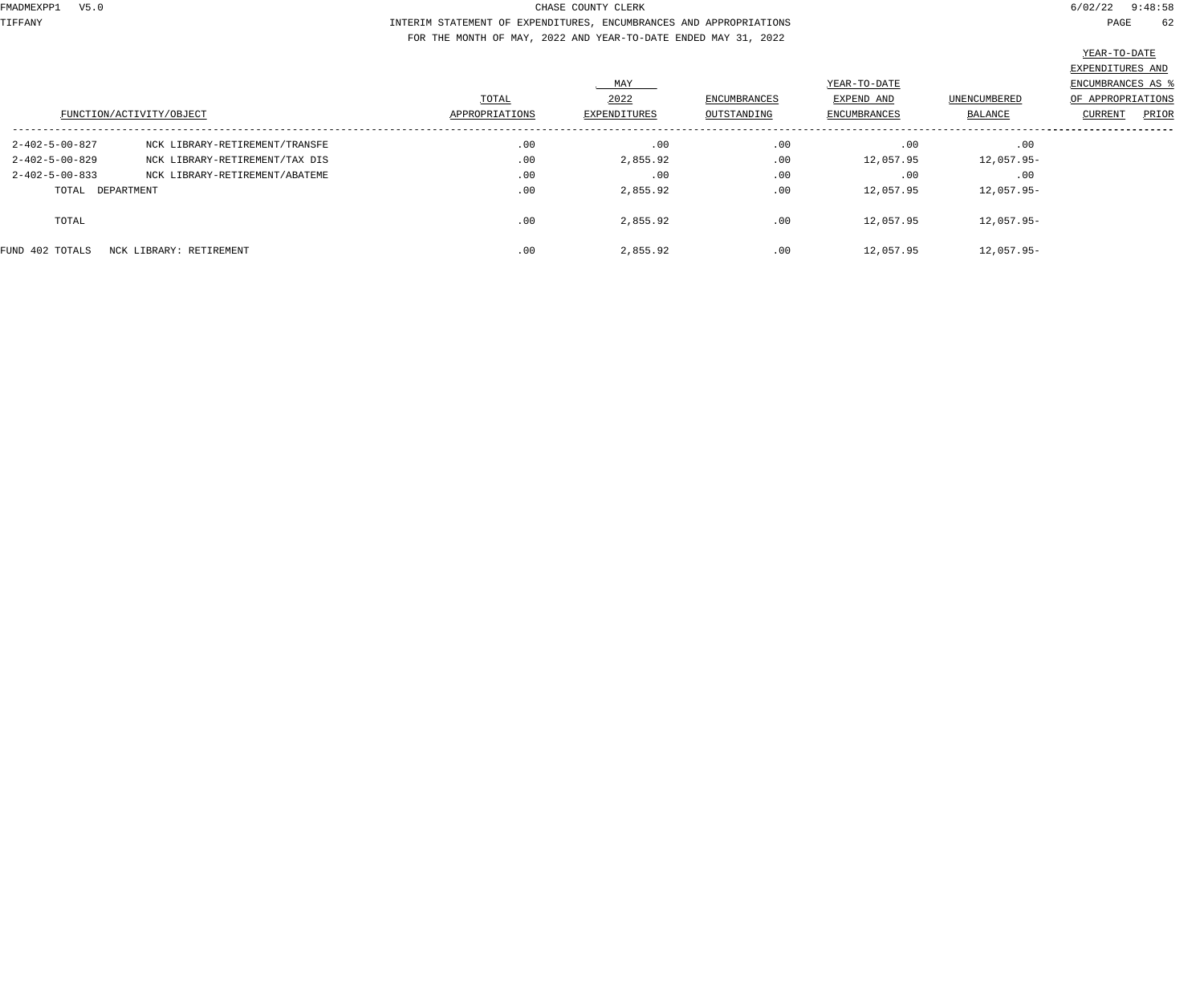TIFFANY INTERIM STATEMENT OF EXPENDITURES, ENCUMBRANCES AND APPROPRIATIONS PAGE 63 FOR THE MONTH OF MAY, 2022 AND YEAR-TO-DATE ENDED MAY 31, 2022

|                          | FUNCTION/ACTIVITY/OBJECT       | TOTAL<br>APPROPRIATIONS | MAY<br>2022<br>EXPENDITURES | ENCUMBRANCES<br>OUTSTANDING | YEAR-TO-DATE<br>EXPEND AND<br><b>ENCUMBRANCES</b> | UNENCUMBERED<br>BALANCE | EXPENDITURES AND<br>ENCUMBRANCES AS %<br>OF APPROPRIATIONS<br>PRIOR<br>CURRENT |
|--------------------------|--------------------------------|-------------------------|-----------------------------|-----------------------------|---------------------------------------------------|-------------------------|--------------------------------------------------------------------------------|
| 2-410-5-00-827           | STATE ELEEMOSNARY/TRANSFER OUT | .00                     | .00                         | .00                         | .00                                               | .00                     |                                                                                |
| $2 - 410 - 5 - 00 - 829$ | STATE ELEEMOSNARY/TAX DIST     | .00                     | 6,732.92                    | .00                         | 27,671.34                                         | 27,671.34-              |                                                                                |
| $2 - 410 - 5 - 00 - 831$ | STATE ELEEMOSNARY/PAID TO ENIT | .00                     | .00                         | .00                         | .00                                               | .00                     |                                                                                |
| $2 - 410 - 5 - 00 - 833$ | STATE ELEEMOSNARY/ABATEMENT    | .00                     | .00                         | .00                         | .00                                               | .00                     |                                                                                |
| TOTAL DEPARTMENT         |                                | .00                     | 6,732.92                    | .00                         | 27,671.34                                         | 27,671.34-              |                                                                                |
| TOTAL                    |                                | .00                     | 6,732.92                    | .00                         | 27,671.34                                         | 27,671.34-              |                                                                                |
| FUND 410 TOTALS          | STATE: ELEEMOSNARY             | .00                     | 6,732.92                    | .00                         | 27,671.34                                         | 27,671.34-              |                                                                                |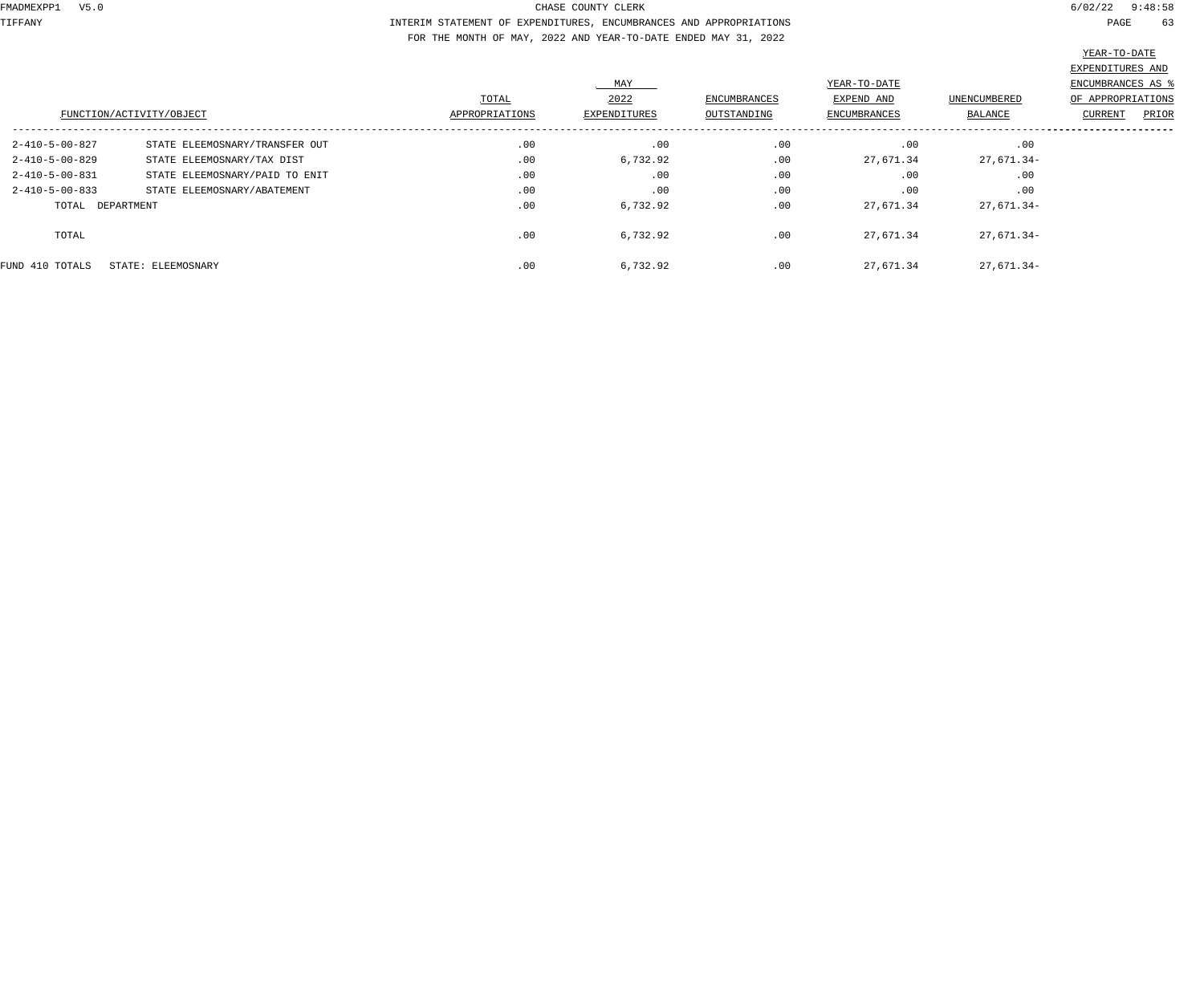TIFFANY INTERIM STATEMENT OF EXPENDITURES, ENCUMBRANCES AND APPROPRIATIONS PAGE 64 FOR THE MONTH OF MAY, 2022 AND YEAR-TO-DATE ENDED MAY 31, 2022

|                          | FUNCTION/ACTIVITY/OBJECT       | TOTAL<br>APPROPRIATIONS | MAY<br>2022<br>EXPENDITURES | <b>ENCUMBRANCES</b><br>OUTSTANDING | YEAR-TO-DATE<br>EXPEND AND<br>ENCUMBRANCES | <b>UNENCUMBERED</b><br>BALANCE | EXPENDITURES AND<br>ENCUMBRANCES AS %<br>OF APPROPRIATIONS<br>PRIOR<br>CURRENT |
|--------------------------|--------------------------------|-------------------------|-----------------------------|------------------------------------|--------------------------------------------|--------------------------------|--------------------------------------------------------------------------------|
| 2-411-5-00-827           | STATE EDUCATIONAL BLDG/TRANSFE | .00                     | .00                         | .00                                | .00                                        | .00                            |                                                                                |
| $2 - 411 - 5 - 00 - 829$ | STATE EDUCATIONAL BLDG/TAX DIS | .00                     | 13,465.82                   | .00                                | 55,342.71                                  | 55,342.71-                     |                                                                                |
| $2 - 411 - 5 - 00 - 831$ | STATE EDUCATIONAL BLDG/PAID TO | .00                     | .00                         | .00                                | .00                                        | .00                            |                                                                                |
| $2 - 411 - 5 - 00 - 833$ | STATE EDUCATIONAL BLDG/ABATEME | .00                     | .00                         | .00                                | .00                                        | .00                            |                                                                                |
| TOTAL DEPARTMENT         |                                | .00                     | 13,465.82                   | .00                                | 55,342.71                                  | 55,342.71-                     |                                                                                |
| TOTAL                    |                                | .00                     | 13,465.82                   | .00                                | 55,342.71                                  | 55,342.71-                     |                                                                                |
| FUND 411 TOTALS          | STATE: EDUCATIONAL             | .00                     | 13,465.82                   | .00                                | 55,342.71                                  | $55,342.71-$                   |                                                                                |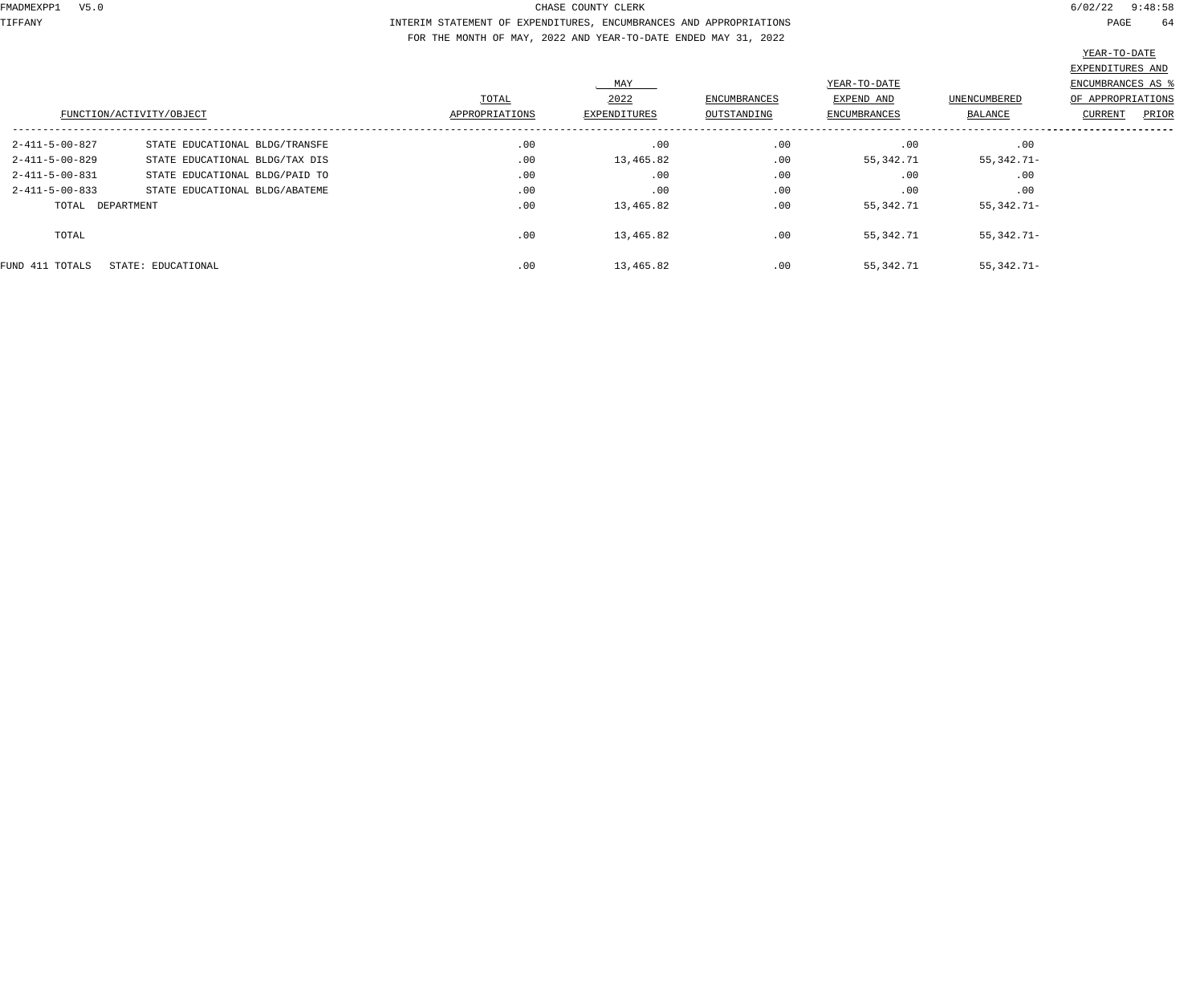TIFFANY INTERIM STATEMENT OF EXPENDITURES, ENCUMBRANCES AND APPROPRIATIONS PAGE 65 FOR THE MONTH OF MAY, 2022 AND YEAR-TO-DATE ENDED MAY 31, 2022

|                          | FUNCTION/ACTIVITY/OBJECT       | TOTAL<br>APPROPRIATIONS | MAY<br>2022<br>EXPENDITURES | ENCUMBRANCES<br>OUTSTANDING | YEAR-TO-DATE<br>EXPEND AND<br>ENCUMBRANCES | UNENCUMBERED<br>BALANCE | EXPENDITURES AND<br>ENCUMBRANCES AS %<br>OF APPROPRIATIONS<br>PRIOR<br><b>CURRENT</b> |
|--------------------------|--------------------------------|-------------------------|-----------------------------|-----------------------------|--------------------------------------------|-------------------------|---------------------------------------------------------------------------------------|
| $2 - 412 - 5 - 00 - 829$ | STATE CORRECTIONAL BLDG/TAX DI | .00                     | .00                         | .00                         | .00                                        | .00                     |                                                                                       |
| $2 - 412 - 5 - 00 - 831$ | STATE CORRECTIONAL BLDG/PAID T | .00                     | .00                         | .00                         | .00                                        | .00                     |                                                                                       |
| $2 - 412 - 5 - 00 - 833$ | STATE CORRECTIONAL BLDG/ABATEM | .00                     | .00                         | .00                         | .00                                        | .00                     |                                                                                       |
| TOTAL DEPARTMENT         |                                | .00                     | .00                         | .00                         | .00                                        | .00                     |                                                                                       |
| TOTAL                    |                                | .00                     | .00                         | .00                         | .00                                        | .00                     |                                                                                       |
| FUND 412 TOTALS          | STATE: CORRECTIONAL            | .00                     | .00                         | .00                         | .00                                        | .00                     |                                                                                       |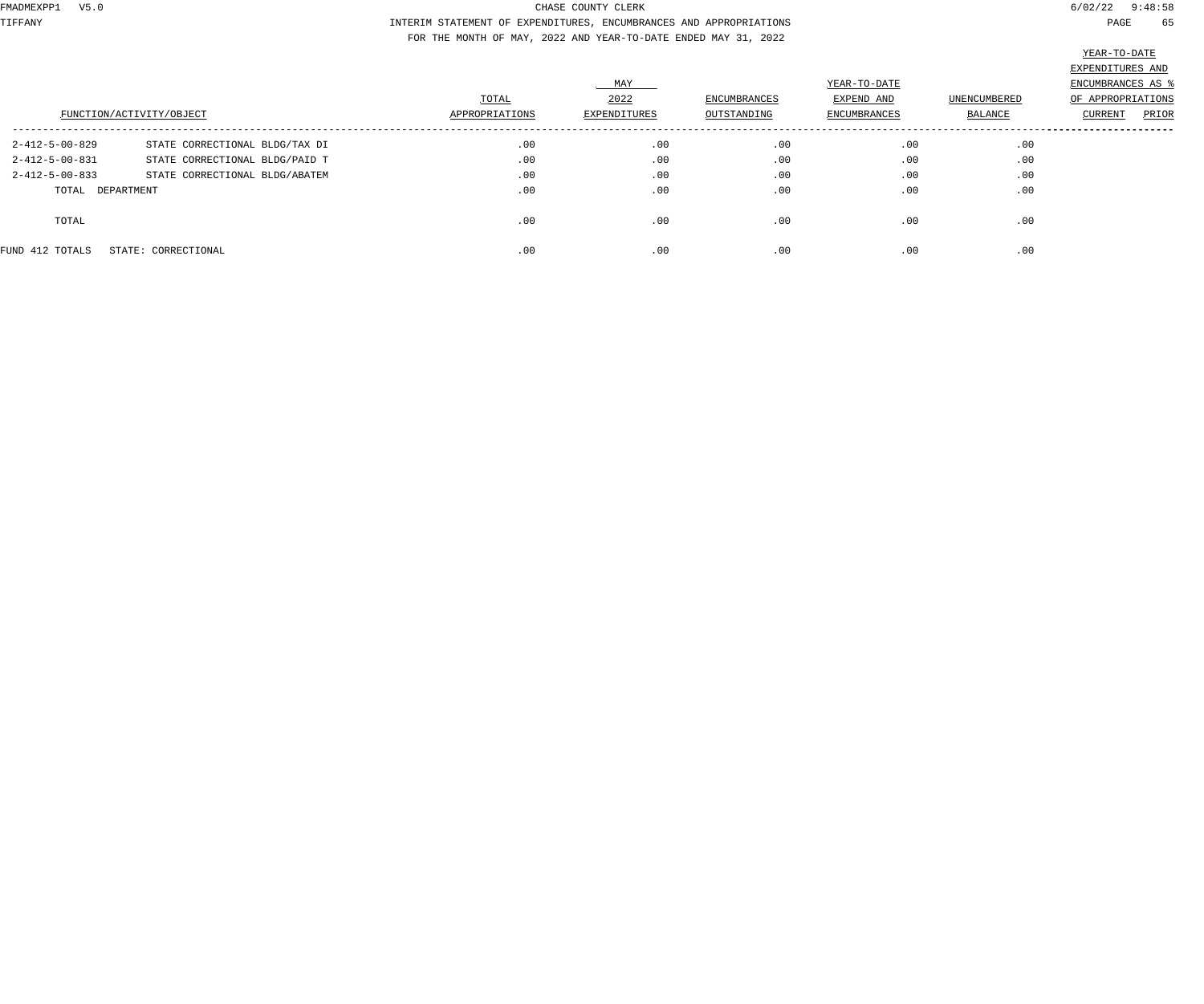TIFFANY INTERIM STATEMENT OF EXPENDITURES, ENCUMBRANCES AND APPROPRIATIONS PAGE 66 FOR THE MONTH OF MAY, 2022 AND YEAR-TO-DATE ENDED MAY 31, 2022

| FAR-TO-DAT |
|------------|
|------------|

|                                                |                |              |              |              |                | EXPENDITURES AND        |
|------------------------------------------------|----------------|--------------|--------------|--------------|----------------|-------------------------|
|                                                |                | MAY          |              | YEAR-TO-DATE |                | ENCUMBRANCES AS         |
|                                                | TOTAL          | 2022         | ENCUMBRANCES | EXPEND AND   | UNENCUMBERED   | OF APPROPRIATIONS       |
| FUNCTION/ACTIVITY/OBJECT                       | APPROPRIATIONS | EXPENDITURES | OUTSTANDING  | ENCUMBRANCES | <b>BALANCE</b> | PRIOR<br><b>CURRENT</b> |
|                                                |                |              |              |              |                |                         |
| STATE MOTOR VEHICLE/TAX DIST<br>2-413-5-00-829 | .00            | 1,111.17     | .00          | 2,545.28     | 2,545.28-      |                         |
| TOTAL DEPARTMENT                               | .00            | 1,111.17     | .00          | 2,545.28     | $2,545.28-$    |                         |
|                                                |                |              |              |              |                |                         |
| TOTAL                                          | .00            | 1,111.17     | .00          | 2,545.28     | $2,545.28-$    |                         |
|                                                |                |              |              |              |                |                         |
| FUND 413 TOTALS<br>STATE: MOTOR VEHICLE FUND   | .00            | 1,111.17     | .00          | 2,545.28     | $2,545.28-$    |                         |
|                                                |                |              |              |              |                |                         |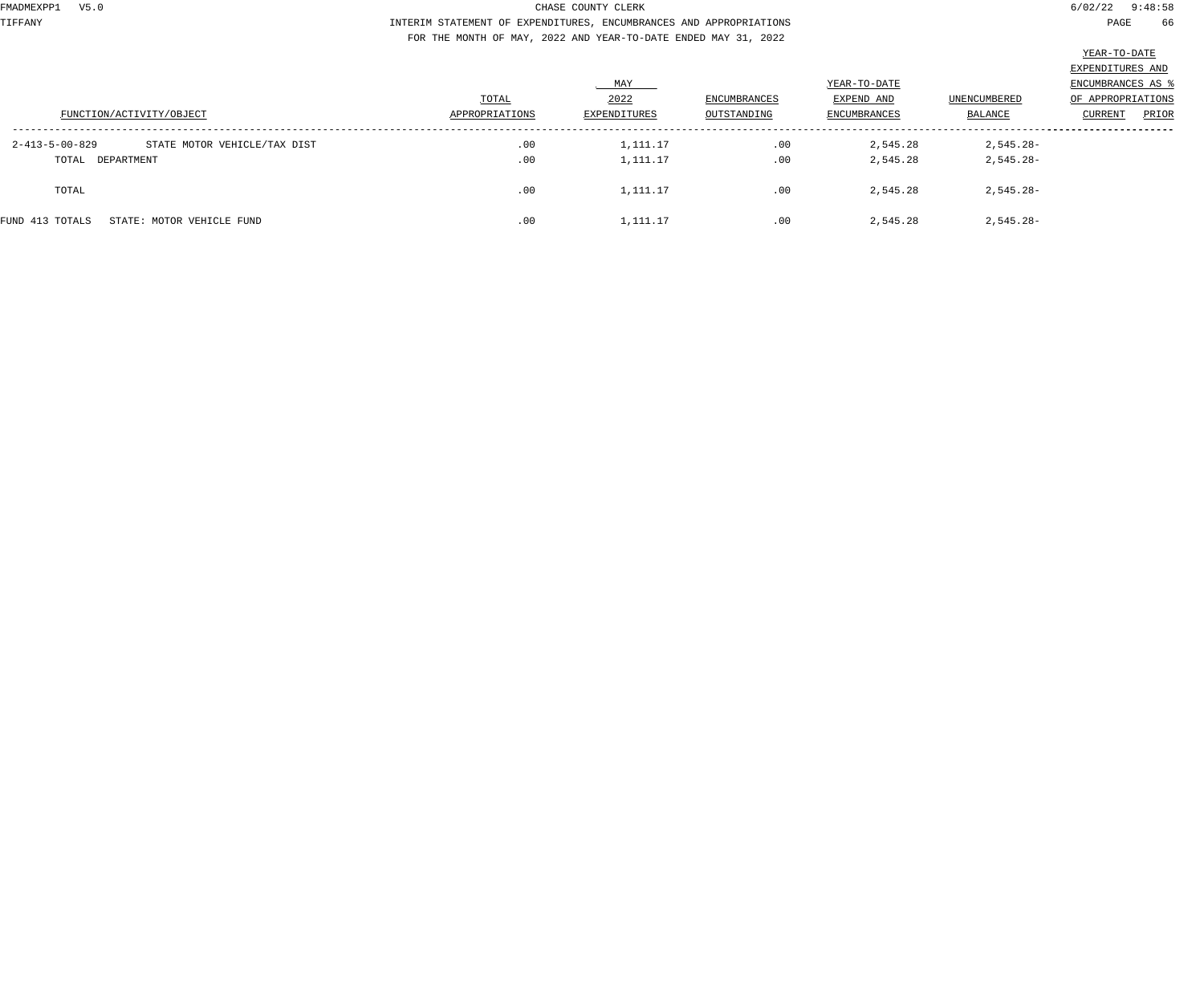TIFFANY INTERIM STATEMENT OF EXPENDITURES, ENCUMBRANCES AND APPROPRIATIONS PAGE 67 FOR THE MONTH OF MAY, 2022 AND YEAR-TO-DATE ENDED MAY 31, 2022

|                          | FUNCTION/ACTIVITY/OBJECT   | TOTAL<br>APPROPRIATIONS | MAY<br>2022<br>EXPENDITURES | ENCUMBRANCES<br>OUTSTANDING | YEAR-TO-DATE<br>EXPEND AND<br>ENCUMBRANCES | UNENCUMBERED<br>BALANCE | EXPENDITURES AND<br>ENCUMBRANCES AS<br>OF APPROPRIATIONS<br>PRIOR<br>CURRENT |
|--------------------------|----------------------------|-------------------------|-----------------------------|-----------------------------|--------------------------------------------|-------------------------|------------------------------------------------------------------------------|
|                          |                            |                         |                             |                             |                                            |                         |                                                                              |
| $2 - 414 - 5 - 00 - 827$ | STATE GENERAL/TRANSFER OUT | .00                     | .00                         | .00                         | .00                                        | .00                     |                                                                              |
| $2 - 414 - 5 - 00 - 829$ | STATE GENERAL/TAX DIST     | .00                     | .00                         | .00                         | .00                                        | .00                     |                                                                              |
| $2 - 414 - 5 - 00 - 833$ | STATE GENERAL/ABATEMENT    | .00                     | .00                         | .00                         | .00                                        | .00                     |                                                                              |
| TOTAL DEPARTMENT         |                            | .00                     | .00                         | .00                         | .00                                        | .00                     |                                                                              |
| TOTAL                    |                            | .00                     | .00                         | .00                         | .00                                        | .00                     |                                                                              |
| FUND 414 TOTALS          | STATE GENERAL              | .00                     | .00                         | .00                         | .00                                        | .00                     |                                                                              |
|                          |                            |                         |                             |                             |                                            |                         |                                                                              |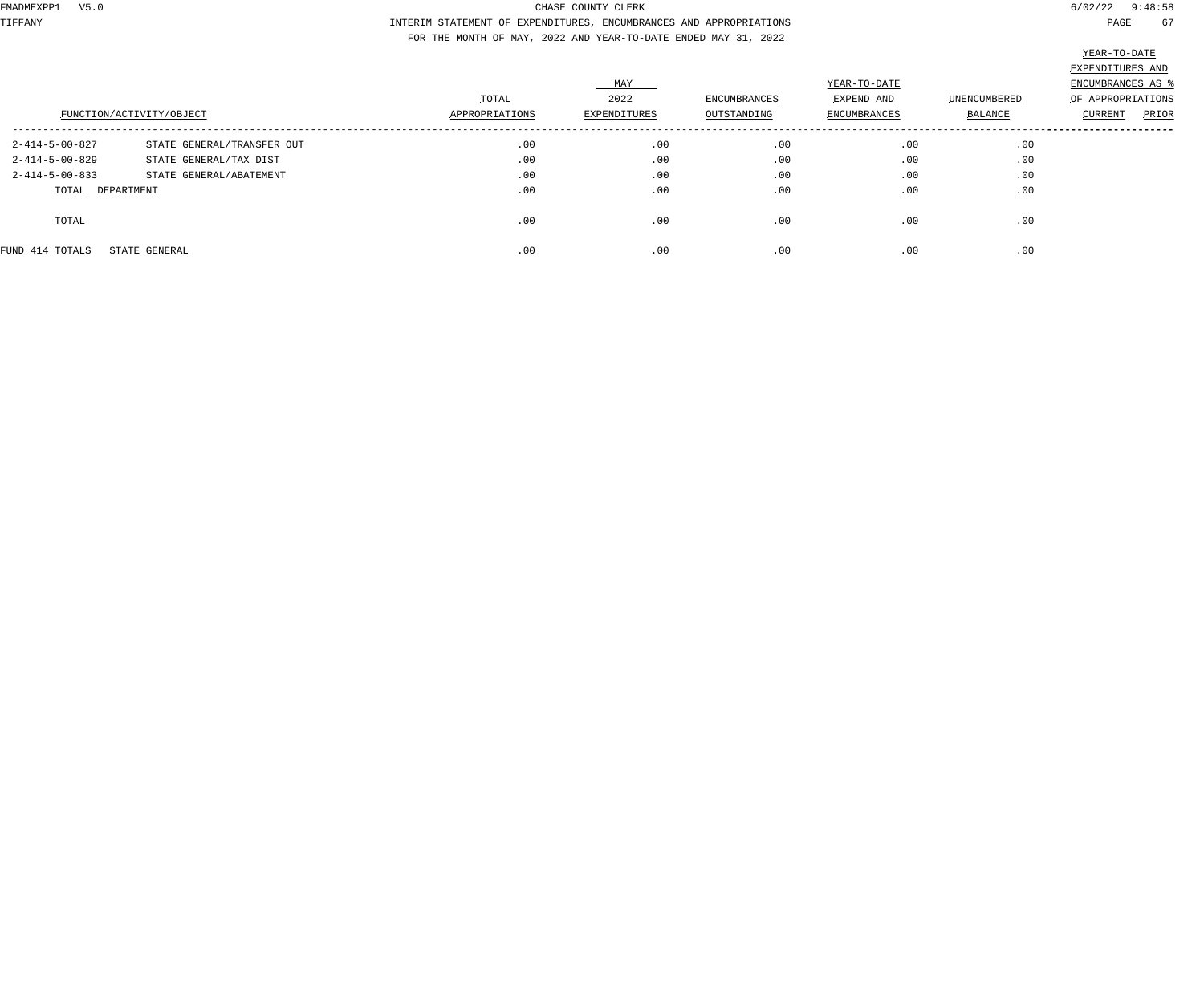TIFFANY INTERIM STATEMENT OF EXPENDITURES, ENCUMBRANCES AND APPROPRIATIONS PAGE 68 FOR THE MONTH OF MAY, 2022 AND YEAR-TO-DATE ENDED MAY 31, 2022

| FUNCTION/ACTIVITY/OBJECT                                                                                                                  | TOTAL<br>APPROPRIATIONS | MAY<br>2022<br>EXPENDITURES | ENCUMBRANCES<br>OUTSTANDING | YEAR-TO-DATE<br>EXPEND AND<br>ENCUMBRANCES | UNENCUMBERED<br>BALANCE       | EXPENDITURES AND<br>ENCUMBRANCES AS<br>OF APPROPRIATIONS<br>PRIOR<br>CURRENT |
|-------------------------------------------------------------------------------------------------------------------------------------------|-------------------------|-----------------------------|-----------------------------|--------------------------------------------|-------------------------------|------------------------------------------------------------------------------|
| $2 - 501 - 5 - 00 - 829$<br>FALL RIVER-WS#21 JT/TAX DIST<br>$2 - 501 - 5 - 00 - 833$<br>FALL RIVER-WS#21 JT/ABATEMENT<br>TOTAL DEPARTMENT | .00<br>.00<br>.00       | 5.68<br>.00<br>5.68         | .00<br>.00<br>.00           | 90.14<br>.00<br>90.14                      | $90.14 -$<br>.00<br>$90.14 -$ |                                                                              |
| TOTAL                                                                                                                                     | .00                     | 5.68                        | .00                         | 90.14                                      | $90.14 -$                     |                                                                              |
| WS #21 JT-FALL RIVER<br>FUND 501 TOTALS                                                                                                   | .00                     | 5.68                        | .00                         | 90.14                                      | $90.14 -$                     |                                                                              |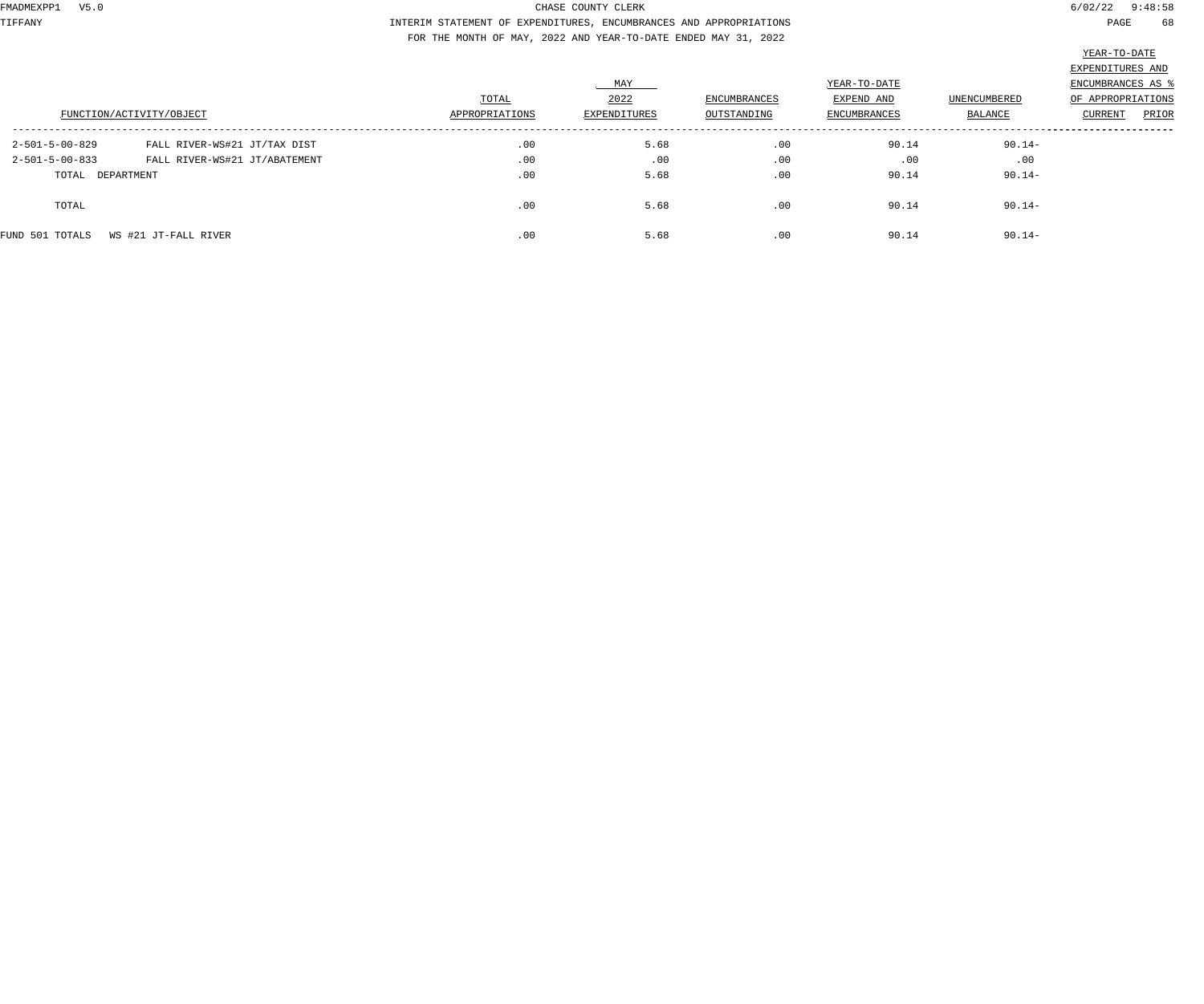TIFFANY INTERIM STATEMENT OF EXPENDITURES, ENCUMBRANCES AND APPROPRIATIONS PAGE 69 FOR THE MONTH OF MAY, 2022 AND YEAR-TO-DATE ENDED MAY 31, 2022

|                                              | FUNCTION/ACTIVITY/OBJECT       | TOTAL<br>APPROPRIATIONS | MAX<br>2022<br>EXPENDITURES | <b>ENCUMBRANCES</b><br>OUTSTANDING | YEAR-TO-DATE<br>EXPEND AND<br>ENCUMBRANCES | UNENCUMBERED<br>BALANCE | EXPENDITURES AND<br>ENCUMBRANCES AS<br>OF APPROPRIATIONS<br>PRIOR<br>CURRENT |
|----------------------------------------------|--------------------------------|-------------------------|-----------------------------|------------------------------------|--------------------------------------------|-------------------------|------------------------------------------------------------------------------|
| $2 - 503 - 5 - 00 - 829$                     | UPPER VERDIGRIS-WS#24 JT/TAX D | .00                     | 1,010.11                    | .00                                | 3,755.37                                   | $3,755.37-$             |                                                                              |
| $2 - 503 - 5 - 00 - 833$<br>TOTAL DEPARTMENT | UPPER VERDIGRIS-WS#24 JT/ABATE | .00<br>.00              | .00<br>1,010.11             | .00<br>.00                         | .00<br>3,755.37                            | .00<br>$3,755.37-$      |                                                                              |
| TOTAL                                        |                                | .00                     | 1,010.11                    | .00                                | 3,755.37                                   | $3,755.37-$             |                                                                              |
| FUND 503 TOTALS                              | WS #24 JT-UPPER VERDIGRIS      | .00                     | 1,010.11                    | .00                                | 3,755.37                                   | $3,755.37-$             |                                                                              |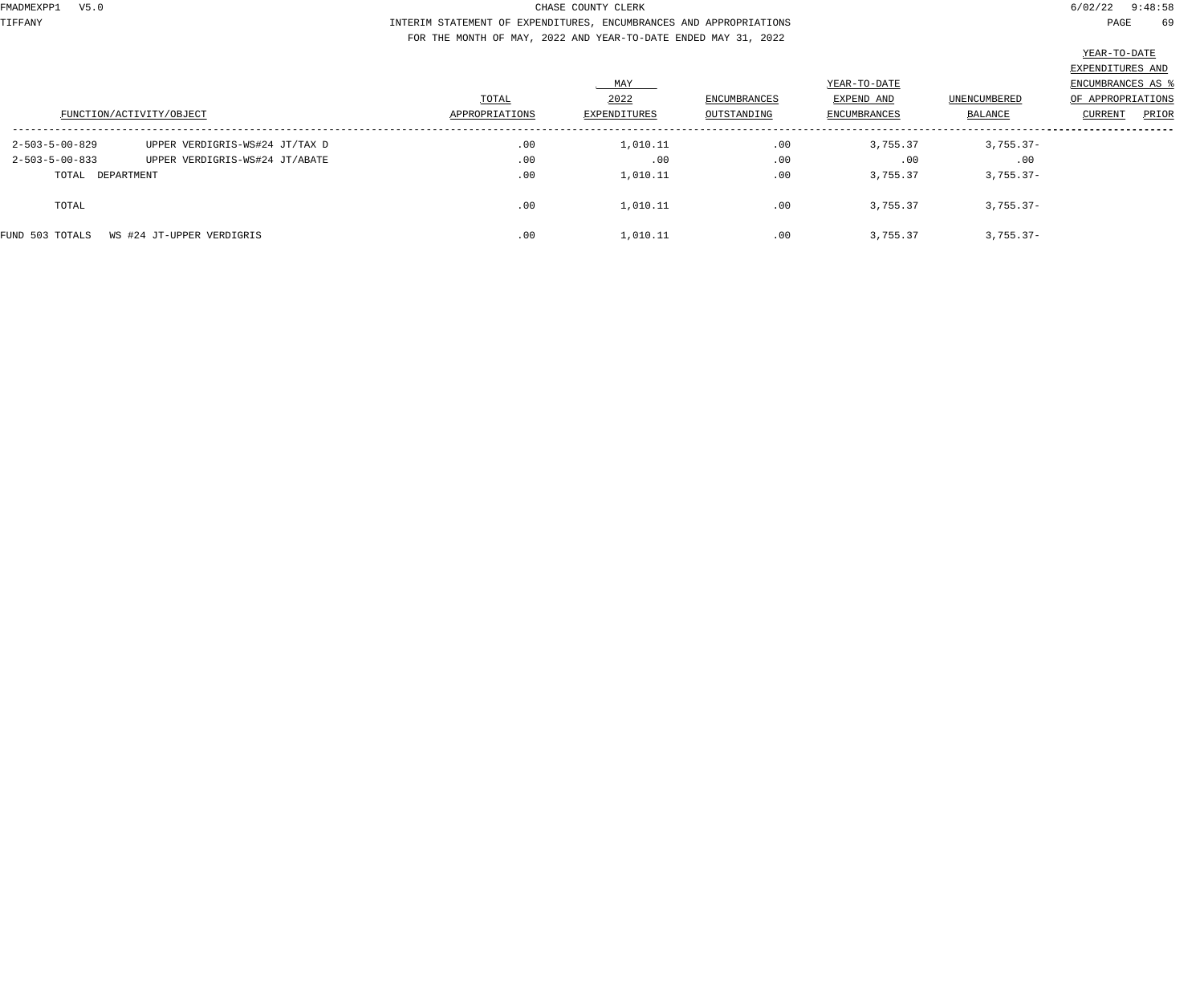TIFFANY INTERIM STATEMENT OF EXPENDITURES, ENCUMBRANCES AND APPROPRIATIONS PAGE 70 FOR THE MONTH OF MAY, 2022 AND YEAR-TO-DATE ENDED MAY 31, 2022

|                                           |                              |                |              |              |                     |              | EXPENDITURES AND  |
|-------------------------------------------|------------------------------|----------------|--------------|--------------|---------------------|--------------|-------------------|
|                                           |                              |                | MAY          |              | YEAR-TO-DATE        |              | ENCUMBRANCES AS   |
|                                           |                              | TOTAL          | 2022         | ENCUMBRANCES | EXPEND AND          | UNENCUMBERED | OF APPROPRIATIONS |
| FUNCTION/ACTIVITY/OBJECT                  |                              | APPROPRIATIONS | EXPENDITURES | OUTSTANDING  | <b>ENCUMBRANCES</b> | BALANCE      | PRIOR<br>CURRENT  |
| $2 - 505 - 5 - 00 - 829$                  | SILVER CREEK-WS#25/TAX DIST  | .00            | 982.37       | .00          | 4,873.67            | 4,873.67-    |                   |
| $2 - 505 - 5 - 00 - 833$                  | SILVER CREEK-WS#25/ABATEMENT | .00            | .00          | .00          | .00                 | .00          |                   |
| TOTAL DEPARTMENT                          |                              | .00            | 982.37       | .00          | 4,873.67            | 4,873.67-    |                   |
| TOTAL                                     |                              | .00            | 982.37       | .00          | 4,873.67            | 4,873.67-    |                   |
| FUND 505 TOTALS<br>WS #25 JT-SILVER CREEK |                              | .00            | 982.37       | .00          | 4,873.67            | 4,873.67-    |                   |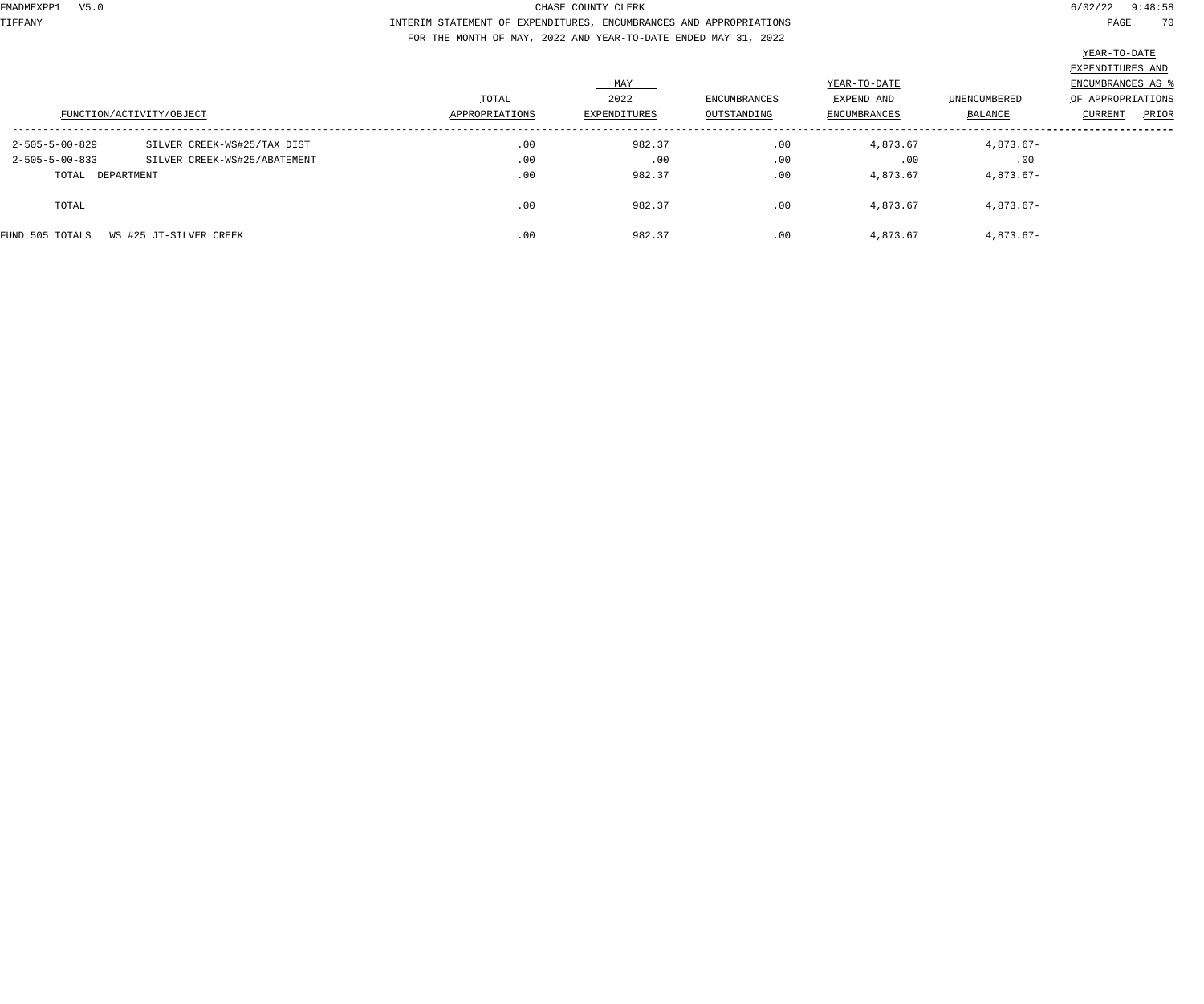TIFFANY INTERIM STATEMENT OF EXPENDITURES, ENCUMBRANCES AND APPROPRIATIONS PAGE 71 FOR THE MONTH OF MAY, 2022 AND YEAR-TO-DATE ENDED MAY 31, 2022

|                          |                                |                |              |                     |              |              | سنطاب بالمسنى     |
|--------------------------|--------------------------------|----------------|--------------|---------------------|--------------|--------------|-------------------|
|                          |                                |                |              |                     |              |              | EXPENDITURES AND  |
|                          |                                |                | MAY          |                     | YEAR-TO-DATE |              | ENCUMBRANCES AS % |
|                          |                                | TOTAL          | 2022         | <b>ENCUMBRANCES</b> | EXPEND AND   | UNENCUMBERED | OF APPROPRIATIONS |
| FUNCTION/ACTIVITY/OBJECT |                                | APPROPRIATIONS | EXPENDITURES | OUTSTANDING         | ENCUMBRANCES | BALANCE      | PRIOR<br>CURRENT  |
| 2-507-5-00-829           | UPPER WALNUT-WS#33 JT/TAX DIST | .00            | .00          | .00                 | 10.89        | 10.89-       |                   |
| 2-507-5-00-833           | UPPER WALNUT-WS#33 JT/ABATEMEN | .00            | .00          | .00                 | .00          | .00          |                   |
| TOTAL DEPARTMENT         |                                | .00            | .00          | .00                 | 10.89        | 10.89-       |                   |
| TOTAL                    |                                | .00            | .00          | .00                 | 10.89        | 10.89-       |                   |
| FUND 507 TOTALS          | WS #33 JT-UPPER WALNUT         | .00            | .00          | .00                 | 10.89        | 10.89-       |                   |
|                          |                                |                |              |                     |              |              |                   |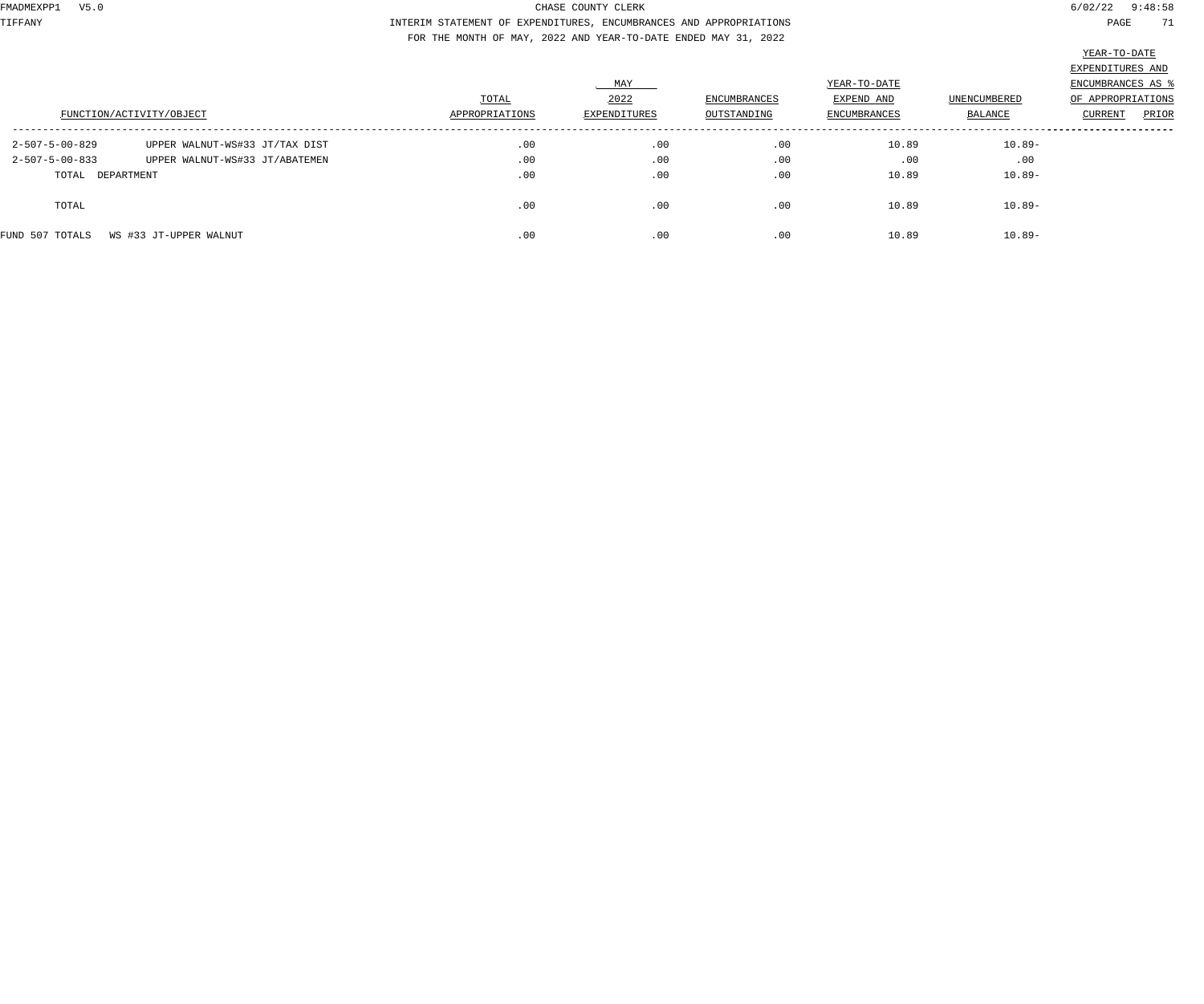TIFFANY INTERIM STATEMENT OF EXPENDITURES, ENCUMBRANCES AND APPROPRIATIONS PAGE 72 FOR THE MONTH OF MAY, 2022 AND YEAR-TO-DATE ENDED MAY 31, 2022

|                                            |                                |                |              |              |              |                     | ________                |  |
|--------------------------------------------|--------------------------------|----------------|--------------|--------------|--------------|---------------------|-------------------------|--|
|                                            |                                |                |              |              |              |                     | EXPENDITURES AND        |  |
|                                            |                                |                | MAY          |              | YEAR-TO-DATE |                     | ENCUMBRANCES AS %       |  |
|                                            |                                | TOTAL          | 2022         | ENCUMBRANCES | EXPEND AND   | <b>UNENCUMBERED</b> | OF APPROPRIATIONS       |  |
| FUNCTION/ACTIVITY/OBJECT                   |                                | APPROPRIATIONS | EXPENDITURES | OUTSTANDING  | ENCUMBRANCES | BALANCE             | PRIOR<br><b>CURRENT</b> |  |
| $2 - 509 - 5 - 00 - 829$                   | DIAMOND CREED-WS#61 JT/TAX DIS | .00            | 683.93       | .00          | 4,690.37     | $4,690.37-$         |                         |  |
| $2 - 509 - 5 - 00 - 833$                   | DIAMOND CREEK-WS#61 JT/ABATEME | .00            | .00          | .00          | .00          | .00                 |                         |  |
| TOTAL DEPARTMENT                           |                                | .00            | 683.93       | .00          | 4,690.37     | $4,690.37-$         |                         |  |
| TOTAL                                      |                                | .00            | 683.93       | .00          | 4,690.37     | $4,690.37-$         |                         |  |
| FUND 509 TOTALS<br>WS #61 JT-DIAMOND CREEK |                                | .00            | 683.93       | .00          | 4,690.37     | $4,690.37-$         |                         |  |
|                                            |                                |                |              |              |              |                     |                         |  |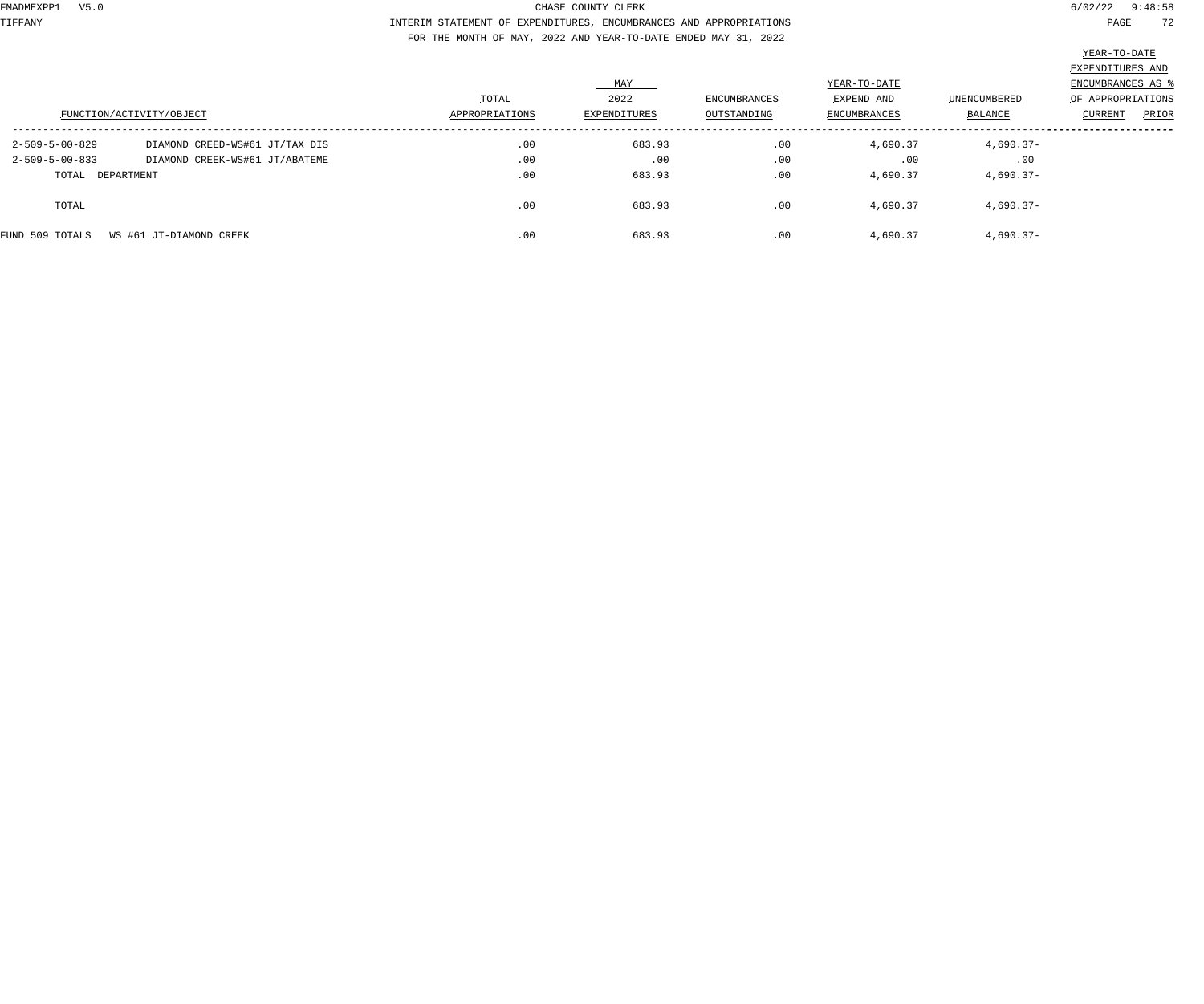TIFFANY INTERIM STATEMENT OF EXPENDITURES, ENCUMBRANCES AND APPROPRIATIONS PAGE 73 FOR THE MONTH OF MAY, 2022 AND YEAR-TO-DATE ENDED MAY 31, 2022

| TEUTIC TO DUTTE             |  |       |
|-----------------------------|--|-------|
|                             |  |       |
| י היה חזיחי די חזיהים די הי |  | דד אי |

|                  |                                |                |              |                     |              |                | EXPENDITURES AND  |
|------------------|--------------------------------|----------------|--------------|---------------------|--------------|----------------|-------------------|
|                  |                                |                | MAY          |                     | YEAR-TO-DATE |                | ENCUMBRANCES AS   |
|                  |                                | TOTAL          | 2022         | <b>ENCUMBRANCES</b> | EXPEND AND   | UNENCUMBERED   | OF APPROPRIATIONS |
|                  | FUNCTION/ACTIVITY/OBJECT       | APPROPRIATIONS | EXPENDITURES | OUTSTANDING         | ENCUMBRANCES | <b>BALANCE</b> | PRIOR<br>CURRENT  |
| 2-511-5-00-827   | MIDDLE CREEK-WS#62 JT/TRANSFER | .00            | .00          | .00                 | .00          | .00            |                   |
| 2-511-5-00-829   | MIDDLE CREEK-WS#62 JT/TAX DIST | .00            | 2,316.70     | .00                 | 15,535.07    | $15,535.07-$   |                   |
| 2-511-5-00-833   | MIDDLE CREEK-WS#62 JT/ABATEMEN | .00            | .00          | .00                 | .00          | .00            |                   |
| TOTAL DEPARTMENT |                                | .00            | 2,316.70     | .00                 | 15,535.07    | $15,535.07-$   |                   |
| TOTAL            |                                | .00            | 2,316.70     | .00                 | 15,535.07    | $15,535.07-$   |                   |
| FUND 511 TOTALS  | WS #62 JT-MIDDLE CREEK         | .00            | 2,316.70     | .00                 | 15,535.07    | $15,535.07-$   |                   |
|                  |                                |                |              |                     |              |                |                   |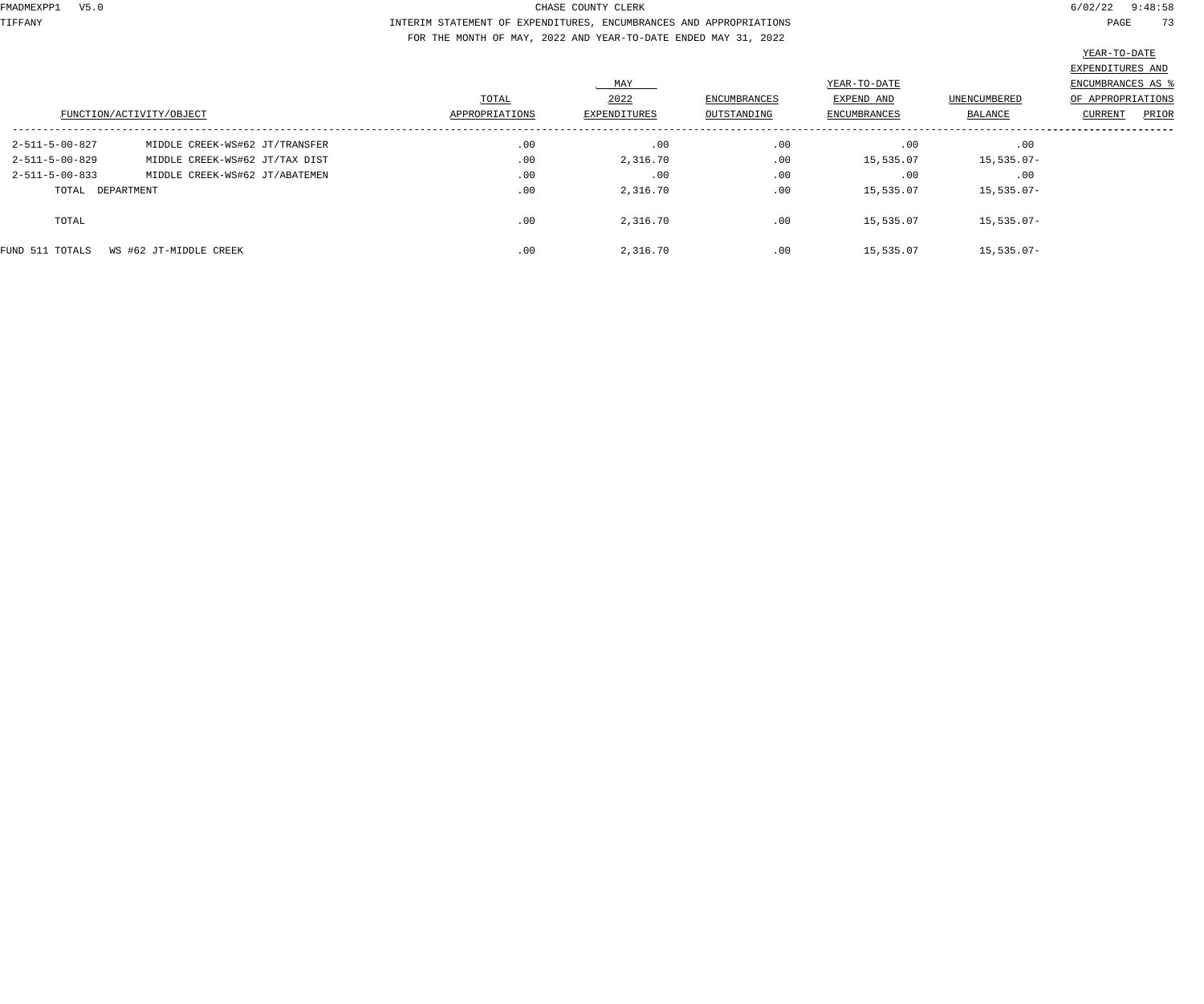TIFFANY INTERIM STATEMENT OF EXPENDITURES, ENCUMBRANCES AND APPROPRIATIONS PAGE 74 FOR THE MONTH OF MAY, 2022 AND YEAR-TO-DATE ENDED MAY 31, 2022

|                          |                                   | TOTAL          | MAY<br>2022  | <b>ENCUMBRANCES</b> | YEAR-TO-DATE<br>EXPEND AND | UNENCUMBERED | EXPENDITURES AND<br>ENCUMBRANCES AS '<br>OF APPROPRIATIONS |
|--------------------------|-----------------------------------|----------------|--------------|---------------------|----------------------------|--------------|------------------------------------------------------------|
|                          | FUNCTION/ACTIVITY/OBJECT          | APPROPRIATIONS | EXPENDITURES | OUTSTANDING         | ENCUMBRANCES               | BALANCE      | PRIOR<br>CURRENT                                           |
| $2 - 512 - 5 - 00 - 829$ | MIDDLE CREEK-WS#62 JT/SPLIT LE    | .00            | .00          | .00                 | .00                        | .00          |                                                            |
| $2 - 512 - 5 - 00 - 833$ | MIDDLE CREEK-WS#62 JT/SPLIT LE    | .00            | .00          | .00                 | .00                        | .00          |                                                            |
| TOTAL DEPARTMENT         |                                   | .00            | .00          | .00                 | .00                        | .00          |                                                            |
| TOTAL                    |                                   | .00            | .00          | .00                 | .00                        | .00          |                                                            |
| FUND 512 TOTALS          | MIDDLE CREEK-WS#62 JT/ SPLIT LEVY | .00            | .00          | .00                 | .00                        | .00          |                                                            |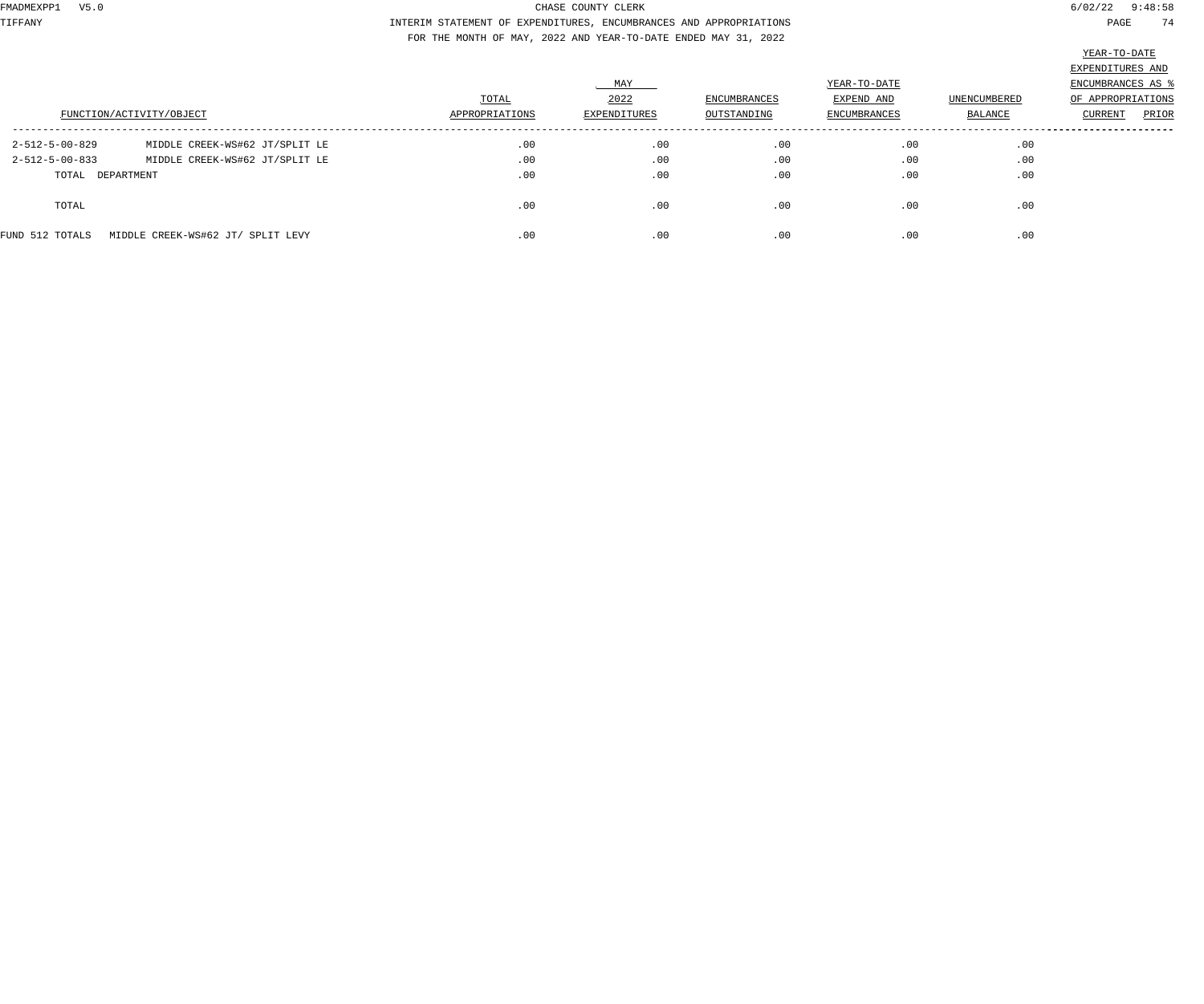TIFFANY INTERIM STATEMENT OF EXPENDITURES, ENCUMBRANCES AND APPROPRIATIONS PAGE 75 FOR THE MONTH OF MAY, 2022 AND YEAR-TO-DATE ENDED MAY 31, 2022

|                  |                              |                |              |                     |              |                     | $\frac{200 \text{ m/s}}{200 \text{ m/s}}$ |
|------------------|------------------------------|----------------|--------------|---------------------|--------------|---------------------|-------------------------------------------|
|                  |                              |                |              |                     |              |                     | EXPENDITURES AND                          |
|                  |                              |                | MAY          |                     | YEAR-TO-DATE |                     | ENCUMBRANCES AS %                         |
|                  |                              | TOTAL          | 2022         | <b>ENCUMBRANCES</b> | EXPEND AND   | <b>UNENCUMBERED</b> | OF APPROPRIATIONS                         |
|                  | FUNCTION/ACTIVITY/OBJECT     | APPROPRIATIONS | EXPENDITURES | OUTSTANDING         | ENCUMBRANCES | BALANCE             | PRIOR<br><b>CURRENT</b>                   |
| 2-513-5-00-829   | PEYTON CREEK-WS#71/TAX DIST  | .00            | 1,776.06     | .00                 | 5,899.54     | $5,899.54-$         |                                           |
| 2-513-5-00-833   | PEYTON CREEK-WS#71/ABATEMENT | .00            | .00          | .00                 | .00          | .00                 |                                           |
| TOTAL DEPARTMENT |                              | .00            | 1,776.06     | .00                 | 5,899.54     | $5,899.54-$         |                                           |
| TOTAL            |                              | .00            | 1,776.06     | .00                 | 5,899.54     | $5,899.54-$         |                                           |
| FUND 513 TOTALS  | WS #71 -PEYTON CREEK         | .00            | 1,776.06     | .00                 | 5,899.54     | $5,899.54-$         |                                           |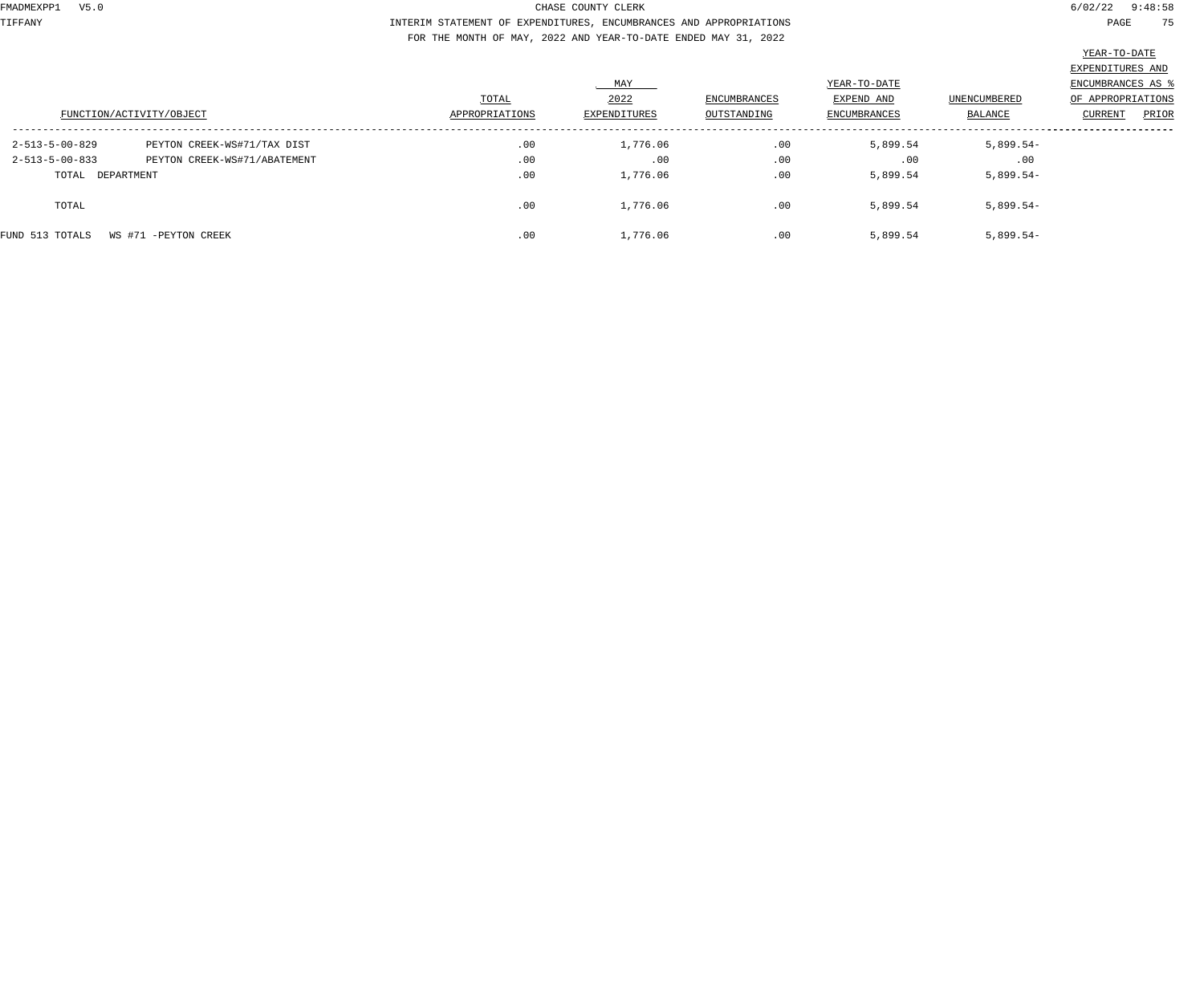TIFFANY INTERIM STATEMENT OF EXPENDITURES, ENCUMBRANCES AND APPROPRIATIONS PAGE 76 FOR THE MONTH OF MAY, 2022 AND YEAR-TO-DATE ENDED MAY 31, 2022

|                  |                               |                |              |                     |              |                     | $\frac{200 \text{ m/s}}{200 \text{ m/s}}$ |
|------------------|-------------------------------|----------------|--------------|---------------------|--------------|---------------------|-------------------------------------------|
|                  |                               |                |              |                     |              |                     | EXPENDITURES AND                          |
|                  |                               |                | MAY          |                     | YEAR-TO-DATE |                     | ENCUMBRANCES AS %                         |
|                  |                               | TOTAL          | 2022         | <b>ENCUMBRANCES</b> | EXPEND AND   | <b>UNENCUMBERED</b> | OF APPROPRIATIONS                         |
|                  | FUNCTION/ACTIVITY/OBJECT      | APPROPRIATIONS | EXPENDITURES | OUTSTANDING         | ENCUMBRANCES | BALANCE             | PRIOR<br>CURRENT                          |
| 2-515-5-00-829   | SOUTH FORK-WS#76 JT/TAX DIST  | .00            | 3,139.26     | .00                 | 15,531.43    | 15,531.43-          |                                           |
| 2-515-5-00-833   | SOUTH FORK-WS#76 JT/ABATEMENT | .00            | .00          | .00                 | .00          | .00                 |                                           |
| TOTAL DEPARTMENT |                               | .00            | 3,139.26     | .00                 | 15,531.43    | 15,531.43-          |                                           |
| TOTAL            |                               | .00            | 3,139.26     | .00                 | 15,531.43    | 15,531.43-          |                                           |
| FUND 515 TOTALS  | WS #76 JT-SOUTH FORK          | .00            | 3,139.26     | .00                 | 15,531.43    | 15,531.43-          |                                           |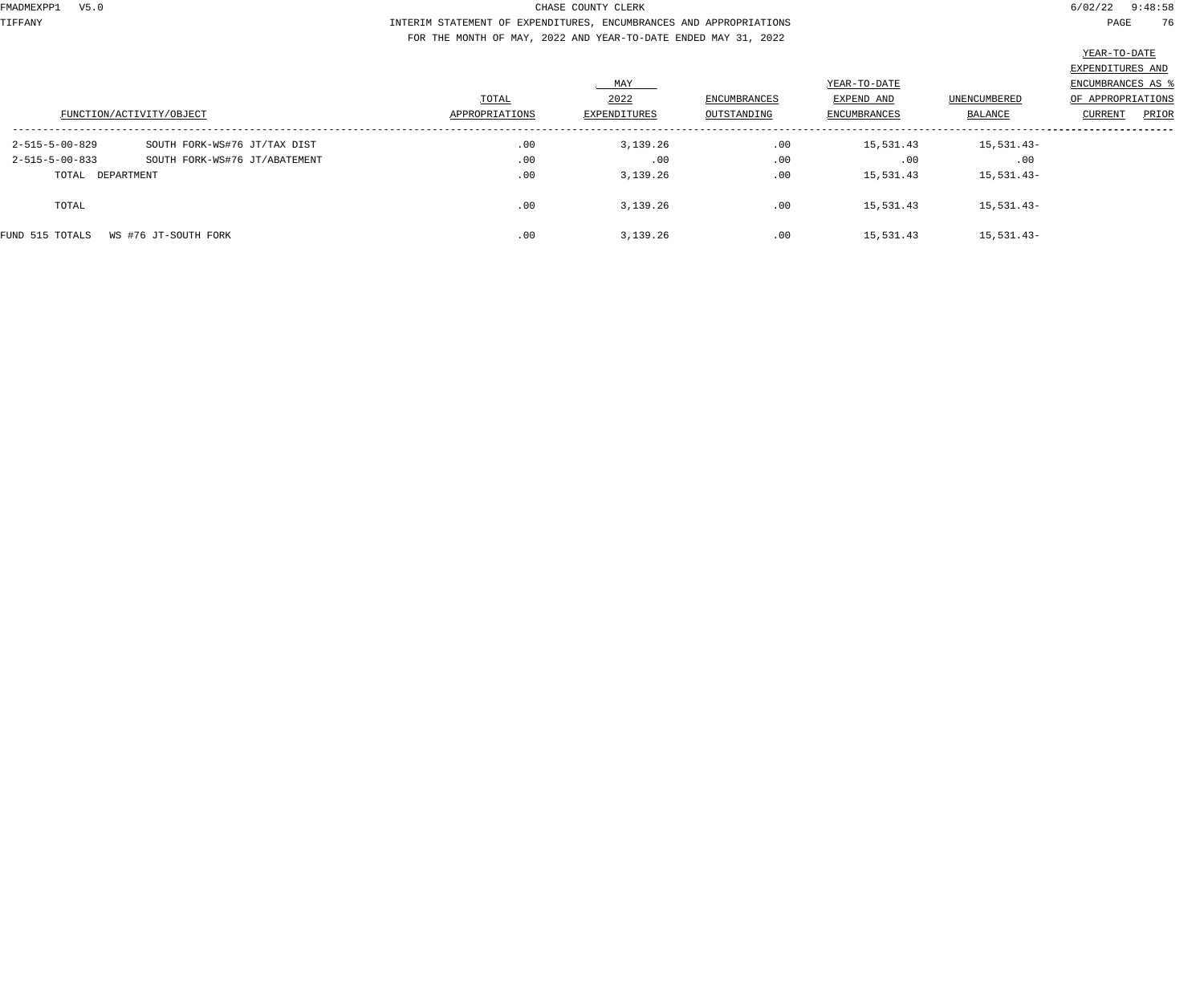TIFFANY INTERIM STATEMENT OF EXPENDITURES, ENCUMBRANCES AND APPROPRIATIONS PAGE 77 FOR THE MONTH OF MAY, 2022 AND YEAR-TO-DATE ENDED MAY 31, 2022

|                          |                                | TOTAL          | MAY<br>2022  | ENCUMBRANCES | YEAR-TO-DATE<br>EXPEND AND | UNENCUMBERED | EXPENDITURES AND<br><b>ENCUMBRANCES AS 8</b><br>OF APPROPRIATIONS |  |
|--------------------------|--------------------------------|----------------|--------------|--------------|----------------------------|--------------|-------------------------------------------------------------------|--|
|                          | FUNCTION/ACTIVITY/OBJECT       | APPROPRIATIONS | EXPENDITURES | OUTSTANDING  | ENCUMBRANCES               | BALANCE      | PRIOR<br>CURRENT                                                  |  |
| 2-517-5-00-829           | JACOBS CREEK-WS#94 JT/TAX DIST | .00            | 200.10       | .00          | 703.80                     | $703.80 -$   |                                                                   |  |
| $2 - 517 - 5 - 00 - 833$ | JACOBS CREEK-WS#94 JT/ABATEMEN | .00            | .00          | .00          | .00                        | .00          |                                                                   |  |
| TOTAL DEPARTMENT         |                                | .00            | 200.10       | .00          | 703.80                     | $703.80 -$   |                                                                   |  |
| TOTAL                    |                                | .00            | 200.10       | .00          | 703.80                     | $703.80 -$   |                                                                   |  |
| FUND 517 TOTALS          | WS #94 JT-JACOBS CREEK         | .00            | 200.10       | .00          | 703.80                     | $703.80 -$   |                                                                   |  |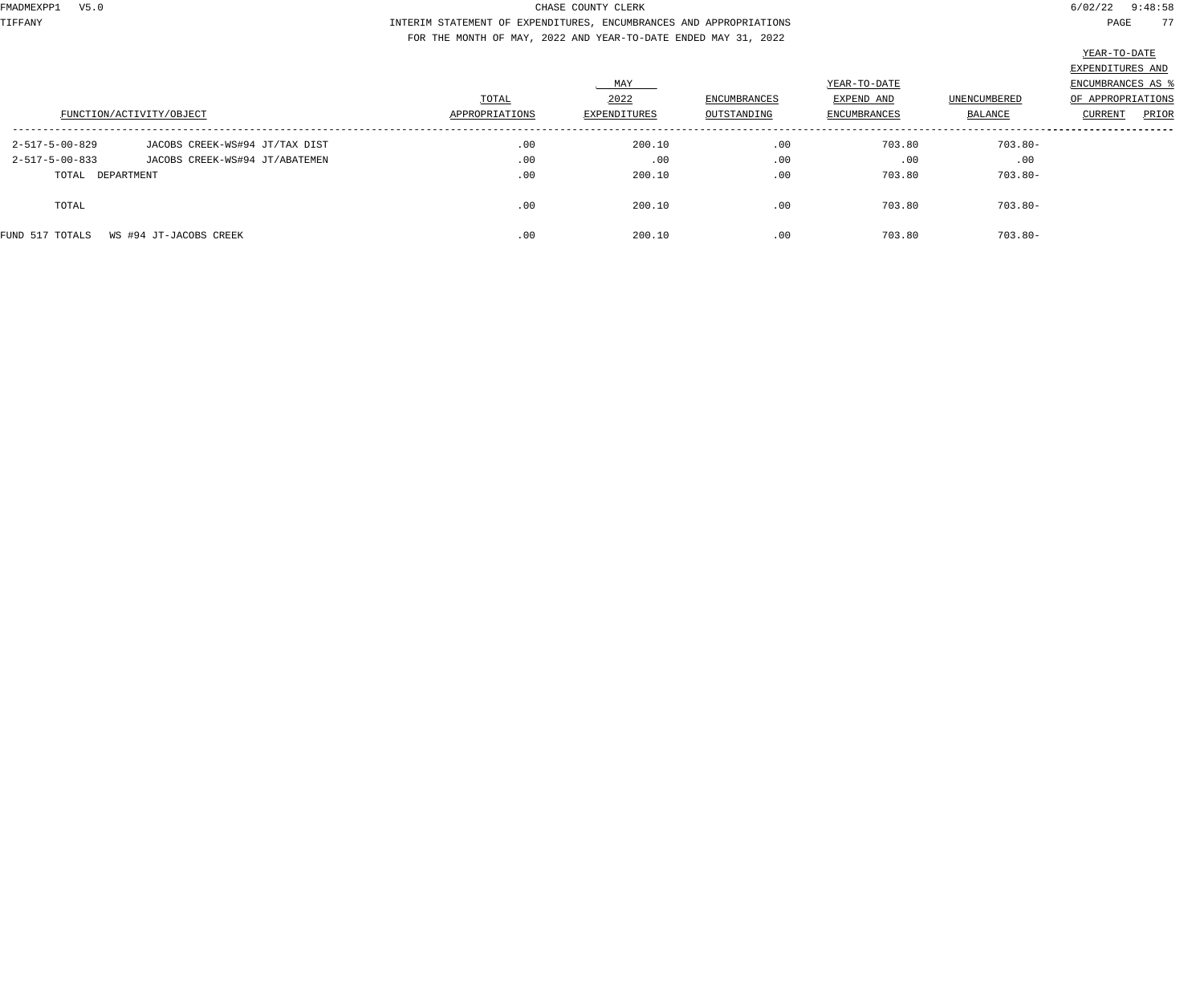TIFFANY INTERIM STATEMENT OF EXPENDITURES, ENCUMBRANCES AND APPROPRIATIONS PAGE 78 FOR THE MONTH OF MAY, 2022 AND YEAR-TO-DATE ENDED MAY 31, 2022

|                          |                                    |                |              |              |              |              | <u> Louis Communication de la communication de la communication de la communication de la communication de la com</u> |
|--------------------------|------------------------------------|----------------|--------------|--------------|--------------|--------------|-----------------------------------------------------------------------------------------------------------------------|
|                          |                                    |                |              |              |              |              | EXPENDITURES AND                                                                                                      |
|                          |                                    |                | MAY          |              | YEAR-TO-DATE |              | ENCUMBRANCES AS                                                                                                       |
|                          |                                    | TOTAL          | 2022         | ENCUMBRANCES | EXPEND AND   | UNENCUMBERED | OF APPROPRIATIONS                                                                                                     |
|                          | FUNCTION/ACTIVITY/OBJECT           | APPROPRIATIONS | EXPENDITURES | OUTSTANDING  | ENCUMBRANCES | BALANCE      | CURRENT<br>PRIOR                                                                                                      |
| $2 - 518 - 5 - 00 - 829$ | FLINT HILLS EXT DIST #13/TAX D     | .00            | 26,453.69    | .00          | 187,789.30   | 187,789.30-  |                                                                                                                       |
| $2 - 518 - 5 - 00 - 833$ | FLINT HILLS EXT DIST #13/ABATE     | .00            | .00          | .00          | .00          | .00          |                                                                                                                       |
| TOTAL                    |                                    | .00            | 26,453.69    | .00          | 187,789.30   | 187,789.30-  |                                                                                                                       |
| TOTAL                    |                                    | .00            | 26,453.69    | .00          | 187,789.30   | 187,789.30-  |                                                                                                                       |
| FUND 518 TOTALS          | FLINT HILLS EXTENSION DISTRICT #13 | .00            | 26,453.69    | .00          | 187,789.30   | 187,789.30-  |                                                                                                                       |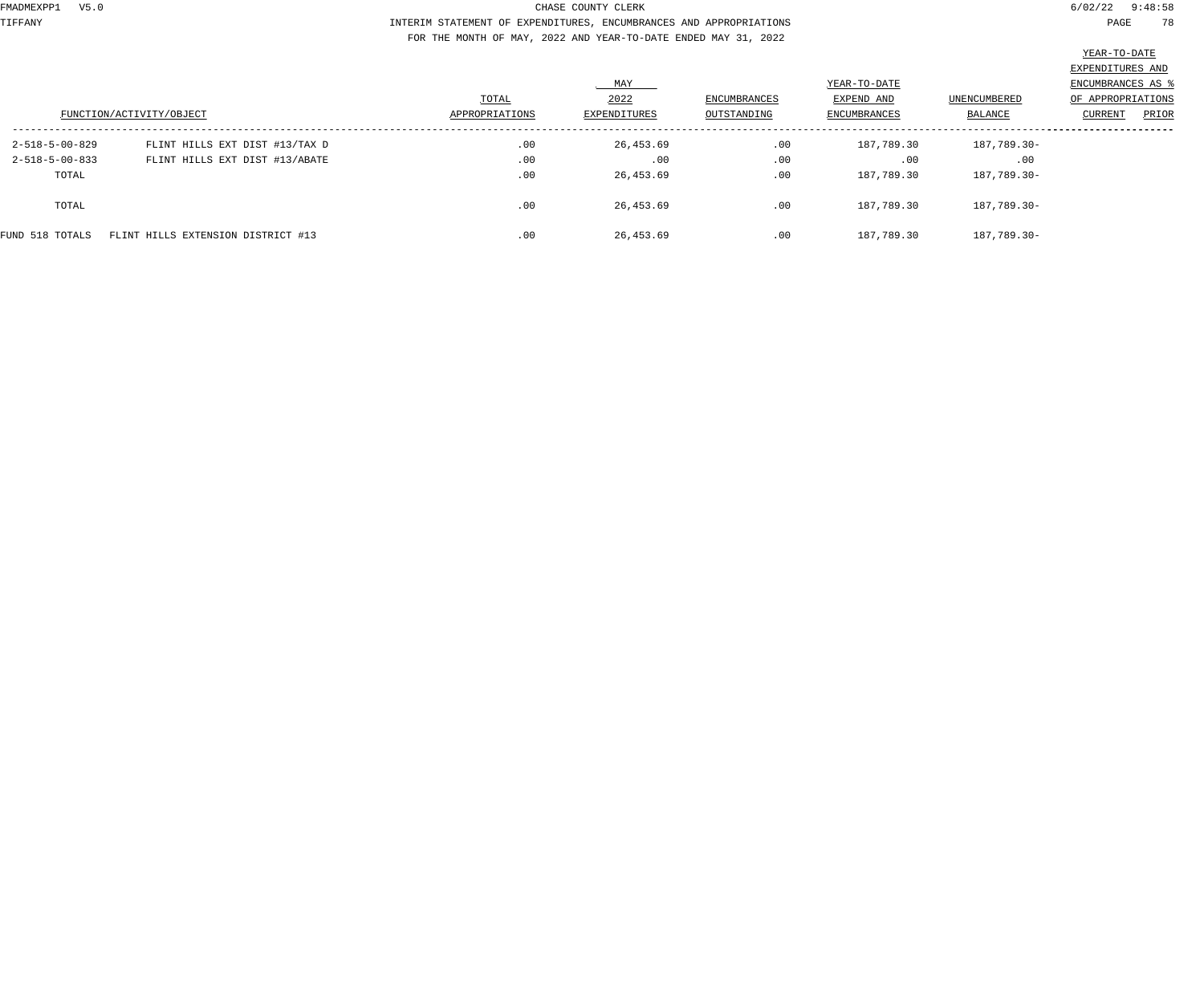TIFFANY INTERIM STATEMENT OF EXPENDITURES, ENCUMBRANCES AND APPROPRIATIONS PAGE 79 FOR THE MONTH OF MAY, 2022 AND YEAR-TO-DATE ENDED MAY 31, 2022

|                          | FUNCTION/ACTIVITY/OBJECT       | TOTAL<br>APPROPRIATIONS | MAY<br>2022<br>EXPENDITURES | ENCUMBRANCES<br>OUTSTANDING | YEAR-TO-DATE<br>EXPEND AND<br>ENCUMBRANCES | UNENCUMBERED<br>BALANCE | EXPENDITURES AND<br>ENCUMBRANCES AS %<br>OF APPROPRIATIONS<br>PRIOR<br><b>CURRENT</b> |
|--------------------------|--------------------------------|-------------------------|-----------------------------|-----------------------------|--------------------------------------------|-------------------------|---------------------------------------------------------------------------------------|
| 2-550-5-00-829           | DRAINAGE DIST #2-GEN/TAX DIST  | .00                     | .00                         | .00                         | .00                                        | .00                     |                                                                                       |
| $2 - 550 - 5 - 00 - 831$ | DRAINAGE DIST #2-GEN/TREASURER | .00                     | .00                         | .00                         | .00                                        | .00                     |                                                                                       |
| $2 - 550 - 5 - 00 - 833$ | DRAINAGE DIST #2-GEN/ABATEMENT | .00                     | .00                         | .00                         | .00                                        | .00                     |                                                                                       |
| TOTAL                    | DEPARTMENT                     | .00                     | .00                         | .00                         | .00                                        | .00                     |                                                                                       |
| TOTAL                    |                                | .00                     | .00                         | .00                         | .00                                        | .00                     |                                                                                       |
| FUND 550 TOTALS          | DRAINAGE DISTRICT #2: GENERAL  | .00                     | .00                         | .00                         | .00                                        | .00                     |                                                                                       |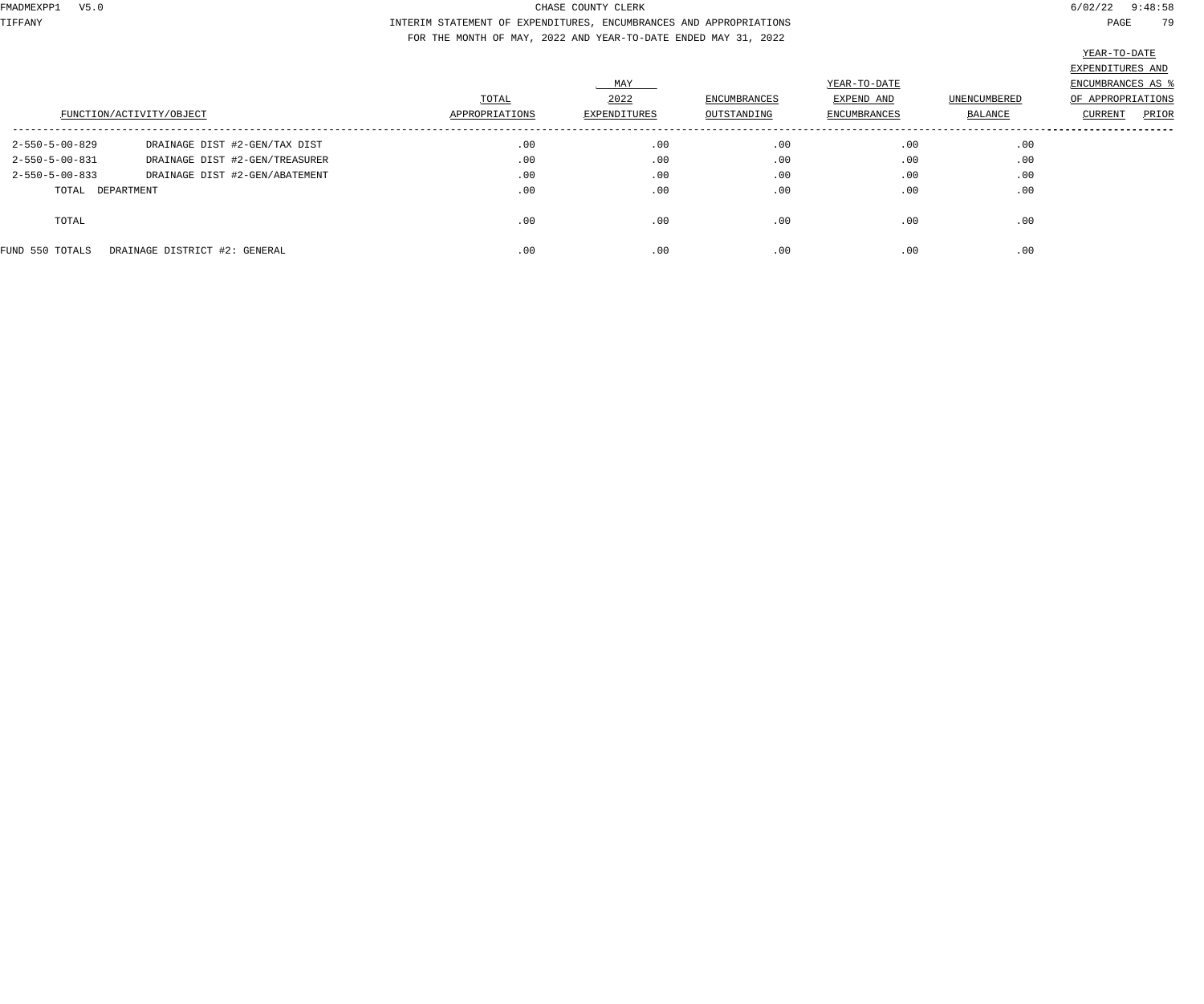TIFFANY INTERIM STATEMENT OF EXPENDITURES, ENCUMBRANCES AND APPROPRIATIONS PAGE 80 FOR THE MONTH OF MAY, 2022 AND YEAR-TO-DATE ENDED MAY 31, 2022

|                          | FUNCTION/ACTIVITY/OBJECT       | TOTAL<br>APPROPRIATIONS | MAY<br>2022<br>EXPENDITURES | ENCUMBRANCES<br>OUTSTANDING | YEAR-TO-DATE<br>EXPEND AND<br>ENCUMBRANCES | UNENCUMBERED<br><b>BALANCE</b> | EXPENDITURES AND<br>ENCUMBRANCES AS<br>OF APPROPRIATIONS<br>CURRENT<br>PRIOR |
|--------------------------|--------------------------------|-------------------------|-----------------------------|-----------------------------|--------------------------------------------|--------------------------------|------------------------------------------------------------------------------|
|                          |                                |                         |                             |                             |                                            |                                |                                                                              |
| $2 - 560 - 5 - 00 - 829$ | WHOLESAEL WATER DIST #26/TAX D | .00                     | .00                         | .00                         | .00                                        | .00                            |                                                                              |
| $2 - 560 - 5 - 00 - 833$ | WHOLESALE WATER DIST #26/ABATE | .00                     | .00                         | .00                         | .00                                        | .00                            |                                                                              |
| TOTAL                    |                                | .00                     | .00                         | .00                         | .00                                        | .00                            |                                                                              |
| TOTAL                    |                                | .00                     | .00                         | .00                         | .00                                        | .00                            |                                                                              |
| FUND 560 TOTALS          | WHOLESALE WATER DIST #26       | .00                     | .00                         | .00                         | .00                                        | .00                            |                                                                              |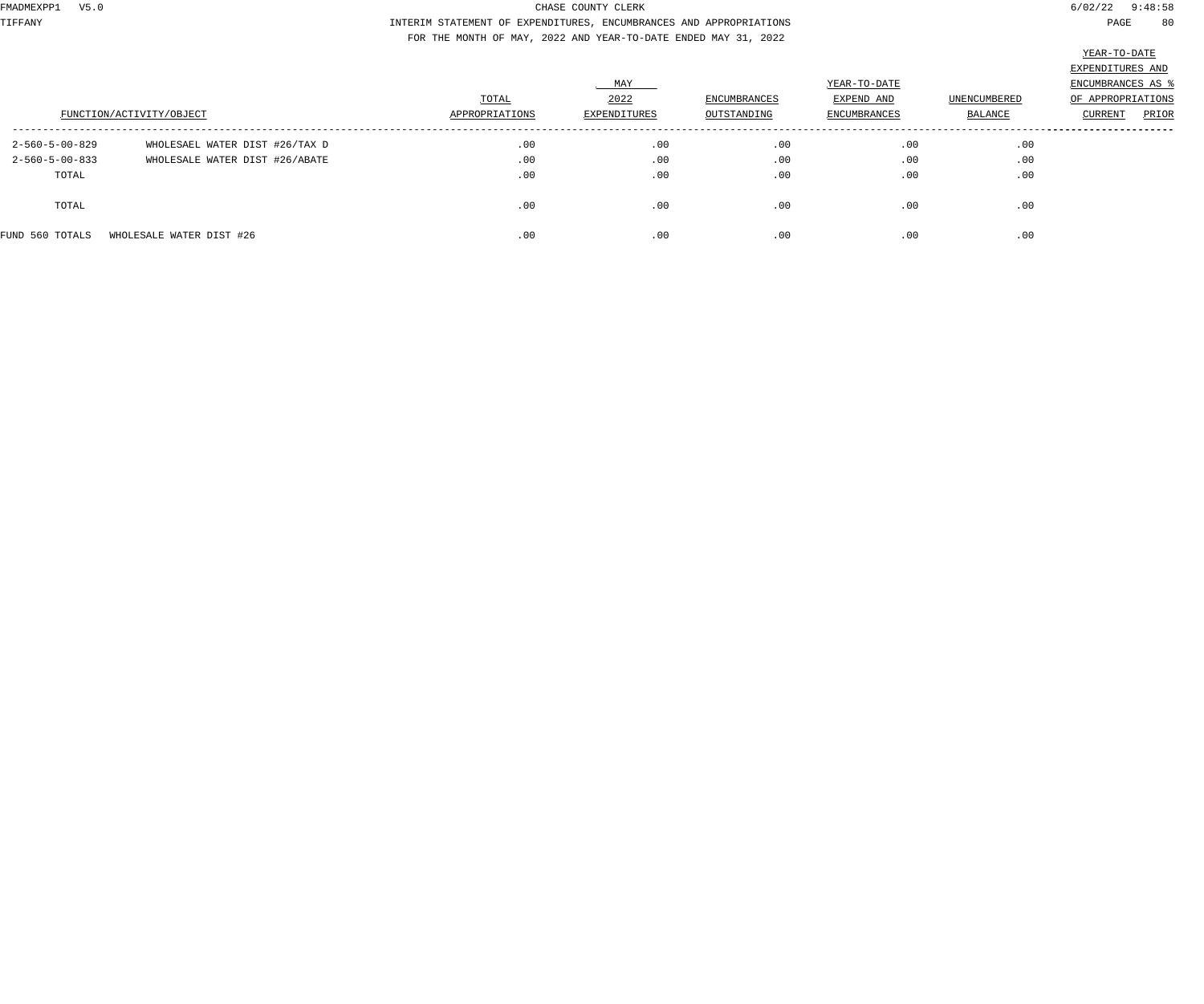TIFFANY INTERIM STATEMENT OF EXPENDITURES, ENCUMBRANCES AND APPROPRIATIONS PAGE 81 FOR THE MONTH OF MAY, 2022 AND YEAR-TO-DATE ENDED MAY 31, 2022

|                                                  |                |              |                     |                     |                | EXPENDITURES AND  |
|--------------------------------------------------|----------------|--------------|---------------------|---------------------|----------------|-------------------|
|                                                  |                | MAY          |                     | YEAR-TO-DATE        |                | ENCUMBRANCES AS   |
|                                                  | TOTAL          | 2022         | <b>ENCUMBRANCES</b> | EXPEND AND          | UNENCUMBERED   | OF APPROPRIATIONS |
| FUNCTION/ACTIVITY/OBJECT                         | APPROPRIATIONS | EXPENDITURES | OUTSTANDING         | <b>ENCUMBRANCES</b> | <b>BALANCE</b> | PRIOR<br>CURRENT  |
|                                                  |                |              |                     |                     |                |                   |
| 2-561-5-00-827<br>OIL & GAS DEPLETION/TRANSFER O | .00            | .00          | .00                 | .00                 | .00            |                   |
| TOTAL *** DESCRIPTION NOT IN FMDEPT ***          | .00            | .00          | .00                 | .00                 | .00            |                   |
|                                                  |                |              |                     |                     |                |                   |
| TOTAL                                            | .00            | .00          | .00                 | .00                 | .00            |                   |
|                                                  |                |              |                     |                     |                |                   |
| FUND 561 TOTALS<br>OIL & GAS DEPLETION           | .00            | .00          | .00                 | .00                 | .00            |                   |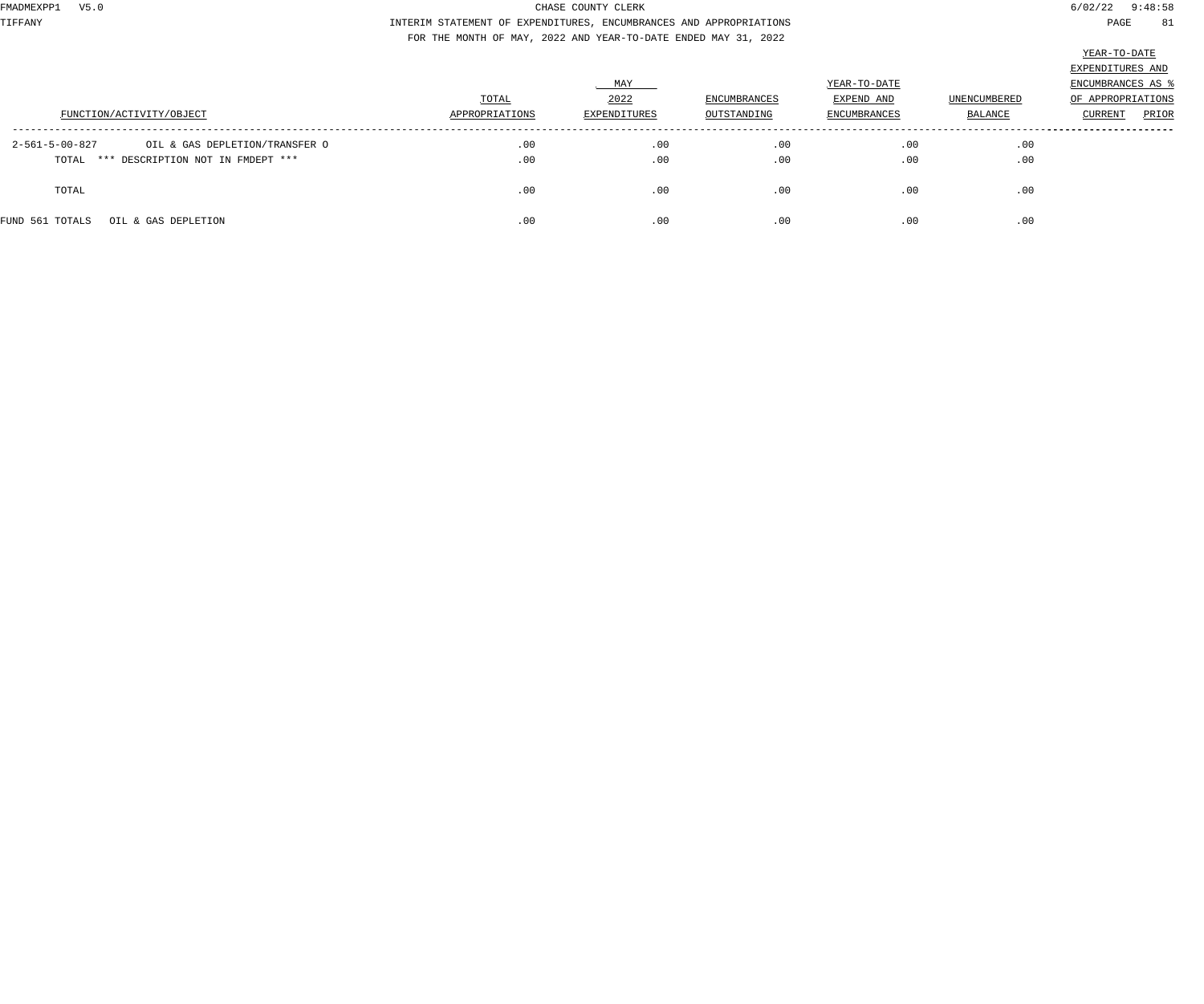TIFFANY INTERIM STATEMENT OF EXPENDITURES, ENCUMBRANCES AND APPROPRIATIONS PAGE 82 FOR THE MONTH OF MAY, 2022 AND YEAR-TO-DATE ENDED MAY 31, 2022

|                          |                           |                |              |                     |              |                     | EXPENDITURES AND  |
|--------------------------|---------------------------|----------------|--------------|---------------------|--------------|---------------------|-------------------|
|                          |                           |                | MAY          |                     | YEAR-TO-DATE |                     | ENCUMBRANCES AS   |
|                          |                           | TOTAL          | 2022         | <b>ENCUMBRANCES</b> | EXPEND AND   | <b>UNENCUMBERED</b> | OF APPROPRIATIONS |
|                          | FUNCTION/ACTIVITY/OBJECT  | APPROPRIATIONS | EXPENDITURES | OUTSTANDING         | ENCUMBRANCES | BALANCE             | PRIOR<br>CURRENT  |
| 2-601-5-00-829           | CEDAR POINT-GEN/TAX DIST  | .00            | 5,156.01     | .00                 | 11,175.93    | 11,175.93-          |                   |
| $2 - 601 - 5 - 00 - 833$ | CEDAR POINT-GEN/ABATEMENT | .00            | .00          | .00                 | .00          | .00                 |                   |
| TOTAL DEPARTMENT         |                           | .00            | 5,156.01     | .00                 | 11,175.93    | 11,175.93-          |                   |
| TOTAL                    |                           | .00            | 5,156.01     | .00                 | 11,175.93    | 11, 175.93-         |                   |
| FUND 601 TOTALS          | CEDAR POINT CITY: GENERAL | .00            | 5,156.01     | .00                 | 11,175.93    | 11, 175.93-         |                   |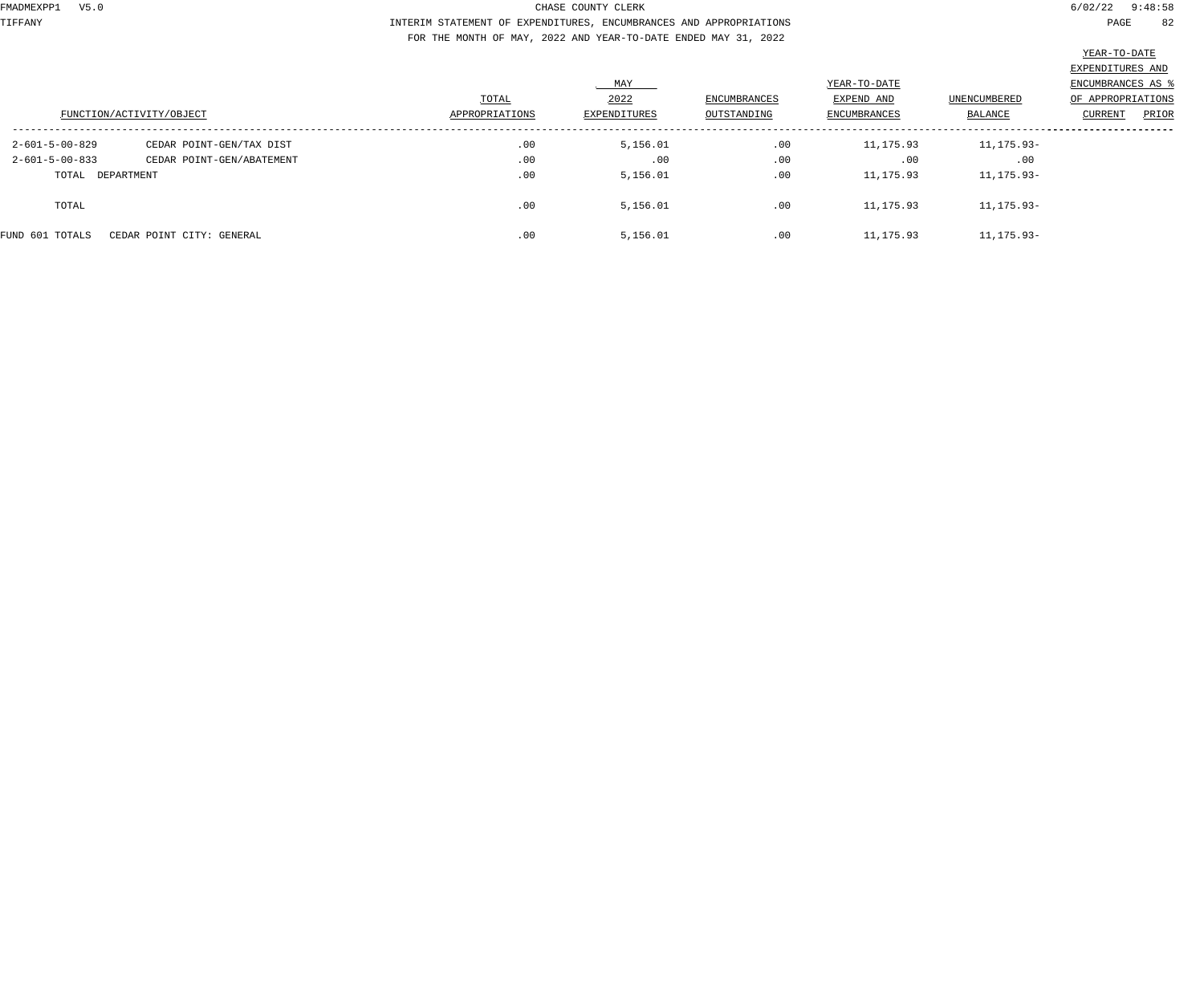TIFFANY INTERIM STATEMENT OF EXPENDITURES, ENCUMBRANCES AND APPROPRIATIONS PAGE 83 FOR THE MONTH OF MAY, 2022 AND YEAR-TO-DATE ENDED MAY 31, 2022

|                          |                                |                |                     |                     |                            |                     | EXPENDITURES AND                       |
|--------------------------|--------------------------------|----------------|---------------------|---------------------|----------------------------|---------------------|----------------------------------------|
|                          |                                | TOTAL          | MAY<br>2022         | <b>ENCUMBRANCES</b> | YEAR-TO-DATE<br>EXPEND AND | <b>UNENCUMBERED</b> | ENCUMBRANCES AS 9<br>OF APPROPRIATIONS |
|                          | FUNCTION/ACTIVITY/OBJECT       | APPROPRIATIONS | <b>EXPENDITURES</b> | OUTSTANDING         | <b>ENCUMBRANCES</b>        | BALANCE             | PRIOR<br>CURRENT                       |
| 2-611-5-00-829           | COTTONWOOD FALLS-GEN/TAX DIST  | .00            | 98,890.66           | .00                 | 300,756.64                 | $300,756.64-$       |                                        |
| $2 - 611 - 5 - 00 - 833$ | COTTONWOOD FALLS-GEN/ABATEMENT | .00            | .00                 | .00                 | .00                        | .00                 |                                        |
| TOTAL DEPARTMENT         |                                | .00            | 98,890.66           | .00                 | 300,756.64                 | $300, 756.64 -$     |                                        |
| TOTAL                    |                                | .00            | 98,890.66           | .00                 | 300,756.64                 | $300,756.64-$       |                                        |
| FUND 611 TOTALS          | COTTONWOOD FALLS CITY: GENERAL | .00            | 98,890.66           | .00                 | 300,756.64                 | $300, 756.64 -$     |                                        |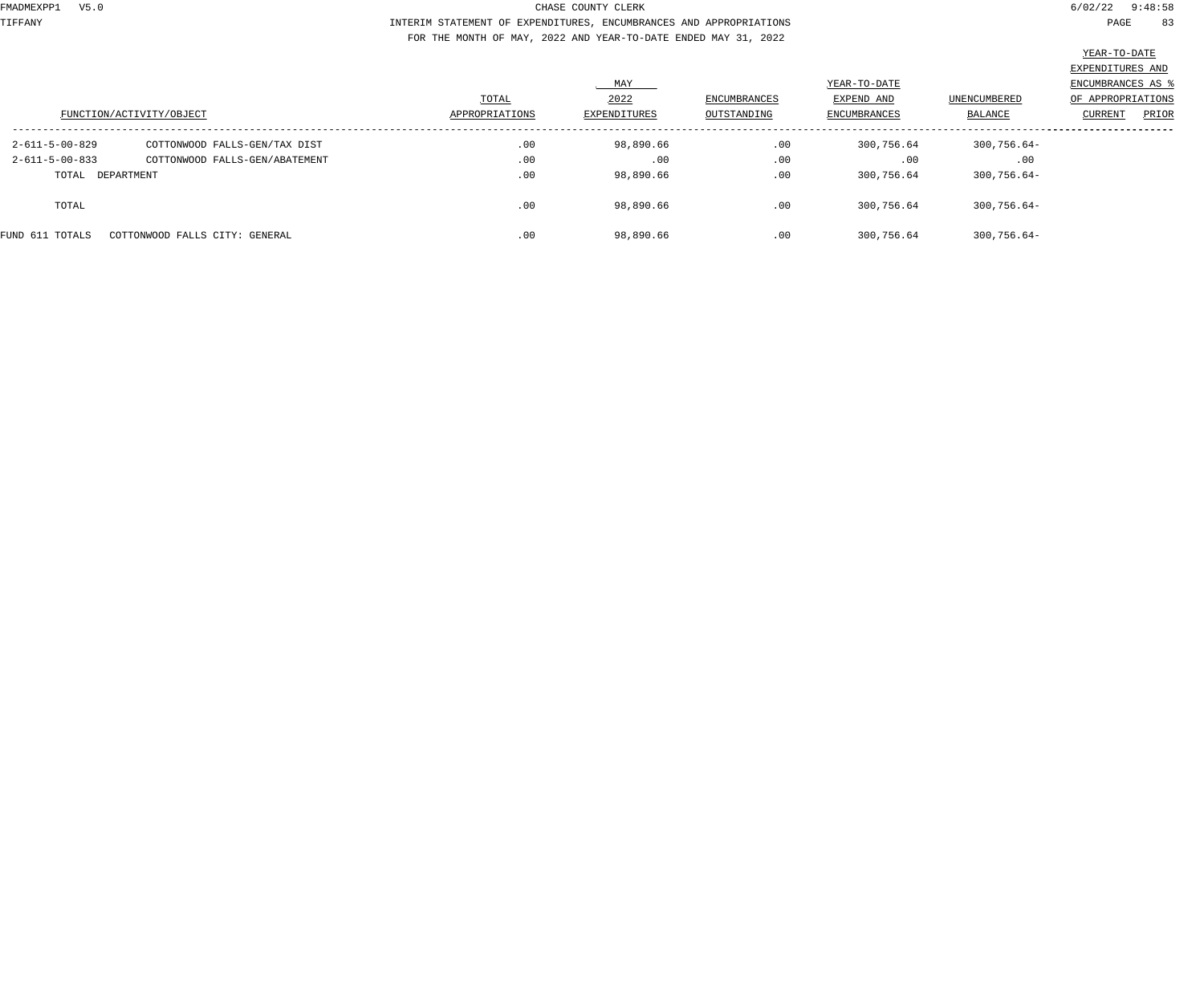TIFFANY INTERIM STATEMENT OF EXPENDITURES, ENCUMBRANCES AND APPROPRIATIONS PAGE 84 FOR THE MONTH OF MAY, 2022 AND YEAR-TO-DATE ENDED MAY 31, 2022

|                          |                                        |                |              |              |                     |              | EXPENDITURES AND  |
|--------------------------|----------------------------------------|----------------|--------------|--------------|---------------------|--------------|-------------------|
|                          |                                        |                | MAY          |              | YEAR-TO-DATE        |              | ENCUMBRANCES AS   |
|                          |                                        | TOTAL          | 2022         | ENCUMBRANCES | EXPEND AND          | UNENCUMBERED | OF APPROPRIATIONS |
|                          | FUNCTION/ACTIVITY/OBJECT               | APPROPRIATIONS | EXPENDITURES | OUTSTANDING  | <b>ENCUMBRANCES</b> | BALANCE      | PRIOR<br>CURRENT  |
| $2 - 612 - 5 - 00 - 829$ | COTTONWOOD FALLS-BOND & INT/TA         | .00            | .00          | .00          | .54                 | $.54-$       |                   |
| $2 - 612 - 5 - 00 - 833$ | COTTONWOOD FALLS-BOND & INT/AB         | .00            | .00          | .00          | .00                 | .00          |                   |
| TOTAL DEPARTMENT         |                                        | .00            | .00          | .00          | .54                 | $.54-$       |                   |
| TOTAL                    |                                        | .00            | .00          | .00          | .54                 | $.54-$       |                   |
| FUND 612 TOTALS          | COTTONWOOD FALLS CITY: BOND & INTEREST | .00            | .00          | .00          | .54                 | $.54-$       |                   |
|                          |                                        |                |              |              |                     |              |                   |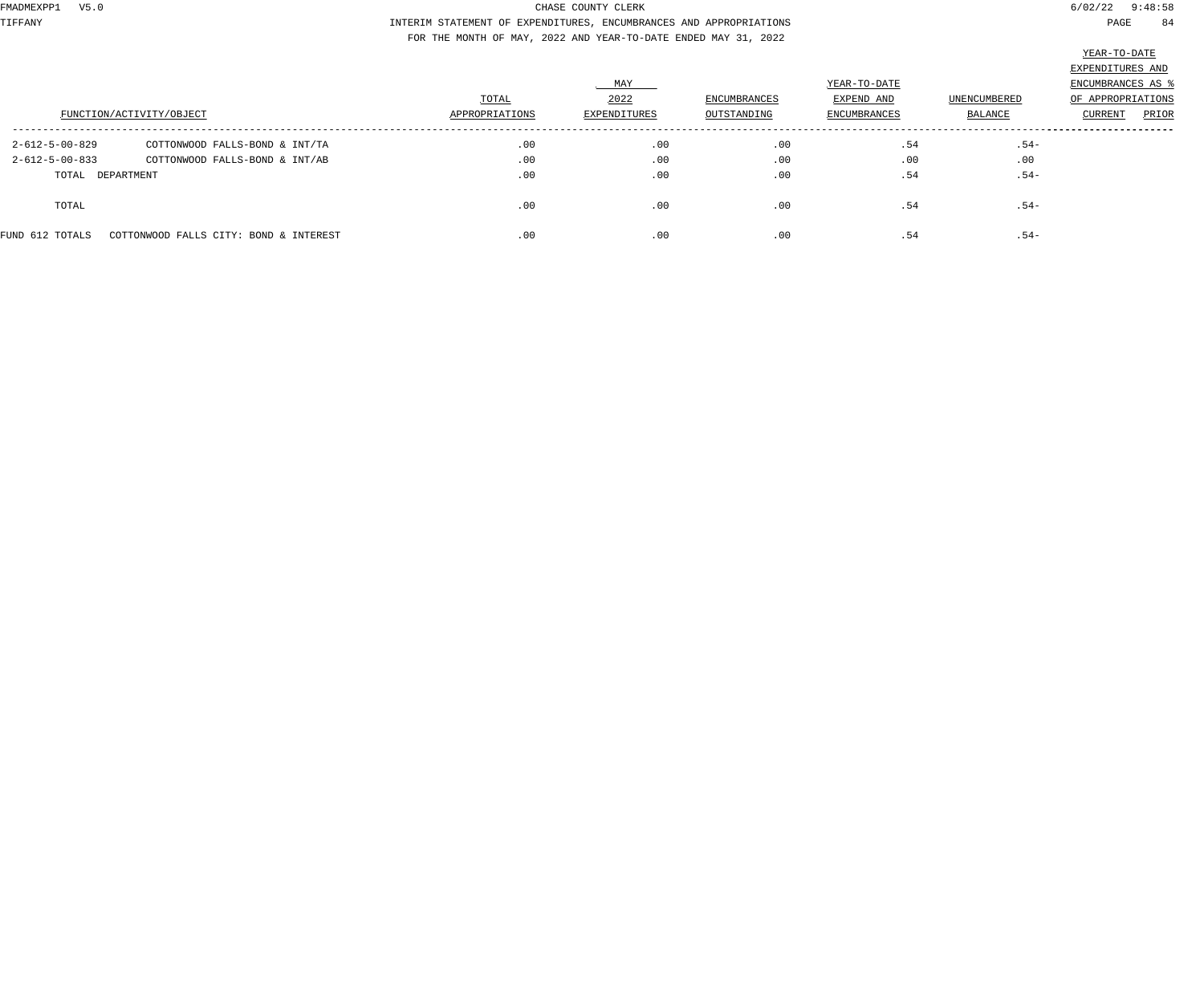TIFFANY INTERIM STATEMENT OF EXPENDITURES, ENCUMBRANCES AND APPROPRIATIONS PAGE 85 FOR THE MONTH OF MAY, 2022 AND YEAR-TO-DATE ENDED MAY 31, 2022

|                                                           | TOTAL          | MAY<br>2022  | <b>ENCUMBRANCES</b> | YEAR-TO-DATE<br>EXPEND AND | <b>UNENCUMBERED</b> | EXPENDITURES AND<br>ENCUMBRANCES AS<br>OF APPROPRIATIONS |
|-----------------------------------------------------------|----------------|--------------|---------------------|----------------------------|---------------------|----------------------------------------------------------|
| FUNCTION/ACTIVITY/OBJECT                                  | APPROPRIATIONS | EXPENDITURES | OUTSTANDING         | <b>ENCUMBRANCES</b>        | BALANCE             | <b>CURRENT</b><br>PRIOR                                  |
| $2 - 622 - 5 - 00 - 829$<br>COTTONWOOD FALLS-CLEARING/TAX | .00            | .00          | .00                 | .00                        | .00                 |                                                          |
| TOTAL DEPARTMENT                                          | .00            | .00          | .00                 | .00                        | .00                 |                                                          |
| TOTAL                                                     | .00            | .00          | .00                 | .00                        | .00                 |                                                          |
| FUND 622 TOTALS<br>COTTONWOOD FALLS-CLEARING              | .00            | .00          | .00                 | .00                        | .00                 |                                                          |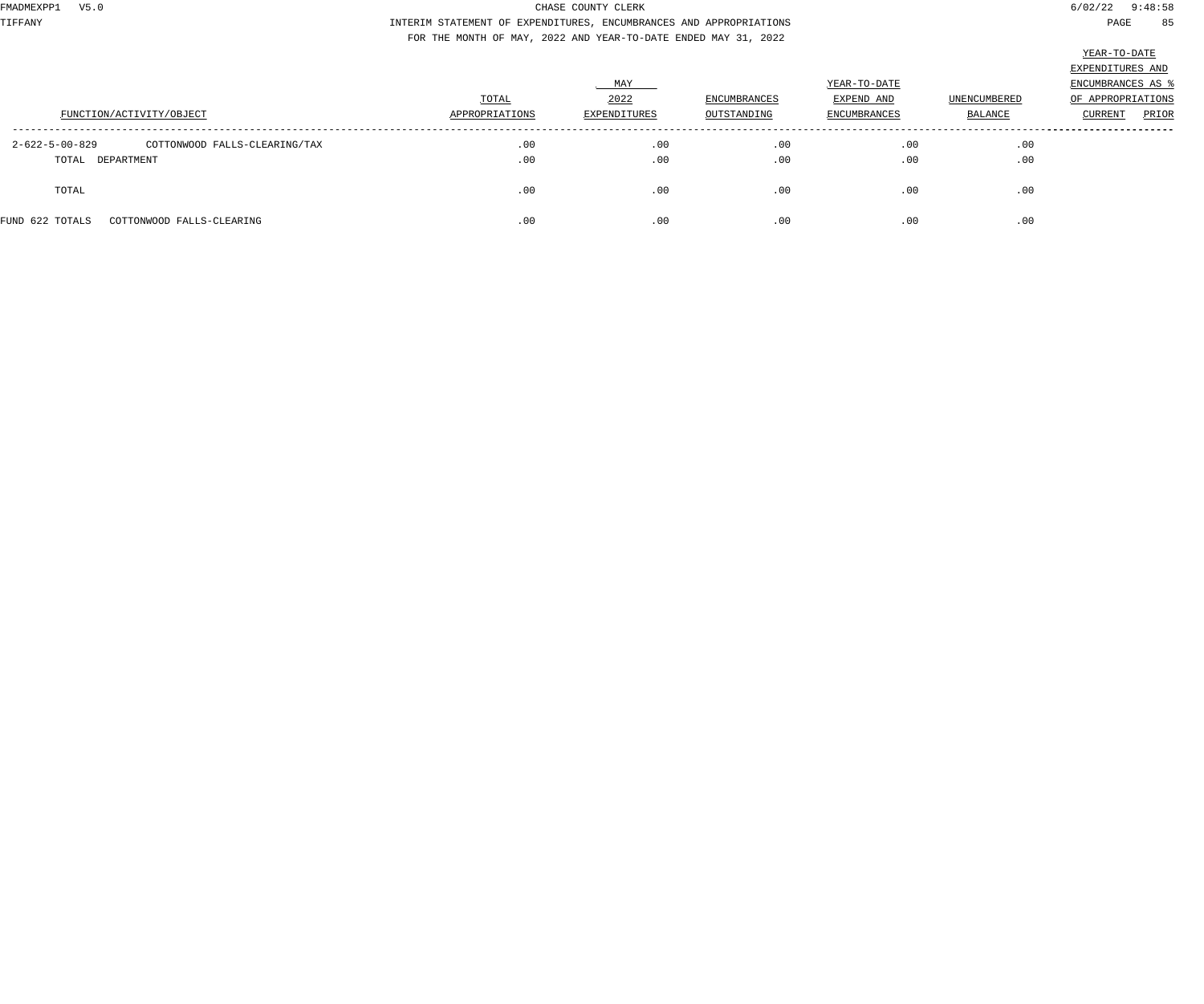TIFFANY INTERIM STATEMENT OF EXPENDITURES, ENCUMBRANCES AND APPROPRIATIONS PAGE 86 FOR THE MONTH OF MAY, 2022 AND YEAR-TO-DATE ENDED MAY 31, 2022

|                                                           | TOTAL          | MAY<br>2022  | <b>ENCUMBRANCES</b> | YEAR-TO-DATE<br>EXPEND AND | <b>UNENCUMBERED</b> | EXPENDITURES AND<br>ENCUMBRANCES AS<br>OF APPROPRIATIONS |
|-----------------------------------------------------------|----------------|--------------|---------------------|----------------------------|---------------------|----------------------------------------------------------|
| FUNCTION/ACTIVITY/OBJECT                                  | APPROPRIATIONS | EXPENDITURES | OUTSTANDING         | <b>ENCUMBRANCES</b>        | BALANCE             | <b>CURRENT</b><br>PRIOR                                  |
| $2 - 623 - 5 - 00 - 829$<br>COTTONWOOD FALLS-SIDEWALK/TAX | .00            | .00          | .00                 | .00                        | .00                 |                                                          |
| TOTAL DEPARTMENT                                          | .00            | .00          | .00                 | .00                        | .00                 |                                                          |
| TOTAL                                                     | .00            | .00          | .00                 | .00                        | .00                 |                                                          |
| FUND 623 TOTALS<br>COTTONWOOD FALLS-SIDEWALK              | .00            | .00          | .00                 | .00                        | .00                 |                                                          |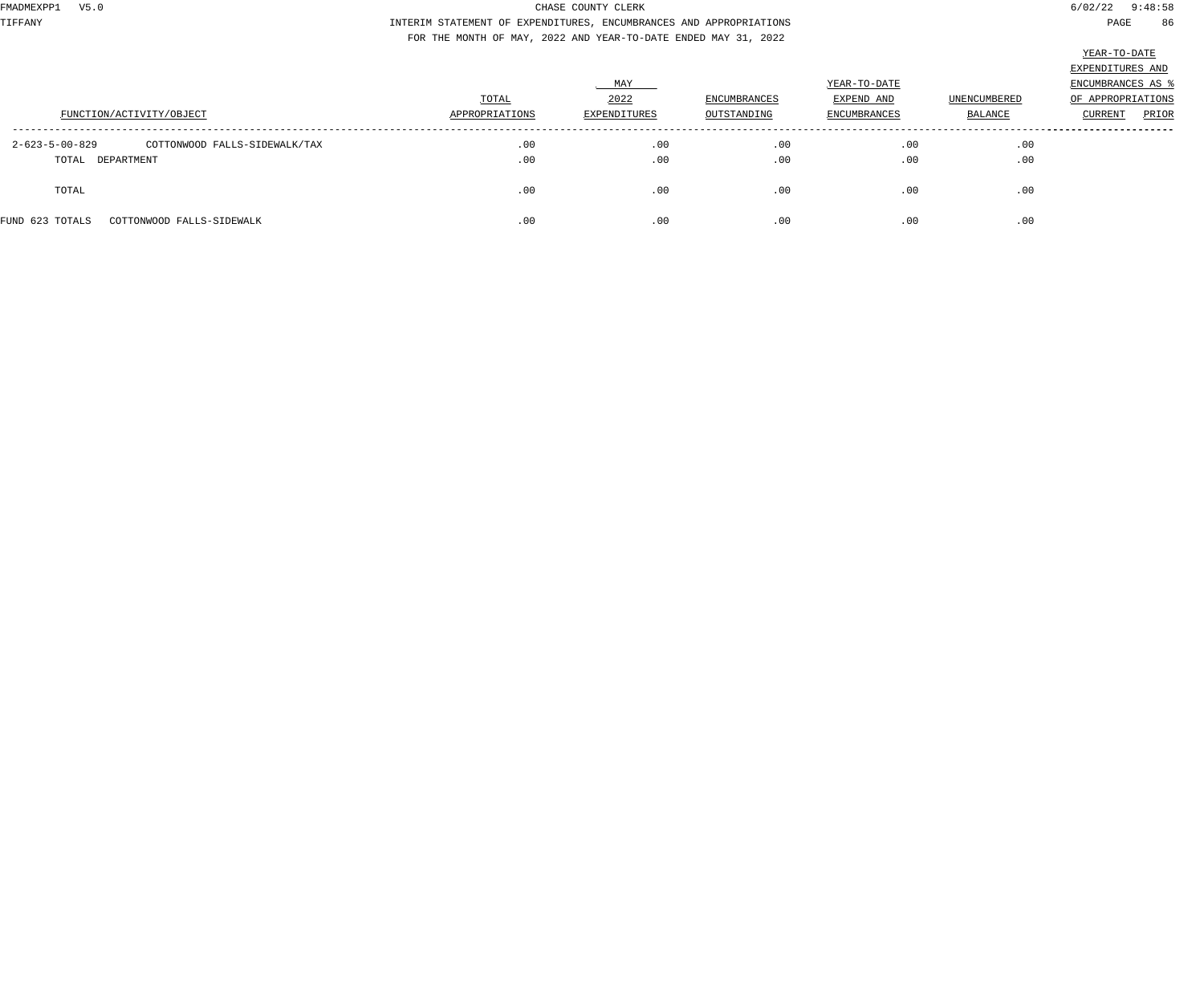TIFFANY INTERIM STATEMENT OF EXPENDITURES, ENCUMBRANCES AND APPROPRIATIONS PAGE 87 FOR THE MONTH OF MAY, 2022 AND YEAR-TO-DATE ENDED MAY 31, 2022

| v<br>''' `<br>. .<br>Т<br>٠ |
|-----------------------------|
|-----------------------------|

| FUNCTION/ACTIVITY/OBJECT                                                       | TOTAL<br>APPROPRIATIONS | MAY<br>2022<br>EXPENDITURES | <b>ENCUMBRANCES</b><br>OUTSTANDING | YEAR-TO-DATE<br>EXPEND AND<br><b>ENCUMBRANCES</b> | <b>UNENCUMBERED</b><br>BALANCE | EXPENDITURES AND<br>ENCUMBRANCES AS<br>OF APPROPRIATIONS<br>PRIOR<br><b>CURRENT</b> |
|--------------------------------------------------------------------------------|-------------------------|-----------------------------|------------------------------------|---------------------------------------------------|--------------------------------|-------------------------------------------------------------------------------------|
| $2 - 624 - 5 - 00 - 829$<br>COTTONWOOD FALLS-WEED BILL/TAX<br>TOTAL DEPARTMENT | .00<br>.00              | .00<br>.00                  | .00<br>.00                         | .00<br>.00                                        | .00<br>.00                     |                                                                                     |
| TOTAL                                                                          | .00                     | .00                         | .00                                | .00                                               | .00                            |                                                                                     |
| FUND 624 TOTALS<br>COTTONWOOD FALLS-UNPAID WEED BILL                           | .00                     | .00                         | .00                                | .00                                               | .00                            |                                                                                     |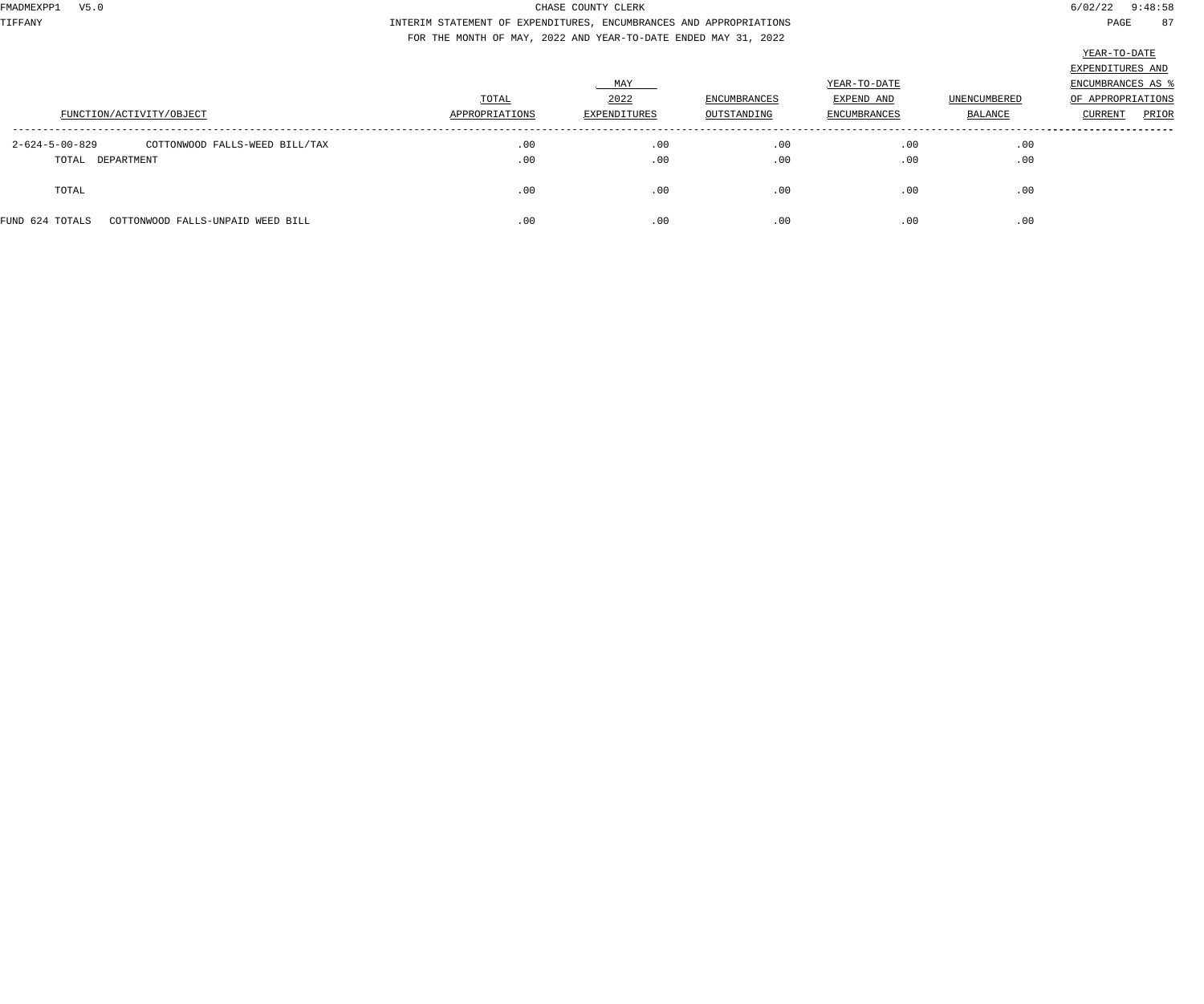TIFFANY INTERIM STATEMENT OF EXPENDITURES, ENCUMBRANCES AND APPROPRIATIONS PAGE 88 FOR THE MONTH OF MAY, 2022 AND YEAR-TO-DATE ENDED MAY 31, 2022

|                                                                              | TOTAL<br>APPROPRIATIONS | MAY<br>2022         | <b>ENCUMBRANCES</b> | YEAR-TO-DATE<br>EXPEND AND | <b>UNENCUMBERED</b> | EXPENDITURES AND<br>ENCUMBRANCES AS<br>OF APPROPRIATIONS |
|------------------------------------------------------------------------------|-------------------------|---------------------|---------------------|----------------------------|---------------------|----------------------------------------------------------|
| FUNCTION/ACTIVITY/OBJECT<br>2-625-5-00-829<br>COTTONWOOD FALLS-WATER BILL/TA | .00                     | EXPENDITURES<br>.00 | OUTSTANDING<br>.00  | ENCUMBRANCES<br>.00        | BALANCE<br>.00      | PRIOR<br>CURRENT                                         |
| TOTAL *** DESCRIPTION NOT IN FMDEPT ***                                      | .00                     | .00                 | .00                 | .00                        | .00                 |                                                          |
| TOTAL                                                                        | .00                     | .00                 | .00                 | .00                        | .00                 |                                                          |
| FUND 625 TOTALS<br>COTTONWOOD FALLS-UNPAID WATER                             | .00                     | .00                 | .00                 | .00                        | .00                 |                                                          |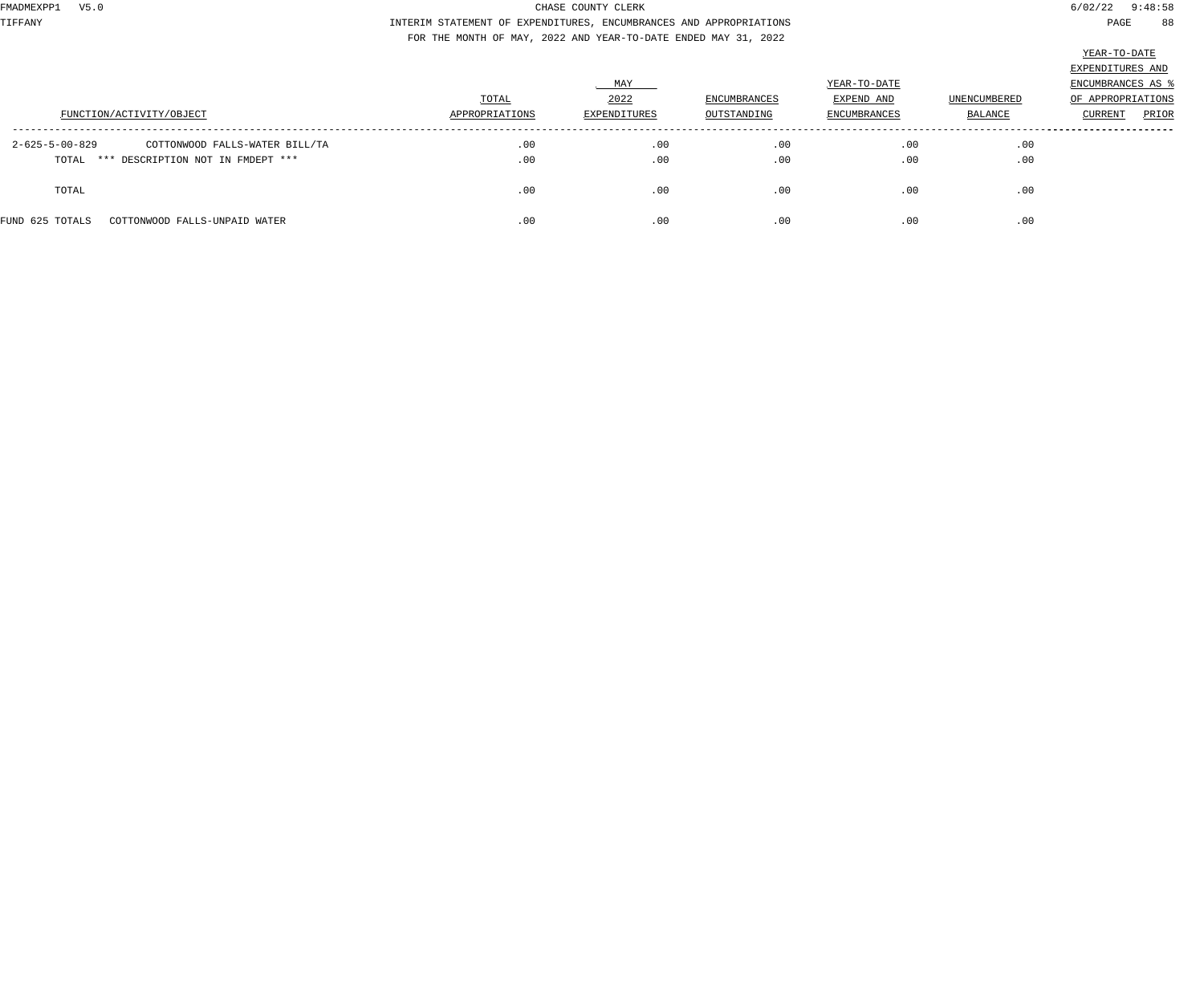TIFFANY INTERIM STATEMENT OF EXPENDITURES, ENCUMBRANCES AND APPROPRIATIONS PAGE 89 FOR THE MONTH OF MAY, 2022 AND YEAR-TO-DATE ENDED MAY 31, 2022

|                                                 |                |              |              |              |              | EXPENDITURES AND  |
|-------------------------------------------------|----------------|--------------|--------------|--------------|--------------|-------------------|
|                                                 |                | MAY          |              | YEAR-TO-DATE |              | ENCUMBRANCES AS   |
|                                                 | TOTAL          | 2022         | ENCUMBRANCES | EXPEND AND   | UNENCUMBERED | OF APPROPRIATIONS |
| FUNCTION/ACTIVITY/OBJECT                        | APPROPRIATIONS | EXPENDITURES | OUTSTANDING  | ENCUMBRANCES | BALANCE      | PRIOR<br>CURRENT  |
| 2-631-5-00-829<br>ELMDALE-UNPAID WATER BILL/TAX | .00            | .00          | .00          | .00          | .00          |                   |
| TOTAL *** DESCRIPTION NOT IN FMDEPT ***         | .00            | .00          | .00          | .00          | .00          |                   |
| TOTAL                                           | .00            | .00          | .00          | .00          | .00          |                   |
| FUND 631 TOTALS<br>ELMDALE-UNPAID WATER BILL    | .00            | .00          | .00          | .00          | .00          |                   |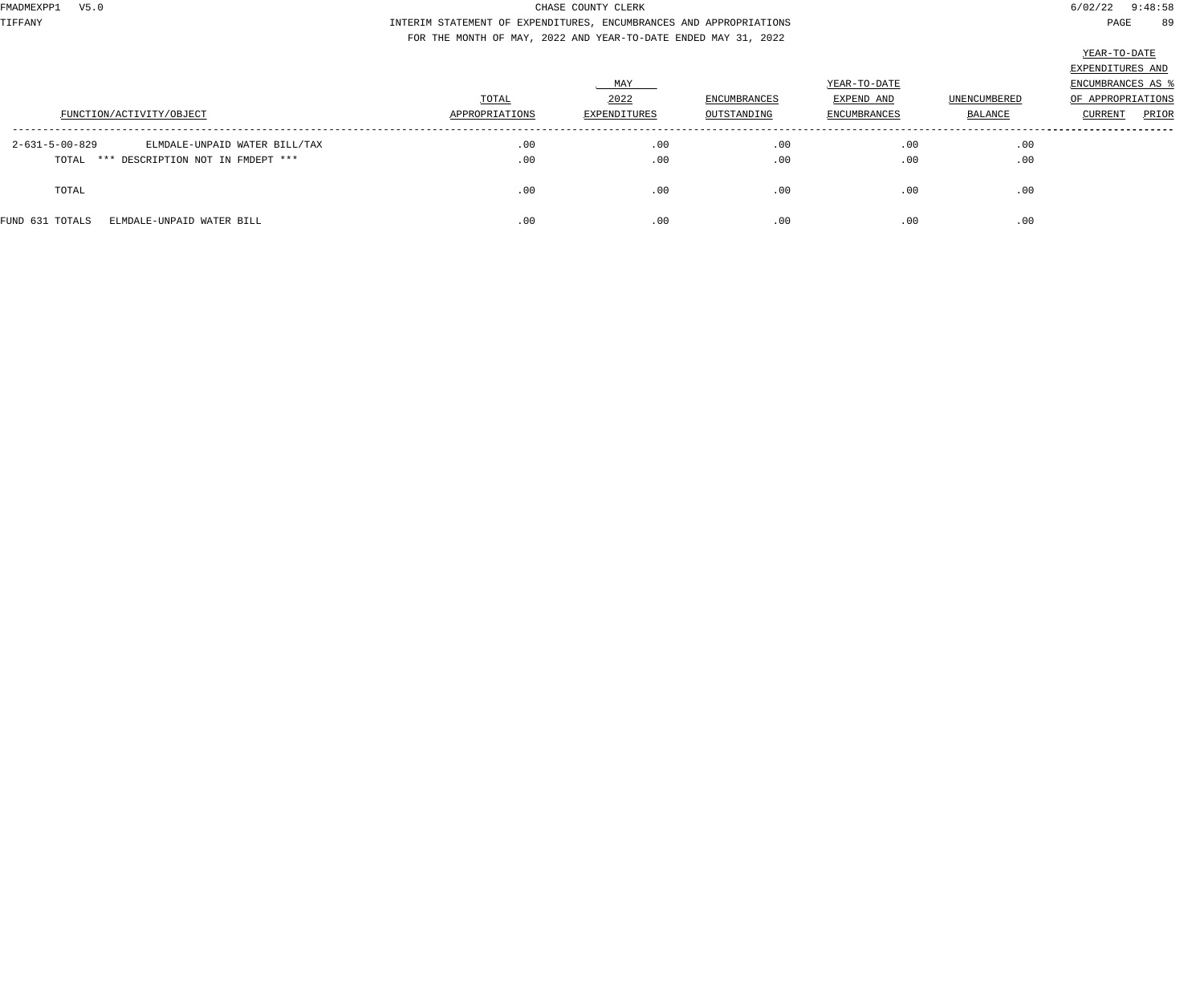TIFFANY INTERIM STATEMENT OF EXPENDITURES, ENCUMBRANCES AND APPROPRIATIONS PAGE 90 FOR THE MONTH OF MAY, 2022 AND YEAR-TO-DATE ENDED MAY 31, 2022

|                                                            |                |              |                     |              |                     | EXPENDITURES AND  |
|------------------------------------------------------------|----------------|--------------|---------------------|--------------|---------------------|-------------------|
|                                                            |                | . MAY        |                     | YEAR-TO-DATE |                     | ENCUMBRANCES AS   |
|                                                            | TOTAL          | 2022         | <b>ENCUMBRANCES</b> | EXPEND AND   | <b>UNENCUMBERED</b> | OF APPROPRIATIONS |
| FUNCTION/ACTIVITY/OBJECT                                   | APPROPRIATIONS | EXPENDITURES | OUTSTANDING         | ENCUMBRANCES | BALANCE             | PRIOR<br>CURRENT  |
| $2 - 632 - 5 - 00 - 829$<br>ELMDALE-UNPAID WEED BILL/TAX D | .00            | .00          | .00                 | .00          | .00                 |                   |
| TOTAL *** DESCRIPTION NOT IN FMDEPT ***                    | .00            | .00          | .00                 | .00          | .00                 |                   |
| TOTAL                                                      | .00            | .00          | .00                 | .00          | .00                 |                   |
| FUND 632 TOTALS<br>ELMDALE-UNPAID WEED BILL                | .00            | .00          | .00                 | .00          | .00                 |                   |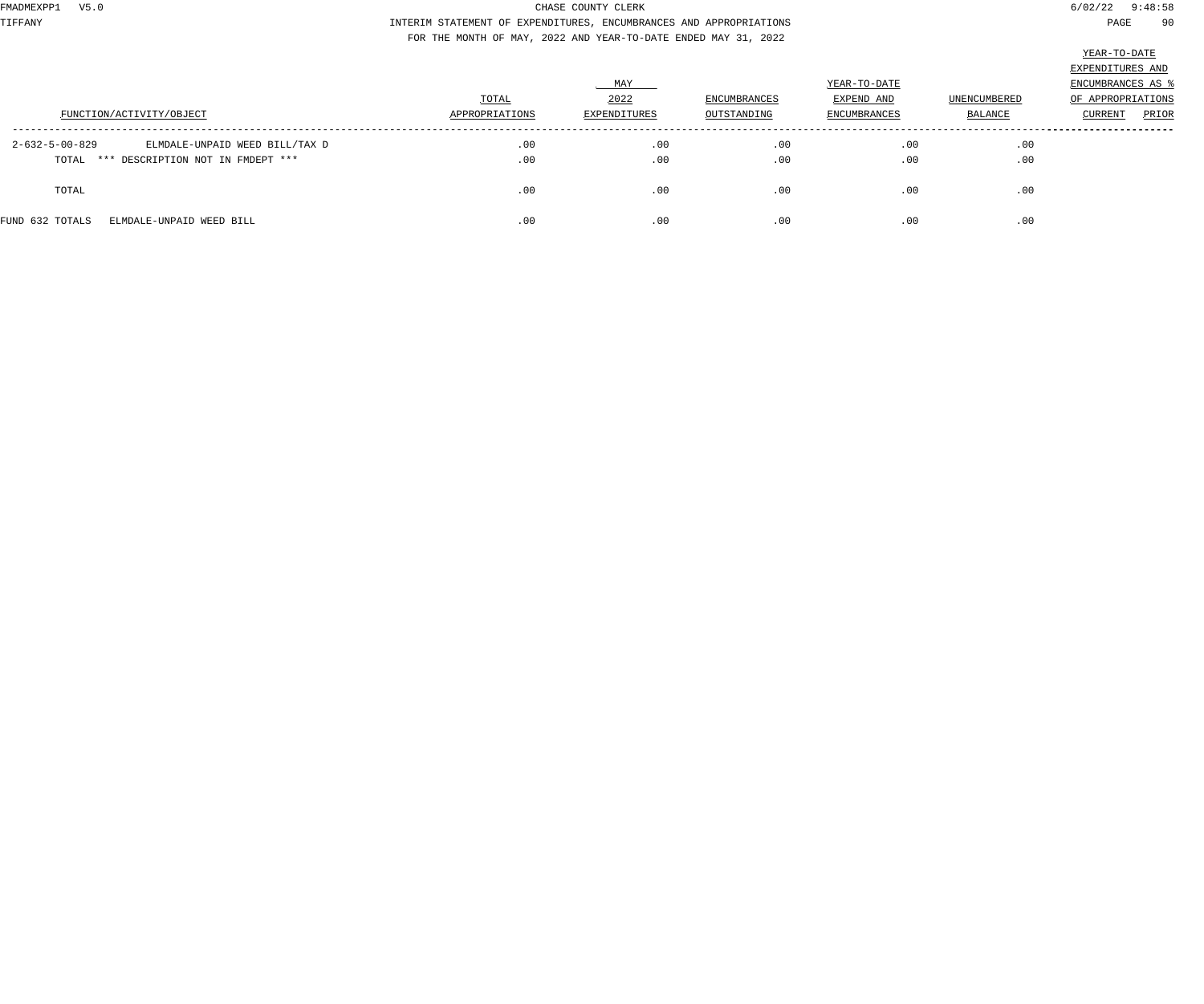TIFFANY INTERIM STATEMENT OF EXPENDITURES, ENCUMBRANCES AND APPROPRIATIONS PAGE 91 FOR THE MONTH OF MAY, 2022 AND YEAR-TO-DATE ENDED MAY 31, 2022

|                                          |                       |                |              |                     |              |                     | EXPENDITURES AND  |
|------------------------------------------|-----------------------|----------------|--------------|---------------------|--------------|---------------------|-------------------|
|                                          |                       |                | MAY          |                     | YEAR-TO-DATE |                     | ENCUMBRANCES AS   |
|                                          |                       | TOTAL          | 2022         | <b>ENCUMBRANCES</b> | EXPEND AND   | <b>UNENCUMBERED</b> | OF APPROPRIATIONS |
| FUNCTION/ACTIVITY/OBJECT                 |                       | APPROPRIATIONS | EXPENDITURES | OUTSTANDING         | ENCUMBRANCES | <b>BALANCE</b>      | PRIOR<br>CURRENT  |
| $2 - 633 - 5 - 00 - 829$                 | ELMDALE-GEN/TAX DIST  | .00            | 2,193.68     | .00                 | 8,350.75     | $8,350.75 -$        |                   |
| $2 - 633 - 5 - 00 - 833$                 | ELMDALE-GEN/ABATEMENT | .00            | .00          | .00                 | .00          | .00                 |                   |
| TOTAL DEPARTMENT                         |                       | .00            | 2,193.68     | .00                 | 8,350.75     | $8,350.75-$         |                   |
| TOTAL                                    |                       | .00            | 2,193.68     | .00                 | 8,350.75     | $8,350.75 -$        |                   |
| FUND 633 TOTALS<br>ELMDALE CITY: GENERAL |                       | .00            | 2,193.68     | .00                 | 8,350.75     | $8,350.75-$         |                   |
|                                          |                       |                |              |                     |              |                     |                   |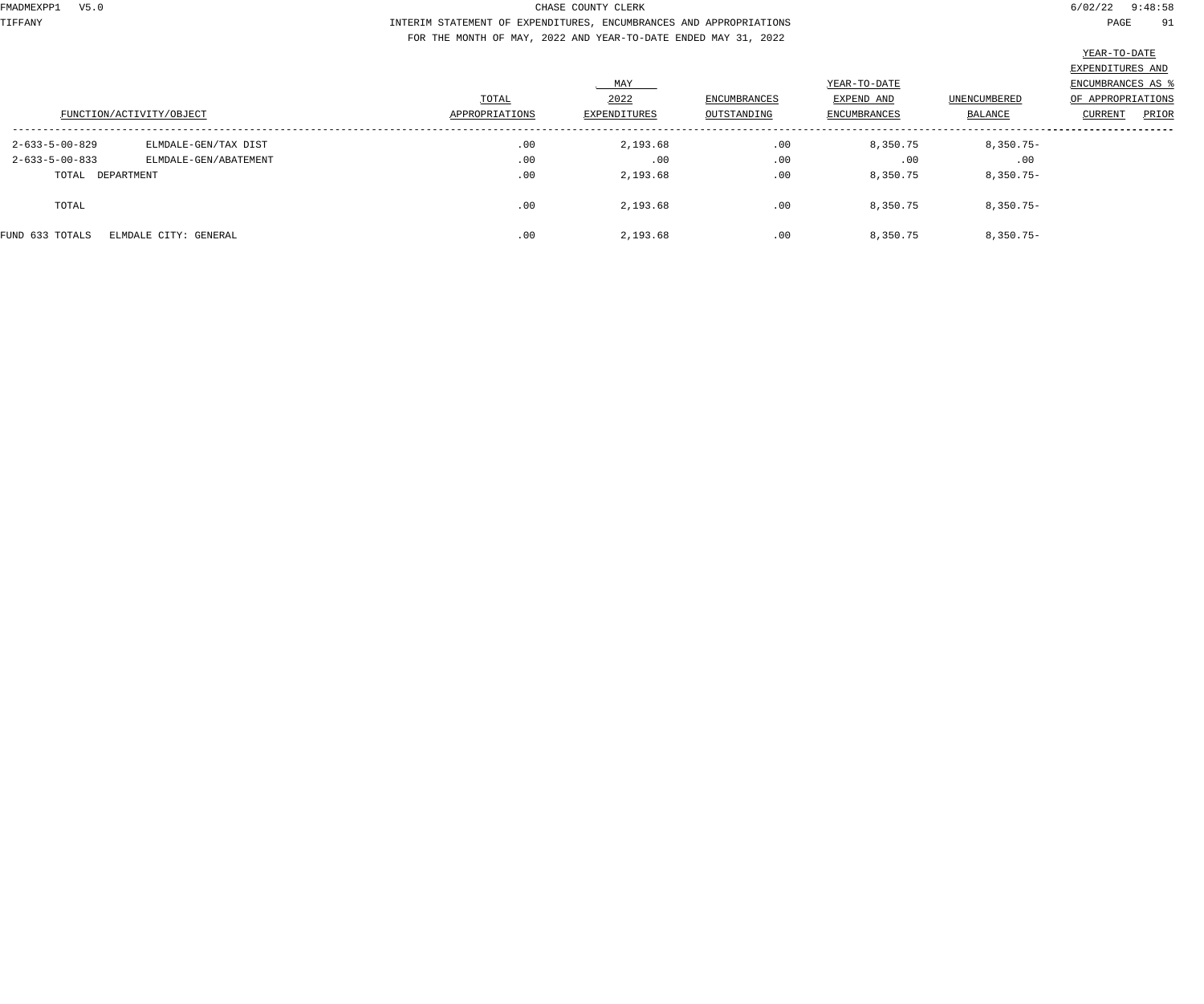TIFFANY INTERIM STATEMENT OF EXPENDITURES, ENCUMBRANCES AND APPROPRIATIONS PAGE 92 FOR THE MONTH OF MAY, 2022 AND YEAR-TO-DATE ENDED MAY 31, 2022

|                          |                               |                |              |              |              |              | $\frac{1}{2}$     |       |
|--------------------------|-------------------------------|----------------|--------------|--------------|--------------|--------------|-------------------|-------|
|                          |                               |                |              |              |              |              | EXPENDITURES AND  |       |
|                          |                               |                | MAY          |              | YEAR-TO-DATE |              | ENCUMBRANCES AS % |       |
|                          |                               | TOTAL          | 2022         | ENCUMBRANCES | EXPEND AND   | UNENCUMBERED | OF APPROPRIATIONS |       |
|                          | FUNCTION/ACTIVITY/OBJECT      | APPROPRIATIONS | EXPENDITURES | OUTSTANDING  | ENCUMBRANCES | BALANCE      | CURRENT           | PRIOR |
| $2 - 634 - 5 - 00 - 829$ | ELMDALE-BOND & INT/TAX DIST   | .00            | .00          | .00          | .00          | .00          |                   |       |
| $2 - 634 - 5 - 00 - 833$ | ELMDALE-BOND & INT/ABATEMENT  | .00            | .00          | .00          | .00          | .00          |                   |       |
| TOTAL DEPARTMENT         |                               | .00            | .00          | .00          | .00          | .00          |                   |       |
| TOTAL                    |                               | .00            | .00          | .00          | .00          | .00          |                   |       |
| FUND 634 TOTALS          | ELMDALE CITY: BOND & INTEREST | .00            | .00          | .00          | .00          | .00          |                   |       |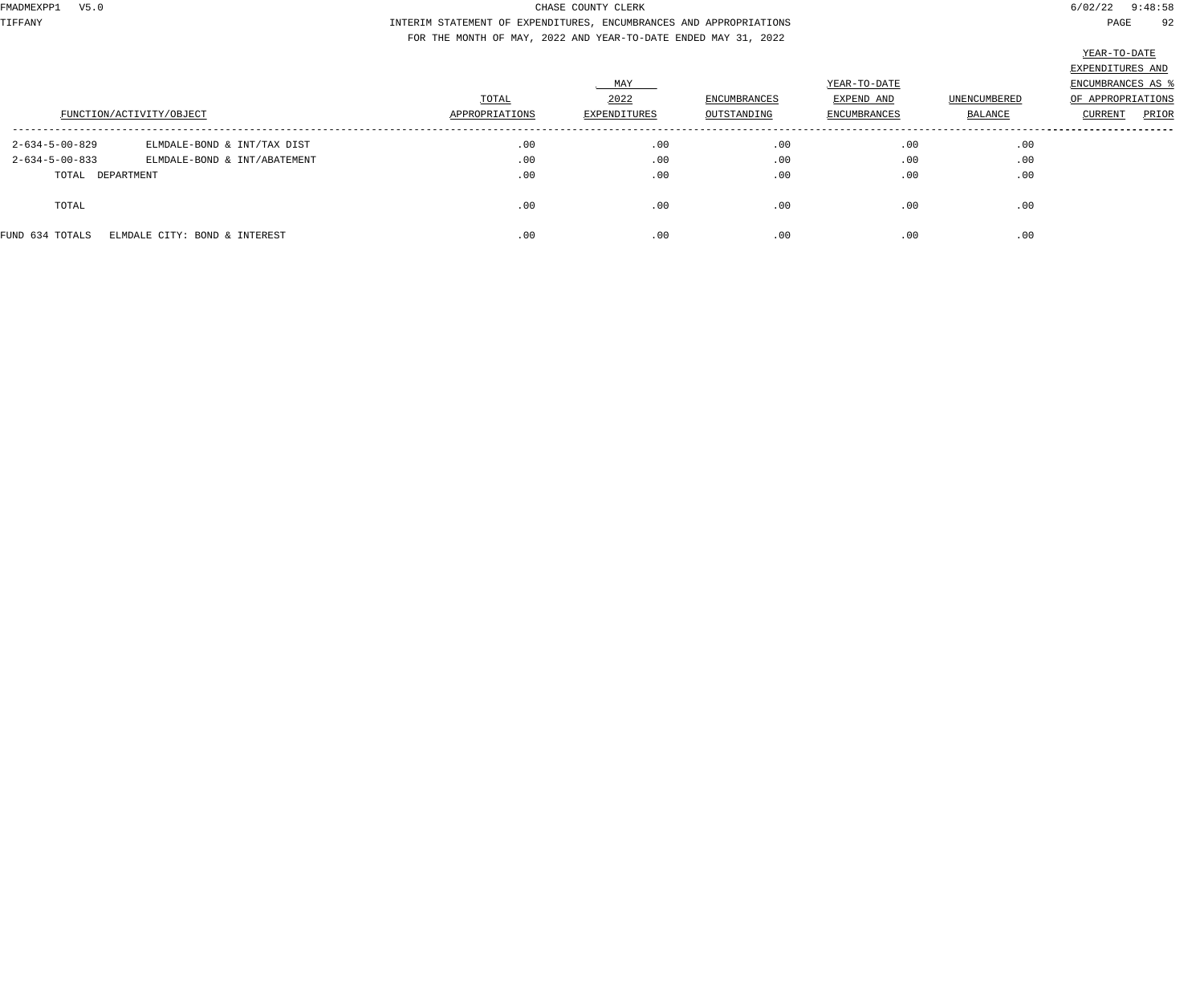TIFFANY INTERIM STATEMENT OF EXPENDITURES, ENCUMBRANCES AND APPROPRIATIONS PAGE 93 FOR THE MONTH OF MAY, 2022 AND YEAR-TO-DATE ENDED MAY 31, 2022

|                          |                              | TOTAL          | MAY<br>2022  | ENCUMBRANCES | YEAR-TO-DATE<br>EXPEND AND | UNENCUMBERED | EXPENDITURES AND<br>ENCUMBRANCES AS \$<br>OF APPROPRIATIONS |
|--------------------------|------------------------------|----------------|--------------|--------------|----------------------------|--------------|-------------------------------------------------------------|
| FUNCTION/ACTIVITY/OBJECT |                              | APPROPRIATIONS | EXPENDITURES | OUTSTANDING  | <b>ENCUMBRANCES</b>        | BALANCE      | CURRENT<br>PRIOR                                            |
| $2 - 644 - 5 - 00 - 829$ | MATFIELD GREEN-GEN/TAX DIST  | .00            | 749.69       | .00          | 4,571.68                   | 4,571.68-    |                                                             |
| $2 - 644 - 5 - 00 - 833$ | MATFIELD GREEN-GEN/ABATEMENT | .00            | .00          | .00          | .00                        | .00          |                                                             |
| TOTAL DEPARTMENT         |                              | .00            | 749.69       | .00          | 4,571.68                   | $4,571.68-$  |                                                             |
| TOTAL                    |                              | .00            | 749.69       | .00          | 4,571.68                   | 4,571.68-    |                                                             |
| FUND 644 TOTALS          | MATFIELD GREEN CITY: GENERAL | .00            | 749.69       | .00          | 4,571.68                   | 4,571.68-    |                                                             |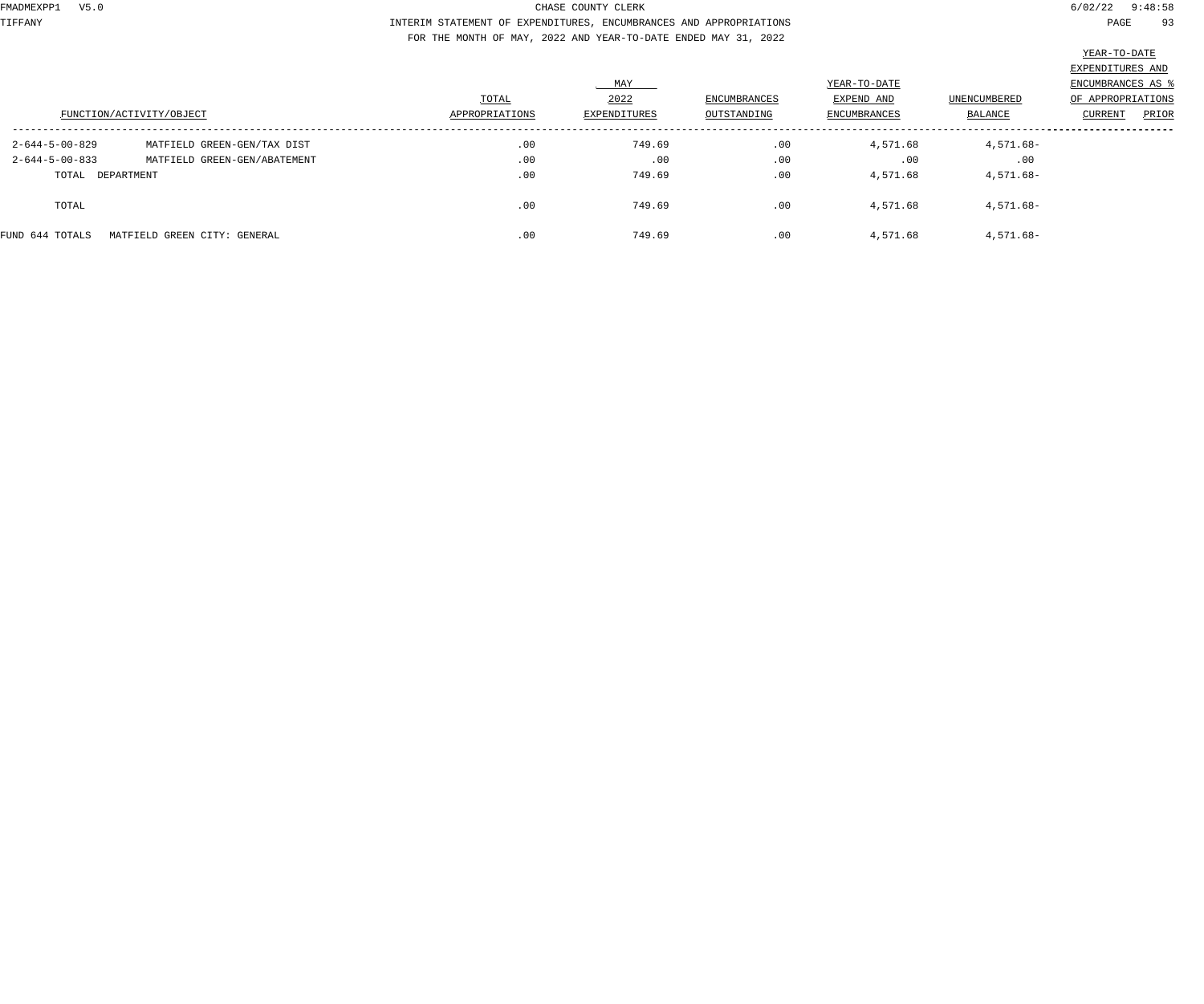TIFFANY INTERIM STATEMENT OF EXPENDITURES, ENCUMBRANCES AND APPROPRIATIONS PAGE 94 FOR THE MONTH OF MAY, 2022 AND YEAR-TO-DATE ENDED MAY 31, 2022

|                          |                           |                |              |                     |              |              | EXPENDITURES AND  |
|--------------------------|---------------------------|----------------|--------------|---------------------|--------------|--------------|-------------------|
|                          |                           |                | MAY          |                     | YEAR-TO-DATE |              | ENCUMBRANCES AS   |
|                          |                           | TOTAL          | 2022         | <b>ENCUMBRANCES</b> | EXPEND AND   | UNENCUMBERED | OF APPROPRIATIONS |
| FUNCTION/ACTIVITY/OBJECT |                           | APPROPRIATIONS | EXPENDITURES | OUTSTANDING         | ENCUMBRANCES | BALANCE      | PRIOR<br>CURRENT  |
| $2 - 651 - 5 - 00 - 829$ | STRONG CITY-GEN/TAX DIST  | .00            | 40,298.49    | .00                 | 123,173.02   | 123,173.02-  |                   |
| $2 - 651 - 5 - 00 - 833$ | STRONG CITY-GEN/ABATEMENT | .00            | .00          | .00                 | .00          | .00          |                   |
| TOTAL DEPARTMENT         |                           | .00            | 40,298.49    | .00                 | 123,173.02   | 123,173.02-  |                   |
| TOTAL                    |                           | .00            | 40,298.49    | .00                 | 123,173.02   | 123,173.02-  |                   |
| FUND 651 TOTALS          | STRONG CITY: GENERAL      | .00            | 40,298.49    | .00                 | 123,173.02   | 123,173.02-  |                   |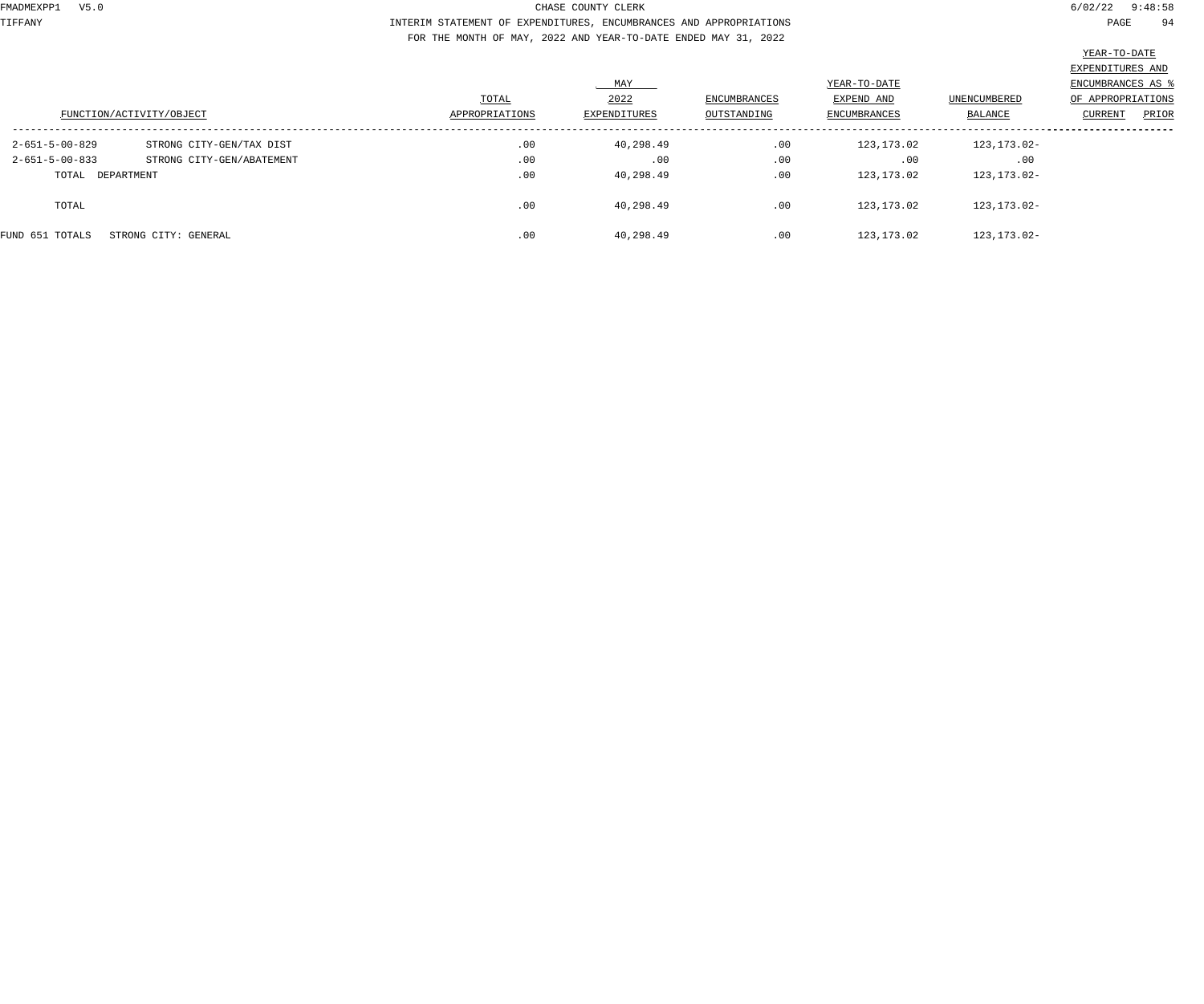TIFFANY INTERIM STATEMENT OF EXPENDITURES, ENCUMBRANCES AND APPROPRIATIONS PAGE 95 FOR THE MONTH OF MAY, 2022 AND YEAR-TO-DATE ENDED MAY 31, 2022

| FUNCTION/ACTIVITY/OBJECT |                                | TOTAL<br>APPROPRIATIONS | MAY<br>2022<br>EXPENDITURES | ENCUMBRANCES<br>OUTSTANDING | YEAR-TO-DATE<br>EXPEND AND<br><b>ENCUMBRANCES</b> | UNENCUMBERED<br><b>BALANCE</b> | EXPENDITURES AND<br>ENCUMBRANCES AS<br>OF APPROPRIATIONS<br>PRIOR<br>CURRENT |
|--------------------------|--------------------------------|-------------------------|-----------------------------|-----------------------------|---------------------------------------------------|--------------------------------|------------------------------------------------------------------------------|
| $2 - 652 - 5 - 00 - 829$ | STRONG CITY-BOND & INT/TAX DIS | .00                     | .00                         | .00                         | .00                                               | .00                            |                                                                              |
| $2 - 652 - 5 - 00 - 833$ | STORNG CITY-BOND & INT/ABATEME | .00                     | .00                         | .00                         | .00                                               | .00                            |                                                                              |
| TOTAL DEPARTMENT         |                                | .00                     | .00                         | .00                         | .00                                               | .00                            |                                                                              |
| TOTAL                    |                                | .00                     | .00                         | .00                         | .00                                               | .00                            |                                                                              |
| FUND 652 TOTALS          | STRONG CITY: BOND & INTEREST   | .00                     | .00                         | .00                         | .00                                               | .00                            |                                                                              |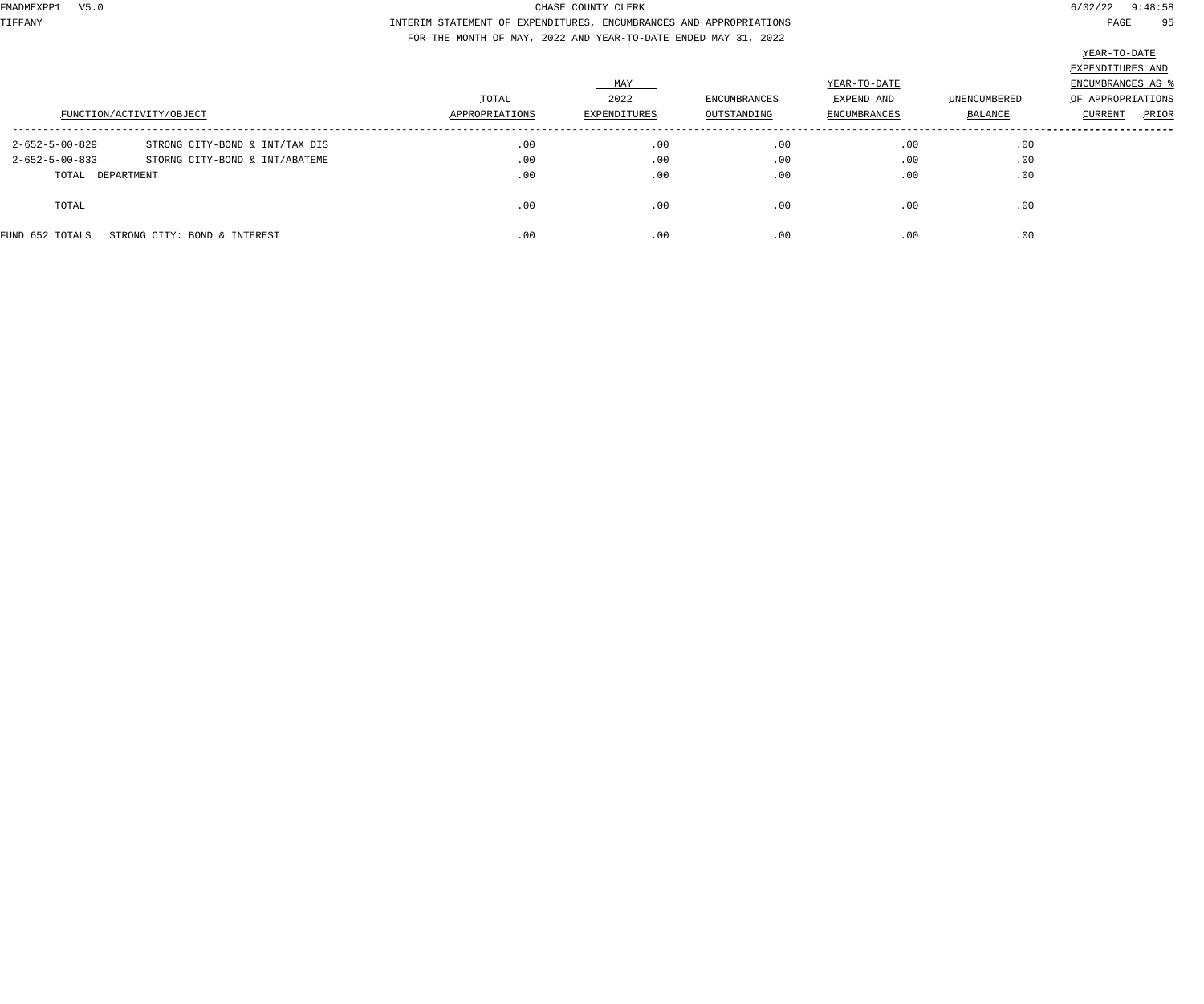TIFFANY INTERIM STATEMENT OF EXPENDITURES, ENCUMBRANCES AND APPROPRIATIONS PAGE 96 FOR THE MONTH OF MAY, 2022 AND YEAR-TO-DATE ENDED MAY 31, 2022

|                                                           |                |              |                     |                            |                     | EXPENDITURES AND                     |
|-----------------------------------------------------------|----------------|--------------|---------------------|----------------------------|---------------------|--------------------------------------|
|                                                           | TOTAL          | MAY<br>2022  | <b>ENCUMBRANCES</b> | YEAR-TO-DATE<br>EXPEND AND | <b>UNENCUMBERED</b> | ENCUMBRANCES AS<br>OF APPROPRIATIONS |
| FUNCTION/ACTIVITY/OBJECT                                  | APPROPRIATIONS | EXPENDITURES | OUTSTANDING         | <b>ENCUMBRANCES</b>        | BALANCE             | PRIOR<br><b>CURRENT</b>              |
| STRONG CITY-CLEARING/TAX DIST<br>$2 - 653 - 5 - 00 - 829$ | .00            | 975.00       | .00                 | 975.00                     | $975.00 -$          |                                      |
| TOTAL DEPARTMENT                                          | .00            | 975.00       | .00                 | 975.00                     | 975.00-             |                                      |
| TOTAL                                                     | .00            | 975.00       | .00                 | 975.00                     | 975.00-             |                                      |
| FUND 653 TOTALS<br>STRONG CITY: CLEARING                  | .00            | 975.00       | .00                 | 975.00                     | 975.00-             |                                      |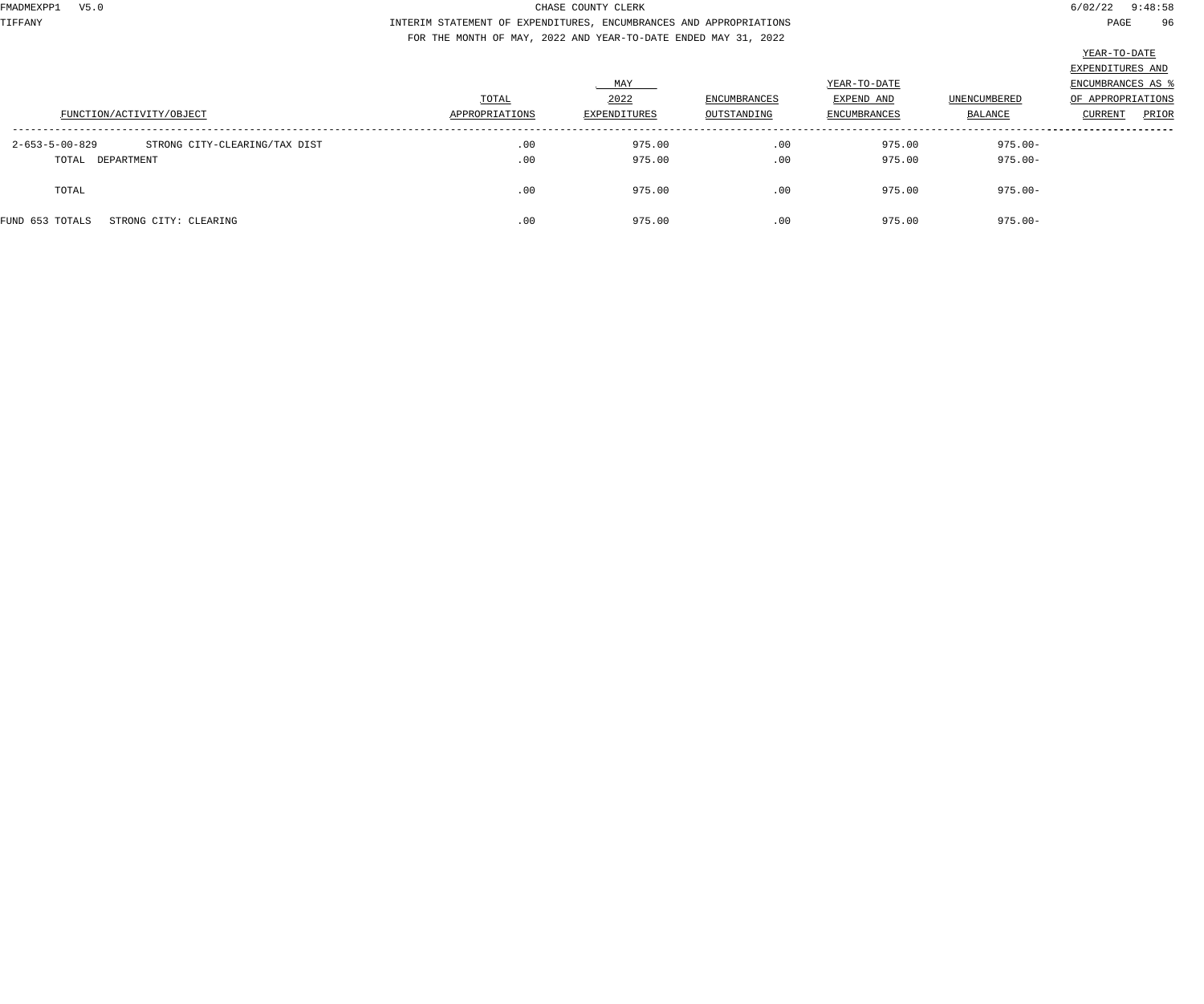TIFFANY INTERIM STATEMENT OF EXPENDITURES, ENCUMBRANCES AND APPROPRIATIONS PAGE 97 FOR THE MONTH OF MAY, 2022 AND YEAR-TO-DATE ENDED MAY 31, 2022

| FUNCTION/ACTIVITY/OBJECT                                             | TOTAL<br>APPROPRIATIONS | MAY<br>2022<br>EXPENDITURES | ENCUMBRANCES<br>OUTSTANDING | YEAR-TO-DATE<br>EXPEND AND<br><b>ENCUMBRANCES</b> | <b>UNENCUMBERED</b><br>BALANCE | EXPENDITURES AND<br>ENCUMBRANCES AS<br>OF APPROPRIATIONS<br>CURRENT<br>PRIOR |
|----------------------------------------------------------------------|-------------------------|-----------------------------|-----------------------------|---------------------------------------------------|--------------------------------|------------------------------------------------------------------------------|
| 2-654-5-00-829<br>STRONG CITY-WATER BILL/TAX DIS<br>TOTAL DEPARTMENT | .00<br>.00              | .00<br>.00                  | .00<br>.00                  | .00<br>.00                                        | .00<br>.00                     |                                                                              |
| TOTAL                                                                | .00                     | .00                         | .00                         | .00                                               | .00                            |                                                                              |
| FUND 654 TOTALS<br>STRONG CITY: WATER BILL                           | .00                     | .00                         | .00                         | .00                                               | .00                            |                                                                              |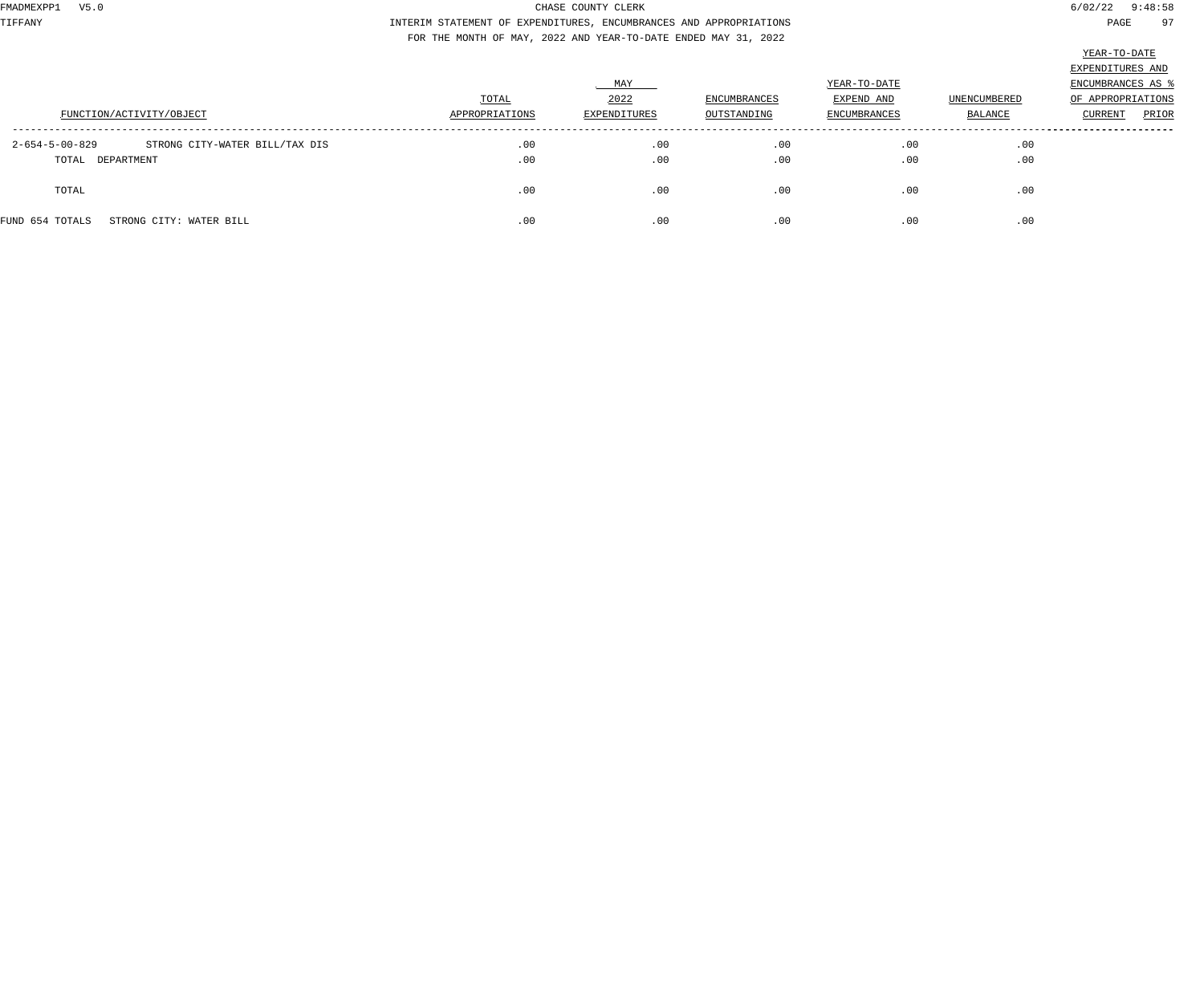TIFFANY INTERIM STATEMENT OF EXPENDITURES, ENCUMBRANCES AND APPROPRIATIONS PAGE 98 FOR THE MONTH OF MAY, 2022 AND YEAR-TO-DATE ENDED MAY 31, 2022

|                          |                          |                |              |                     |                     |              | EXPENDITURES AND         |
|--------------------------|--------------------------|----------------|--------------|---------------------|---------------------|--------------|--------------------------|
|                          |                          |                | MAY          |                     | YEAR-TO-DATE        |              | <b>ENCUMBRANCES AS 8</b> |
| FUNCTION/ACTIVITY/OBJECT |                          | TOTAL          | 2022         | <b>ENCUMBRANCES</b> | EXPEND AND          | UNENCUMBERED | OF APPROPRIATIONS        |
|                          |                          | APPROPRIATIONS | EXPENDITURES | OUTSTANDING         | <b>ENCUMBRANCES</b> | BALANCE      | CURRENT<br>PRIOR         |
| $2 - 700 - 5 - 00 - 829$ | BAZAAR TWP-GEN/TAX DIST  | .00            | 1,580.19     | .00                 | 9,049.09            | $9,049.09 -$ |                          |
| $2 - 700 - 5 - 00 - 833$ | BAZAAR TWP-GEN/ABATEMENT | .00            | .00          | .00                 | .00                 | .00          |                          |
| TOTAL DEPARTMENT         |                          | .00            | 1,580.19     | .00                 | 9,049.09            | 9,049.09-    |                          |
| TOTAL                    |                          | .00            | 1,580.19     | .00                 | 9,049.09            | $9,049.09-$  |                          |
| FUND 700 TOTALS          | BAZAAR TOWNSHIP: GENERAL | .00            | 1,580.19     | .00                 | 9,049.09            | $9,049.09 -$ |                          |
|                          |                          |                |              |                     |                     |              |                          |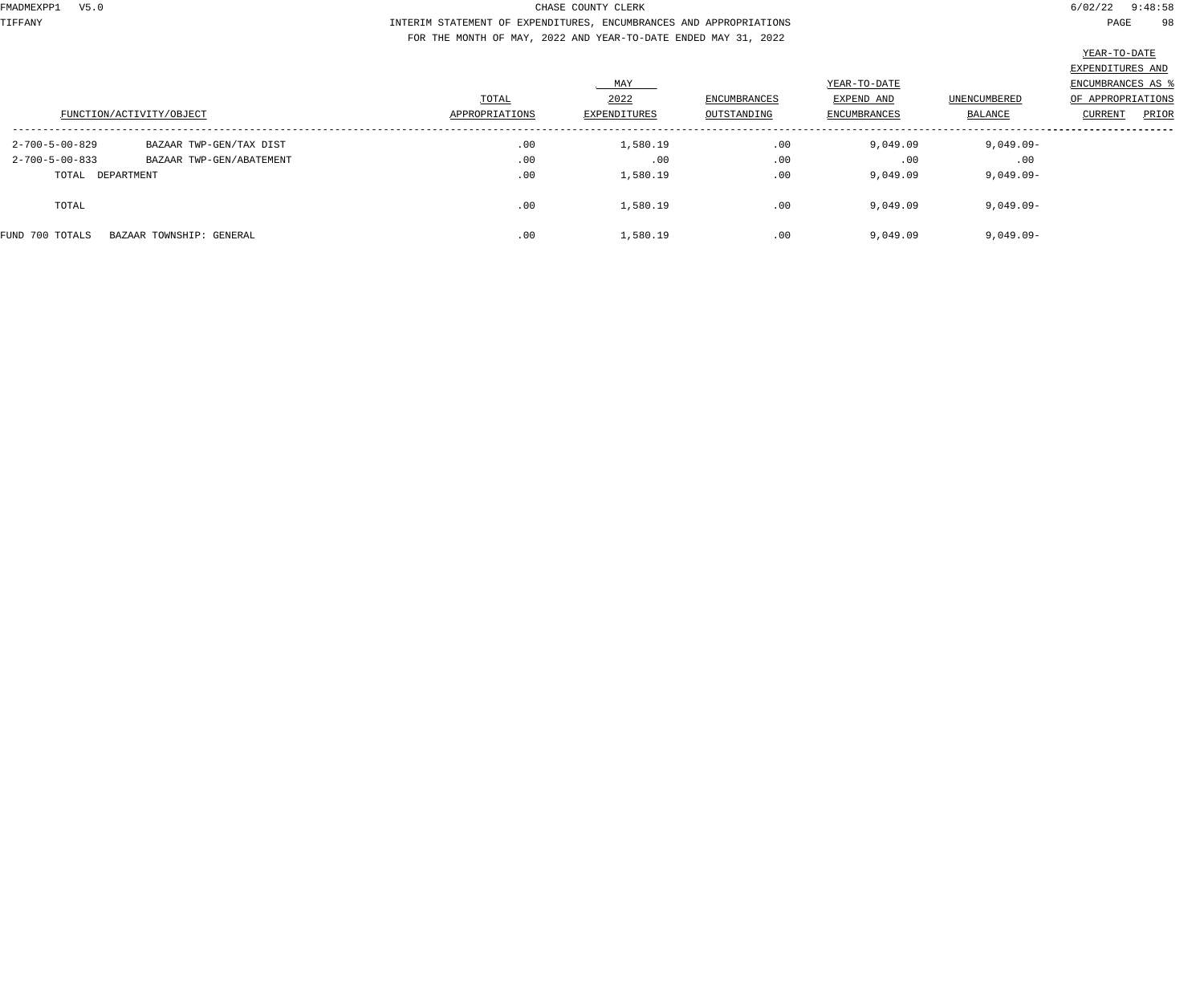TIFFANY INTERIM STATEMENT OF EXPENDITURES, ENCUMBRANCES AND APPROPRIATIONS PAGE 99 FOR THE MONTH OF MAY, 2022 AND YEAR-TO-DATE ENDED MAY 31, 2022

|                          |                               | TOTAL          | MAY<br>2022  | ENCUMBRANCES | YEAR-TO-DATE<br>EXPEND AND | UNENCUMBERED | EXPENDITURES AND<br>ENCUMBRANCES AS '<br>OF APPROPRIATIONS |
|--------------------------|-------------------------------|----------------|--------------|--------------|----------------------------|--------------|------------------------------------------------------------|
| FUNCTION/ACTIVITY/OBJECT |                               | APPROPRIATIONS | EXPENDITURES | OUTSTANDING  | ENCUMBRANCES               | BALANCE      | PRIOR<br>CURRENT                                           |
| 2-701-5-00-829           | BAZAAR TWP-CEMETERY/TAX DIST  | .00            | .00          | .00          | .00                        | .00          |                                                            |
| $2 - 701 - 5 - 00 - 833$ | BAZAAR TWP-CEMETERY/ABATEMENT | .00            | .00          | .00          | .00                        | .00          |                                                            |
| TOTAL DEPARTMENT         |                               | .00            | .00          | .00          | .00                        | .00          |                                                            |
| TOTAL                    |                               | .00            | .00          | .00          | .00                        | .00          |                                                            |
| FUND 701 TOTALS          | BAZAAR TOWNSHIP: CEMETERY     | .00            | .00          | .00          | .00                        | .00          |                                                            |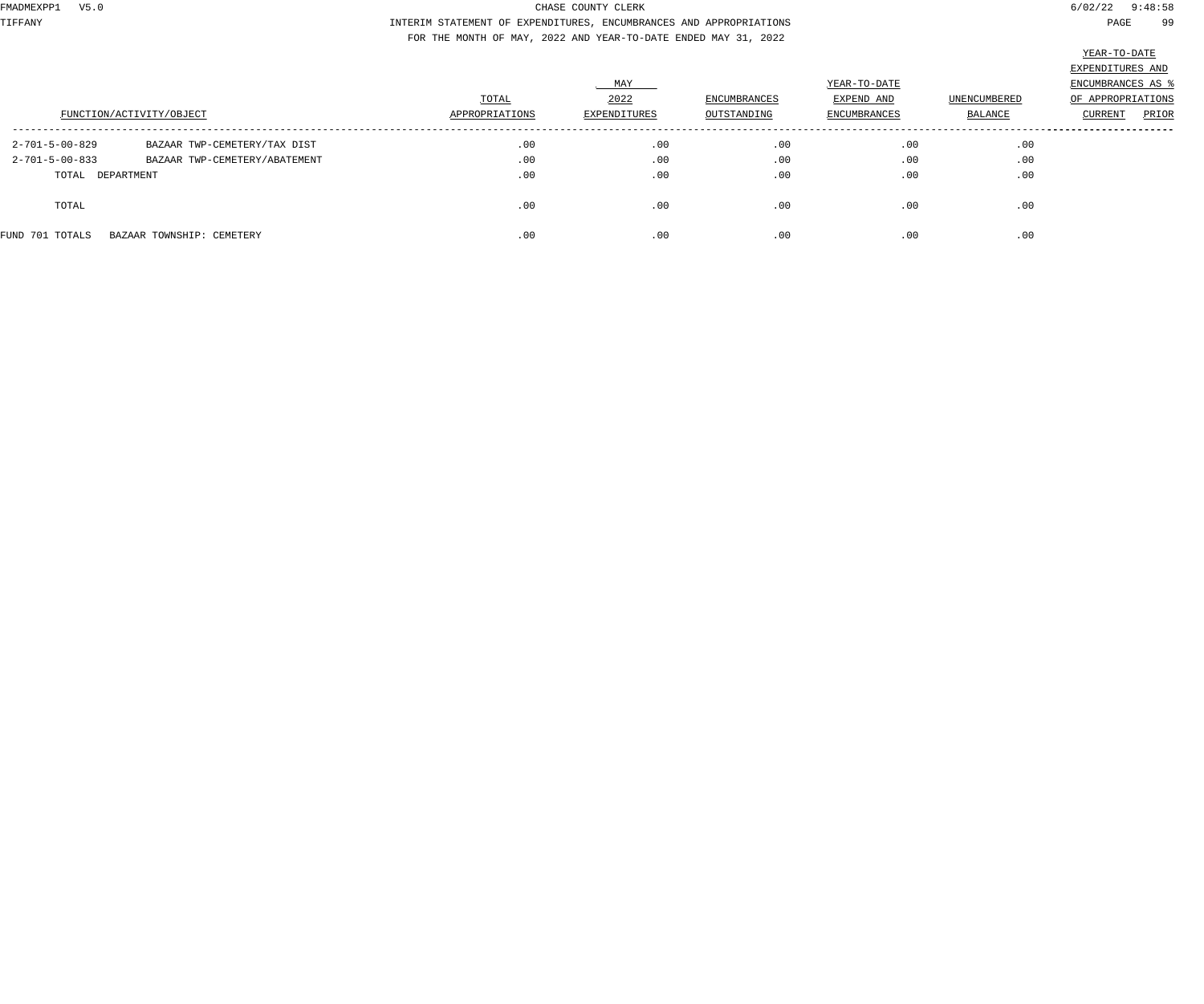TIFFANY INTERIM STATEMENT OF EXPENDITURES, ENCUMBRANCES AND APPROPRIATIONS PAGE 100 FOR THE MONTH OF MAY, 2022 AND YEAR-TO-DATE ENDED MAY 31, 2022

|                          |                         |                |              |                     |              |              | the control of the control of the control of the control of the control of the control of the control of the control of the control of the control of the control of the control of the control of the control of the control |
|--------------------------|-------------------------|----------------|--------------|---------------------|--------------|--------------|-------------------------------------------------------------------------------------------------------------------------------------------------------------------------------------------------------------------------------|
|                          |                         |                |              |                     |              |              | EXPENDITURES AND                                                                                                                                                                                                              |
|                          |                         |                | MAY          |                     | YEAR-TO-DATE |              | <b>ENCUMBRANCES AS %</b>                                                                                                                                                                                                      |
| FUNCTION/ACTIVITY/OBJECT |                         | TOTAL          | 2022         | <b>ENCUMBRANCES</b> | EXPEND AND   | UNENCUMBERED | OF APPROPRIATIONS                                                                                                                                                                                                             |
|                          |                         | APPROPRIATIONS | EXPENDITURES | OUTSTANDING         | ENCUMBRANCES | BALANCE      | CURRENT<br>PRIOR                                                                                                                                                                                                              |
| $2 - 707 - 5 - 00 - 829$ | CEDAR TWP-GEN/TAX DIST  | .00            | 1,164.88     | .00                 | 6,965.05     | $6,965.05 -$ |                                                                                                                                                                                                                               |
| $2 - 707 - 5 - 00 - 833$ | CEDAR TWP-GEN/ABATEMENT | .00            | .00          | .00                 | .00          | .00          |                                                                                                                                                                                                                               |
| TOTAL DEPARTMENT         |                         | .00            | 1,164.88     | .00                 | 6,965.05     | $6,965.05 -$ |                                                                                                                                                                                                                               |
| TOTAL                    |                         | .00            | 1,164.88     | .00                 | 6,965.05     | $6,965.05 -$ |                                                                                                                                                                                                                               |
| FUND 707 TOTALS          | CEDAR TOWNSHIP: GENERAL | .00            | 1,164.88     | .00                 | 6,965.05     | $6,965.05 -$ |                                                                                                                                                                                                                               |
|                          |                         |                |              |                     |              |              |                                                                                                                                                                                                                               |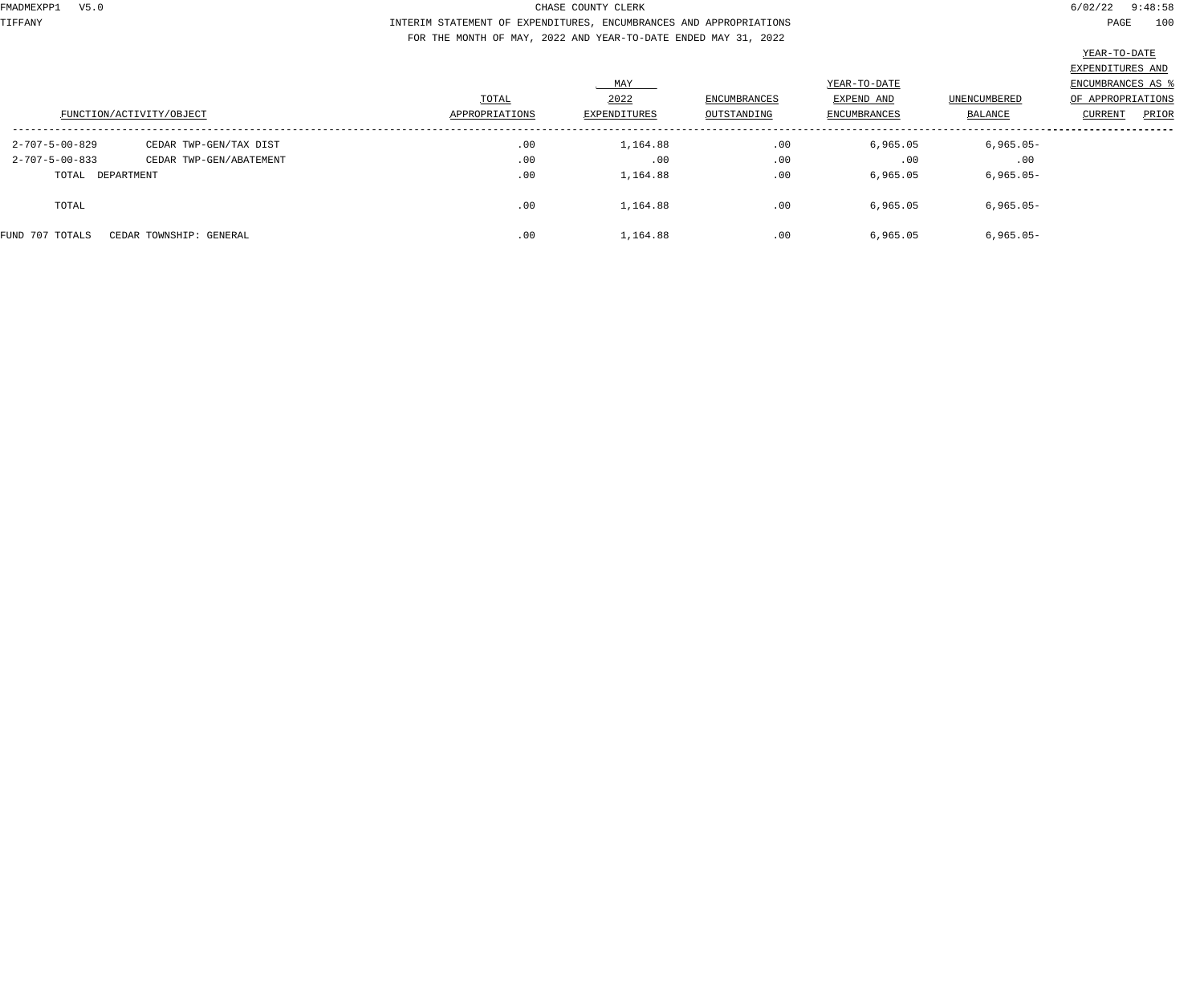TIFFANY INTERIM STATEMENT OF EXPENDITURES, ENCUMBRANCES AND APPROPRIATIONS PAGE 101 FOR THE MONTH OF MAY, 2022 AND YEAR-TO-DATE ENDED MAY 31, 2022

| FUNCTION/ACTIVITY/OBJECT |                              | TOTAL<br>APPROPRIATIONS | MAY<br>2022<br>EXPENDITURES | <b>ENCUMBRANCES</b><br>OUTSTANDING | YEAR-TO-DATE<br>EXPEND AND<br>ENCUMBRANCES | UNENCUMBERED<br>BALANCE | EXPENDITURES AND<br>ENCUMBRANCES AS '<br>OF APPROPRIATIONS<br>PRIOR<br><b>CURRENT</b> |
|--------------------------|------------------------------|-------------------------|-----------------------------|------------------------------------|--------------------------------------------|-------------------------|---------------------------------------------------------------------------------------|
|                          |                              |                         |                             |                                    |                                            |                         |                                                                                       |
| $2 - 714 - 5 - 00 - 829$ | COTTONWOOD TWP-GEN/TAX DIST  | .00                     | 5,503.75                    | .00                                | 21,808.48                                  | 21,808.48-              |                                                                                       |
| $2 - 714 - 5 - 00 - 833$ | COTTONWOOD TWP-GEN/ABATEMENT | .00                     | .00                         | .00                                | .00                                        | .00                     |                                                                                       |
| TOTAL DEPARTMENT         |                              | .00                     | 5,503.75                    | .00                                | 21,808.48                                  | 21,808.48-              |                                                                                       |
| TOTAL                    |                              | .00                     | 5,503.75                    | .00                                | 21,808.48                                  | 21,808.48-              |                                                                                       |
| FUND 714 TOTALS          | COTTONWOOD TOWNSHIP: GENERAL | .00                     | 5,503.75                    | .00                                | 21,808.48                                  | 21,808.48-              |                                                                                       |
|                          |                              |                         |                             |                                    |                                            |                         |                                                                                       |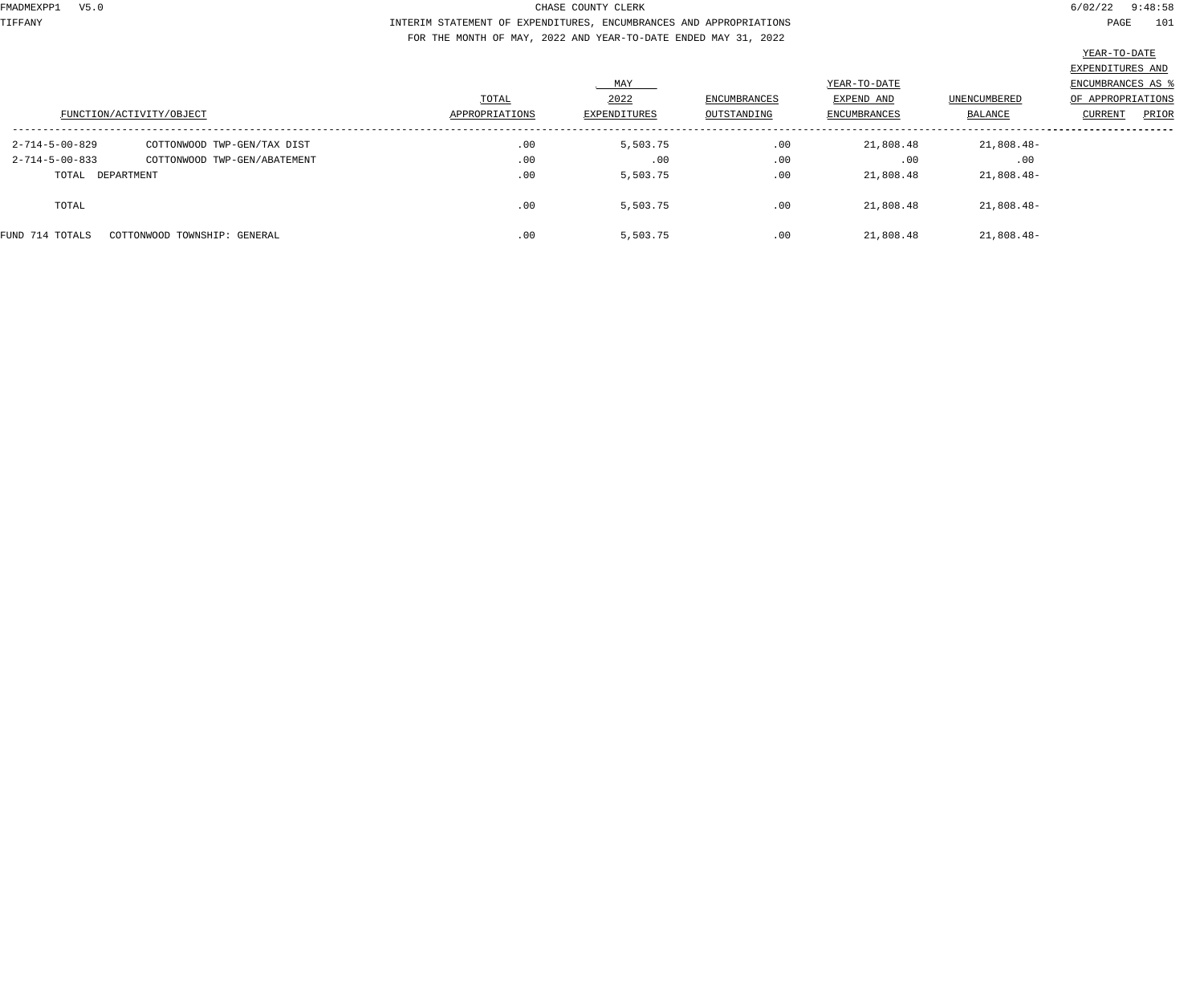TIFFANY INTERIM STATEMENT OF EXPENDITURES, ENCUMBRANCES AND APPROPRIATIONS PAGE 102 FOR THE MONTH OF MAY, 2022 AND YEAR-TO-DATE ENDED MAY 31, 2022

| Л<br>٠<br>٠<br>. . |
|--------------------|
|--------------------|

|                                                  |                |              |                     |                     |              | EXPENDITURES AND        |
|--------------------------------------------------|----------------|--------------|---------------------|---------------------|--------------|-------------------------|
|                                                  |                | MAY          |                     | YEAR-TO-DATE        |              | ENCUMBRANCES AS 9       |
|                                                  | TOTAL          | 2022         | <b>ENCUMBRANCES</b> | EXPEND AND          | UNENCUMBERED | OF APPROPRIATIONS       |
| FUNCTION/ACTIVITY/OBJECT                         | APPROPRIATIONS | EXPENDITURES | OUTSTANDING         | <b>ENCUMBRANCES</b> | BALANCE      | <b>CURRENT</b><br>PRIOR |
|                                                  |                |              |                     |                     |              |                         |
| 2-715-5-00-829<br>COTTONWOOD TWP-CEMETARY/TAX DI | .00            | .00          | .00                 | .00                 | .00          |                         |
| TOTAL DEPARTMENT                                 | .00            | .00          | .00                 | .00                 | .00          |                         |
|                                                  |                |              |                     |                     |              |                         |
| TOTAL                                            | .00            | .00          | .00                 | .00                 | .00          |                         |
|                                                  |                |              |                     |                     |              |                         |
| FUND 715 TOTALS<br>COTTONWOOD TOWNSHIP: CEMETERY | .00            | .00          | .00                 | .00                 | .00          |                         |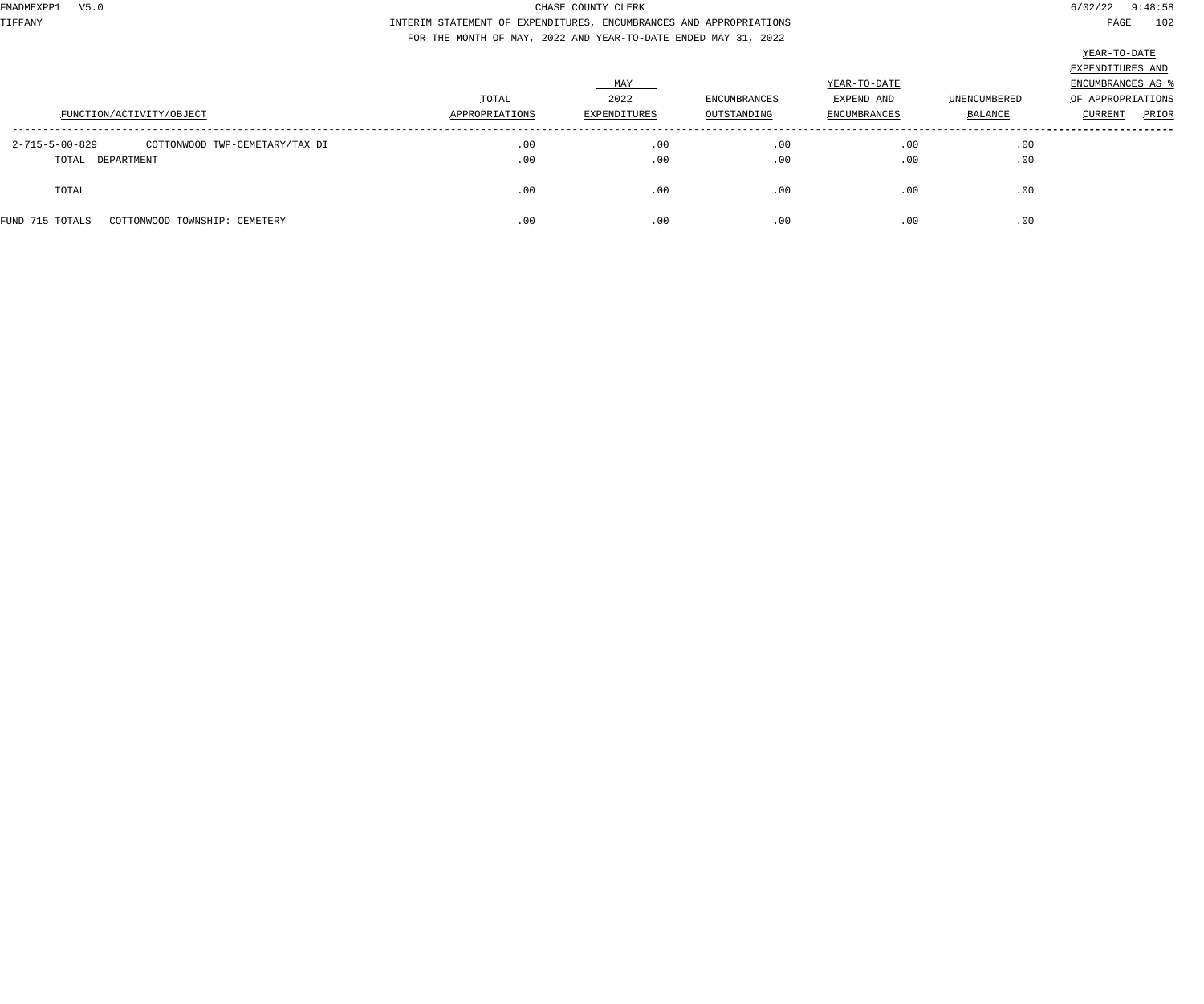TIFFANY INTERIM STATEMENT OF EXPENDITURES, ENCUMBRANCES AND APPROPRIATIONS PAGE 103 FOR THE MONTH OF MAY, 2022 AND YEAR-TO-DATE ENDED MAY 31, 2022

| FUNCTION/ACTIVITY/OBJECT |                               | TOTAL<br>APPROPRIATIONS | MAY<br>2022<br>EXPENDITURES | <b>ENCUMBRANCES</b><br>OUTSTANDING | YEAR-TO-DATE<br>EXPEND AND<br><b>ENCUMBRANCES</b> | <b>UNENCUMBERED</b><br>BALANCE | EXPENDITURES AND<br>ENCUMBRANCES AS \$<br>OF APPROPRIATIONS<br>CURRENT<br>PRIOR |
|--------------------------|-------------------------------|-------------------------|-----------------------------|------------------------------------|---------------------------------------------------|--------------------------------|---------------------------------------------------------------------------------|
| 2-716-5-00-829           | COTTONWOOD TWP-BLDG/TAX DIST  | .00                     | .00                         | .00                                | .00                                               | .00                            |                                                                                 |
| $2 - 716 - 5 - 00 - 833$ | COTTONWOOD TWP-BLDG/ABATEMENT | .00                     | .00                         | .00                                | .00                                               | .00                            |                                                                                 |
| TOTAL DEPARTMENT         |                               | .00                     | .00                         | .00                                | .00                                               | .00                            |                                                                                 |
| TOTAL                    |                               | .00                     | .00                         | .00                                | .00                                               | .00                            |                                                                                 |
| FUND 716 TOTALS          | COTTONWOOD TOWNSHIP: BUILDING | .00                     | .00                         | .00                                | .00                                               | .00                            |                                                                                 |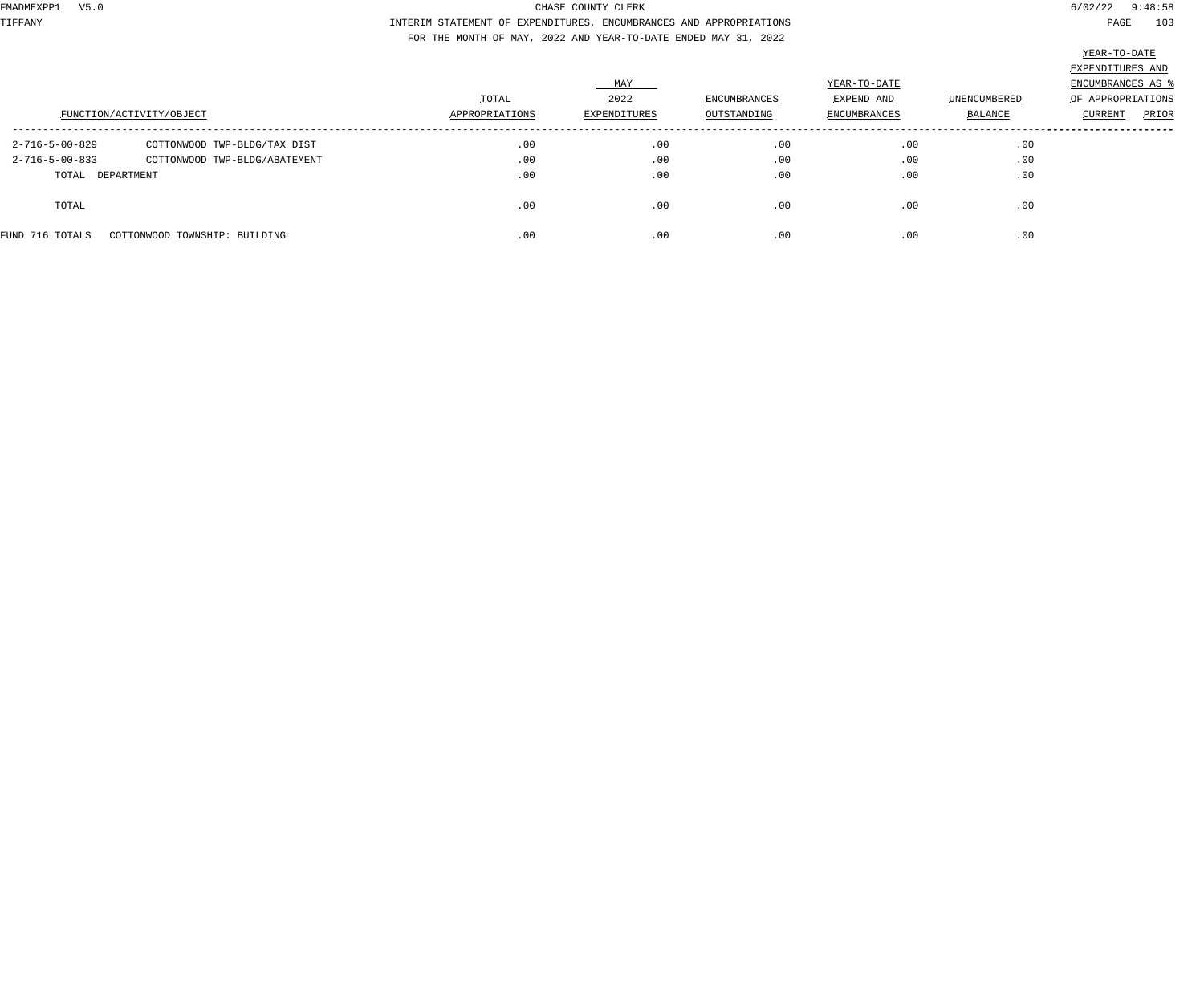TIFFANY INTERIM STATEMENT OF EXPENDITURES, ENCUMBRANCES AND APPROPRIATIONS PAGE 104 FOR THE MONTH OF MAY, 2022 AND YEAR-TO-DATE ENDED MAY 31, 2022

|                          |                           |                         | MAY                  |                                    | YEAR-TO-DATE                      |                                | EXPENDITURES AND<br>ENCUMBRANCES AS 9        |
|--------------------------|---------------------------|-------------------------|----------------------|------------------------------------|-----------------------------------|--------------------------------|----------------------------------------------|
| FUNCTION/ACTIVITY/OBJECT |                           | TOTAL<br>APPROPRIATIONS | 2022<br>EXPENDITURES | <b>ENCUMBRANCES</b><br>OUTSTANDING | EXPEND AND<br><b>ENCUMBRANCES</b> | <b>UNENCUMBERED</b><br>BALANCE | OF APPROPRIATIONS<br><b>CURRENT</b><br>PRIOR |
| 2-722-5-00-829           | DIAMOND TWP-GEN/TAX DIST  | .00                     | 1,205.63             | .00                                | 5,968.76                          | $5,968.76 -$                   |                                              |
| $2 - 722 - 5 - 00 - 833$ | DIAMOND TWP-GEN/ABATEMENT | .00                     | .00                  | .00                                | .00                               | .00                            |                                              |
| TOTAL DEPARTMENT         |                           | .00                     | 1,205.63             | .00                                | 5,968.76                          | $5,968.76 -$                   |                                              |
| TOTAL                    |                           | .00                     | 1,205.63             | .00                                | 5,968.76                          | $5,968.76 -$                   |                                              |
| FUND 722 TOTALS          | DIAMOND TOWNSHIP: GENERAL | .00                     | 1,205.63             | .00                                | 5,968.76                          | $5,968.76 -$                   |                                              |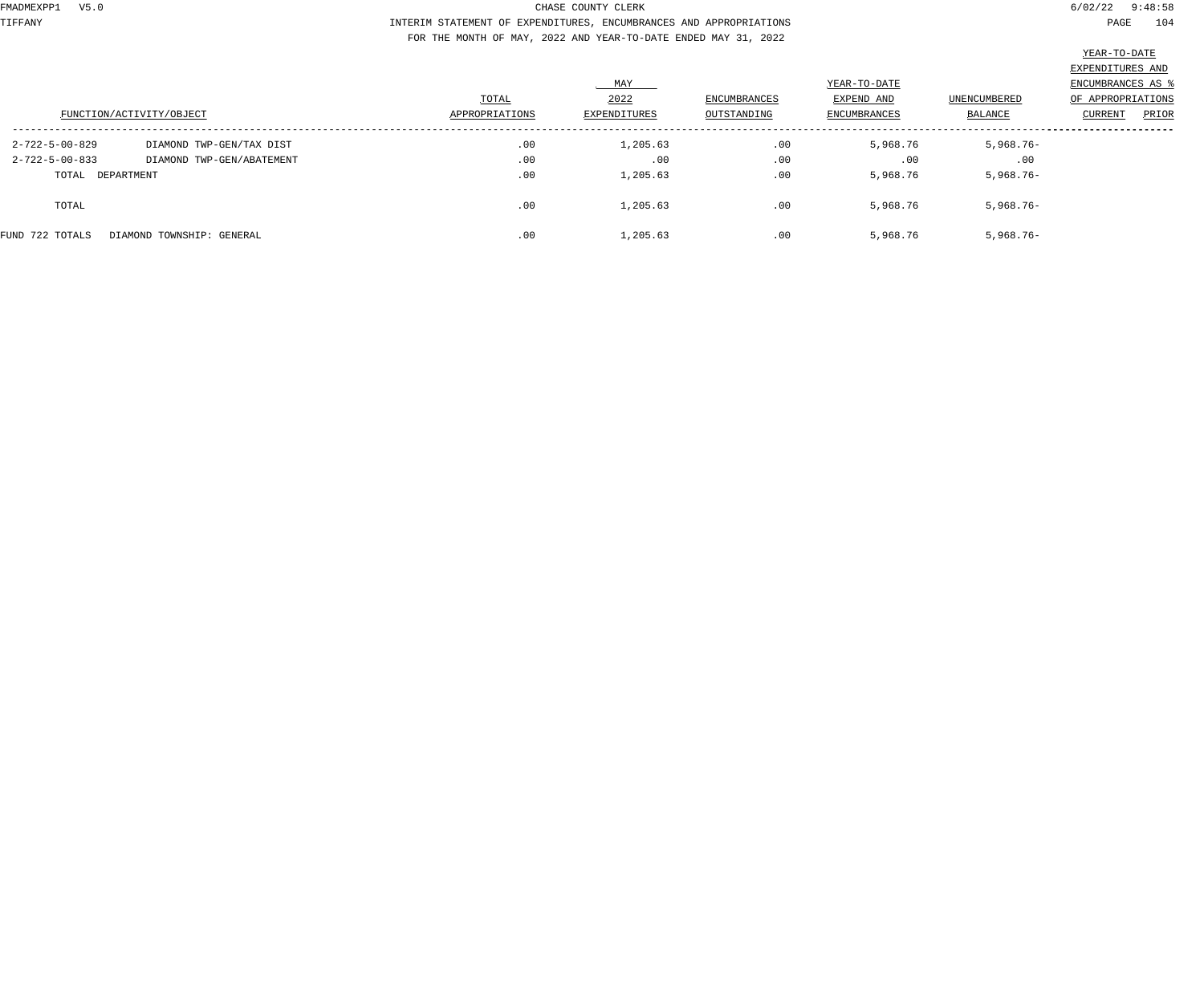TIFFANY INTERIM STATEMENT OF EXPENDITURES, ENCUMBRANCES AND APPROPRIATIONS PAGE 105 FOR THE MONTH OF MAY, 2022 AND YEAR-TO-DATE ENDED MAY 31, 2022

|                          |                            |                |                     |                     |                     |                     | EXPENDITURES AND  |       |
|--------------------------|----------------------------|----------------|---------------------|---------------------|---------------------|---------------------|-------------------|-------|
|                          |                            |                | MAY<br>YEAR-TO-DATE |                     |                     | ENCUMBRANCES AS     |                   |       |
|                          |                            | TOTAL          | 2022                | <b>ENCUMBRANCES</b> | EXPEND AND          | <b>UNENCUMBERED</b> | OF APPROPRIATIONS |       |
| FUNCTION/ACTIVITY/OBJECT |                            | APPROPRIATIONS | <b>EXPENDITURES</b> | OUTSTANDING         | <b>ENCUMBRANCES</b> | BALANCE             | CURRENT           | PRIOR |
|                          |                            |                |                     |                     |                     |                     |                   |       |
| $2 - 730 - 5 - 00 - 827$ | FALLS TWP-GEN/TRANSFER OUT | .00            | .00                 | .00                 | .00                 | .00                 |                   |       |
| $2 - 730 - 5 - 00 - 829$ | FALLS TWP-GEN/TAX DIST     | .00            | 3,700.54            | .00                 | 12,113.78           | 12, 113.78-         |                   |       |
| $2 - 730 - 5 - 00 - 833$ | FALLS TWP-GEN/ABATEMENT    | .00            | .00                 | .00                 | .00                 | .00                 |                   |       |
| TOTAL DEPARTMENT         |                            | .00            | 3,700.54            | .00                 | 12,113.78           | 12, 113.78-         |                   |       |
| TOTAL                    |                            | .00            | 3,700.54            | .00                 | 12,113.78           | 12, 113.78-         |                   |       |
| FUND 730 TOTALS          | FALLS TOWNSHIP: GENERAL    | .00            | 3,700.54            | .00                 | 12,113.78           | 12, 113.78-         |                   |       |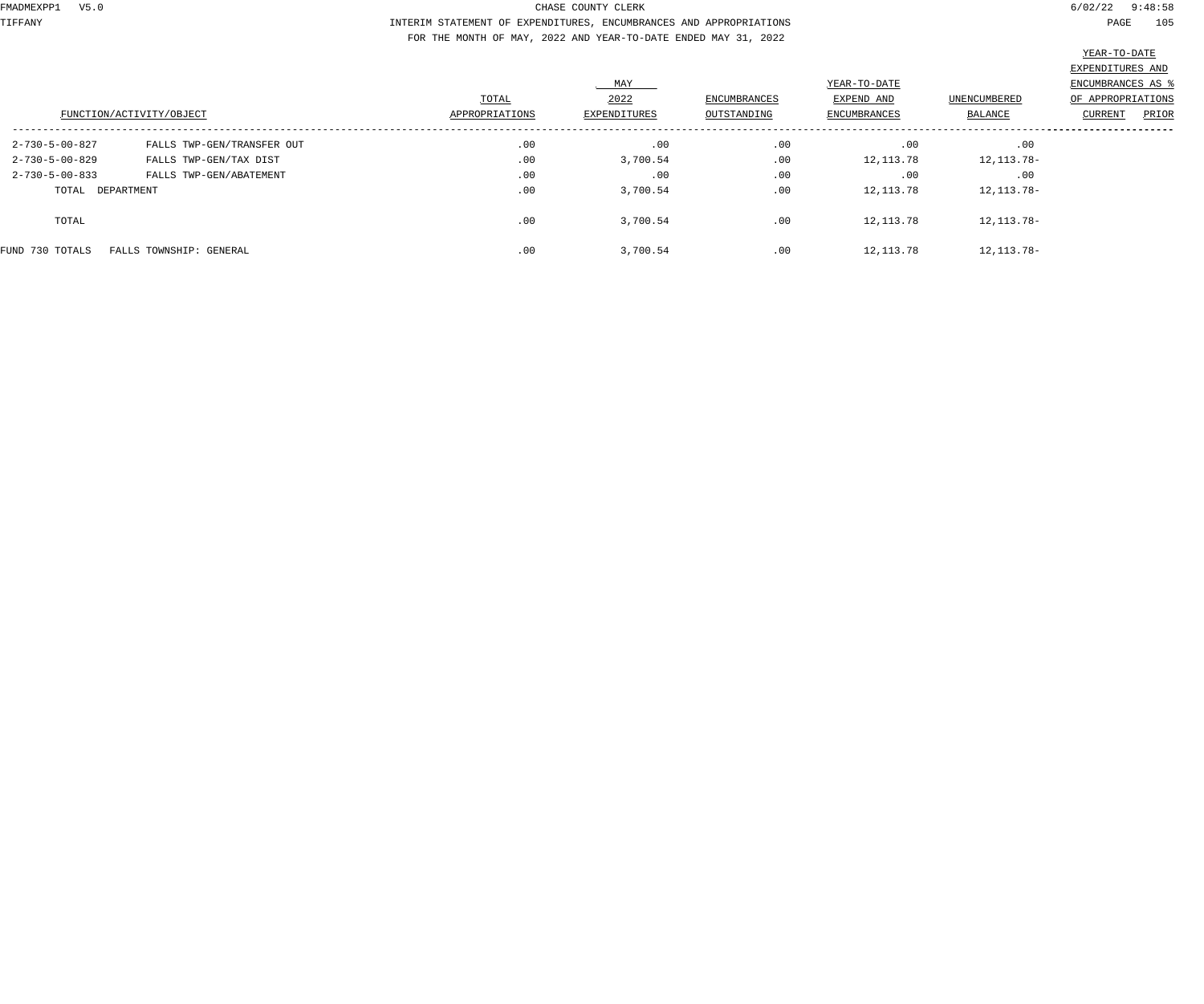TIFFANY INTERIM STATEMENT OF EXPENDITURES, ENCUMBRANCES AND APPROPRIATIONS PAGE 106 FOR THE MONTH OF MAY, 2022 AND YEAR-TO-DATE ENDED MAY 31, 2022

|                          |                                |                |              |                     |              |                     | EXPENDITURES AND  |
|--------------------------|--------------------------------|----------------|--------------|---------------------|--------------|---------------------|-------------------|
|                          |                                |                | MAY          |                     | YEAR-TO-DATE |                     | ENCUMBRANCES AS   |
|                          |                                | TOTAL          | 2022         | <b>ENCUMBRANCES</b> | EXPEND AND   | <b>UNENCUMBERED</b> | OF APPROPRIATIONS |
| FUNCTION/ACTIVITY/OBJECT |                                | APPROPRIATIONS | EXPENDITURES | OUTSTANDING         | ENCUMBRANCES | BALANCE             | PRIOR<br>CURRENT  |
| 2-731-5-00-827           | FALLS TWP-CEMETERY/TRANSFER OU | .00            | .00          | .00                 | .00          | .00                 |                   |
| 2-731-5-00-829           | FALLS TWP-CEMETERY/TAX DIST    | .00            | .00          | .00                 | .00          | .00                 |                   |
| $2 - 731 - 5 - 00 - 833$ | FALLS TWP-CEMETERY/ABATEMENT   | .00            | .00          | .00                 | .00          | .00                 |                   |
| TOTAL DEPARTMENT         |                                | .00            | .00          | .00                 | .00          | .00                 |                   |
| TOTAL                    |                                | .00            | .00          | .00                 | .00          | .00                 |                   |
| FUND 731 TOTALS          | FALLS TOWNSHIP: CEMETERY       | .00            | .00          | .00                 | .00          | .00                 |                   |
|                          |                                |                |              |                     |              |                     |                   |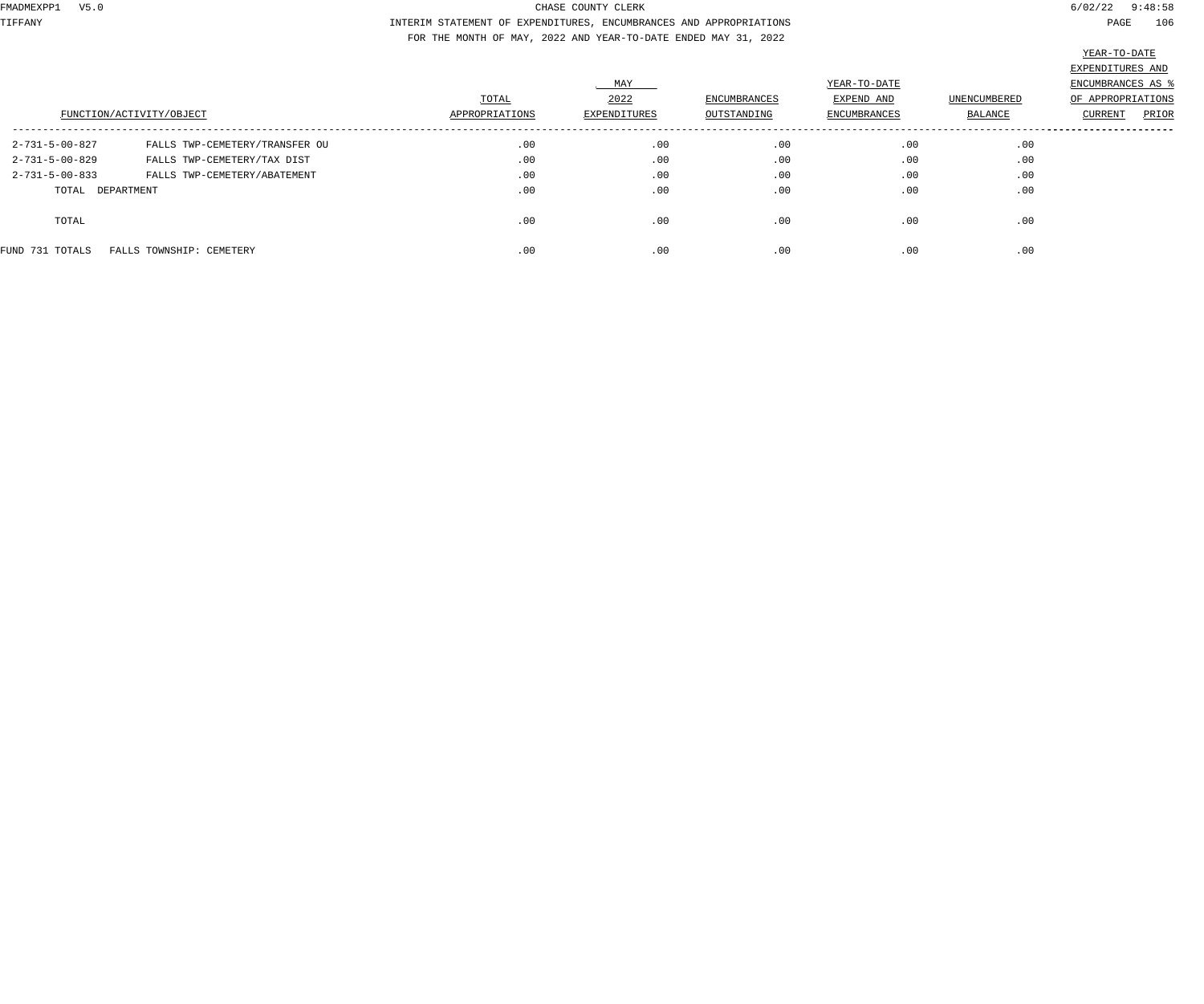TIFFANY INTERIM STATEMENT OF EXPENDITURES, ENCUMBRANCES AND APPROPRIATIONS PAGE 107 FOR THE MONTH OF MAY, 2022 AND YEAR-TO-DATE ENDED MAY 31, 2022

|                          |                                |                |              |                     |              |                     | EXPENDITURES AND   |       |
|--------------------------|--------------------------------|----------------|--------------|---------------------|--------------|---------------------|--------------------|-------|
|                          |                                |                | MAY          |                     | YEAR-TO-DATE |                     | ENCUMBRANCES AS \$ |       |
|                          |                                | TOTAL          | 2022         | <b>ENCUMBRANCES</b> | EXPEND AND   | <b>UNENCUMBERED</b> | OF APPROPRIATIONS  |       |
| FUNCTION/ACTIVITY/OBJECT |                                | APPROPRIATIONS | EXPENDITURES | OUTSTANDING         | ENCUMBRANCES | BALANCE             | CURRENT            | PRIOR |
| $2 - 732 - 5 - 00 - 827$ | FALLS TWP-LIBRARY/TRANSFER OUT | .00            | .00          | .00                 | .00          | .00                 |                    |       |
| 2-732-5-00-829           | FALLS TWP-LIBRARY/TAX DIST     | .00            | 5,201.63     | .00                 | 17,014.08    | 17,014.08-          |                    |       |
| $2 - 732 - 5 - 00 - 833$ | FALLS TWP-LIBRARY/ABATEMENT    | .00            | .00          | .00                 | .00          | .00                 |                    |       |
| TOTAL DEPARTMENT         |                                | .00            | 5,201.63     | .00                 | 17,014.08    | 17,014.08-          |                    |       |
| TOTAL                    |                                | .00            | 5,201.63     | .00                 | 17,014.08    | 17,014.08-          |                    |       |
| FUND 732 TOTALS          | FALLS TOWNSHIP: LIBRARY        | .00            | 5,201.63     | .00                 | 17,014.08    | 17,014.08-          |                    |       |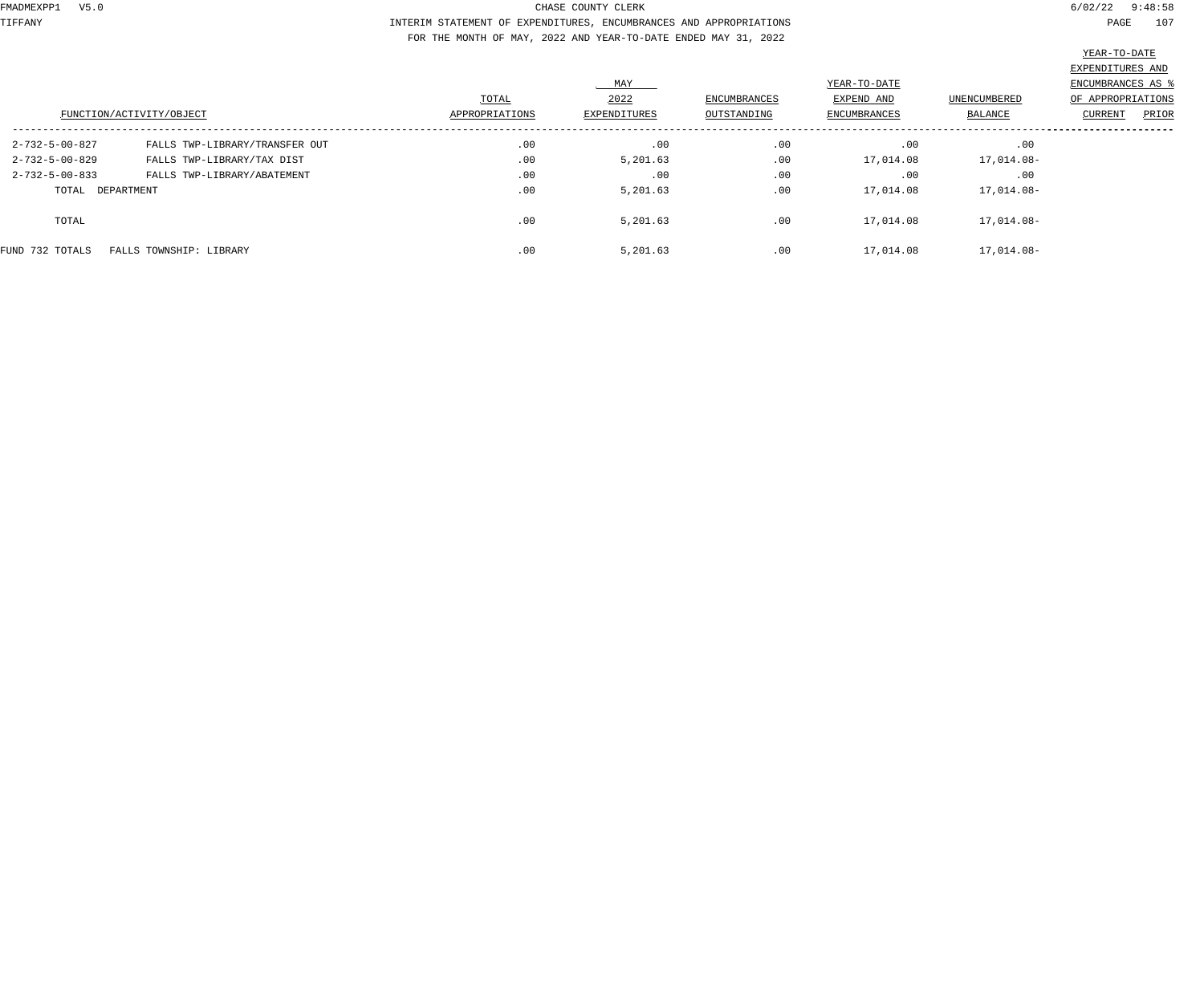TIFFANY INTERIM STATEMENT OF EXPENDITURES, ENCUMBRANCES AND APPROPRIATIONS PAGE 108 FOR THE MONTH OF MAY, 2022 AND YEAR-TO-DATE ENDED MAY 31, 2022

| FUNCTION/ACTIVITY/OBJECT |                             | TOTAL<br>APPROPRIATIONS | MAY<br>2022<br>EXPENDITURES | <b>ENCUMBRANCES</b><br>OUTSTANDING | YEAR-TO-DATE<br>EXPEND AND<br>ENCUMBRANCES | UNENCUMBERED<br>BALANCE | EXPENDITURES AND<br>ENCUMBRANCES AS<br>OF APPROPRIATIONS<br>PRIOR<br>CURRENT |
|--------------------------|-----------------------------|-------------------------|-----------------------------|------------------------------------|--------------------------------------------|-------------------------|------------------------------------------------------------------------------|
| 2-740-5-00-829           | HOMESTEAD TWP-GEN/TAX DIST  | .00                     | 1,031.37                    | .00                                | 6,130.65                                   | $6,130.65-$             |                                                                              |
| $2 - 740 - 5 - 00 - 833$ | HOMESTEAD TWP-GEN/ABATEMENT | .00                     | .00                         | .00                                | .00                                        | .00                     |                                                                              |
| TOTAL DEPARTMENT         |                             | .00                     | 1,031.37                    | .00                                | 6,130.65                                   | $6,130.65-$             |                                                                              |
| TOTAL                    |                             | .00                     | 1,031.37                    | .00                                | 6,130.65                                   | $6,130.65-$             |                                                                              |
| FUND 740 TOTALS          | HOMESTEAD TOWHSHIP: GENERAL | .00                     | 1,031.37                    | .00                                | 6,130.65                                   | $6, 130.65 -$           |                                                                              |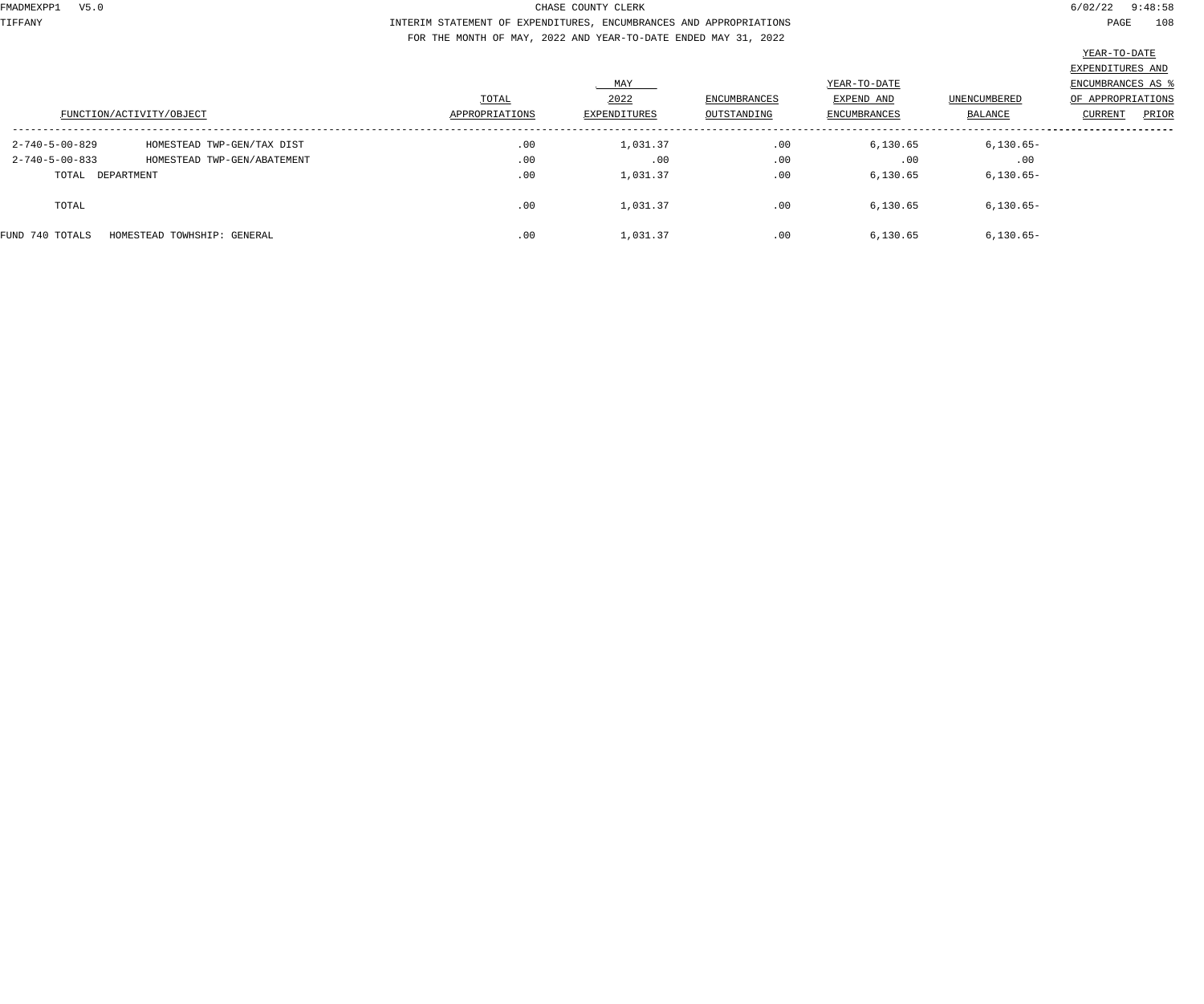TIFFANY INTERIM STATEMENT OF EXPENDITURES, ENCUMBRANCES AND APPROPRIATIONS PAGE 109 FOR THE MONTH OF MAY, 2022 AND YEAR-TO-DATE ENDED MAY 31, 2022

|                          |                            |                         | MAY                  |                                    | YEAR-TO-DATE                      |                                | EXPENDITURES AND<br>ENCUMBRANCES AS \$       |
|--------------------------|----------------------------|-------------------------|----------------------|------------------------------------|-----------------------------------|--------------------------------|----------------------------------------------|
| FUNCTION/ACTIVITY/OBJECT |                            | TOTAL<br>APPROPRIATIONS | 2022<br>EXPENDITURES | <b>ENCUMBRANCES</b><br>OUTSTANDING | EXPEND AND<br><b>ENCUMBRANCES</b> | <b>UNENCUMBERED</b><br>BALANCE | OF APPROPRIATIONS<br><b>CURRENT</b><br>PRIOR |
| $2 - 750 - 5 - 00 - 829$ | MATFIELD TWP-GEN/TAX DIST  | .00                     | 13.47                | .00                                | 43.19                             | $43.19 -$                      |                                              |
| $2 - 750 - 5 - 00 - 833$ | MATFIELD TWP-GEN/ABATEMENT | .00                     | .00                  | .00                                | .00                               | .00                            |                                              |
| TOTAL DEPARTMENT         |                            | .00                     | 13.47                | .00                                | 43.19                             | $43.19 -$                      |                                              |
| TOTAL                    |                            | .00                     | 13.47                | .00                                | 43.19                             | $43.19 -$                      |                                              |
| FUND 750 TOTALS          | MATFIELD TOWNSHIP: GENERAL | .00                     | 13.47                | .00                                | 43.19                             | $43.19 -$                      |                                              |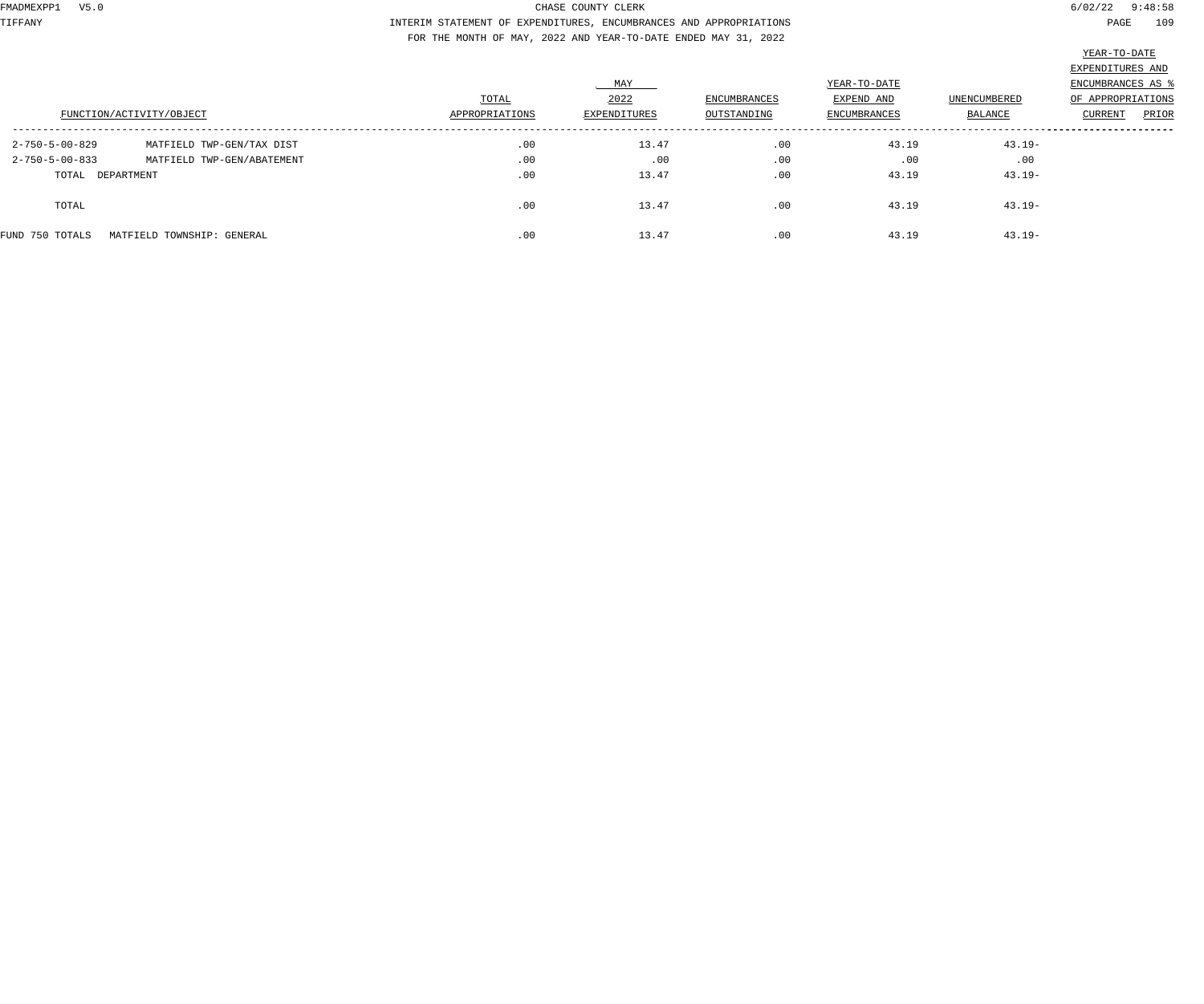TIFFANY INTERIM STATEMENT OF EXPENDITURES, ENCUMBRANCES AND APPROPRIATIONS PAGE 110 FOR THE MONTH OF MAY, 2022 AND YEAR-TO-DATE ENDED MAY 31, 2022

|                          | FUNCTION/ACTIVITY/OBJECT       | TOTAL<br>APPROPRIATIONS | MAY<br>2022<br>EXPENDITURES | <b>ENCUMBRANCES</b><br>OUTSTANDING | YEAR-TO-DATE<br>EXPEND AND<br>ENCUMBRANCES | UNENCUMBERED<br>BALANCE | EXPENDITURES AND<br>ENCUMBRANCES AS<br>OF APPROPRIATIONS<br>PRIOR<br>CURRENT |
|--------------------------|--------------------------------|-------------------------|-----------------------------|------------------------------------|--------------------------------------------|-------------------------|------------------------------------------------------------------------------|
| 2-751-5-00-829           | MATFIELD TWP-CEMETERY/TAX DIST | .00                     | 1,091.14                    | .00                                | 5,678.47                                   | $5,678.47-$             |                                                                              |
| $2 - 751 - 5 - 00 - 833$ | MATFIELD TWP-CEMETERY/ABATEMEN | .00                     | .00                         | .00                                | .00                                        | .00                     |                                                                              |
| TOTAL DEPARTMENT         |                                | .00                     | 1,091.14                    | .00                                | 5,678.47                                   | $5,678.47-$             |                                                                              |
| TOTAL                    |                                | .00                     | 1,091.14                    | .00                                | 5,678.47                                   | $5,678.47-$             |                                                                              |
| FUND 751 TOTALS          | MATFIELD TOWNSHIP: CEMETERY    | .00                     | 1,091.14                    | .00                                | 5,678.47                                   | $5,678.47-$             |                                                                              |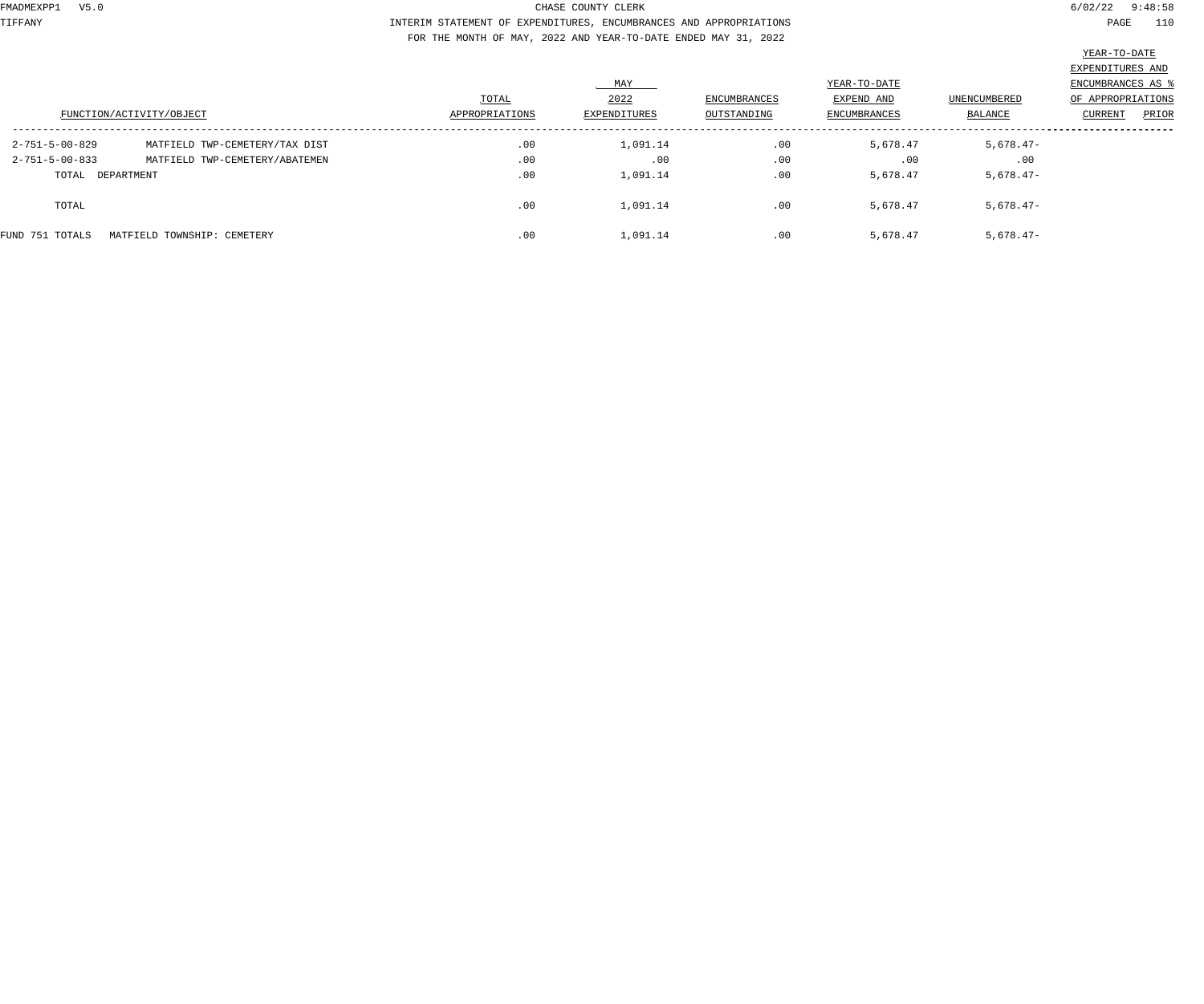TIFFANY INTERIM STATEMENT OF EXPENDITURES, ENCUMBRANCES AND APPROPRIATIONS PAGE 111 FOR THE MONTH OF MAY, 2022 AND YEAR-TO-DATE ENDED MAY 31, 2022

|                          | FUNCTION/ACTIVITY/OBJECT | TOTAL<br>APPROPRIATIONS | MAY<br>2022<br>EXPENDITURES | <b>ENCUMBRANCES</b><br>OUTSTANDING | YEAR-TO-DATE<br>EXPEND AND<br>ENCUMBRANCES | UNENCUMBERED<br>BALANCE | EXPENDITURES AND<br>ENCUMBRANCES AS<br>OF APPROPRIATIONS<br>PRIOR<br>CURRENT |
|--------------------------|--------------------------|-------------------------|-----------------------------|------------------------------------|--------------------------------------------|-------------------------|------------------------------------------------------------------------------|
| 2-760-5-00-829           | STRONG TWP-GEN/TAX DIST  | .00                     | 1,512.68                    | .00                                | 5,093.14                                   | $5,093.14-$             |                                                                              |
| $2 - 760 - 5 - 00 - 833$ | STRONG TWP-GEN/ABATEMENT | .00                     | .00                         | .00                                | .00                                        | .00                     |                                                                              |
| TOTAL DEPARTMENT         |                          | .00                     | 1,512.68                    | .00                                | 5,093.14                                   | $5,093.14-$             |                                                                              |
| TOTAL                    |                          | .00                     | 1,512.68                    | .00                                | 5,093.14                                   | $5,093.14-$             |                                                                              |
| FUND 760 TOTALS          | STRONG TOWNSHIP: GENERAL | .00                     | 1,512.68                    | .00                                | 5,093.14                                   | $5,093.14-$             |                                                                              |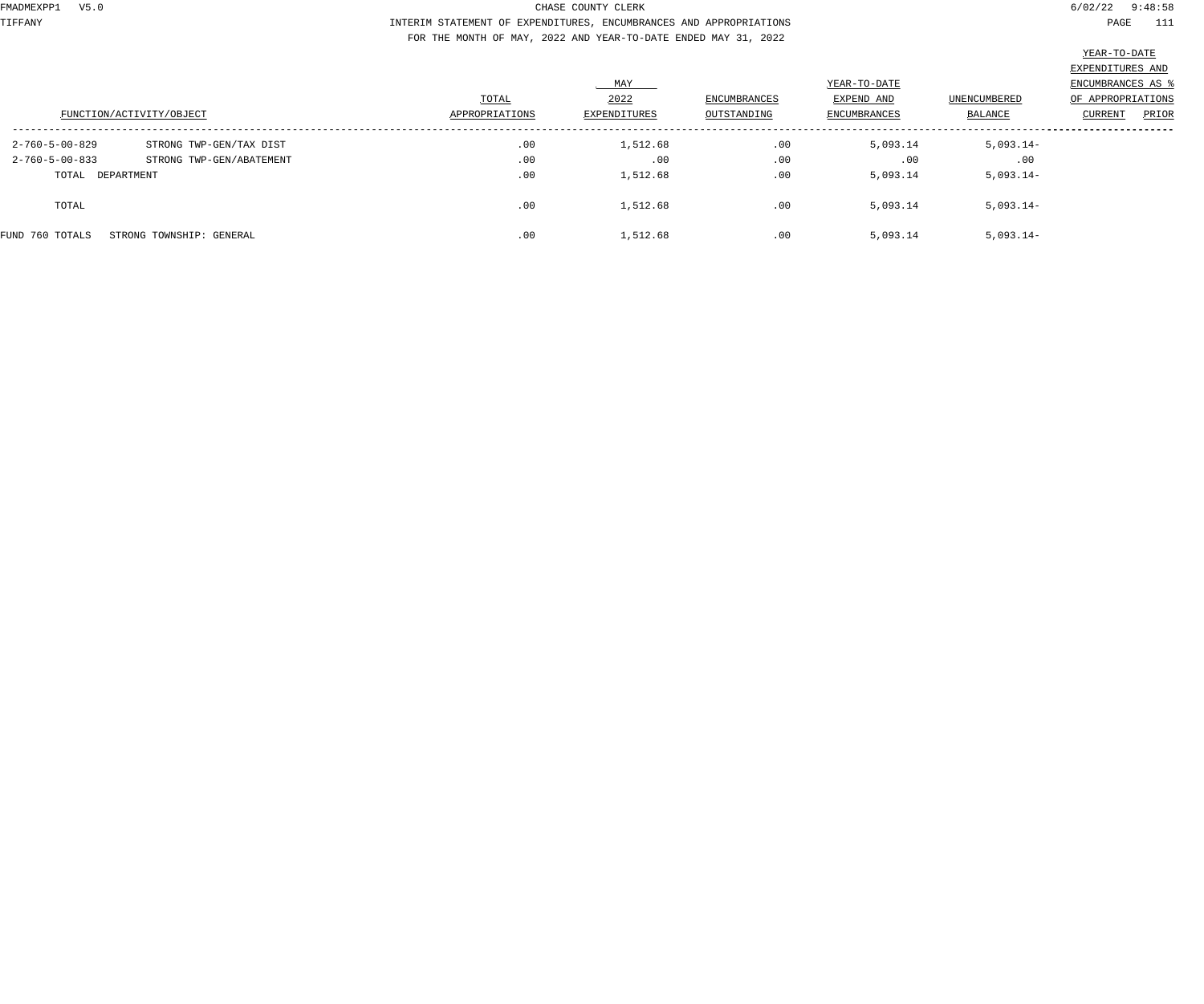TIFFANY INTERIM STATEMENT OF EXPENDITURES, ENCUMBRANCES AND APPROPRIATIONS PAGE 112 FOR THE MONTH OF MAY, 2022 AND YEAR-TO-DATE ENDED MAY 31, 2022

| FUNCTION/ACTIVITY/OBJECT                                                 |                                                     | TOTAL<br>APPROPRIATIONS | MAY<br>2022<br>EXPENDITURES | ENCUMBRANCES<br>OUTSTANDING | YEAR-TO-DATE<br>EXPEND AND<br>ENCUMBRANCES | UNENCUMBERED<br>BALANCE       | EXPENDITURES AND<br>ENCUMBRANCES AS<br>OF APPROPRIATIONS<br>PRIOR<br>CURRENT |
|--------------------------------------------------------------------------|-----------------------------------------------------|-------------------------|-----------------------------|-----------------------------|--------------------------------------------|-------------------------------|------------------------------------------------------------------------------|
| $2 - 770 - 5 - 00 - 829$<br>$2 - 770 - 5 - 00 - 833$<br>TOTAL DEPARTMENT | TOLEDO TWP-GEN/TAX DIST<br>TOLEDO TWP-GEN/ABATEMENT | .00<br>.00<br>.00       | 1,227.93<br>.00<br>1,227.93 | .00<br>.00<br>.00           | 4,057.17<br>.00<br>4,057.17                | 4,057.17-<br>.00<br>4,057.17- |                                                                              |
| TOTAL                                                                    |                                                     | .00                     | 1,227.93                    | .00                         | 4,057.17                                   | 4,057.17-                     |                                                                              |
| FUND 770 TOTALS                                                          | TOLEDO TOWNSHIP: GENERAL                            | .00                     | 1,227.93                    | .00                         | 4,057.17                                   | 4,057.17-                     |                                                                              |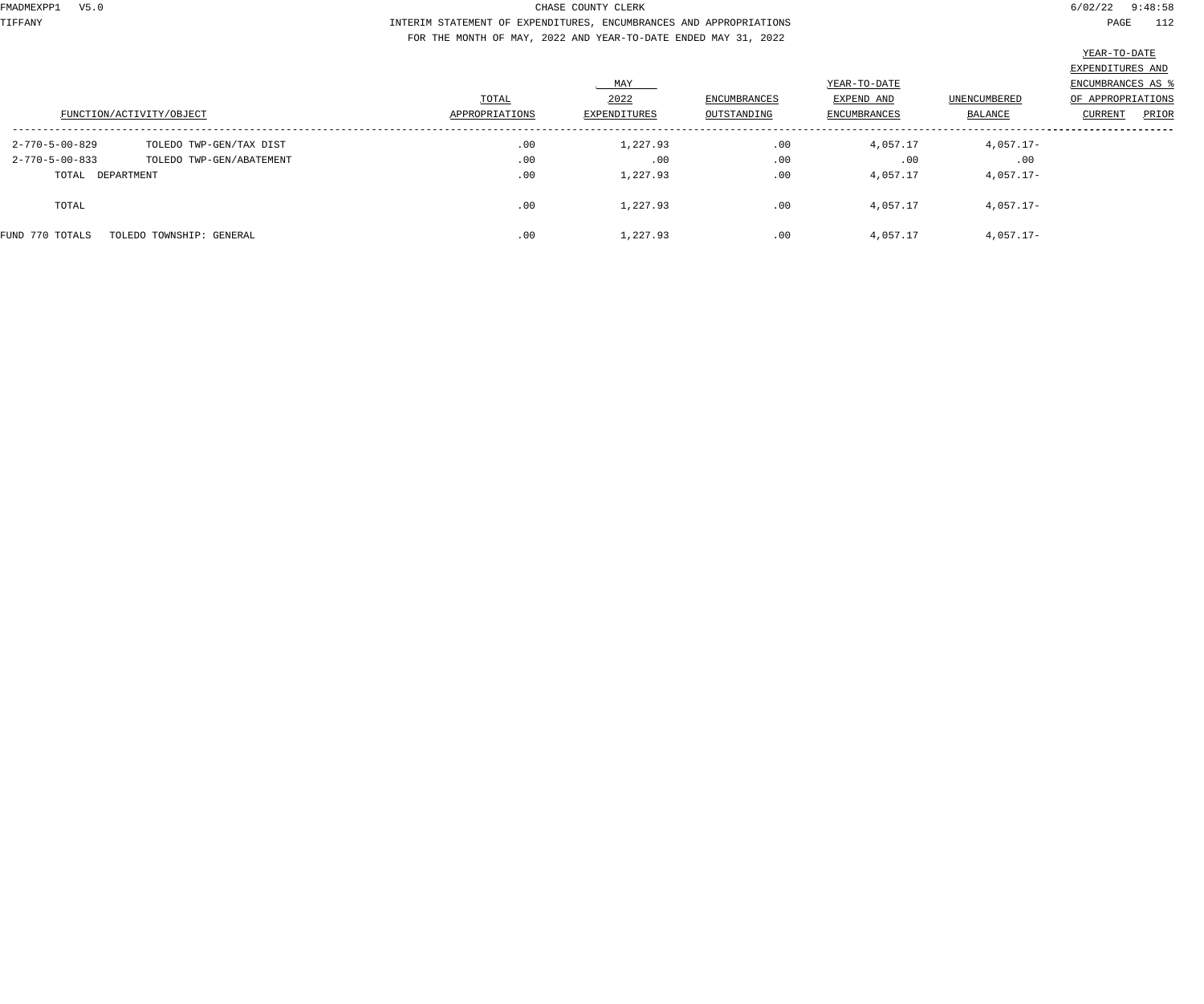## TIFFANY INTERIM STATEMENT OF EXPENDITURES, ENCUMBRANCES AND APPROPRIATIONS PAGE 113 FOR THE MONTH OF MAY, 2022 AND YEAR-TO-DATE ENDED MAY 31, 2022

| ' – 'T'( ) – |
|--------------|
|--------------|

|                          |                           |                |              |              |              |               | EXPENDITURES AND         |  |
|--------------------------|---------------------------|----------------|--------------|--------------|--------------|---------------|--------------------------|--|
|                          |                           |                | MAY          |              | YEAR-TO-DATE |               | <b>ENCUMBRANCES AS %</b> |  |
|                          |                           | TOTAL          | 2022         | ENCUMBRANCES | EXPEND AND   | UNENCUMBERED  | OF APPROPRIATIONS        |  |
| FUNCTION/ACTIVITY/OBJECT |                           | APPROPRIATIONS | EXPENDITURES | OUTSTANDING  | ENCUMBRANCES | BALANCE       | CURRENT<br>PRIOR         |  |
| $2 - 801 - 5 - 00 - 827$ | USD #284-GEN/TRANSFER OUT | .00            | .00          | .00          | .00          | .00           |                          |  |
| $2 - 801 - 5 - 00 - 829$ | USD #284-GEN/TAX DIST     | .00            | 251,050.18   | .00          | 1,031,050.24 | 1,031,050.24- |                          |  |
| $2 - 801 - 5 - 00 - 833$ | USD #284-GEN/ABATEMENT    | .00            | .00          | .00          | .00          | .00           |                          |  |
| TOTAL DEPARTMENT         |                           | .00            | 251,050.18   | .00          | 1,031,050.24 | 1,031,050.24- |                          |  |
| TOTAL                    |                           | .00            | 251,050.18   | .00          | 1,031,050.24 | 1,031,050.24- |                          |  |
| FUND 801 TOTALS          | USD #284: GENERAL         | .00            | 251,050.18   | .00          | 1,031,050.24 | 1,031,050.24- |                          |  |
|                          |                           |                |              |              |              |               |                          |  |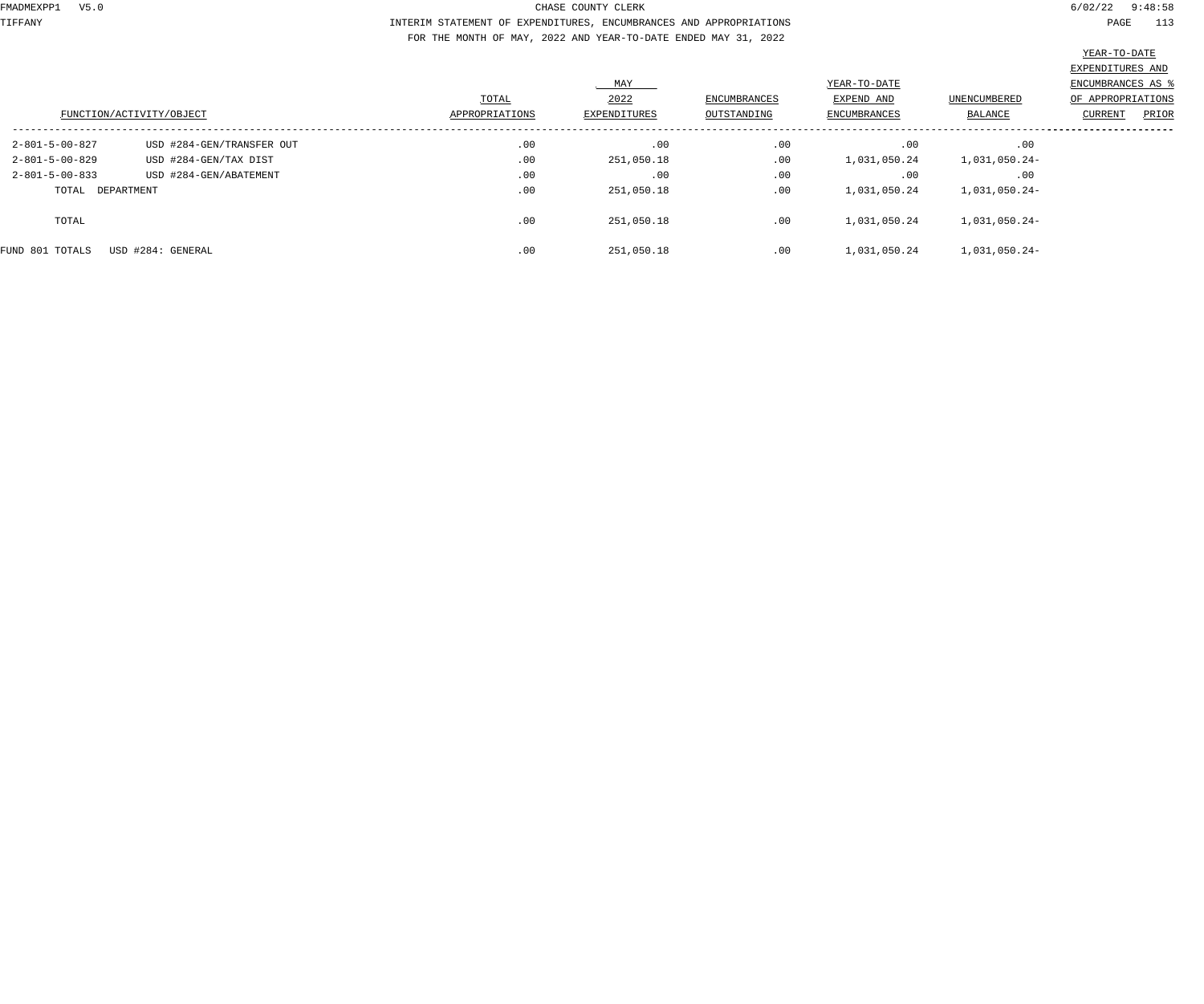TIFFANY INTERIM STATEMENT OF EXPENDITURES, ENCUMBRANCES AND APPROPRIATIONS PAGE 114 FOR THE MONTH OF MAY, 2022 AND YEAR-TO-DATE ENDED MAY 31, 2022

|                          |                                |                |                     |                     |                     |                     | EXPENDITURES AND  |
|--------------------------|--------------------------------|----------------|---------------------|---------------------|---------------------|---------------------|-------------------|
|                          |                                |                | MAY                 |                     | YEAR-TO-DATE        |                     | ENCUMBRANCES AS & |
|                          |                                | TOTAL          | 2022                | <b>ENCUMBRANCES</b> | EXPEND AND          | <b>UNENCUMBERED</b> | OF APPROPRIATIONS |
| FUNCTION/ACTIVITY/OBJECT |                                | APPROPRIATIONS | <b>EXPENDITURES</b> | OUTSTANDING         | <b>ENCUMBRANCES</b> | BALANCE             | PRIOR<br>CURRENT  |
| 2-802-5-00-827           | USD #284-BOND & INT/TRANSFER O | .00            | .00                 | .00                 | .00                 | .00                 |                   |
| $2 - 802 - 5 - 00 - 829$ | USD #284-BOND & INT/TAX DIST   | .00            | 261,103.13          | .00                 | 1,043,570.41        | 1,043,570.41-       |                   |
| $2 - 802 - 5 - 00 - 833$ | USD #284-BOND & INT/ABATEMENT  | .00            | .00                 | .00                 | .00                 | .00                 |                   |
| TOTAL DEPARTMENT         |                                | .00            | 261, 103. 13        | .00                 | 1,043,570.41        | 1,043,570.41-       |                   |
| TOTAL                    |                                | .00            | 261, 103. 13        | .00                 | 1,043,570.41        | 1,043,570.41-       |                   |
| FUND 802 TOTALS          | USD #284: BOND & INTEREST      | .00            | 261, 103. 13        | .00                 | 1,043,570.41        | 1,043,570.41-       |                   |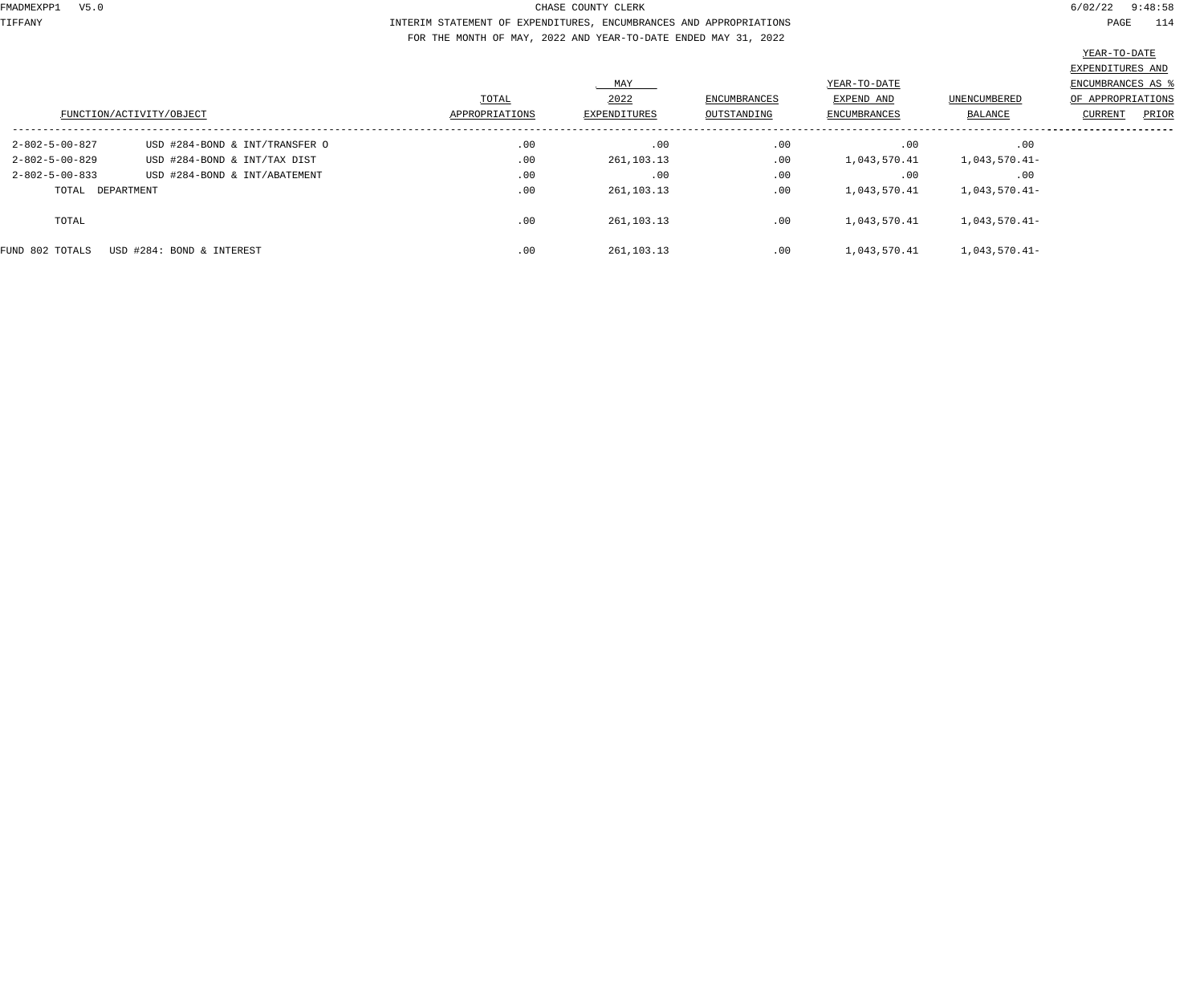TIFFANY INTERIM STATEMENT OF EXPENDITURES, ENCUMBRANCES AND APPROPRIATIONS PAGE 115 FOR THE MONTH OF MAY, 2022 AND YEAR-TO-DATE ENDED MAY 31, 2022

|                          |                                |                |                     |                     |              |              | EXPENDITURES AND  |
|--------------------------|--------------------------------|----------------|---------------------|---------------------|--------------|--------------|-------------------|
|                          |                                |                | MAY                 |                     | YEAR-TO-DATE |              | ENCUMBRANCES AS   |
|                          |                                | TOTAL          | 2022                | <b>ENCUMBRANCES</b> | EXPEND AND   | UNENCUMBERED | OF APPROPRIATIONS |
| FUNCTION/ACTIVITY/OBJECT |                                | APPROPRIATIONS | <b>EXPENDITURES</b> | OUTSTANDING         | ENCUMBRANCES | BALANCE      | PRIOR<br>CURRENT  |
| $2 - 803 - 5 - 00 - 827$ | USD #284-RECREATION/TRANSFER O | .00            | .00                 | .00                 | .00          | .00          |                   |
| $2 - 803 - 5 - 00 - 829$ | USD #284-RECREATION/TAX DIST   | .00            | 42,127.46           | .00                 | 167,716.52   | 167,716.52-  |                   |
| $2 - 803 - 5 - 00 - 833$ | USD #284-RECREATION/ABATEMENT  | .00            | .00                 | .00                 | .00          | .00          |                   |
| TOTAL DEPARTMENT         |                                | .00            | 42,127.46           | .00                 | 167,716.52   | 167,716.52-  |                   |
| TOTAL                    |                                | .00            | 42,127.46           | .00                 | 167,716.52   | 167,716.52-  |                   |
| FUND 803 TOTALS          | USD #284: RECREATION           | .00            | 42,127.46           | .00                 | 167,716.52   | 167,716.52-  |                   |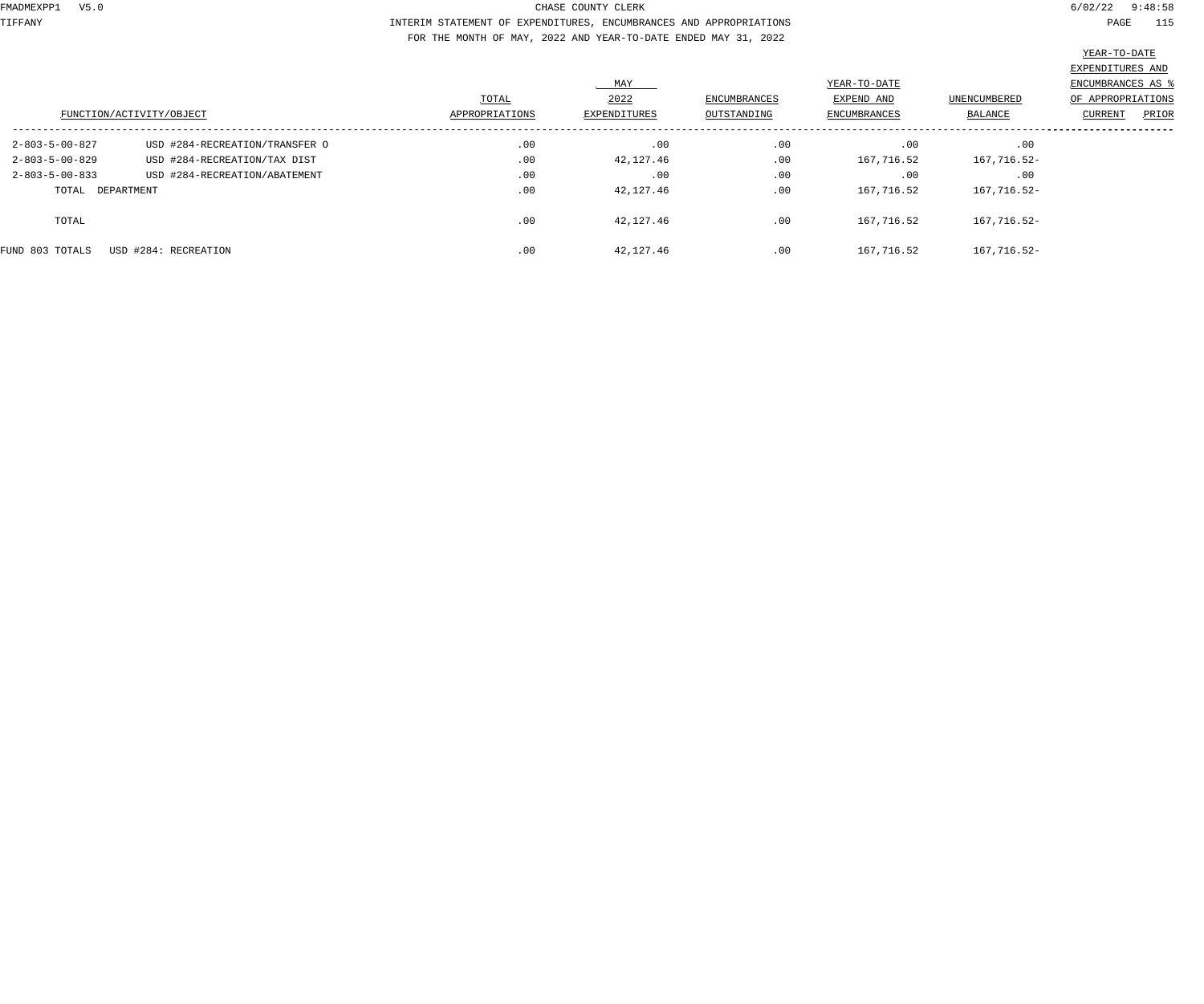TIFFANY INTERIM STATEMENT OF EXPENDITURES, ENCUMBRANCES AND APPROPRIATIONS PAGE 116 FOR THE MONTH OF MAY, 2022 AND YEAR-TO-DATE ENDED MAY 31, 2022

|                          |                                |                |                     |                     |                     |               | EXPENDITURES AND  |
|--------------------------|--------------------------------|----------------|---------------------|---------------------|---------------------|---------------|-------------------|
|                          |                                |                | MAY                 |                     | YEAR-TO-DATE        |               | ENCUMBRANCES AS ' |
|                          |                                | TOTAL          | 2022                | <b>ENCUMBRANCES</b> | EXPEND AND          | UNENCUMBERED  | OF APPROPRIATIONS |
| FUNCTION/ACTIVITY/OBJECT |                                | APPROPRIATIONS | <b>EXPENDITURES</b> | OUTSTANDING         | <b>ENCUMBRANCES</b> | BALANCE       | PRIOR<br>CURRENT  |
|                          |                                |                |                     |                     |                     |               |                   |
| $2 - 804 - 5 - 00 - 827$ | USD #284-CAPITAL OUTLAY/TRANSF | .00            | .00                 | .00                 | .00                 | .00           |                   |
| $2 - 804 - 5 - 00 - 829$ | USD #284-CAPITAL OUTLAY/TAX DI | .00            | 111,601.11          | .00                 | 446, 243. 25        | 446, 243. 25- |                   |
| $2 - 804 - 5 - 00 - 833$ | USD #284-CAPITAL OUTLAY/ABATEM | .00            | .00                 | .00                 | .00                 | .00           |                   |
| TOTAL DEPARTMENT         |                                | .00            | 111,601.11          | .00                 | 446, 243. 25        | 446,243.25-   |                   |
|                          |                                |                |                     |                     |                     |               |                   |
| TOTAL                    |                                | .00            | 111,601.11          | .00                 | 446, 243. 25        | 446, 243. 25- |                   |
|                          |                                |                |                     |                     |                     |               |                   |
| FUND 804 TOTALS          | USD #284: CAPITAL OUTLAY       | .00            | 111,601.11          | .00                 | 446, 243. 25        | 446, 243. 25- |                   |
|                          |                                |                |                     |                     |                     |               |                   |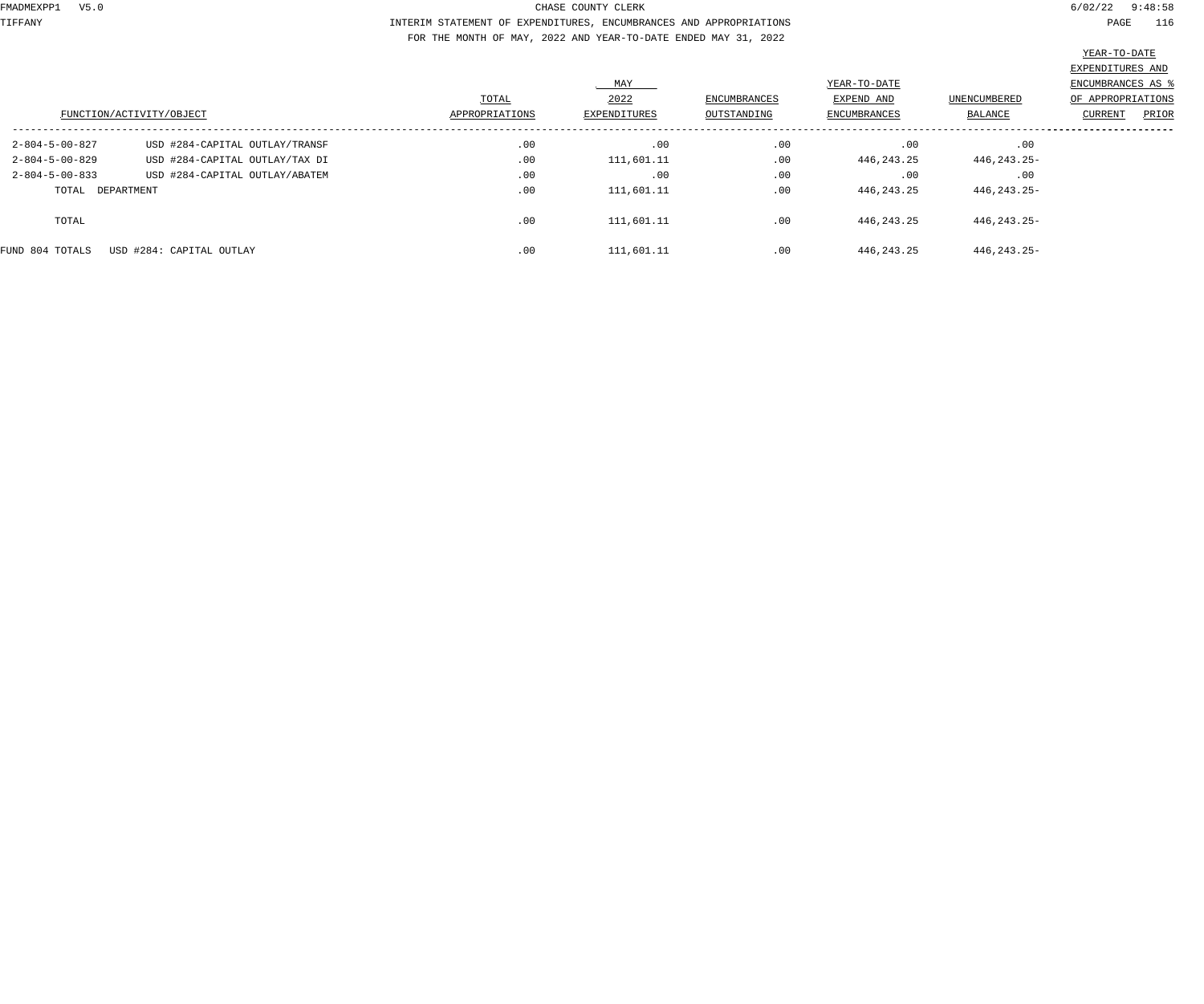TIFFANY INTERIM STATEMENT OF EXPENDITURES, ENCUMBRANCES AND APPROPRIATIONS PAGE 117 FOR THE MONTH OF MAY, 2022 AND YEAR-TO-DATE ENDED MAY 31, 2022

|                          |                                |                |              |              |              |              | EXPENDITURES AND         |
|--------------------------|--------------------------------|----------------|--------------|--------------|--------------|--------------|--------------------------|
|                          |                                |                | MAY          |              | YEAR-TO-DATE |              | <b>ENCUMBRANCES AS ?</b> |
|                          |                                | TOTAL          | 2022         | ENCUMBRANCES | EXPEND AND   | UNENCUMBERED | OF APPROPRIATIONS        |
| FUNCTION/ACTIVITY/OBJECT |                                | APPROPRIATIONS | EXPENDITURES | OUTSTANDING  | ENCUMBRANCES | BALANCE      | PRIOR<br>CURRENT         |
| $2 - 805 - 5 - 00 - 827$ | USD #284-SUP GEN/TRANSFER OUT  | .00            | .00          | .00          | .00          | .00          |                          |
| $2 - 805 - 5 - 00 - 829$ | USD #284-SUP GEN/TAX DIST      | .00            | 229,785.03   | .00          | 917,623.39   | 917,623.39-  |                          |
| $2 - 805 - 5 - 00 - 833$ | USD #284-SUP GEN/ABATEMENT     | .00            | .00          | .00          | .00          | .00          |                          |
| TOTAL DEPARTMENT         |                                | .00            | 229,785.03   | .00          | 917,623.39   | 917,623.39-  |                          |
| TOTAL                    |                                | .00            | 229,785.03   | .00          | 917,623.39   | 917,623.39-  |                          |
| FUND 805 TOTALS          | USD #284: SUPPLEMENTAL GENERAL | .00            | 229,785.03   | .00          | 917,623.39   | 917,623.39-  |                          |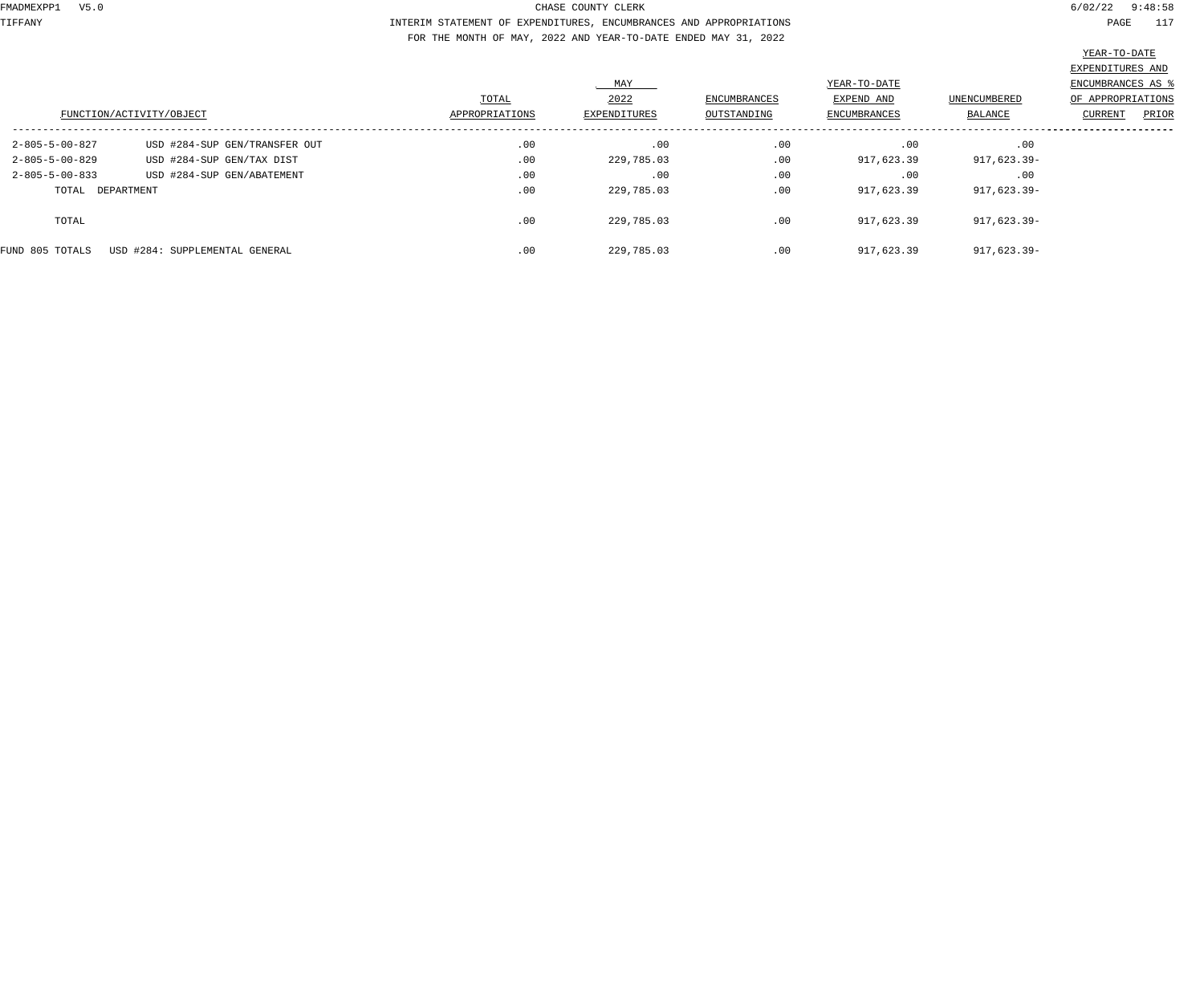TIFFANY INTERIM STATEMENT OF EXPENDITURES, ENCUMBRANCES AND APPROPRIATIONS PAGE 118 FOR THE MONTH OF MAY, 2022 AND YEAR-TO-DATE ENDED MAY 31, 2022

|                          |                          |                         | MAY                         |                                    | YEAR-TO-DATE                      |                         | EXPENDITURES AND<br>ENCUMBRANCES AS |       |
|--------------------------|--------------------------|-------------------------|-----------------------------|------------------------------------|-----------------------------------|-------------------------|-------------------------------------|-------|
|                          | FUNCTION/ACTIVITY/OBJECT | TOTAL<br>APPROPRIATIONS | 2022<br><b>EXPENDITURES</b> | <b>ENCUMBRANCES</b><br>OUTSTANDING | EXPEND AND<br><b>ENCUMBRANCES</b> | UNENCUMBERED<br>BALANCE | OF APPROPRIATIONS<br>CURRENT        | PRIOR |
| 2-808-5-00-829           | USD #397-GEN/TAX DIST    | .00                     | 24.77                       | .00                                | 1,785.17                          | $1,785.17-$             |                                     |       |
| $2 - 808 - 5 - 00 - 833$ | USD #397-GEN/ABATEMENT   | .00                     | .00                         | .00                                | .00                               | .00                     |                                     |       |
| TOTAL DEPARTMENT         |                          | .00                     | 24.77                       | .00                                | 1,785.17                          | $1,785.17-$             |                                     |       |
| TOTAL                    |                          | .00                     | 24.77                       | .00                                | 1,785.17                          | $1,785.17-$             |                                     |       |
| FUND 808 TOTALS          | USD #397: GENERAL        | .00                     | 24.77                       | .00                                | 1,785.17                          | $1,785.17-$             |                                     |       |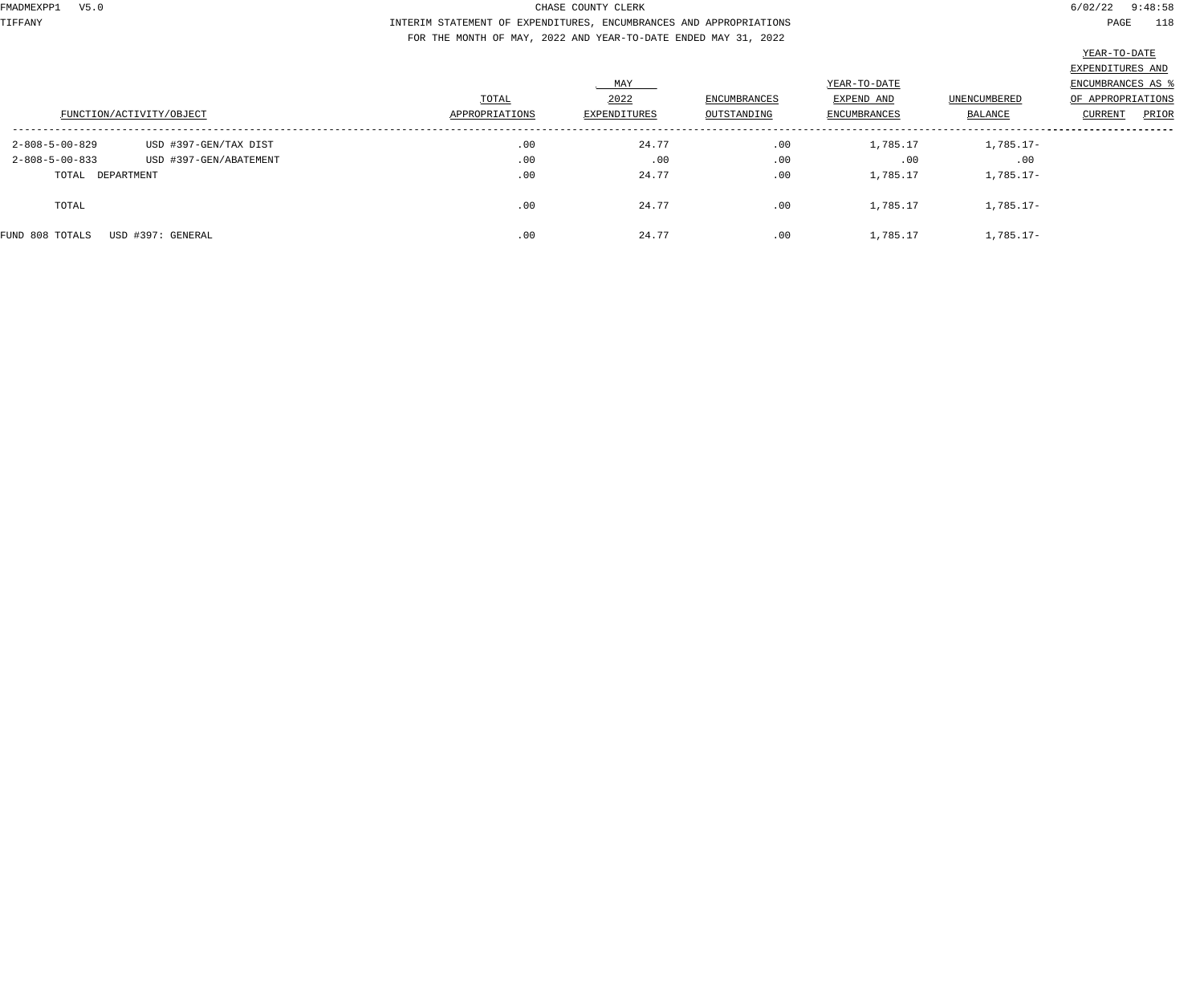TIFFANY INTERIM STATEMENT OF EXPENDITURES, ENCUMBRANCES AND APPROPRIATIONS PAGE 119 FOR THE MONTH OF MAY, 2022 AND YEAR-TO-DATE ENDED MAY 31, 2022

|                                                                          | FUNCTION/ACTIVITY/OBJECT                                         | TOTAL<br>APPROPRIATIONS | MAY<br>2022<br>EXPENDITURES | <b>ENCUMBRANCES</b><br>OUTSTANDING | YEAR-TO-DATE<br>EXPEND AND<br>ENCUMBRANCES | UNENCUMBERED<br>BALANCE      | EXPENDITURES AND<br>ENCUMBRANCES AS<br>OF APPROPRIATIONS<br>PRIOR<br>CURRENT |
|--------------------------------------------------------------------------|------------------------------------------------------------------|-------------------------|-----------------------------|------------------------------------|--------------------------------------------|------------------------------|------------------------------------------------------------------------------|
| $2 - 809 - 5 - 00 - 829$<br>$2 - 809 - 5 - 00 - 833$<br>TOTAL DEPARTMENT | USD #397-CAPITAL OUTLAY/TAX DI<br>USD #397-CAPITAL OUTLAY/ABATEM | .00<br>.00<br>.00       | 11.83<br>.00<br>11.83       | .00<br>.00<br>.00                  | 746.39<br>.00<br>746.39                    | 746.39-<br>.00<br>$746.39 -$ |                                                                              |
| TOTAL                                                                    |                                                                  | .00                     | 11.83                       | .00                                | 746.39                                     | $746.39 -$                   |                                                                              |
| FUND 809 TOTALS                                                          | USD #397: CAPITAL OUTLAY                                         | .00                     | 11.83                       | .00                                | 746.39                                     | $746.39 -$                   |                                                                              |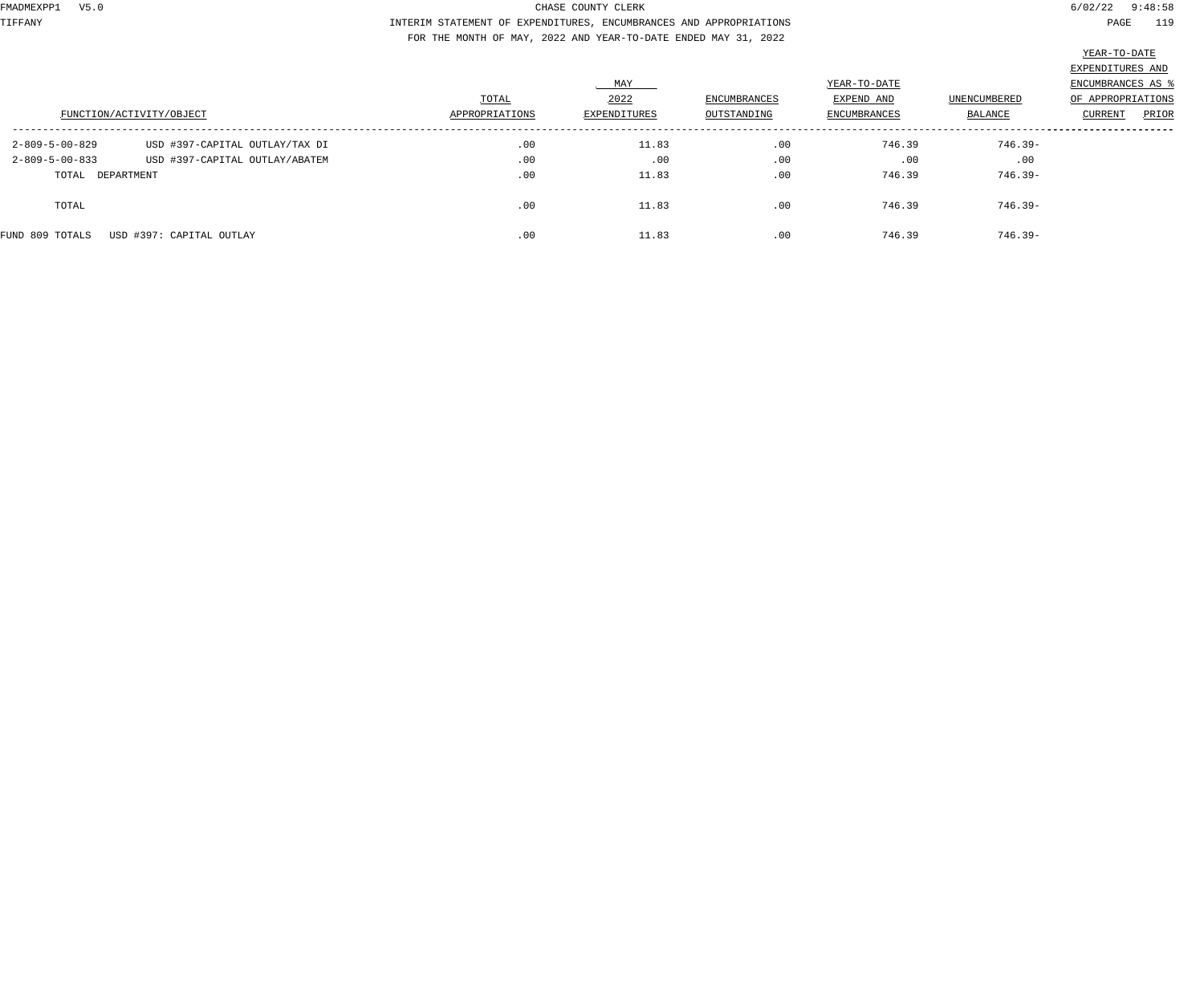TIFFANY INTERIM STATEMENT OF EXPENDITURES, ENCUMBRANCES AND APPROPRIATIONS PAGE 120 FOR THE MONTH OF MAY, 2022 AND YEAR-TO-DATE ENDED MAY 31, 2022

|                                                                | FUNCTION/ACTIVITY/OBJECT                                | TOTAL<br>APPROPRIATIONS | MAY<br>2022<br>EXPENDITURES | <b>ENCUMBRANCES</b><br>OUTSTANDING | YEAR-TO-DATE<br>EXPEND AND<br><b>ENCUMBRANCES</b> | UNENCUMBERED<br>BALANCE           | EXPENDITURES AND<br>ENCUMBRANCES AS<br>OF APPROPRIATIONS<br>PRIOR<br>CURRENT |
|----------------------------------------------------------------|---------------------------------------------------------|-------------------------|-----------------------------|------------------------------------|---------------------------------------------------|-----------------------------------|------------------------------------------------------------------------------|
| 2-810-5-00-829<br>$2 - 810 - 5 - 00 - 833$<br>TOTAL DEPARTMENT | USD #397-SUP GEN/TAX DIST<br>USD #397-SUP GEN/ABATEMENT | .00<br>.00<br>.00       | 17.38<br>.00<br>17.38       | .00<br>.00<br>.00                  | 1,084.21<br>.00<br>1,084.21                       | $1,084.21-$<br>.00<br>$1,084.21-$ |                                                                              |
| TOTAL                                                          |                                                         | .00                     | 17.38                       | .00                                | 1,084.21                                          | $1,084.21-$                       |                                                                              |
| FUND 810 TOTALS                                                | USD #397: SUPPLEMENTAL GENERAL                          | .00                     | 17.38                       | .00                                | 1,084.21                                          | $1,084.21-$                       |                                                                              |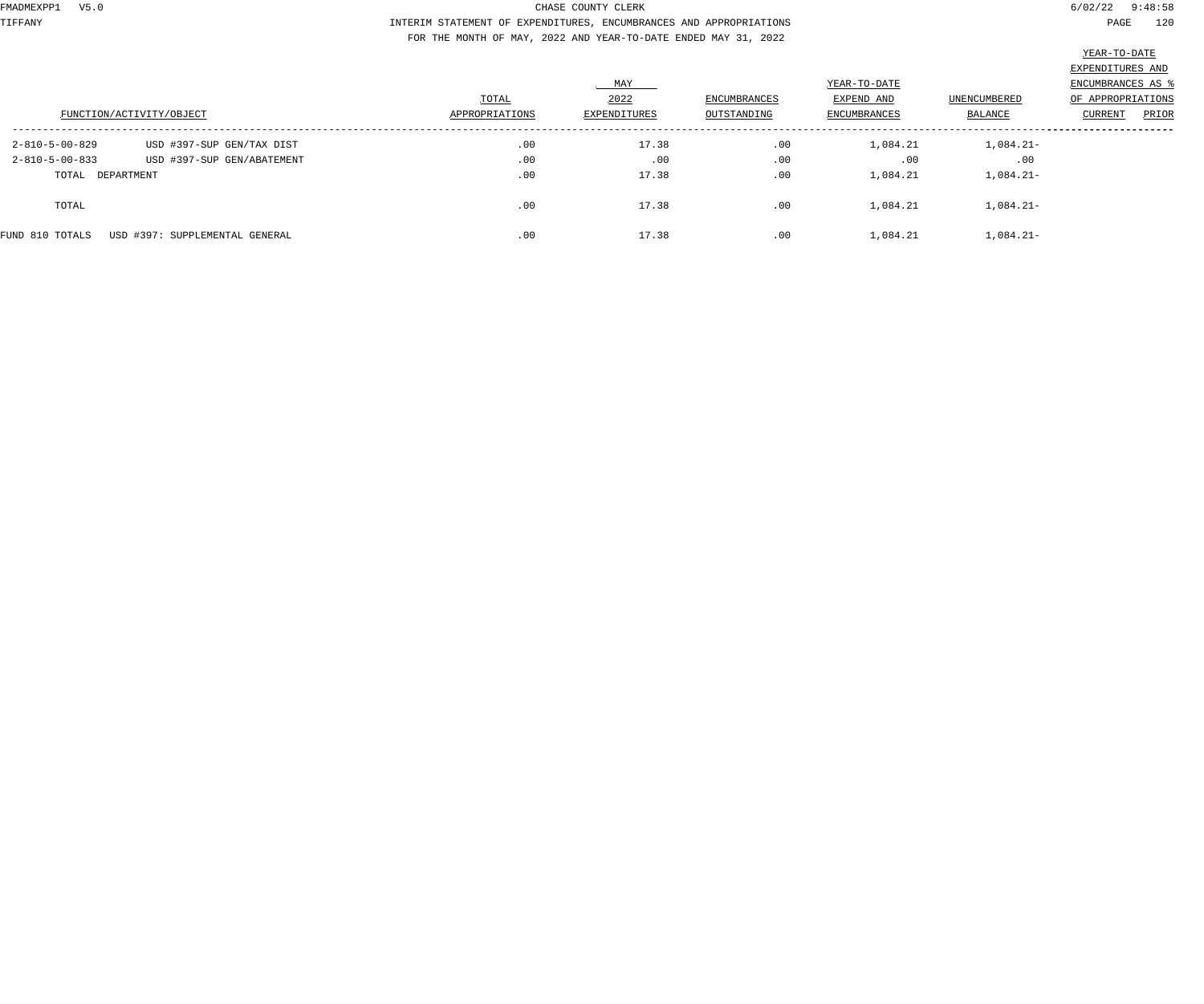TIFFANY INTERIM STATEMENT OF EXPENDITURES, ENCUMBRANCES AND APPROPRIATIONS PAGE 121 FOR THE MONTH OF MAY, 2022 AND YEAR-TO-DATE ENDED MAY 31, 2022

|                          |                               |                         | MAY                  |                                    | YEAR-TO-DATE               |                         | EXPENDITURES AND<br>ENCUMBRANCES AS   |
|--------------------------|-------------------------------|-------------------------|----------------------|------------------------------------|----------------------------|-------------------------|---------------------------------------|
| FUNCTION/ACTIVITY/OBJECT |                               | TOTAL<br>APPROPRIATIONS | 2022<br>EXPENDITURES | <b>ENCUMBRANCES</b><br>OUTSTANDING | EXPEND AND<br>ENCUMBRANCES | UNENCUMBERED<br>BALANCE | OF APPROPRIATIONS<br>CURRENT<br>PRIOR |
| $2 - 811 - 5 - 00 - 829$ | USD #397-BOND & INT/TAX DIST  | .00                     | .00                  | .00                                | .00                        | .00                     |                                       |
| $2 - 811 - 5 - 00 - 833$ | USD #397-BOND & INT/ABATEMENT | .00                     | .00                  | .00                                | .00                        | .00                     |                                       |
| TOTAL DEPARTMENT         |                               | .00                     | .00                  | .00                                | .00                        | .00                     |                                       |
| TOTAL                    |                               | .00                     | .00                  | .00                                | .00                        | .00                     |                                       |
| FUND 811 TOTALS          | USD #397: BOND & INTEREST     | .00                     | .00                  | .00                                | .00                        | .00                     |                                       |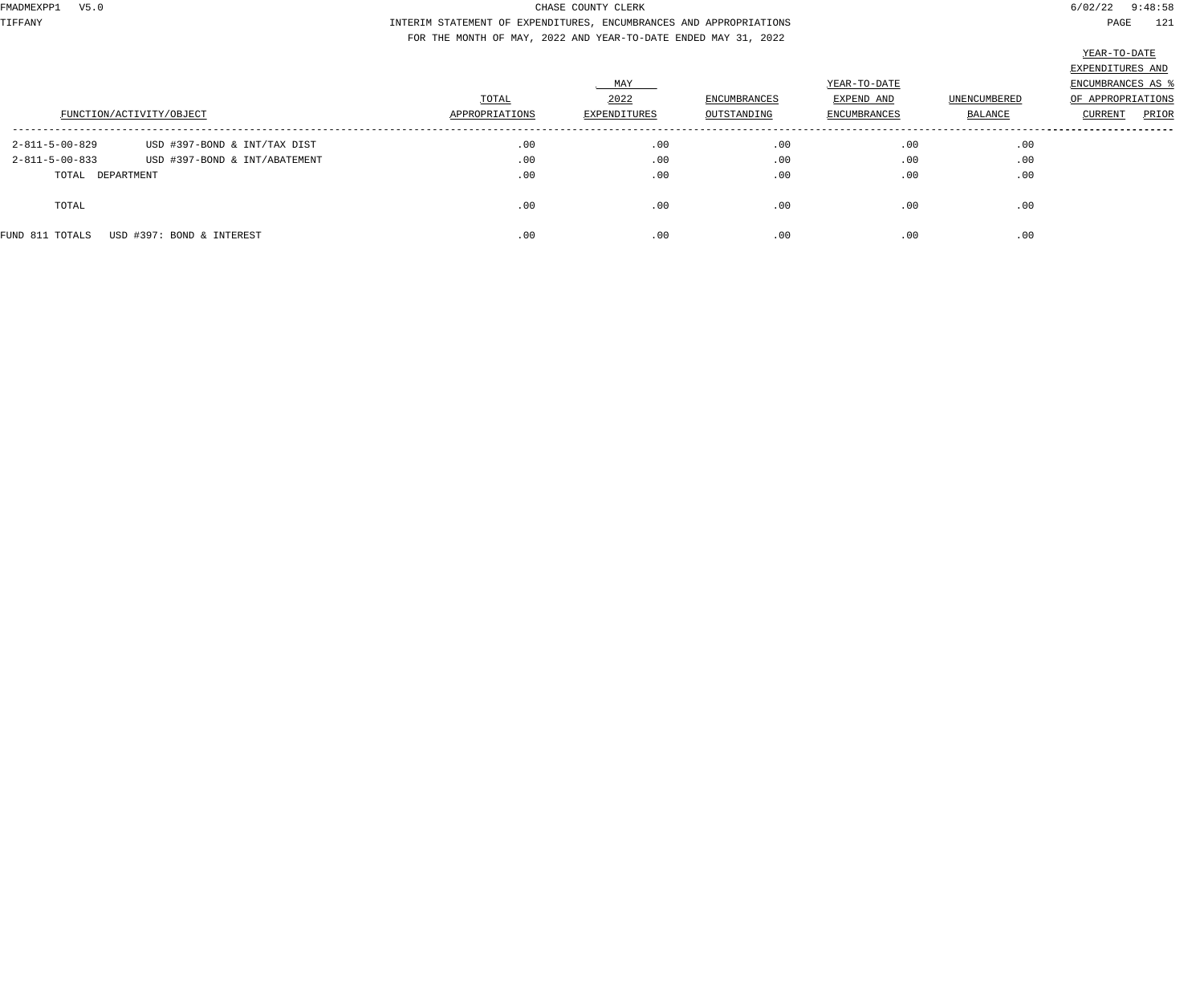TIFFANY INTERIM STATEMENT OF EXPENDITURES, ENCUMBRANCES AND APPROPRIATIONS PAGE 122 FOR THE MONTH OF MAY, 2022 AND YEAR-TO-DATE ENDED MAY 31, 2022

| FUNCTION/ACTIVITY/OBJECT |                        | TOTAL<br>APPROPRIATIONS | MAY<br>2022<br>EXPENDITURES | <b>ENCUMBRANCES</b><br>OUTSTANDING | YEAR-TO-DATE<br>EXPEND AND<br><b>ENCUMBRANCES</b> | <b>UNENCUMBERED</b><br>BALANCE | EXPENDITURES AND<br>ENCUMBRANCES AS<br>OF APPROPRIATIONS<br>CURRENT<br>PRIOR |
|--------------------------|------------------------|-------------------------|-----------------------------|------------------------------------|---------------------------------------------------|--------------------------------|------------------------------------------------------------------------------|
| 2-816-5-00-829           | USD #398-GEN/TAX DIST  | .00                     | 1,327.62                    | .00                                | 11,620.23                                         | $11,620.23-$                   |                                                                              |
| $2 - 816 - 5 - 00 - 833$ | USD #398-GEN/ABATEMENT | .00                     | .00                         | .00                                | .00                                               | .00                            |                                                                              |
| TOTAL DEPARTMENT         |                        | .00                     | 1,327.62                    | .00                                | 11,620.23                                         | $11,620.23-$                   |                                                                              |
| TOTAL                    |                        | .00                     | 1,327.62                    | .00                                | 11,620.23                                         | $11,620.23-$                   |                                                                              |
| FUND 816 TOTALS          | USD #398: GENERAL      | .00                     | 1,327.62                    | .00                                | 11,620.23                                         | $11,620.23-$                   |                                                                              |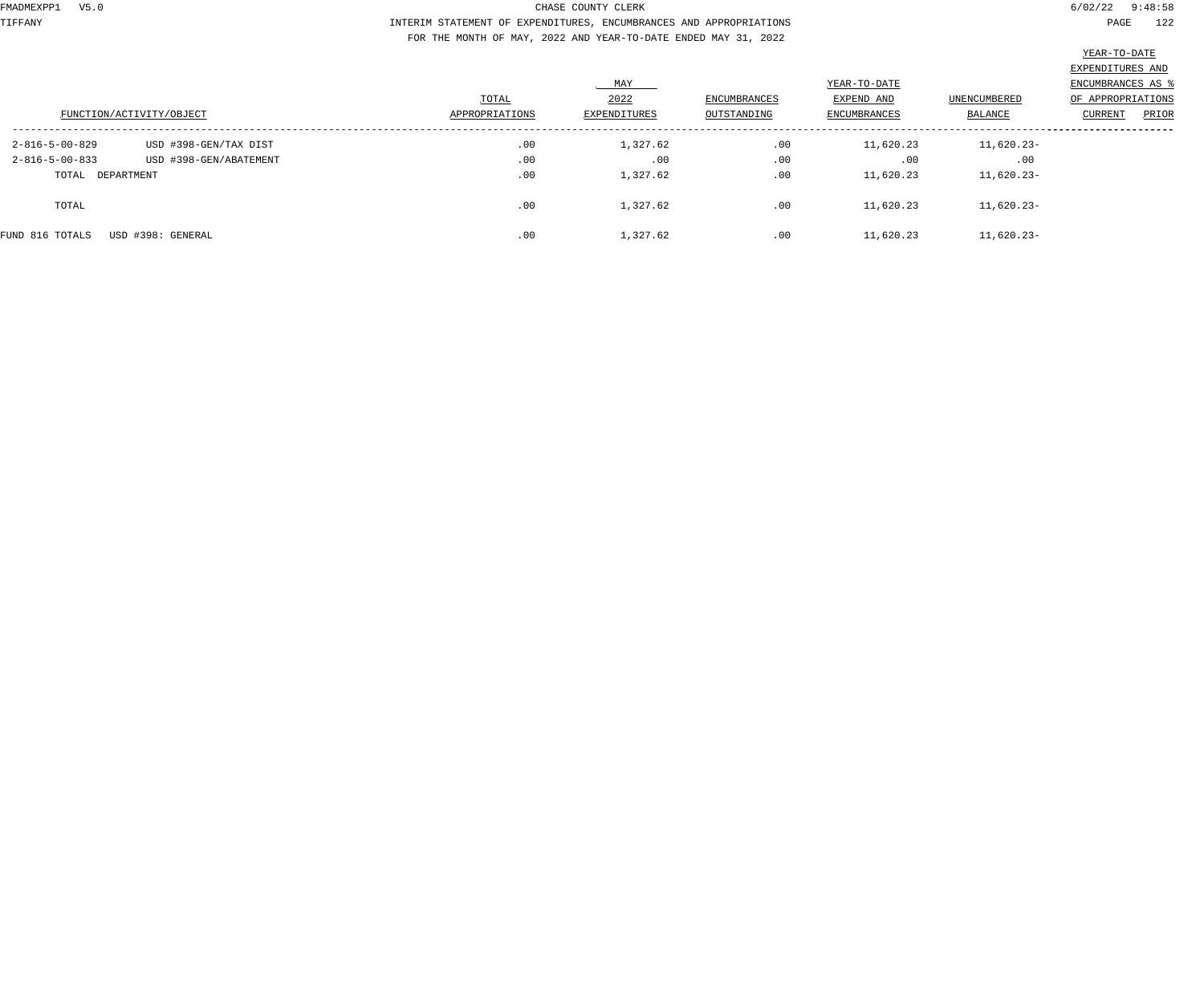TIFFANY INTERIM STATEMENT OF EXPENDITURES, ENCUMBRANCES AND APPROPRIATIONS PAGE 123 FOR THE MONTH OF MAY, 2022 AND YEAR-TO-DATE ENDED MAY 31, 2022

| FUNCTION/ACTIVITY/OBJECT                   |                                                               | TOTAL<br>APPROPRIATIONS | MAY<br>2022<br>EXPENDITURES | ENCUMBRANCES<br>OUTSTANDING | YEAR-TO-DATE<br>EXPEND AND<br>ENCUMBRANCES | UNENCUMBERED<br>BALANCE | EXPENDITURES AND<br>ENCUMBRANCES AS %<br>OF APPROPRIATIONS<br>PRIOR<br>CURRENT |
|--------------------------------------------|---------------------------------------------------------------|-------------------------|-----------------------------|-----------------------------|--------------------------------------------|-------------------------|--------------------------------------------------------------------------------|
| 2-817-5-00-829<br>$2 - 817 - 5 - 00 - 833$ | USD #398-BOND & INT/TAX DIST<br>USD #398-BOND & INT/ABATEMENT | .00<br>.00              | .00<br>.00                  | .00<br>.00                  | .00<br>.00                                 | .00<br>.00              |                                                                                |
| TOTAL DEPARTMENT                           |                                                               | .00                     | .00                         | .00                         | .00                                        | .00                     |                                                                                |
| TOTAL                                      |                                                               | .00                     | .00                         | .00                         | .00                                        | .00                     |                                                                                |
| FUND 817 TOTALS                            | USD #398: BOND & INTEREST                                     | .00                     | .00                         | .00                         | .00                                        | .00                     |                                                                                |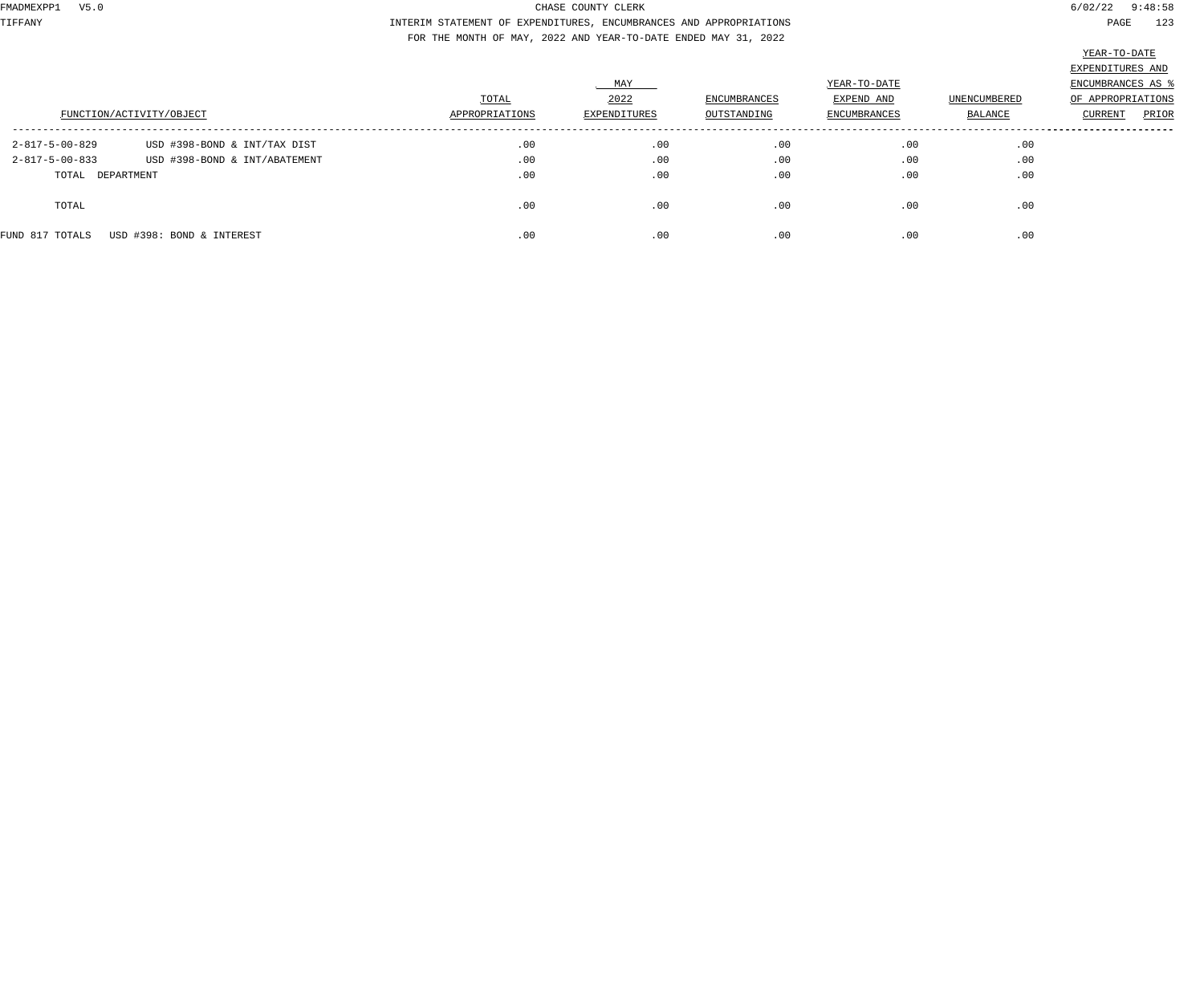TIFFANY INTERIM STATEMENT OF EXPENDITURES, ENCUMBRANCES AND APPROPRIATIONS PAGE 124 FOR THE MONTH OF MAY, 2022 AND YEAR-TO-DATE ENDED MAY 31, 2022

|                          |                                |                |              |                     |                     |              | EXPENDITURES AND         |
|--------------------------|--------------------------------|----------------|--------------|---------------------|---------------------|--------------|--------------------------|
|                          |                                |                | MAY          |                     | YEAR-TO-DATE        |              | <b>ENCUMBRANCES AS 8</b> |
| FUNCTION/ACTIVITY/OBJECT |                                | TOTAL          | 2022         | <b>ENCUMBRANCES</b> | EXPEND AND          | UNENCUMBERED | OF APPROPRIATIONS        |
|                          |                                | APPROPRIATIONS | EXPENDITURES | OUTSTANDING         | <b>ENCUMBRANCES</b> | BALANCE      | CURRENT<br>PRIOR         |
| $2 - 818 - 5 - 00 - 829$ | USD #398-CAPITAL OUTLAY/TAX DI | .00            | 313.16       | .00                 | 2,600.44            | $2,600.44-$  |                          |
| $2 - 818 - 5 - 00 - 833$ | USD #398-CAPITAL OUTLAY/ABATEM | .00            | .00          | .00                 | .00                 | .00          |                          |
| TOTAL DEPARTMENT         |                                | .00            | 313.16       | .00                 | 2,600.44            | $2,600.44-$  |                          |
| TOTAL                    |                                | .00            | 313.16       | .00                 | 2,600.44            | $2,600.44-$  |                          |
| FUND 818 TOTALS          | USD #398: CAPITAL OUTLAY       | .00            | 313.16       | .00                 | 2,600.44            | $2,600.44-$  |                          |
|                          |                                |                |              |                     |                     |              |                          |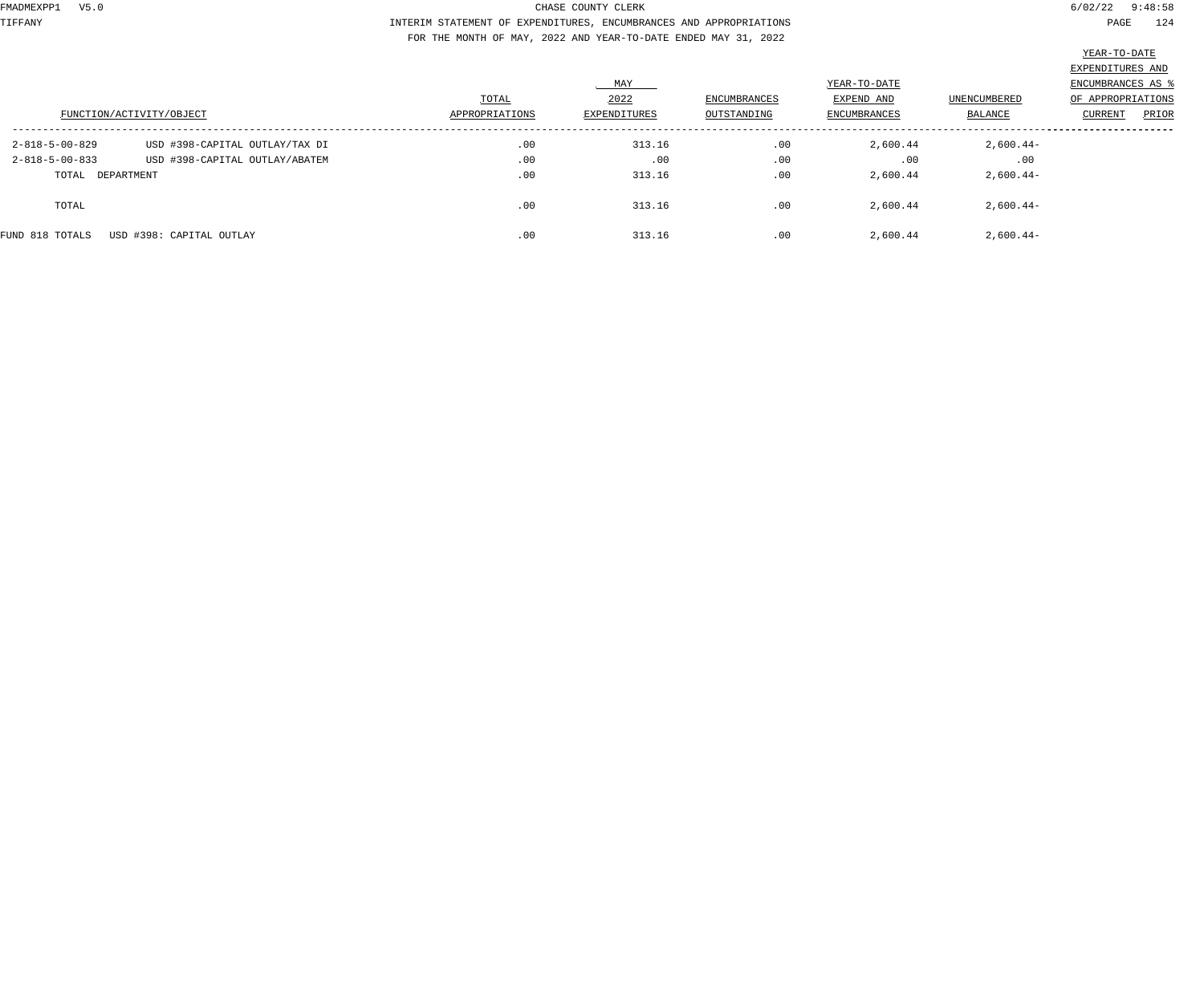TIFFANY INTERIM STATEMENT OF EXPENDITURES, ENCUMBRANCES AND APPROPRIATIONS PAGE 125 FOR THE MONTH OF MAY, 2022 AND YEAR-TO-DATE ENDED MAY 31, 2022

|                          | FUNCTION/ACTIVITY/OBJECT      | TOTAL<br>APPROPRIATIONS | MAY<br>2022<br>EXPENDITURES | <b>ENCUMBRANCES</b><br>OUTSTANDING | YEAR-TO-DATE<br>EXPEND AND<br><b>ENCUMBRANCES</b> | <b>UNENCUMBERED</b><br>BALANCE | EXPENDITURES AND<br>ENCUMBRANCES AS<br>OF APPROPRIATIONS<br>CURRENT<br>PRIOR |
|--------------------------|-------------------------------|-------------------------|-----------------------------|------------------------------------|---------------------------------------------------|--------------------------------|------------------------------------------------------------------------------|
| 2-819-5-00-829           | USD #398-RECREATION/TAX DIST  | .00                     | 154.05                      | .00                                | 1,275.45                                          | $1,275.45-$                    |                                                                              |
| $2 - 819 - 5 - 00 - 833$ | USD #398-RECREATION/ABATEMENT | .00                     | .00                         | .00                                | .00                                               | .00                            |                                                                              |
| TOTAL DEPARTMENT         |                               | .00                     | 154.05                      | .00                                | 1,275.45                                          | $1,275.45-$                    |                                                                              |
| TOTAL                    |                               | .00                     | 154.05                      | .00                                | 1,275.45                                          | $1,275.45-$                    |                                                                              |
| FUND 819 TOTALS          | USD #398: RECREATION          | .00                     | 154.05                      | .00                                | 1,275.45                                          | $1,275.45-$                    |                                                                              |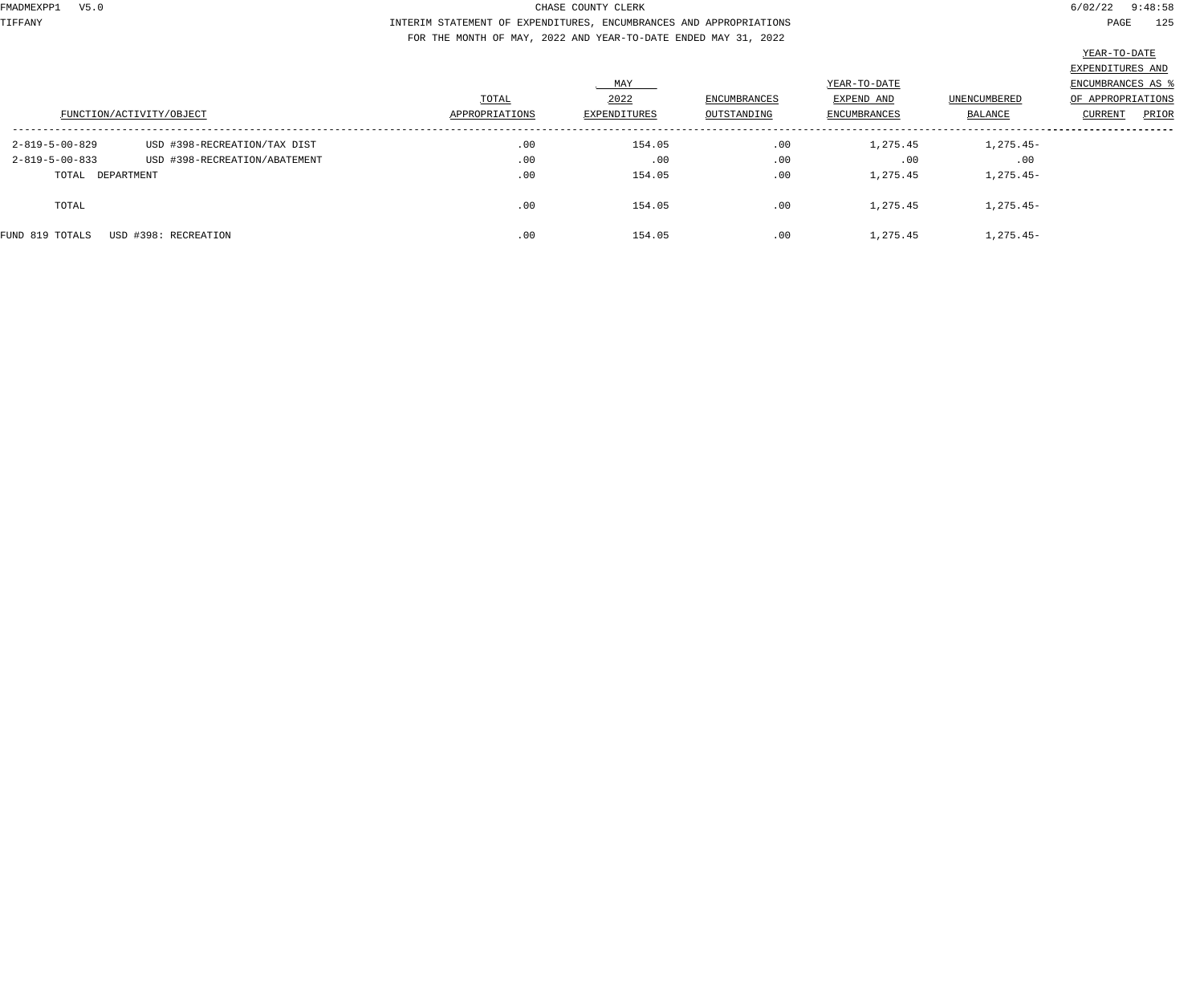TIFFANY INTERIM STATEMENT OF EXPENDITURES, ENCUMBRANCES AND APPROPRIATIONS PAGE 126 FOR THE MONTH OF MAY, 2022 AND YEAR-TO-DATE ENDED MAY 31, 2022

|                          |                                |                |              |                     |                     |                     | the contract of the contract of the contract of the contract of the contract of |       |
|--------------------------|--------------------------------|----------------|--------------|---------------------|---------------------|---------------------|---------------------------------------------------------------------------------|-------|
|                          |                                |                |              |                     |                     |                     | EXPENDITURES AND                                                                |       |
|                          |                                |                | MAY          |                     |                     | YEAR-TO-DATE        |                                                                                 |       |
| FUNCTION/ACTIVITY/OBJECT |                                | TOTAL          | 2022         | <b>ENCUMBRANCES</b> | EXPEND AND          | <b>UNENCUMBERED</b> | OF APPROPRIATIONS                                                               |       |
|                          |                                | APPROPRIATIONS | EXPENDITURES | OUTSTANDING         | <b>ENCUMBRANCES</b> | BALANCE             | CURRENT                                                                         | PRIOR |
| $2 - 820 - 5 - 00 - 829$ | USD #398-SUP GEN/TAX DIST      | .00            | 1,720.48     | .00                 | 14,198.21           | 14, 198. 21-        |                                                                                 |       |
| $2 - 820 - 5 - 00 - 833$ | USD #398-SUP GEN/ABATEMENT     | .00            | .00          | .00                 | .00                 | .00                 |                                                                                 |       |
| TOTAL DEPARTMENT         |                                | .00            | 1,720.48     | .00                 | 14,198.21           | 14, 198. 21-        |                                                                                 |       |
| TOTAL                    |                                | .00            | 1,720.48     | .00                 | 14,198.21           | 14, 198. 21-        |                                                                                 |       |
| FUND 820 TOTALS          | USD #398: SUPPLEMENTAL GENERAL | .00            | 1,720.48     | .00                 | 14,198.21           | 14, 198. 21-        |                                                                                 |       |
|                          |                                |                |              |                     |                     |                     |                                                                                 |       |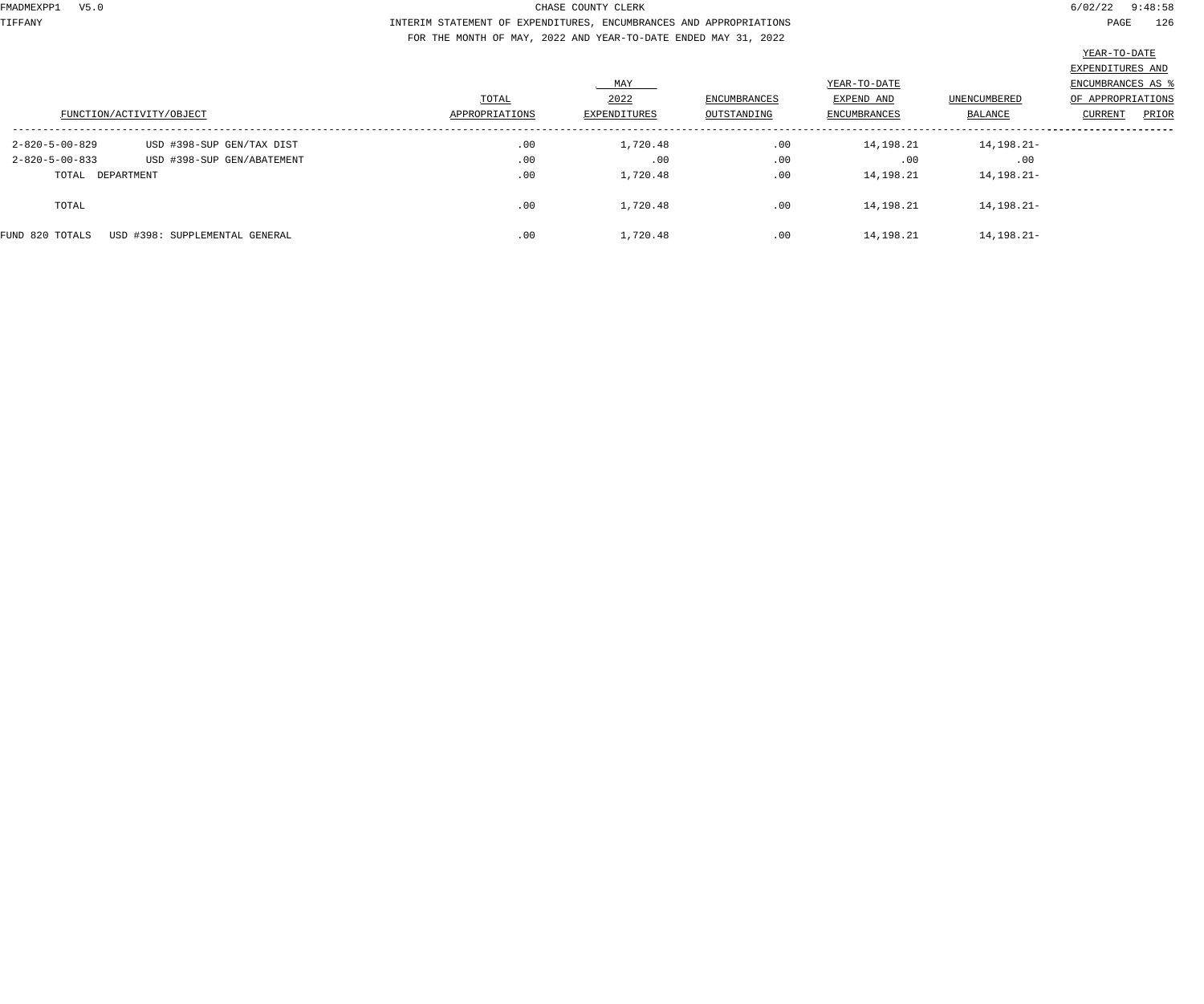TIFFANY INTERIM STATEMENT OF EXPENDITURES, ENCUMBRANCES AND APPROPRIATIONS PAGE 127 FOR THE MONTH OF MAY, 2022 AND YEAR-TO-DATE ENDED MAY 31, 2022

| FUNCTION/ACTIVITY/OBJECT                             |                                                 | TOTAL<br>APPROPRIATIONS | MAY<br>2022<br>EXPENDITURES | <b>ENCUMBRANCES</b><br>OUTSTANDING | YEAR-TO-DATE<br>EXPEND AND<br><b>ENCUMBRANCES</b> | UNENCUMBERED<br>BALANCE | EXPENDITURES AND<br>ENCUMBRANCES AS \$<br>OF APPROPRIATIONS<br>CURRENT<br>PRIOR |
|------------------------------------------------------|-------------------------------------------------|-------------------------|-----------------------------|------------------------------------|---------------------------------------------------|-------------------------|---------------------------------------------------------------------------------|
| $2 - 823 - 5 - 00 - 829$<br>$2 - 823 - 5 - 00 - 833$ | USD #408-GEN/TAX DIST<br>USD #408-GEN/ABATEMENT | .00<br>.00              | 1,188.93<br>.00             | .00<br>.00                         | 3,733.34<br>.00                                   | $3,733.34-$<br>.00      |                                                                                 |
| TOTAL DEPARTMENT                                     |                                                 | .00                     | 1,188.93                    | .00                                | 3,733.34                                          | $3,733.34-$             |                                                                                 |
| TOTAL                                                |                                                 | .00                     | 1,188.93                    | .00                                | 3,733.34                                          | $3,733.34-$             |                                                                                 |
| FUND 823 TOTALS                                      | USD #408: GENERAL                               | .00                     | 1,188.93                    | .00                                | 3,733.34                                          | $3,733.34-$             |                                                                                 |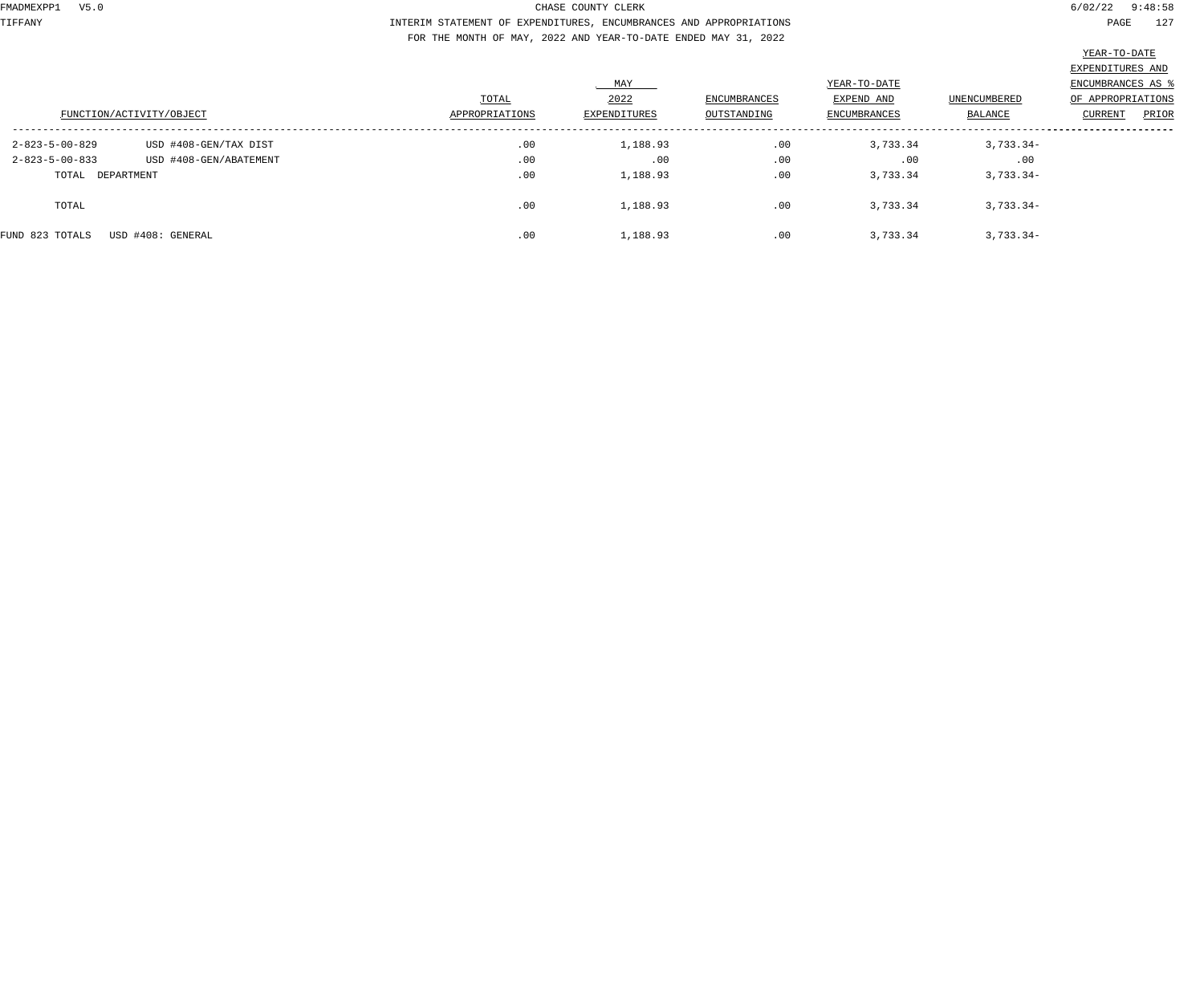TIFFANY INTERIM STATEMENT OF EXPENDITURES, ENCUMBRANCES AND APPROPRIATIONS PAGE 128 FOR THE MONTH OF MAY, 2022 AND YEAR-TO-DATE ENDED MAY 31, 2022

| $\lambda$<br>$\cdot$ $\cdot$<br>7.<br>1<br>٠ |
|----------------------------------------------|
|                                              |

|                                                                                |                         | MAY                  |                             | YEAR-TO-DATE               |                                | EXPENDITURES AND<br>ENCUMBRANCES AS   |
|--------------------------------------------------------------------------------|-------------------------|----------------------|-----------------------------|----------------------------|--------------------------------|---------------------------------------|
| FUNCTION/ACTIVITY/OBJECT                                                       | TOTAL<br>APPROPRIATIONS | 2022<br>EXPENDITURES | ENCUMBRANCES<br>OUTSTANDING | EXPEND AND<br>ENCUMBRANCES | UNENCUMBERED<br><b>BALANCE</b> | OF APPROPRIATIONS<br>PRIOR<br>CURRENT |
| $2 - 824 - 5 - 00 - 829$<br>USD #408-CAPITAL OUTLAY/TAX DI<br>TOTAL DEPARTMENT | .00<br>.00              | .00<br>.00           | .00<br>.00                  | 19.17<br>19.17             | $19.17-$<br>$19.17-$           |                                       |
| TOTAL                                                                          | .00                     | .00                  | .00                         | 19.17                      | $19.17-$                       |                                       |
| USD #408: CAPITAL OUTLAY<br>FUND 824 TOTALS                                    | .00                     | .00                  | .00                         | 19.17                      | $19.17 -$                      |                                       |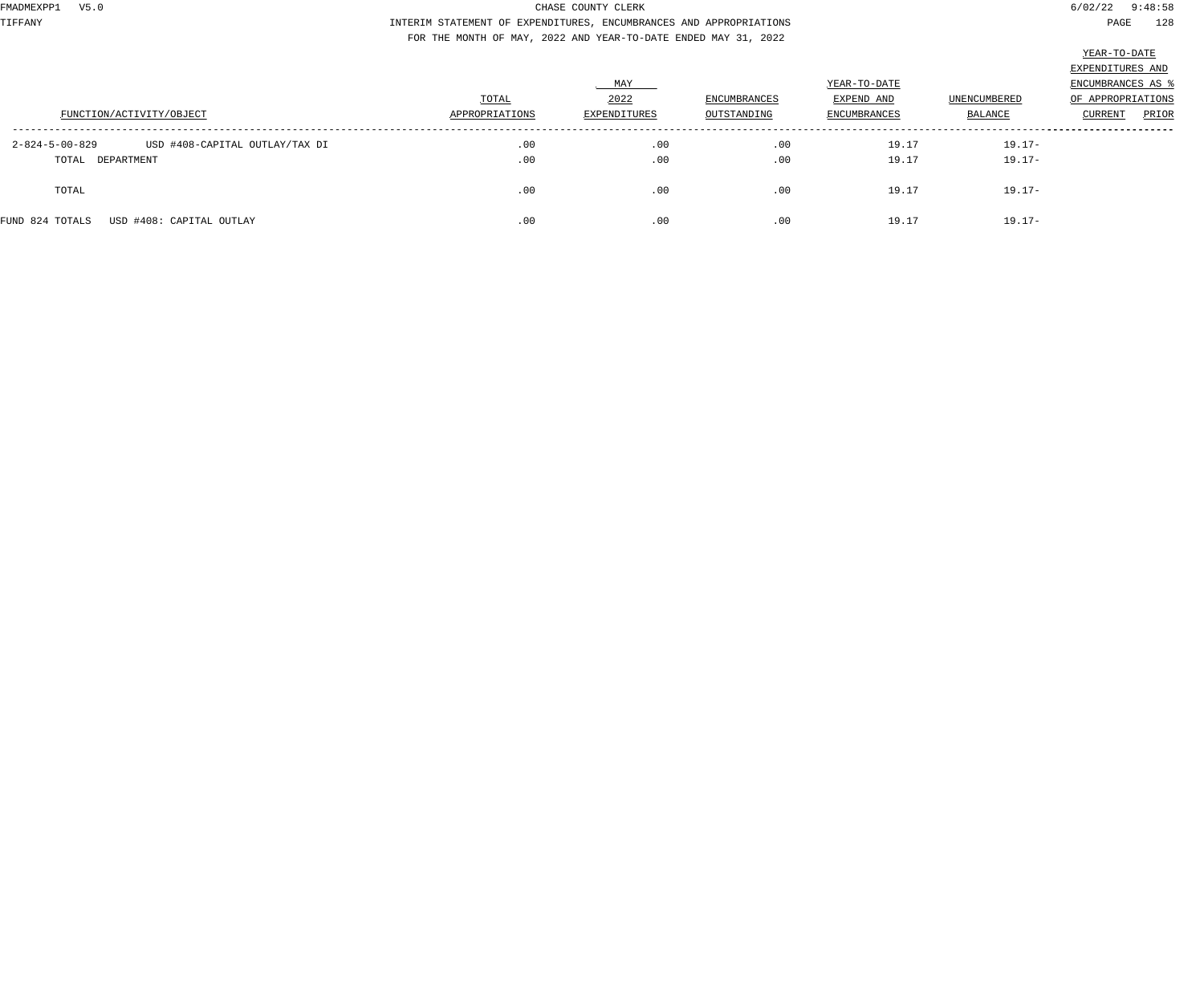TIFFANY INTERIM STATEMENT OF EXPENDITURES, ENCUMBRANCES AND APPROPRIATIONS PAGE 129 FOR THE MONTH OF MAY, 2022 AND YEAR-TO-DATE ENDED MAY 31, 2022

|                          |                               |                |              |                     |                     |                     | EXPENDITURES AND  |       |
|--------------------------|-------------------------------|----------------|--------------|---------------------|---------------------|---------------------|-------------------|-------|
|                          |                               |                | MAY          |                     |                     | YEAR-TO-DATE        |                   |       |
|                          |                               | TOTAL          | 2022         | <b>ENCUMBRANCES</b> | EXPEND AND          | <b>UNENCUMBERED</b> | OF APPROPRIATIONS |       |
| FUNCTION/ACTIVITY/OBJECT |                               | APPROPRIATIONS | EXPENDITURES | OUTSTANDING         | <b>ENCUMBRANCES</b> | BALANCE             | <b>CURRENT</b>    | PRIOR |
|                          |                               |                |              |                     |                     |                     |                   |       |
| 2-825-5-00-829           | USD #408-BOND & INT/TAX DIST  | .00            | 475.21       | .00                 | 1,523.97            | 1,523.97-           |                   |       |
| $2 - 825 - 5 - 00 - 833$ | USD #408-BOND & INT/ABATEMENT | .00            | .00          | .00                 | .00                 | .00                 |                   |       |
| TOTAL DEPARTMENT         |                               | .00            | 475.21       | .00                 | 1,523.97            | 1,523.97-           |                   |       |
|                          |                               |                |              |                     |                     |                     |                   |       |
| TOTAL                    |                               | .00            | 475.21       | .00                 | 1,523.97            | $1,523.97-$         |                   |       |
|                          |                               |                |              |                     |                     |                     |                   |       |
| FUND 825 TOTALS          | USD #408: BOND & INTEREST     | .00            | 475.21       | .00                 | 1,523.97            | $1,523.97-$         |                   |       |
|                          |                               |                |              |                     |                     |                     |                   |       |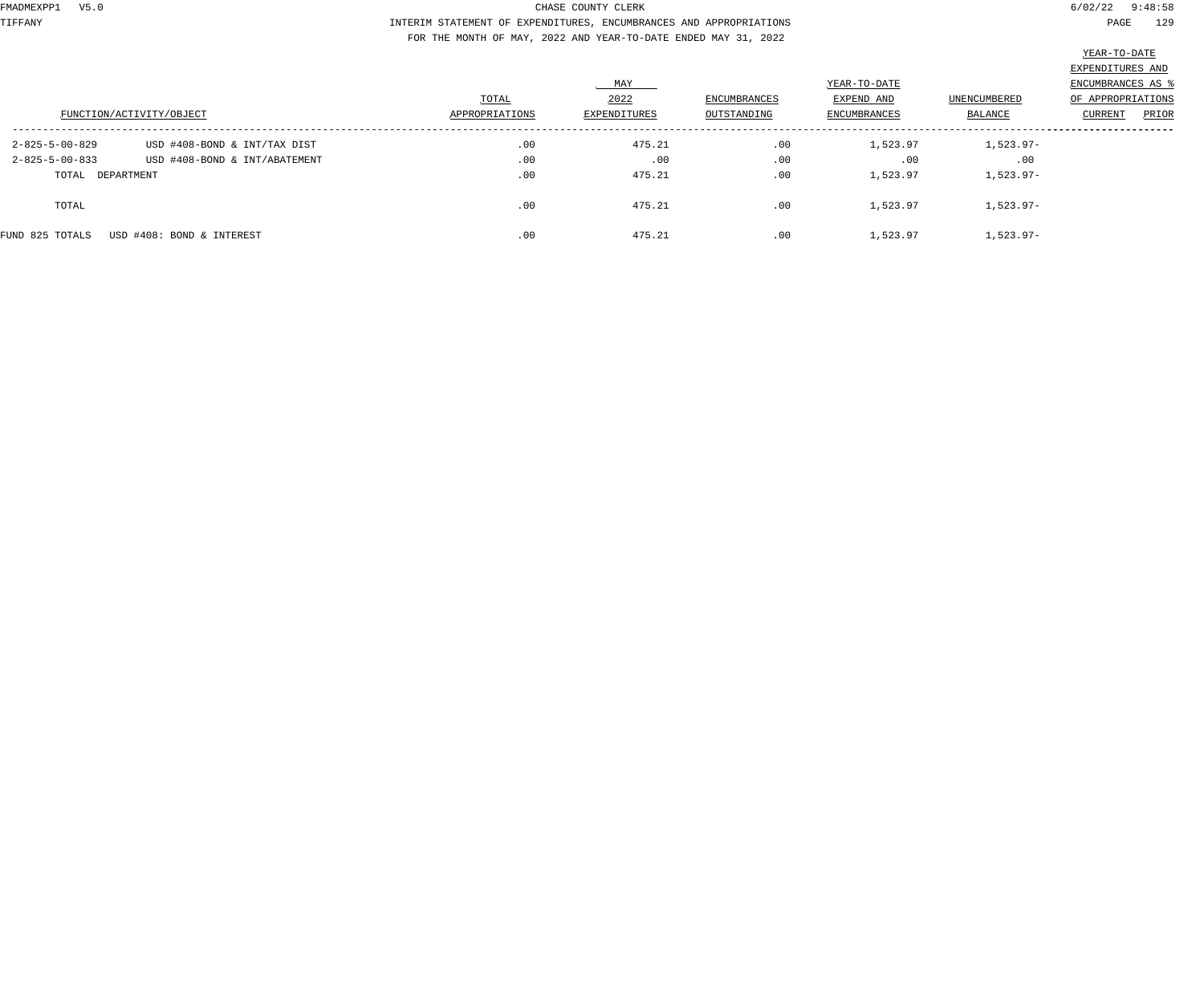TIFFANY INTERIM STATEMENT OF EXPENDITURES, ENCUMBRANCES AND APPROPRIATIONS PAGE 130 FOR THE MONTH OF MAY, 2022 AND YEAR-TO-DATE ENDED MAY 31, 2022

|                          |                                |                |                     |                     |                     |                     | the control of the control of the control of the control of the control of the control of the control of the control of the control of the control of the control of the control of the control of the control of the control |
|--------------------------|--------------------------------|----------------|---------------------|---------------------|---------------------|---------------------|-------------------------------------------------------------------------------------------------------------------------------------------------------------------------------------------------------------------------------|
|                          |                                |                |                     |                     |                     |                     | EXPENDITURES AND                                                                                                                                                                                                              |
|                          |                                |                | MAY                 |                     | YEAR-TO-DATE        |                     | ENCUMBRANCES AS 9                                                                                                                                                                                                             |
|                          |                                | TOTAL          | 2022                | <b>ENCUMBRANCES</b> | EXPEND AND          | <b>UNENCUMBERED</b> | OF APPROPRIATIONS                                                                                                                                                                                                             |
|                          | FUNCTION/ACTIVITY/OBJECT       | APPROPRIATIONS | <b>EXPENDITURES</b> | OUTSTANDING         | <b>ENCUMBRANCES</b> | BALANCE             | PRIOR<br><b>CURRENT</b>                                                                                                                                                                                                       |
| $2 - 826 - 5 - 00 - 829$ | USD #408-SUP GEN/TAX DIST      | .00            | 1,422.67            | .00                 | 4,551.17            | $4,551.17-$         |                                                                                                                                                                                                                               |
| $2 - 826 - 5 - 00 - 833$ | USD #408-SUP GEN/ABATEMENT     | .00            | .00                 | .00                 | .00                 | .00                 |                                                                                                                                                                                                                               |
| TOTAL DEPARTMENT         |                                | .00            | 1,422.67            | .00                 | 4,551.17            | $4,551.17-$         |                                                                                                                                                                                                                               |
| TOTAL                    |                                | .00            | 1,422.67            | .00                 | 4,551.17            | $4,551.17-$         |                                                                                                                                                                                                                               |
| FUND 826 TOTALS          | USD #408: SUPPLEMENTAL GENERAL | .00            | 1,422.67            | .00                 | 4,551.17            | $4,551.17-$         |                                                                                                                                                                                                                               |
|                          |                                |                |                     |                     |                     |                     |                                                                                                                                                                                                                               |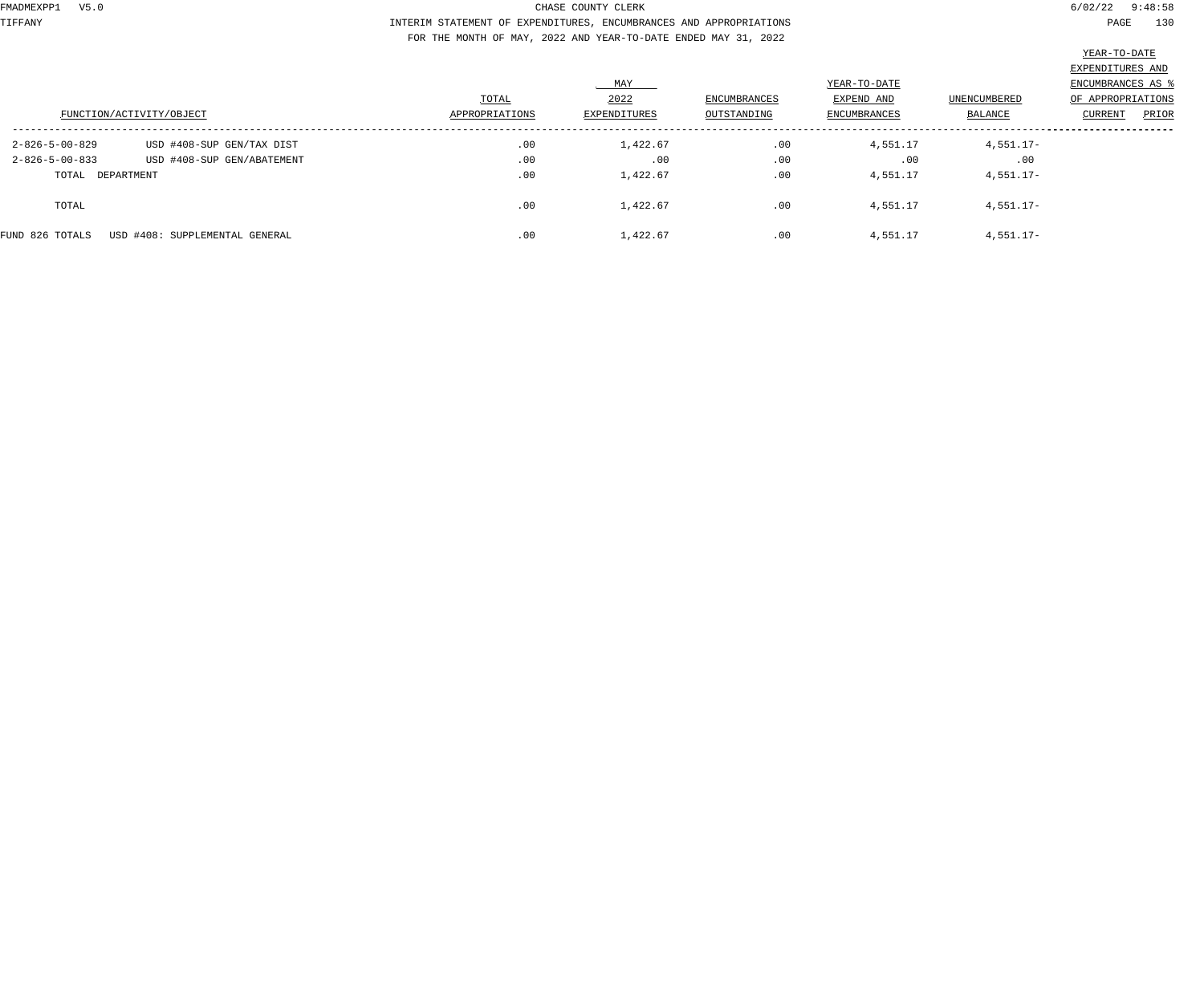TIFFANY INTERIM STATEMENT OF EXPENDITURES, ENCUMBRANCES AND APPROPRIATIONS PAGE 131 FOR THE MONTH OF MAY, 2022 AND YEAR-TO-DATE ENDED MAY 31, 2022

|                          | FUNCTION/ACTIVITY/OBJECT       | TOTAL<br>APPROPRIATIONS | MAY<br>2022<br>EXPENDITURES | ENCUMBRANCES<br>OUTSTANDING | YEAR-TO-DATE<br>EXPEND AND<br><b>ENCUMBRANCES</b> | UNENCUMBERED<br>BALANCE | EXPENDITURES AND<br>ENCUMBRANCES AS<br>OF APPROPRIATIONS<br>PRIOR<br>CURRENT |
|--------------------------|--------------------------------|-------------------------|-----------------------------|-----------------------------|---------------------------------------------------|-------------------------|------------------------------------------------------------------------------|
| 2-900-5-00-827           | JAIL COMMISSARY SALES TAX/TRAN | .00                     | .00                         | .00                         | .00                                               | .00                     |                                                                              |
| $2 - 900 - 5 - 00 - 831$ | JAIL COMMISSARY SALES TAX/PAID | .00                     | 1,714.01                    | .00                         | 9,391.04                                          | $9,391.04-$             |                                                                              |
| TOTAL DEPARTMENT         |                                | .00                     | 1,714.01                    | .00                         | 9,391.04                                          | $9,391.04-$             |                                                                              |
| TOTAL                    |                                | .00                     | 1,714.01                    | .00                         | 9,391.04                                          | $9,391.04-$             |                                                                              |
| FUND 900 TOTALS          | JAIL COMMISSARY SALES TAX      | .00                     | 1,714.01                    | .00                         | 9,391.04                                          | $9,391.04-$             |                                                                              |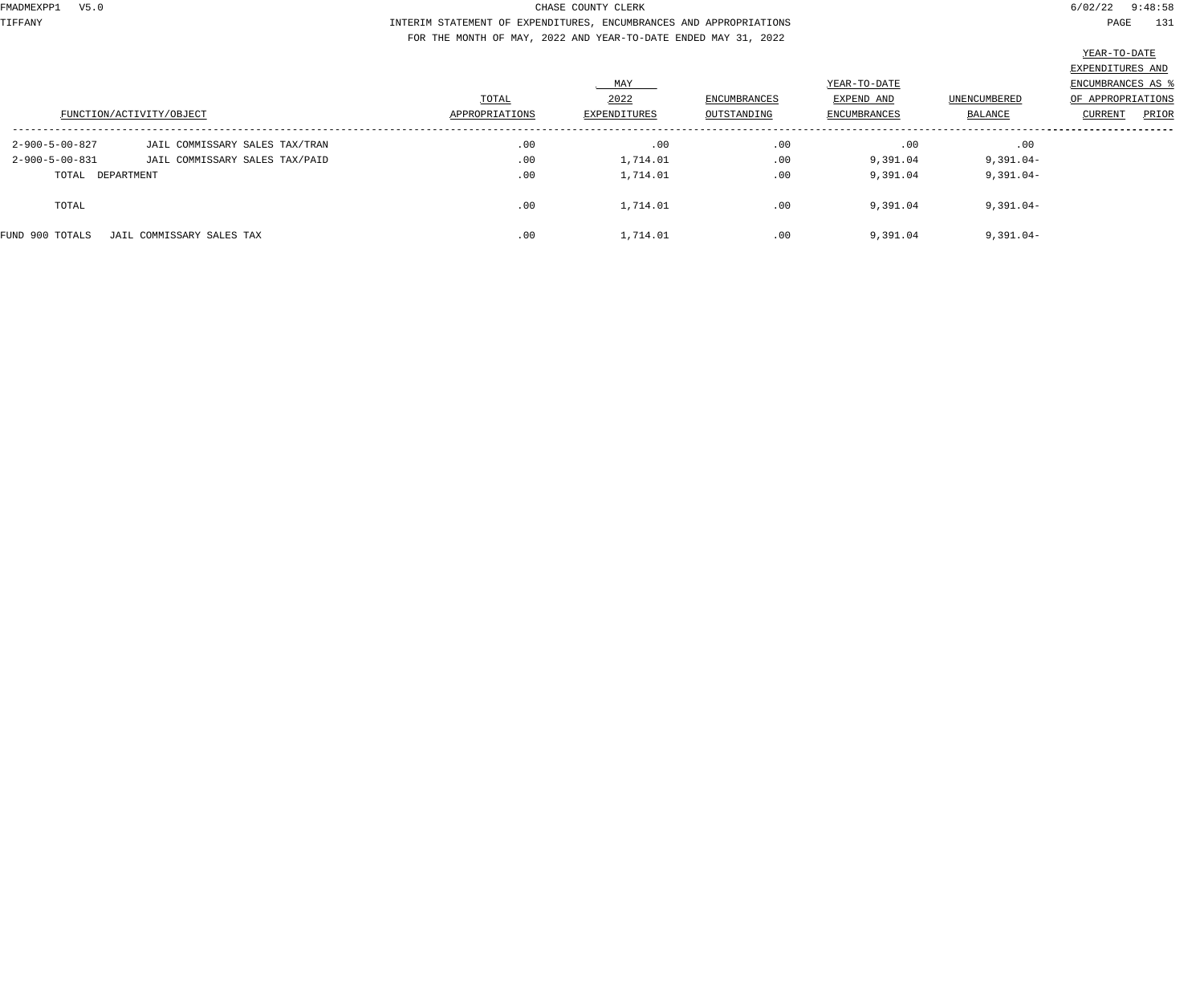TIFFANY INTERIM STATEMENT OF EXPENDITURES, ENCUMBRANCES AND APPROPRIATIONS PAGE 132 FOR THE MONTH OF MAY, 2022 AND YEAR-TO-DATE ENDED MAY 31, 2022

|                          |                          |                |                     |                     |                     |                     | EXPENDITURES AND  |
|--------------------------|--------------------------|----------------|---------------------|---------------------|---------------------|---------------------|-------------------|
|                          |                          |                | MAY                 |                     | YEAR-TO-DATE        |                     | ENCUMBRANCES AS   |
|                          |                          | TOTAL          | 2022                | <b>ENCUMBRANCES</b> | EXPEND AND          | <b>UNENCUMBERED</b> | OF APPROPRIATIONS |
|                          | FUNCTION/ACTIVITY/OBJECT | APPROPRIATIONS | <b>EXPENDITURES</b> | OUTSTANDING         | <b>ENCUMBRANCES</b> | BALANCE             | CURRENT<br>PRIOR  |
| 2-901-5-00-827           | CURRENT TAX/TRANSFER OUT | .00            | 1,076.28            | .00                 | 2,220.63            | $2,220.63-$         |                   |
| $2 - 901 - 5 - 00 - 829$ | CURRENT TAX/TAX DIST     | .00            | 216,899.31          | .00                 | 5,660,593.68        | 5,660,593.68-       |                   |
| $2 - 901 - 5 - 00 - 832$ | CURRENT TAX/REFUNDS      | .00            | .00                 | .00                 | .00                 | .00                 |                   |
| $2 - 901 - 5 - 00 - 833$ | CURRENT TAX/ABATEMENT    | .00            | .00                 | .00                 | .00                 | .00                 |                   |
| TOTAL DEPARTMENT         |                          | .00            | 217,975.59          | .00                 | 5,662,814.31        | $5,662,814.31-$     |                   |
| TOTAL                    |                          | .00            | 217,975.59          | .00                 | 5,662,814.31        | $5,662,814.31-$     |                   |
| FUND 901 TOTALS          | CURRENT TAX              | .00            | 217,975.59          | .00                 | 5,662,814.31        | $5,662,814.31-$     |                   |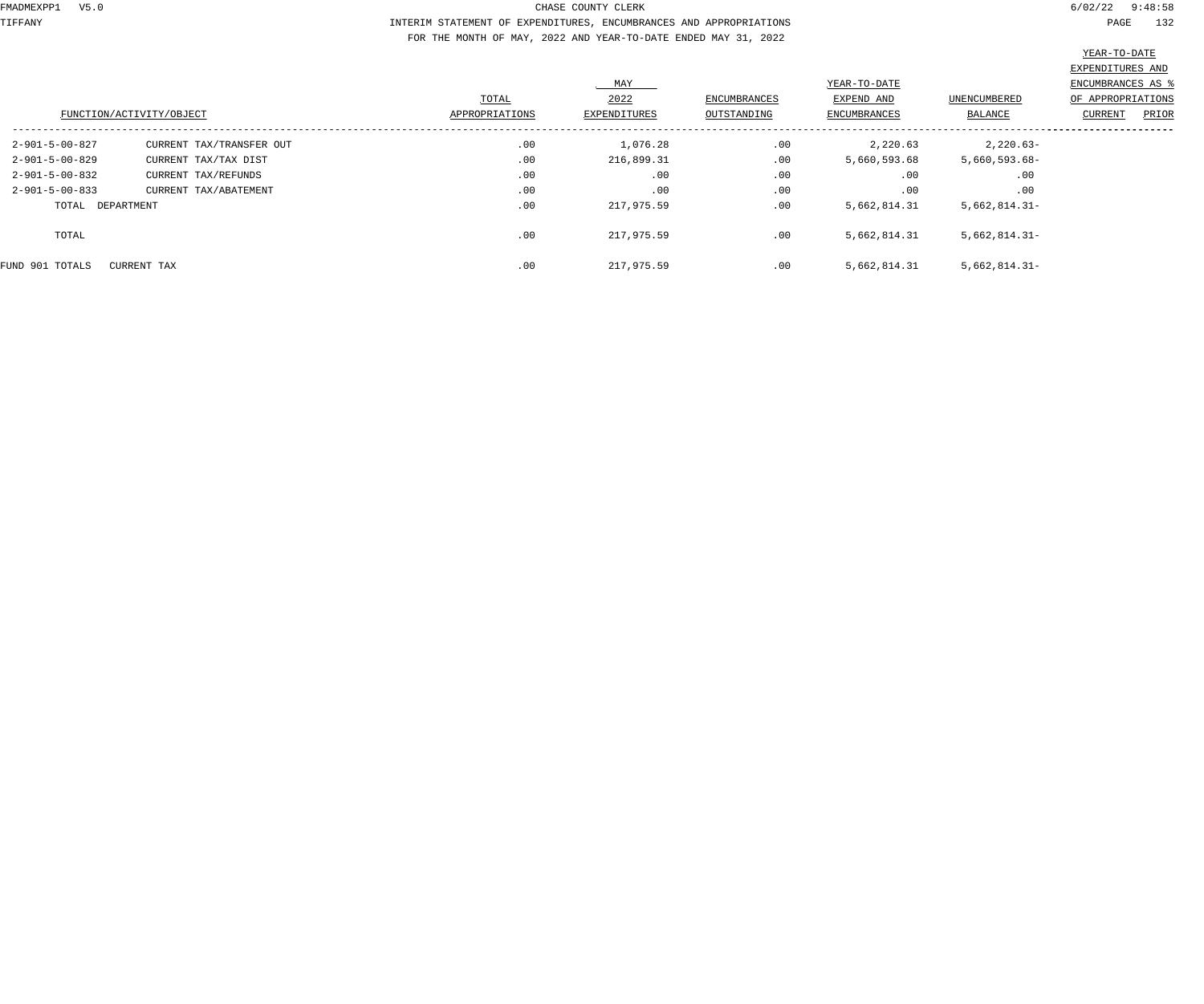TIFFANY INTERIM STATEMENT OF EXPENDITURES, ENCUMBRANCES AND APPROPRIATIONS PAGE 133 FOR THE MONTH OF MAY, 2022 AND YEAR-TO-DATE ENDED MAY 31, 2022

| FUNCTION/ACTIVITY/OBJECT                                       | TOTAL<br>APPROPRIATIONS | MAY<br>2022<br>EXPENDITURES | <b>ENCUMBRANCES</b><br>OUTSTANDING | YEAR-TO-DATE<br>EXPEND AND<br><b>ENCUMBRANCES</b> | <b>UNENCUMBERED</b><br>BALANCE | EXPENDITURES AND<br>ENCUMBRANCES AS<br>OF APPROPRIATIONS<br>CURRENT<br>PRIOR |
|----------------------------------------------------------------|-------------------------|-----------------------------|------------------------------------|---------------------------------------------------|--------------------------------|------------------------------------------------------------------------------|
| 2-902-5-00-829<br>ESCAPED TAX/TAX DIST OUT<br>TOTAL DEPARTMENT | .00<br>.00              | .00<br>.00                  | .00<br>.00                         | .00<br>.00                                        | .00<br>.00                     |                                                                              |
| TOTAL                                                          | .00                     | .00                         | .00                                | .00                                               | .00                            |                                                                              |
| FUND 902 TOTALS<br>ESCAPED TAX                                 | .00                     | .00                         | .00                                | .00                                               | .00                            |                                                                              |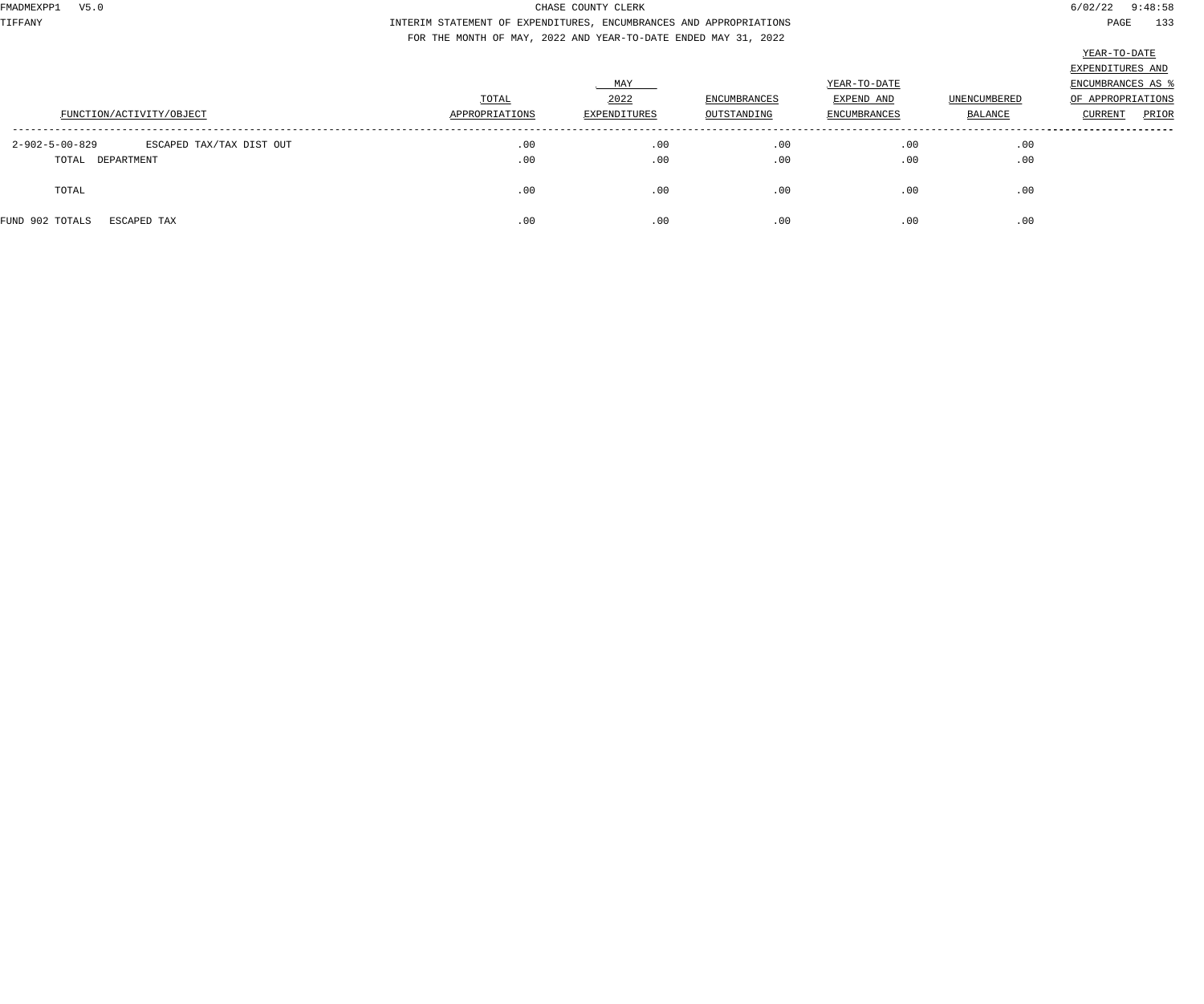TIFFANY INTERIM STATEMENT OF EXPENDITURES, ENCUMBRANCES AND APPROPRIATIONS PAGE 134 FOR THE MONTH OF MAY, 2022 AND YEAR-TO-DATE ENDED MAY 31, 2022

|                          | FUNCTION/ACTIVITY/OBJECT       | TOTAL<br>APPROPRIATIONS | MAY<br>2022<br>EXPENDITURES | ENCUMBRANCES<br>OUTSTANDING | YEAR-TO-DATE<br>EXPEND AND<br><b>ENCUMBRANCES</b> | UNENCUMBERED<br>BALANCE | EXPENDITURES AND<br>ENCUMBRANCES AS %<br>OF APPROPRIATIONS<br>PRIOR<br><b>CURRENT</b> |
|--------------------------|--------------------------------|-------------------------|-----------------------------|-----------------------------|---------------------------------------------------|-------------------------|---------------------------------------------------------------------------------------|
|                          |                                |                         |                             |                             |                                                   |                         |                                                                                       |
| 2-903-5-00-827           | MTR VEH PERSONAL TAX/TRANSFER  | .00                     | .00                         | .00                         | .00                                               | .00                     |                                                                                       |
| $2 - 903 - 5 - 00 - 829$ | MTR VEH PERSONAL TAX/TAX DIST  | .00                     | 88,051.54                   | .00                         | 207,825.71                                        | 207,825.71-             |                                                                                       |
| $2 - 903 - 5 - 00 - 830$ | MTR VEH PROPERTY TAX-PAID TO S | .00                     | 360.08                      | .00                         | 1,818.94                                          | 1,818.94-               |                                                                                       |
| $2 - 903 - 5 - 00 - 832$ | MTR VEH PERSONAL TAX/REFUNDS   | .00                     | .00                         | .00                         | .00                                               | .00                     |                                                                                       |
| TOTAL                    | DEPARTMENT                     | .00                     | 88,411.62                   | .00                         | 209,644.65                                        | 209,644.65-             |                                                                                       |
| TOTAL                    |                                | .00                     | 88,411.62                   | .00                         | 209,644.65                                        | 209,644.65-             |                                                                                       |
| FUND 903 TOTALS          | MOTOR VEHICLE PERSONAL TAX     | .00                     | 88,411.62                   | .00                         | 209,644.65                                        | 209,644.65-             |                                                                                       |
|                          |                                |                         |                             |                             |                                                   |                         |                                                                                       |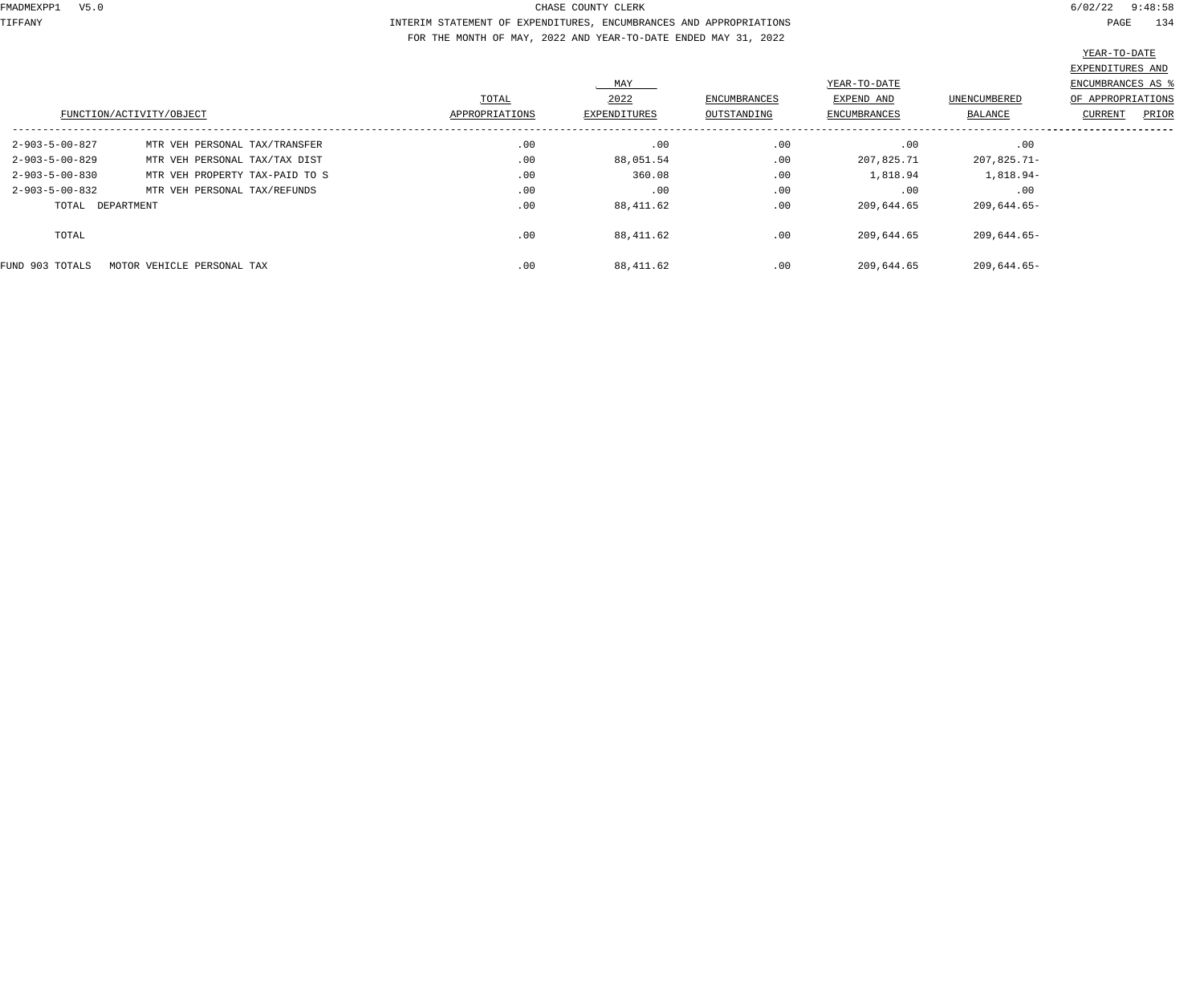TIFFANY INTERIM STATEMENT OF EXPENDITURES, ENCUMBRANCES AND APPROPRIATIONS PAGE 135 FOR THE MONTH OF MAY, 2022 AND YEAR-TO-DATE ENDED MAY 31, 2022

|                                                                      |                         | MAY                         | <b>ENCUMBRANCES</b> | YEAR-TO-DATE<br>EXPEND AND | <b>UNENCUMBERED</b> | EXPENDITURES AND<br>ENCUMBRANCES AS 9<br>OF APPROPRIATIONS |
|----------------------------------------------------------------------|-------------------------|-----------------------------|---------------------|----------------------------|---------------------|------------------------------------------------------------|
| FUNCTION/ACTIVITY/OBJECT                                             | TOTAL<br>APPROPRIATIONS | 2022<br><b>EXPENDITURES</b> | OUTSTANDING         | <b>ENCUMBRANCES</b>        | BALANCE             | PRIOR<br><b>CURRENT</b>                                    |
| PREPAID TAX-TRANSFER TO CURREN<br>2-904-5-00-827<br>TOTAL DEPARTMENT | .00<br>.00              | .00<br>.00                  | .00<br>.00          | .00<br>.00                 | .00<br>.00          |                                                            |
| TOTAL                                                                | .00                     | .00                         | .00                 | .00                        | .00                 |                                                            |
| FUND 904 TOTALS<br>PREPAID TAX                                       | .00                     | .00                         | .00                 | .00                        | .00                 |                                                            |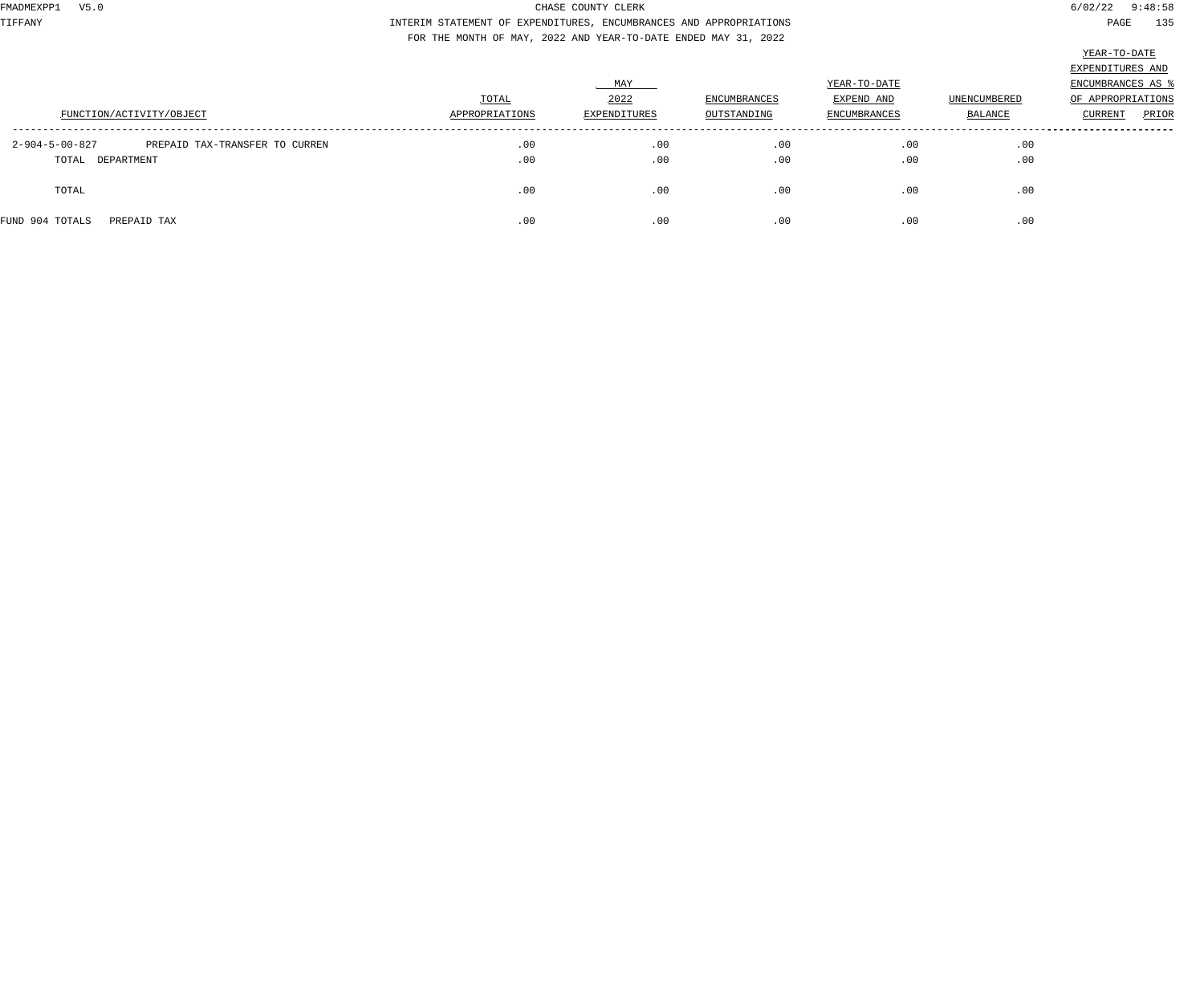TIFFANY INTERIM STATEMENT OF EXPENDITURES, ENCUMBRANCES AND APPROPRIATIONS PAGE 136 FOR THE MONTH OF MAY, 2022 AND YEAR-TO-DATE ENDED MAY 31, 2022

| r<br>Л<br>. .<br>٠<br>٠ |
|-------------------------|
|-------------------------|

|                                                             |                |              |                     |                     |              | EXPENDITURES AND        |
|-------------------------------------------------------------|----------------|--------------|---------------------|---------------------|--------------|-------------------------|
|                                                             |                | MAY          |                     | YEAR-TO-DATE        |              | ENCUMBRANCES AS 9       |
|                                                             | TOTAL          | 2022         | <b>ENCUMBRANCES</b> | EXPEND AND          | UNENCUMBERED | OF APPROPRIATIONS       |
| FUNCTION/ACTIVITY/OBJECT                                    | APPROPRIATIONS | EXPENDITURES | OUTSTANDING         | <b>ENCUMBRANCES</b> | BALANCE      | PRIOR<br><b>CURRENT</b> |
|                                                             |                |              |                     |                     |              |                         |
| $2 - 905 - 5 - 00 - 827$<br>MINERAL PRODUCTION TAX/TRANSFE  | .00            | .00          | .00                 | .00                 | .00          |                         |
| TOTAL DEPARTMENT                                            | .00            | .00          | .00                 | .00                 | .00          |                         |
|                                                             |                |              |                     |                     |              |                         |
| TOTAL                                                       | .00            | .00          | .00                 | .00                 | .00          |                         |
|                                                             |                |              |                     |                     |              |                         |
| FUND 905 TOTALS<br>SPECIAL CITY-COUNTY MINERAL PRODUCTION T | .00            | .00          | .00                 | .00                 | .00          |                         |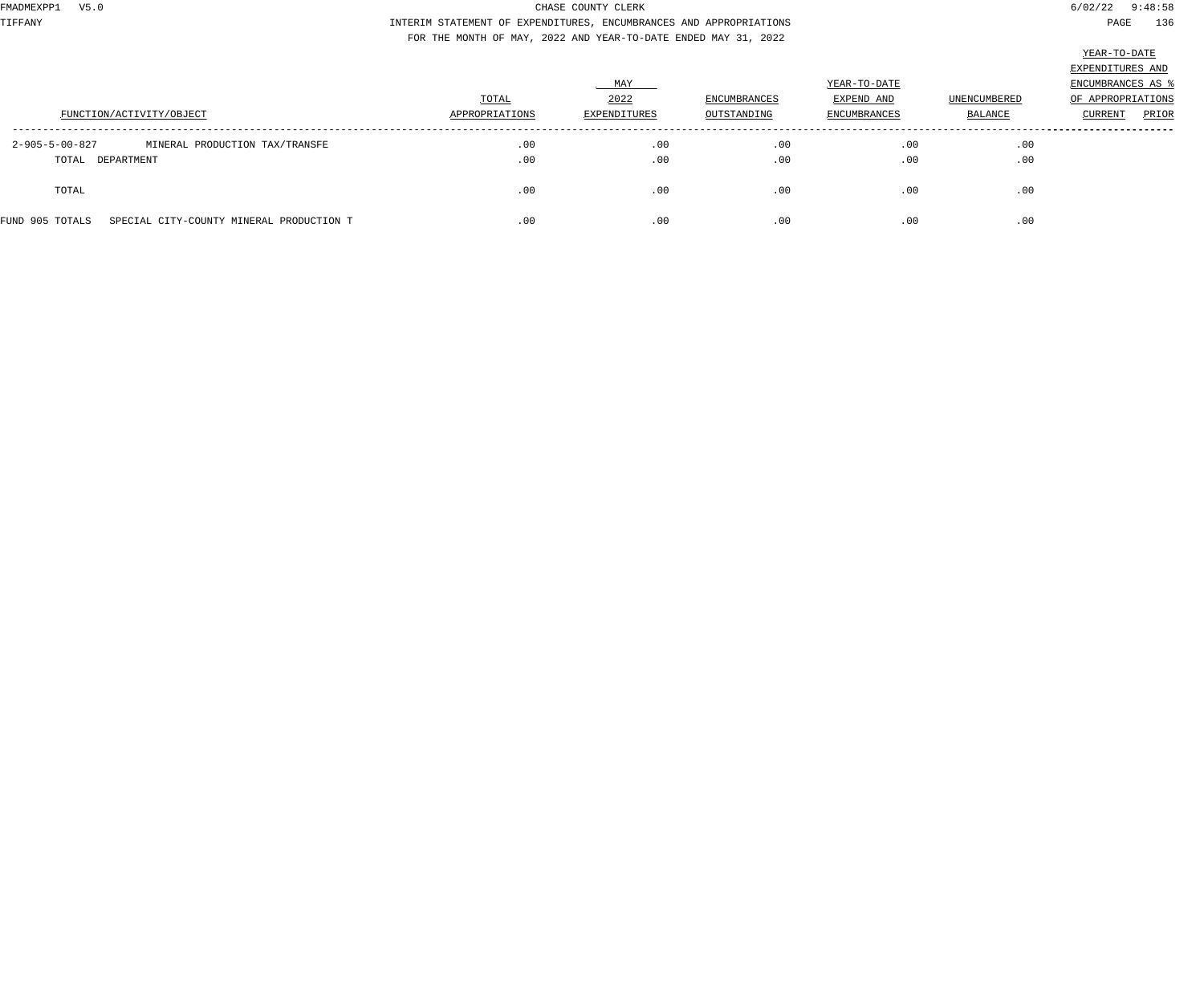TIFFANY INTERIM STATEMENT OF EXPENDITURES, ENCUMBRANCES AND APPROPRIATIONS PAGE 137 FOR THE MONTH OF MAY, 2022 AND YEAR-TO-DATE ENDED MAY 31, 2022

|                          |                               |                | MAY          |                     | YEAR-TO-DATE |              | EXPENDITURES AND<br>ENCUMBRANCES AS |
|--------------------------|-------------------------------|----------------|--------------|---------------------|--------------|--------------|-------------------------------------|
|                          |                               | TOTAL          | 2022         | <b>ENCUMBRANCES</b> | EXPEND AND   | UNENCUMBERED | OF APPROPRIATIONS                   |
|                          | FUNCTION/ACTIVITY/OBJECT      | APPROPRIATIONS | EXPENDITURES | OUTSTANDING         | ENCUMBRANCES | BALANCE      | PRIOR<br>CURRENT                    |
| 2-906-5-00-827           | DEL REAL ESTATE/TRANSFER      | .00            | .00          | .00                 | .00          | .00          |                                     |
| $2 - 906 - 5 - 00 - 829$ | DEL REAL ESTATE/TAX DIST      | .00            | $404.09 -$   | .00                 | 22,404.00-   | 22,404.00    |                                     |
| 2-906-5-00-831           | DEL REAL ESTATE/TREASURER EXP | .00            | .00          | .00                 | .00          | .00          |                                     |
| $2 - 906 - 5 - 00 - 832$ | DEL REAL ESTATE/REFUND        | .00            | .00          | .00                 | .00          | .00          |                                     |
| TOTAL DEPARTMENT         |                               | .00            | $404.09 -$   | .00                 | $22,404.00-$ | 22,404.00    |                                     |
| TOTAL                    |                               | .00            | $404.09 -$   | .00                 | 22,404.00-   | 22,404.00    |                                     |
| FUND 906 TOTALS          | REAL ESTATE REDEMPTIONS       | .00            | $404.09 -$   | .00                 | $22,404.00-$ | 22,404.00    |                                     |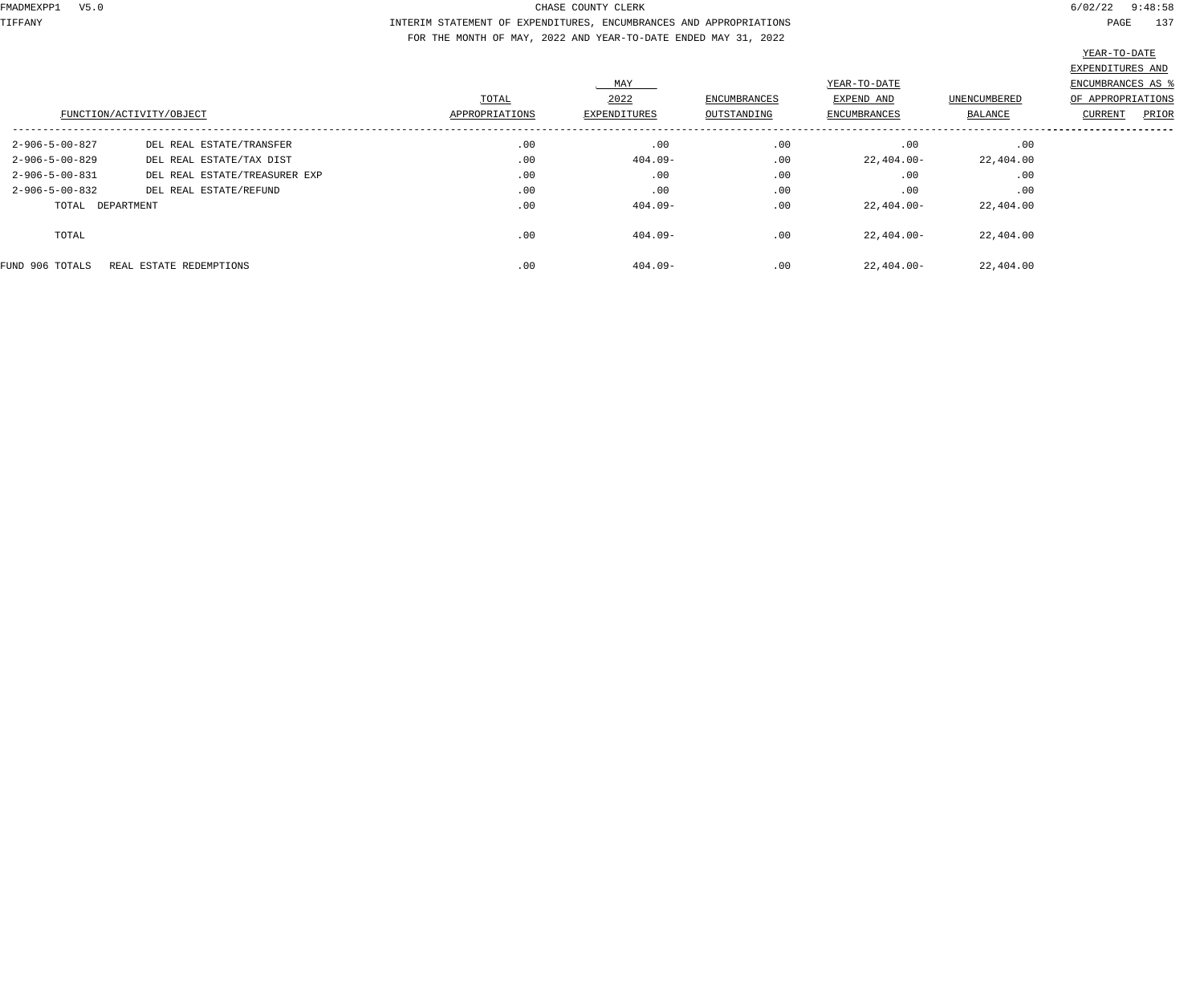TIFFANY INTERIM STATEMENT OF EXPENDITURES, ENCUMBRANCES AND APPROPRIATIONS PAGE 138 FOR THE MONTH OF MAY, 2022 AND YEAR-TO-DATE ENDED MAY 31, 2022

|                          |                              |                |                     |                     |                     |                | EXPENDITURES AND  |
|--------------------------|------------------------------|----------------|---------------------|---------------------|---------------------|----------------|-------------------|
|                          |                              |                | MAY                 |                     | YEAR-TO-DATE        |                | ENCUMBRANCES AS   |
|                          |                              | TOTAL          | 2022                | <b>ENCUMBRANCES</b> | EXPEND AND          | UNENCUMBERED   | OF APPROPRIATIONS |
|                          | FUNCTION/ACTIVITY/OBJECT     | APPROPRIATIONS | <b>EXPENDITURES</b> | OUTSTANDING         | <b>ENCUMBRANCES</b> | <b>BALANCE</b> | PRIOR<br>CURRENT  |
| $2 - 907 - 5 - 00 - 827$ | DEL PERSONAL/TRANSFER        | .00            | .00                 | .00                 | .00                 | .00            |                   |
| 2-907-5-00-829           | DEL PERSONAL/TAX DIST        | .00            | $36.98 -$           | .00                 | $5,215.09-$         | 5,215.09       |                   |
| $2 - 907 - 5 - 00 - 831$ | DEL PERSONAL/TREASURER EXP   | .00            | .00                 | .00                 | .00                 | .00            |                   |
| $2 - 907 - 5 - 00 - 832$ | DEL PERSONAL/ REFUND         | .00            | .00                 | .00                 | .00                 | .00            |                   |
| TOTAL DEPARTMENT         |                              | .00            | $36.98 -$           | .00                 | $5,215.09-$         | 5,215.09       |                   |
| TOTAL                    |                              | .00            | $36.98 -$           | .00                 | $5,215.09-$         | 5,215.09       |                   |
| FUND 907 TOTALS          | DELINOUENT PERSONAL PROPERTY | .00            | $36.98 -$           | .00                 | $5,215.09-$         | 5,215.09       |                   |
|                          |                              |                |                     |                     |                     |                |                   |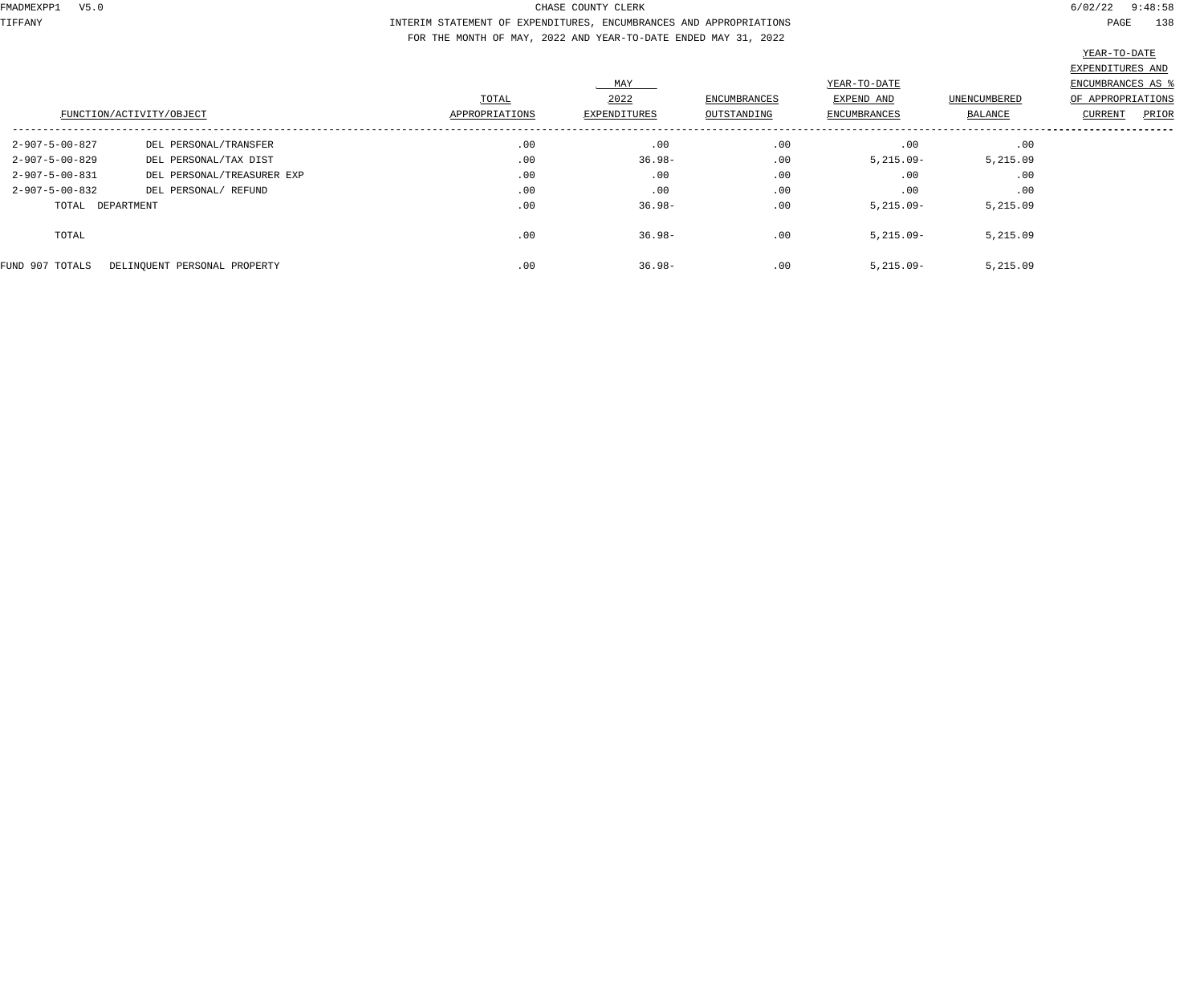TIFFANY INTERIM STATEMENT OF EXPENDITURES, ENCUMBRANCES AND APPROPRIATIONS PAGE 139 FOR THE MONTH OF MAY, 2022 AND YEAR-TO-DATE ENDED MAY 31, 2022

| FUNCTION/ACTIVITY/OBJECT                             | TOTAL<br>APPROPRIATIONS | MAY<br>2022<br>EXPENDITURES | <b>ENCUMBRANCES</b><br>OUTSTANDING | YEAR-TO-DATE<br>EXPEND AND<br><b>ENCUMBRANCES</b> | <b>UNENCUMBERED</b><br>BALANCE | EXPENDITURES AND<br>ENCUMBRANCES AS<br>OF APPROPRIATIONS<br>PRIOR<br>CURRENT |
|------------------------------------------------------|-------------------------|-----------------------------|------------------------------------|---------------------------------------------------|--------------------------------|------------------------------------------------------------------------------|
| 2-909-5-00-829<br>LAVTR/TAX DIST<br>TOTAL DEPARTMENT | .00<br>.00              | .00<br>.00                  | .00<br>.00                         | .00<br>.00                                        | .00<br>.00                     |                                                                              |
| TOTAL                                                | .00                     | .00                         | .00                                | .00                                               | .00                            |                                                                              |
| FUND 909 TOTALS<br>LAVTR                             | .00                     | .00                         | .00                                | .00                                               | .00                            |                                                                              |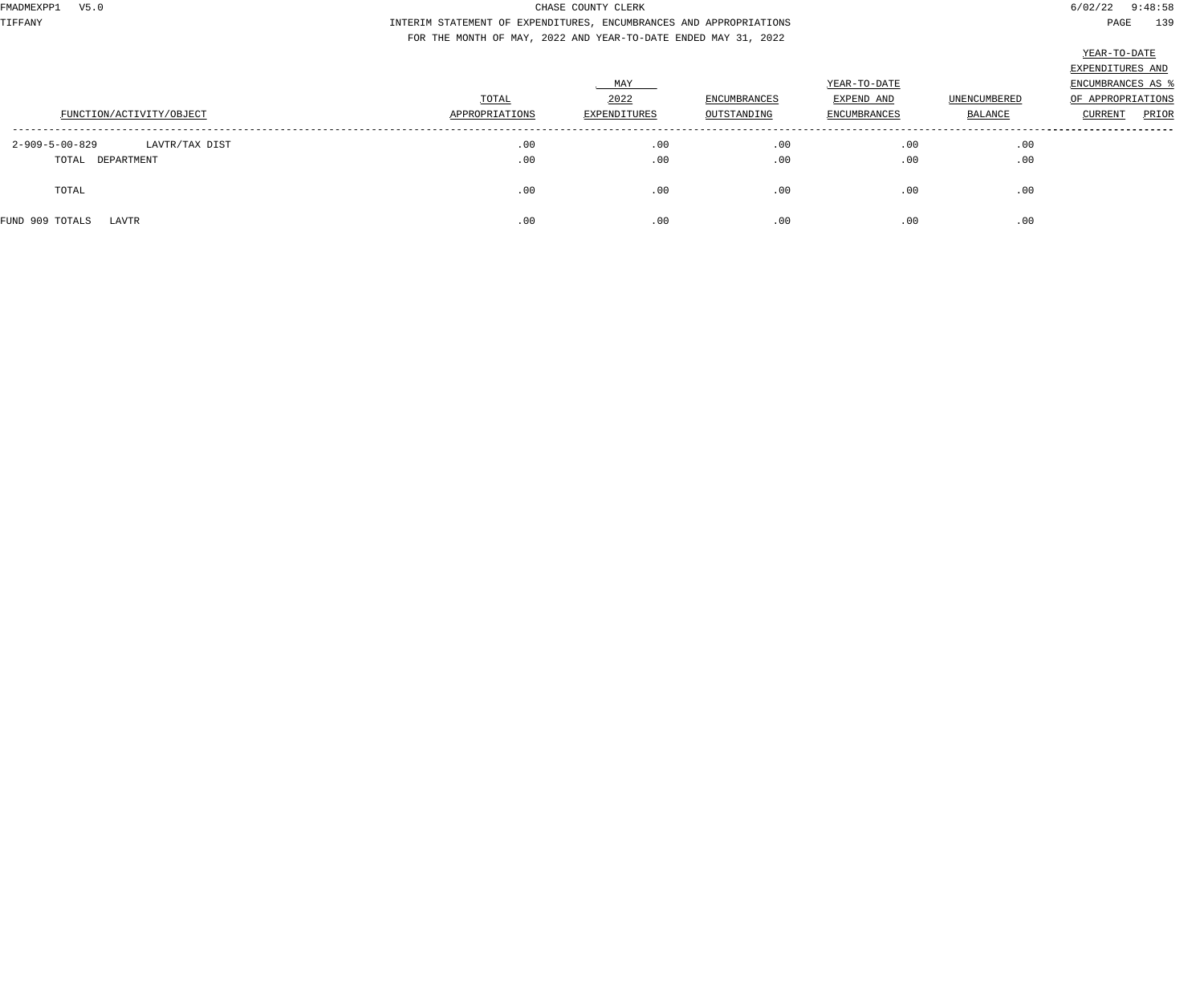TIFFANY INTERIM STATEMENT OF EXPENDITURES, ENCUMBRANCES AND APPROPRIATIONS PAGE 140 FOR THE MONTH OF MAY, 2022 AND YEAR-TO-DATE ENDED MAY 31, 2022

|                          |                                   |                |              |                     |              |              | EXPENDITURES AND  |
|--------------------------|-----------------------------------|----------------|--------------|---------------------|--------------|--------------|-------------------|
|                          |                                   |                | MAY          |                     | YEAR-TO-DATE |              | ENCUMBRANCES AS   |
|                          |                                   | TOTAL          | 2022         | <b>ENCUMBRANCES</b> | EXPEND AND   | UNENCUMBERED | OF APPROPRIATIONS |
| FUNCTION/ACTIVITY/OBJECT |                                   | APPROPRIATIONS | EXPENDITURES | OUTSTANDING         | ENCUMBRANCES | BALANCE      | PRIOR<br>CURRENT  |
| 2-910-5-00-827           | DELINQUENT PERS. PROP/TRANSFER    | .00            | .00          | .00                 | .00          | .00          |                   |
| $2 - 910 - 5 - 00 - 829$ | RV TAX/TAX DIST                   | .00            | 3,520.26     | .00                 | 5,854.46     | $5,854.46-$  |                   |
| $2 - 910 - 5 - 00 - 832$ | RV TAX/REFUNDS                    | .00            | .00          | .00                 | .00          | .00          |                   |
| TOTAL DEPARTMENT         |                                   | .00            | 3,520.26     | .00                 | 5,854.46     | $5,854.46-$  |                   |
| TOTAL                    |                                   | .00            | 3,520.26     | .00                 | 5,854.46     | $5,854.46-$  |                   |
| FUND 910 TOTALS          | RECREATIONAL VEHICLE PERSONAL TAX | .00            | 3,520.26     | .00                 | 5,854.46     | $5,854.46-$  |                   |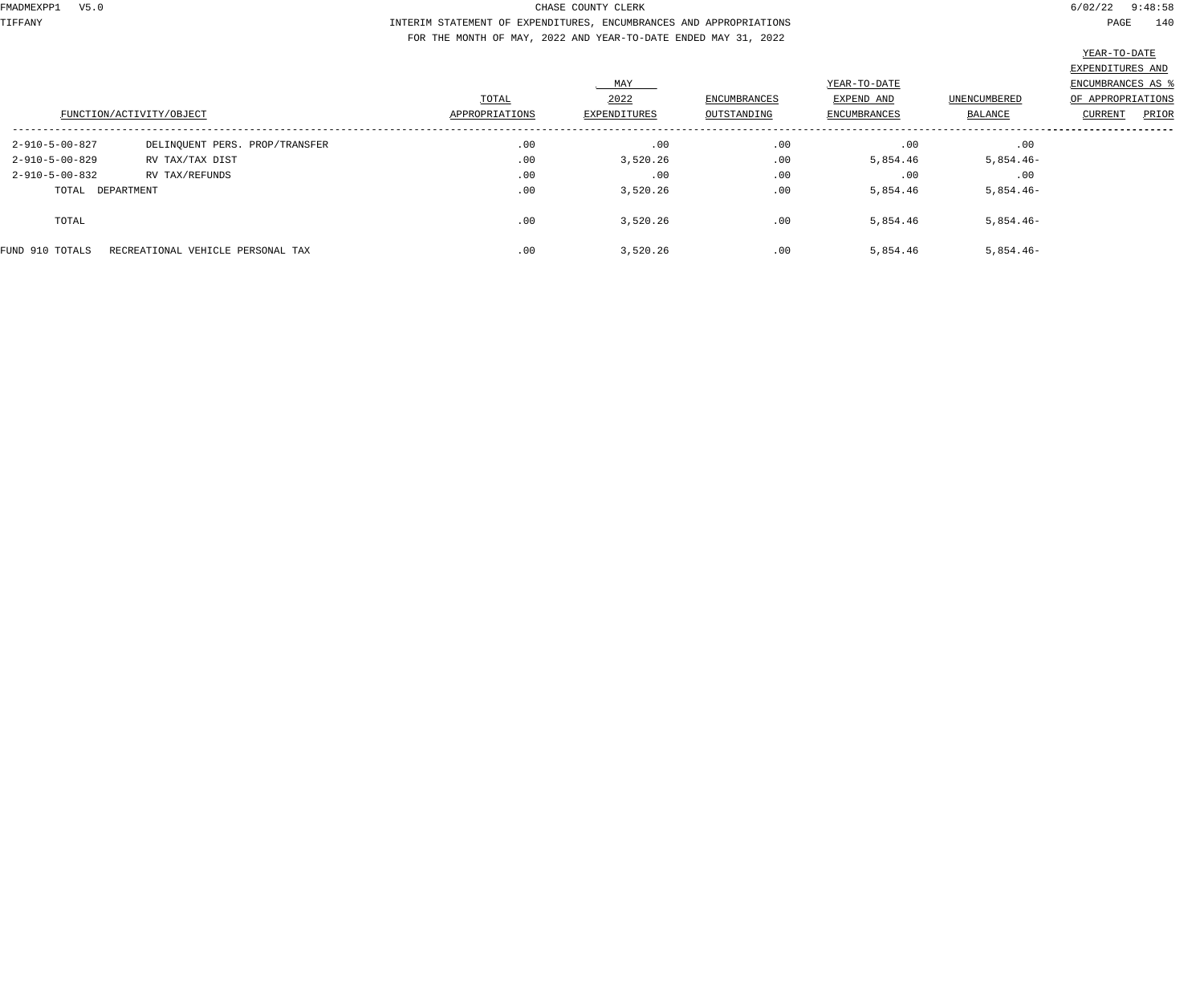TIFFANY INTERIM STATEMENT OF EXPENDITURES, ENCUMBRANCES AND APPROPRIATIONS PAGE 141 FOR THE MONTH OF MAY, 2022 AND YEAR-TO-DATE ENDED MAY 31, 2022

| ENCUMBRANCES AS<br>OF APPROPRIATIONS<br>PRIOR<br>CURRENT |  |
|----------------------------------------------------------|--|
|                                                          |  |
|                                                          |  |
|                                                          |  |
|                                                          |  |
|                                                          |  |
|                                                          |  |
|                                                          |  |
|                                                          |  |
|                                                          |  |
|                                                          |  |
|                                                          |  |
|                                                          |  |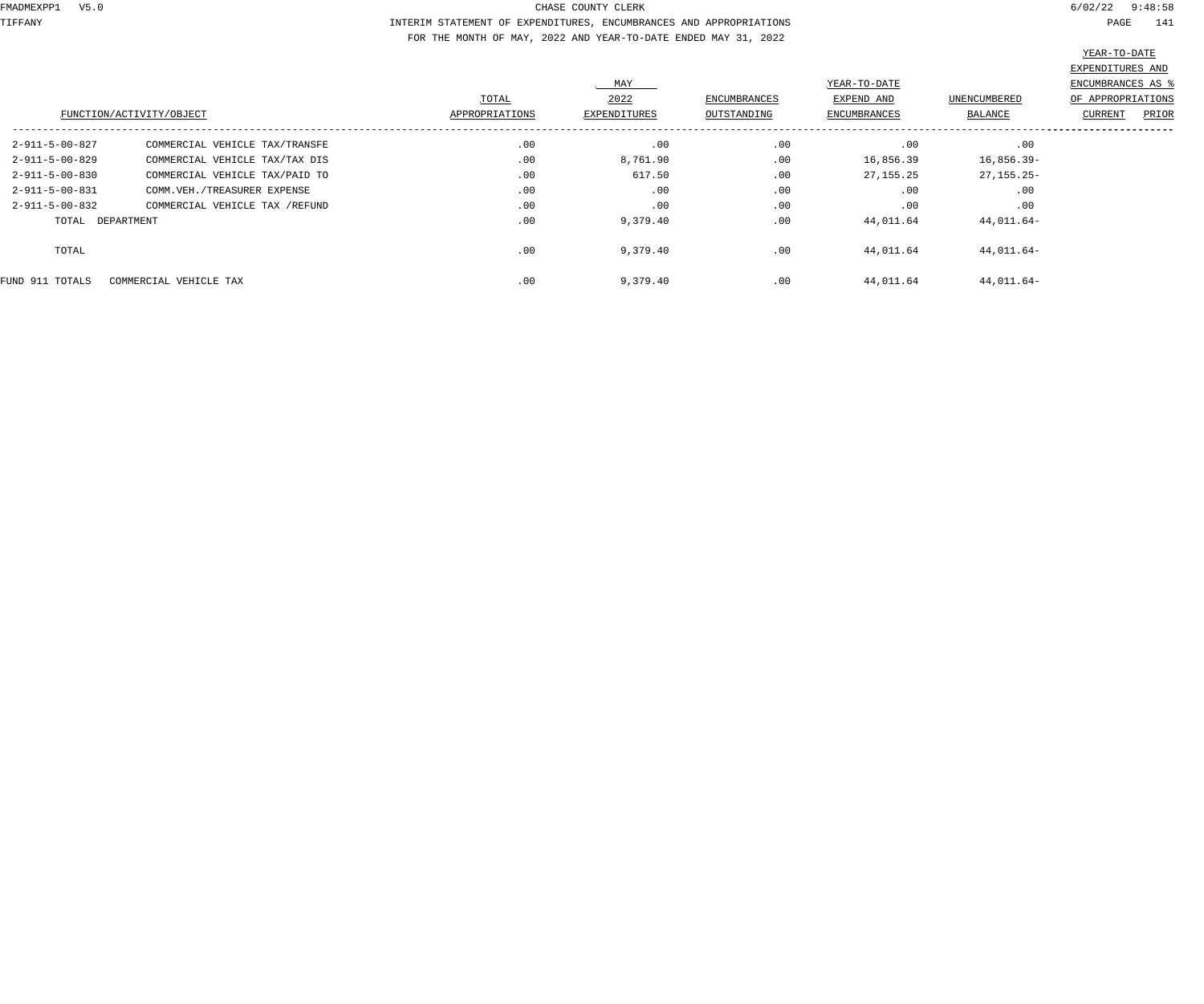# TIFFANY INTERIM STATEMENT OF EXPENDITURES, ENCUMBRANCES AND APPROPRIATIONS PAGE 142 FOR THE MONTH OF MAY, 2022 AND YEAR-TO-DATE ENDED MAY 31, 2022

|                                                |                |                     |                     |                     |                     | EXPENDITURES AND         |
|------------------------------------------------|----------------|---------------------|---------------------|---------------------|---------------------|--------------------------|
|                                                |                | MAY                 |                     | YEAR-TO-DATE        |                     | <b>ENCUMBRANCES AS %</b> |
|                                                | TOTAL          | 2022                | <b>ENCUMBRANCES</b> | EXPEND AND          | <b>UNENCUMBERED</b> | OF APPROPRIATIONS        |
| FUNCTION/ACTIVITY/OBJECT                       | APPROPRIATIONS | <b>EXPENDITURES</b> | OUTSTANDING         | <b>ENCUMBRANCES</b> | BALANCE             | CURRENT<br>PRIOR         |
| 2-912-5-00-827<br>NR/TRANSFER OUT              | .00            | .00                 | .00                 | .00                 | .00                 |                          |
| $2 - 912 - 5 - 00 - 829$<br>NR/TAX DIST        | .00            | .00                 | .00                 | .00                 | .00                 |                          |
| $2 - 912 - 5 - 00 - 832$<br>NR/REFUNDS         | .00            | 14,733.47           | .00                 | 35,383.41           | $35,383.41-$        |                          |
| $2 - 912 - 5 - 00 - 833$<br>NR/ABATEMENT       | .00            | .00                 | .00                 | .00                 | .00                 |                          |
| TOTAL *** DESCRIPTION NOT IN FMDEPT ***        | .00            | 14,733.47           | .00                 | 35,383.41           | $35,383.41-$        |                          |
| TOTAL                                          | .00            | 14,733.47           | .00                 | 35,383.41           | $35,383.41-$        |                          |
| FUND 912 TOTALS<br>NEIGHBORHOOD REVITALIZATION | .00            | 14,733.47           | .00                 | 35,383.41           | $35,383.41-$        |                          |
|                                                |                |                     |                     |                     |                     |                          |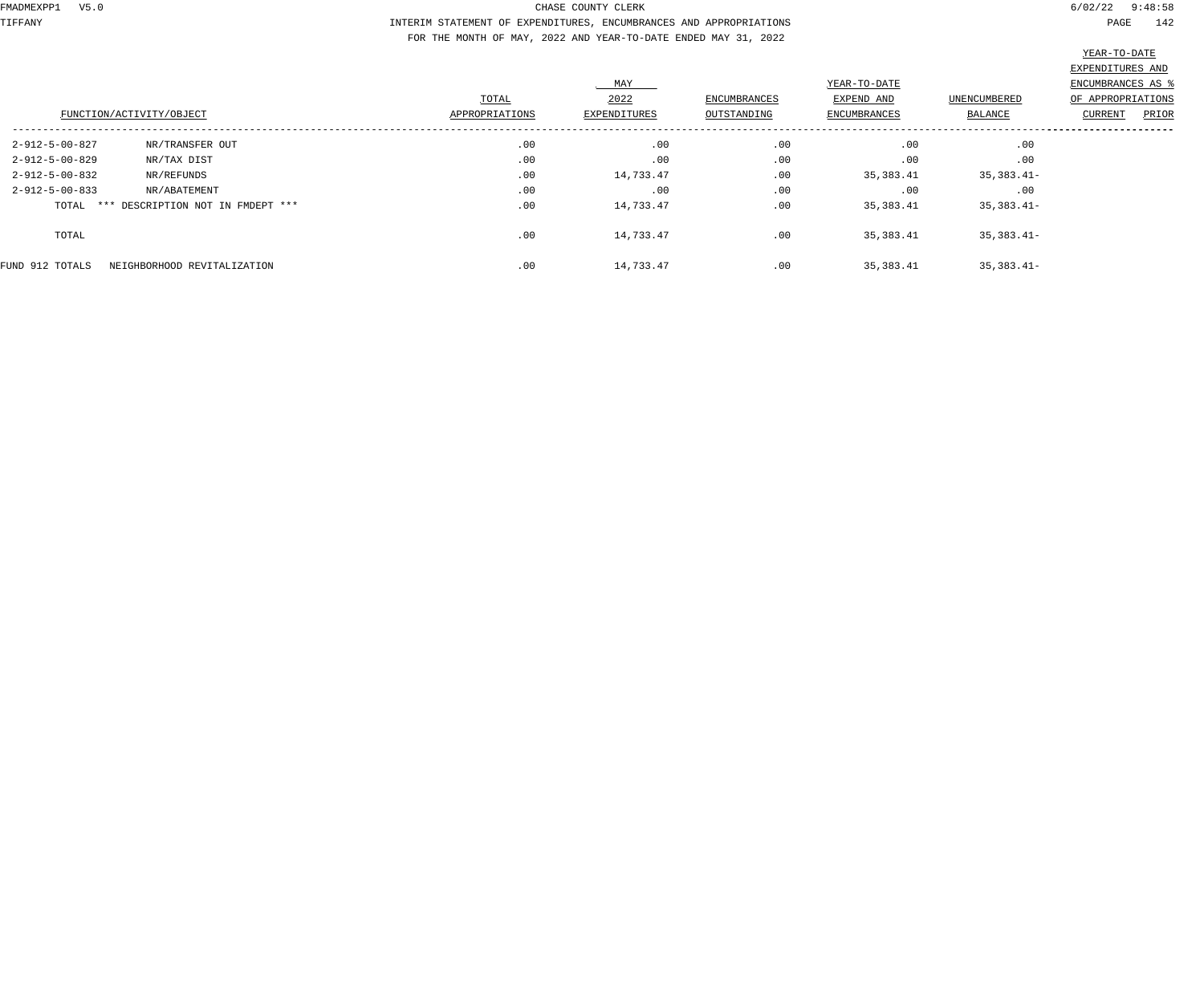TIFFANY INTERIM STATEMENT OF EXPENDITURES, ENCUMBRANCES AND APPROPRIATIONS PAGE 143 FOR THE MONTH OF MAY, 2022 AND YEAR-TO-DATE ENDED MAY 31, 2022

|                          | FUNCTION/ACTIVITY/OBJECT   | TOTAL<br>APPROPRIATIONS | MAY<br>2022<br><b>EXPENDITURES</b> | ENCUMBRANCES<br>OUTSTANDING | YEAR-TO-DATE<br>EXPEND AND<br><b>ENCUMBRANCES</b> | UNENCUMBERED<br>BALANCE | EXPENDITURES AND<br>ENCUMBRANCES AS %<br>OF APPROPRIATIONS<br>PRIOR<br>CURRENT |
|--------------------------|----------------------------|-------------------------|------------------------------------|-----------------------------|---------------------------------------------------|-------------------------|--------------------------------------------------------------------------------|
| 2-913-5-00-827           | IMPOUND FUNDS/TRANSFER OUT | .00                     | .00                                | .00                         | .00                                               | .00                     |                                                                                |
| $2 - 913 - 5 - 00 - 829$ | IMPOUND FUNDS/TAX DIST     | .00                     | .00                                | .00                         | .00                                               | .00                     |                                                                                |
| $2 - 913 - 5 - 00 - 832$ | IMPOUND FUNDS/REFUNDS      | .00                     | .00                                | .00                         | .00                                               | .00                     |                                                                                |
| $2 - 913 - 5 - 00 - 833$ | IMPOUND FUNDS/ABATEMENT    | .00                     | .00                                | .00                         | .00                                               | .00                     |                                                                                |
| TOTAL DEPARTMENT         |                            | .00                     | .00                                | .00                         | .00                                               | .00                     |                                                                                |
| TOTAL                    |                            | .00                     | .00                                | .00                         | .00                                               | .00                     |                                                                                |
| FUND 913 TOTALS          | IMPOUND FUNDS (TAX)        | .00                     | .00                                | .00                         | .00                                               | .00                     |                                                                                |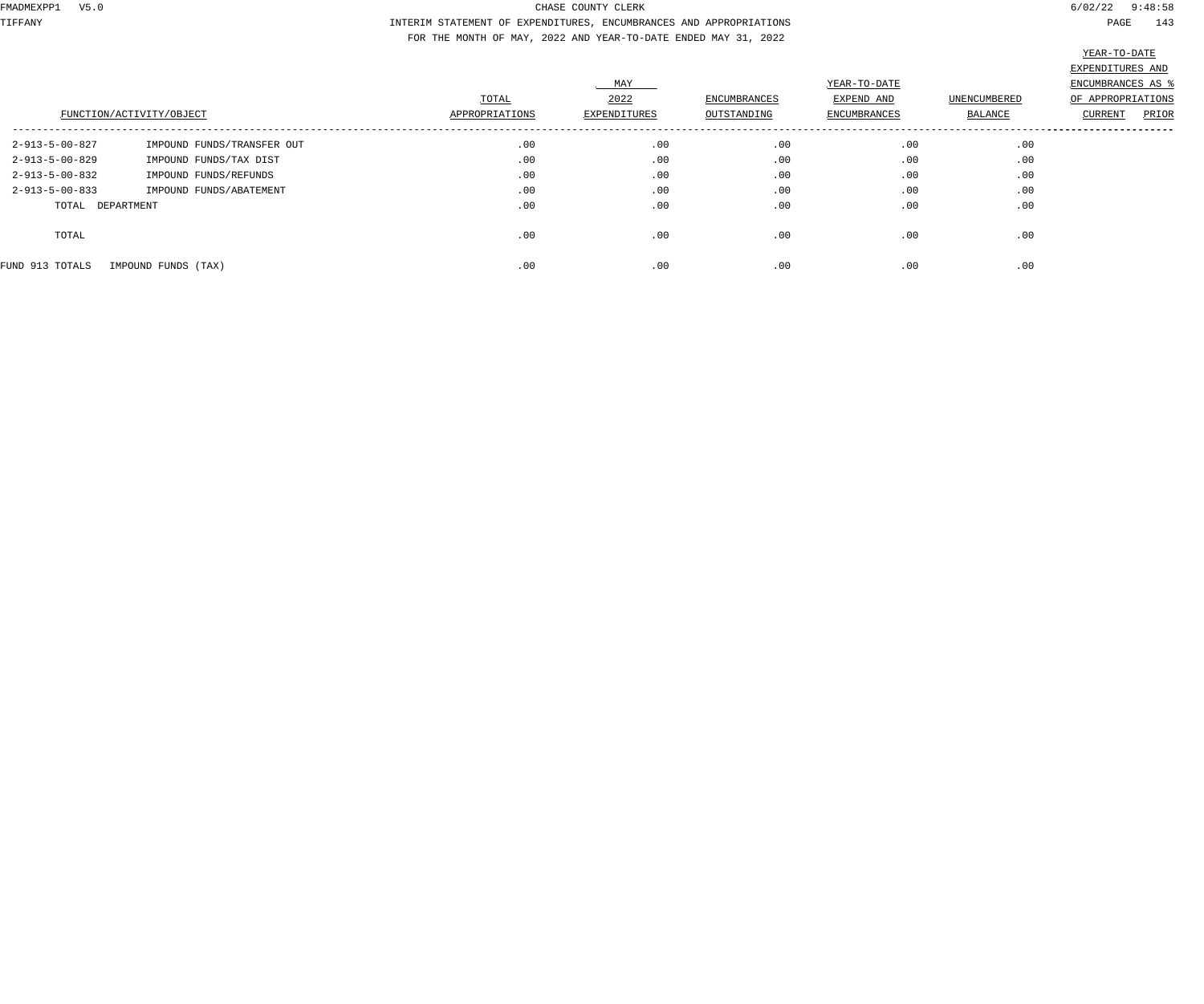TIFFANY INTERIM STATEMENT OF EXPENDITURES, ENCUMBRANCES AND APPROPRIATIONS PAGE 144 FOR THE MONTH OF MAY, 2022 AND YEAR-TO-DATE ENDED MAY 31, 2022

|                                            | FUNCTION/ACTIVITY/OBJECT                                         | TOTAL<br>APPROPRIATIONS | MAY<br>2022<br>EXPENDITURES | ENCUMBRANCES<br>OUTSTANDING | YEAR-TO-DATE<br>EXPEND AND<br>ENCUMBRANCES | UNENCUMBERED<br>BALANCE | EXPENDITURES AND<br>ENCUMBRANCES AS<br>OF APPROPRIATIONS<br>PRIOR<br>CURRENT |
|--------------------------------------------|------------------------------------------------------------------|-------------------------|-----------------------------|-----------------------------|--------------------------------------------|-------------------------|------------------------------------------------------------------------------|
| 2-916-5-00-827<br>$2 - 916 - 5 - 00 - 831$ | DEL REAL ESTATE-PARTIAL PYMT/T<br>DEL REAL ESTATE-PARTIAL/TREASU | .00<br>.00              | .00<br>.00                  | .00<br>.00                  | .00<br>.00                                 | .00<br>.00              |                                                                              |
| TOTAL DEPARTMENT                           |                                                                  | .00                     | .00                         | .00                         | .00                                        | .00                     |                                                                              |
| TOTAL                                      |                                                                  | .00                     | .00                         | .00                         | .00                                        | .00                     |                                                                              |
| FUND 916 TOTALS                            | DELINQ REAL ESTATE/PARTIAL PAYMENT                               | .00                     | .00                         | .00                         | .00                                        | .00                     |                                                                              |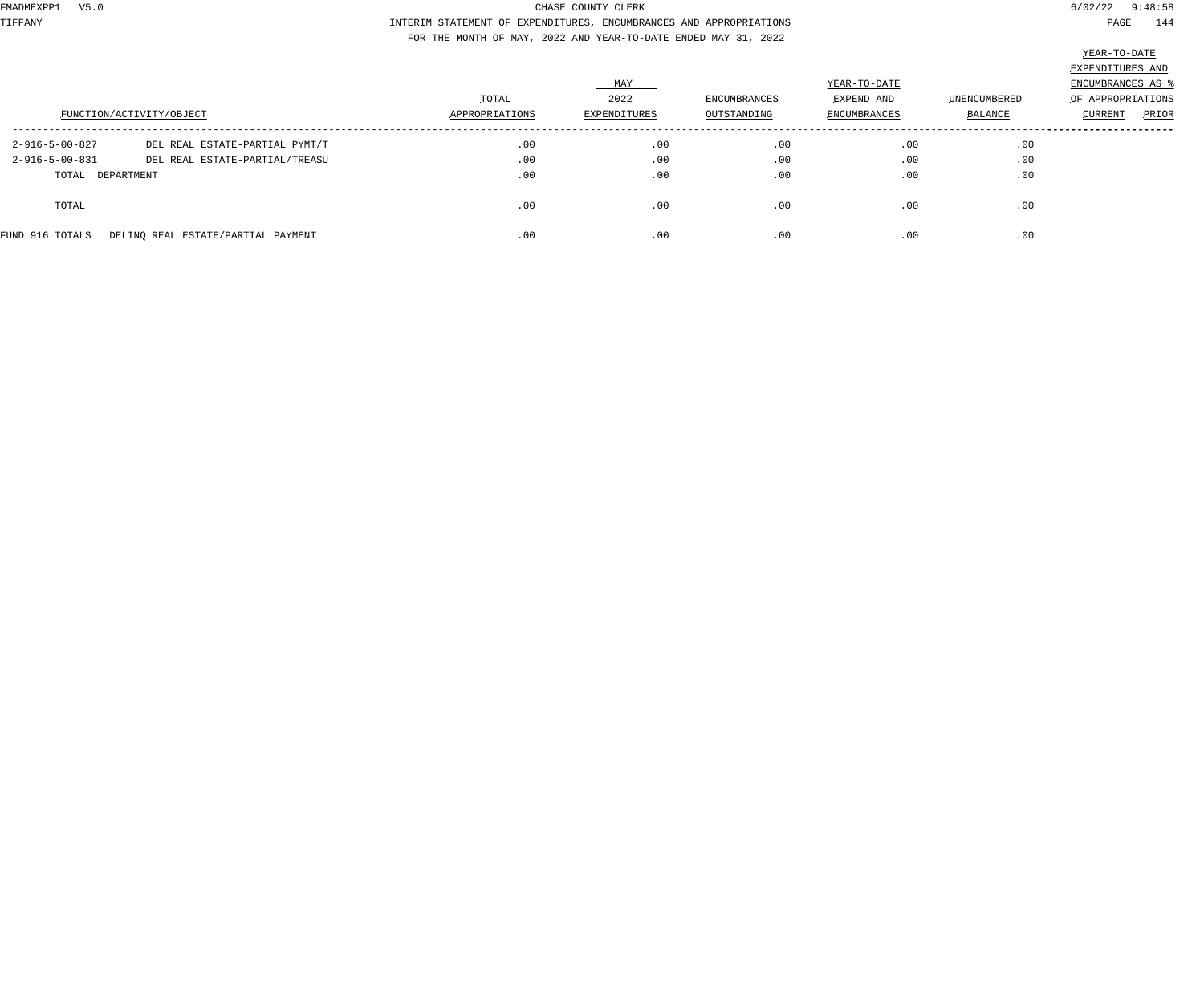TIFFANY INTERIM STATEMENT OF EXPENDITURES, ENCUMBRANCES AND APPROPRIATIONS PAGE 145 FOR THE MONTH OF MAY, 2022 AND YEAR-TO-DATE ENDED MAY 31, 2022

| ٠<br>٠<br>٠ |
|-------------|
|-------------|

|                                             | TOTAL          | MAY<br>2022  | ENCUMBRANCES | YEAR-TO-DATE<br>EXPEND AND | <b>UNENCUMBERED</b> | EXPENDITURES AND<br>ENCUMBRANCES AS %<br>OF APPROPRIATIONS |
|---------------------------------------------|----------------|--------------|--------------|----------------------------|---------------------|------------------------------------------------------------|
| FUNCTION/ACTIVITY/OBJECT                    | APPROPRIATIONS | EXPENDITURES | OUTSTANDING  | <b>ENCUMBRANCES</b>        | BALANCE             | PRIOR<br>CURRENT                                           |
| 2-920-5-00-827<br>LIQUOR TAX - TRANSFER OUT | .00            | .00          | .00          | .00                        | .00                 |                                                            |
| TOTAL DEPARTMENT                            | .00            | .00          | .00          | .00                        | .00                 |                                                            |
| TOTAL                                       | .00            | .00          | .00          | .00                        | .00                 |                                                            |
| FUND 920 TOTALS<br>LIQUOR TAX               | .00            | .00          | .00          | .00                        | .00                 |                                                            |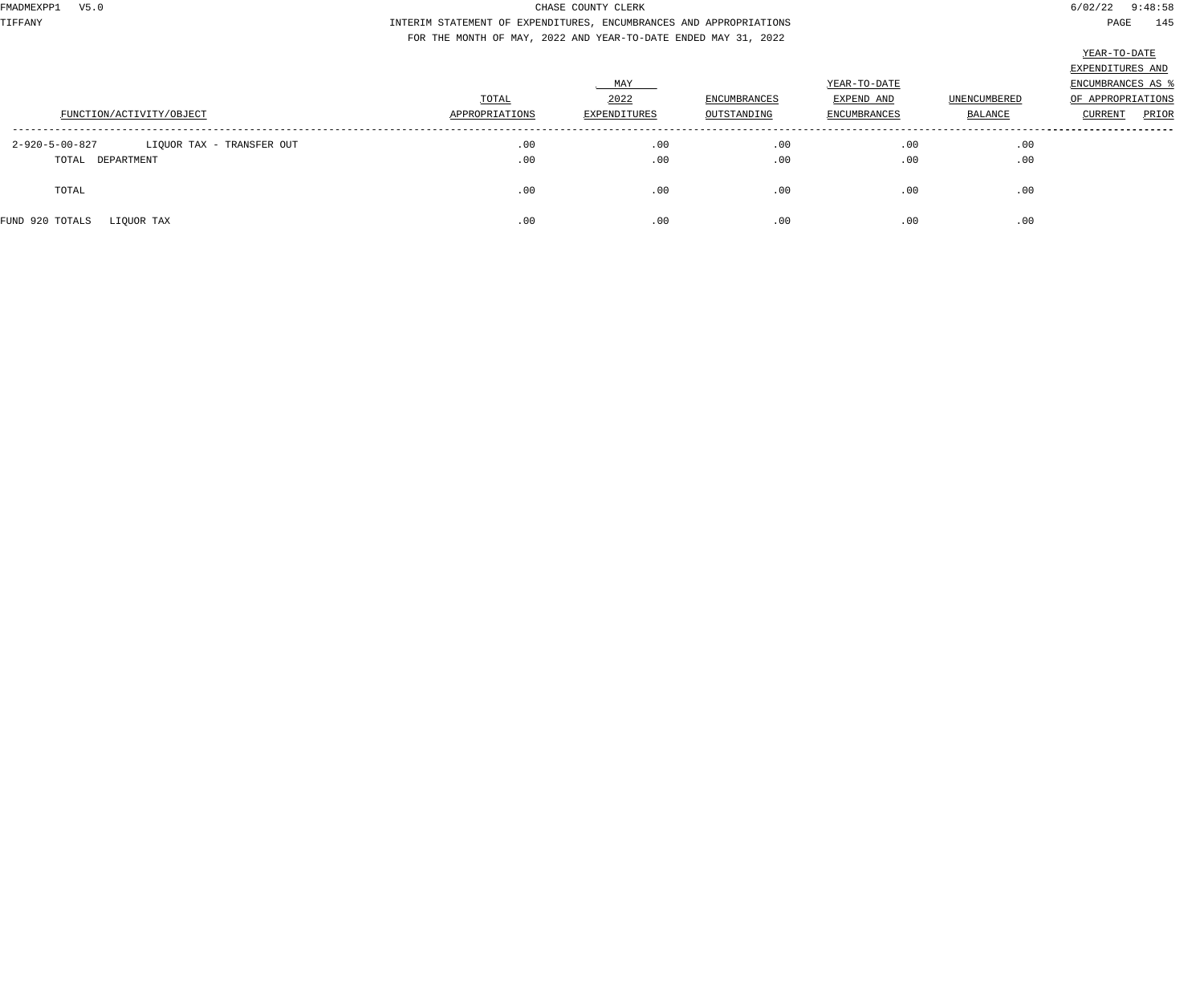TIFFANY INTERIM STATEMENT OF EXPENDITURES, ENCUMBRANCES AND APPROPRIATIONS PAGE 146 FOR THE MONTH OF MAY, 2022 AND YEAR-TO-DATE ENDED MAY 31, 2022

|                                                        |                |              |              |              |              | EXPENDITURES AND         |       |
|--------------------------------------------------------|----------------|--------------|--------------|--------------|--------------|--------------------------|-------|
|                                                        |                | MAY          |              | YEAR-TO-DATE |              | <b>ENCUMBRANCES AS 8</b> |       |
|                                                        | TOTAL          | 2022         | ENCUMBRANCES | EXPEND AND   | UNENCUMBERED | OF APPROPRIATIONS        |       |
| FUNCTION/ACTIVITY/OBJECT                               | APPROPRIATIONS | EXPENDITURES | OUTSTANDING  | ENCUMBRANCES | BALANCE      | <b>CURRENT</b>           | PRIOR |
|                                                        |                |              |              |              |              |                          |       |
| $2 - 921 - 5 - 00 - 831$<br>HFT LICENSES/TREASURER EXP | .00            | 340.50       | .00          | 1,511.00     | $1,511.00-$  |                          |       |
| TOTAL DEPARTMENT                                       | .00            | 340.50       | .00          | 1,511.00     | 1,511.00-    |                          |       |
|                                                        |                |              |              |              |              |                          |       |
| TOTAL                                                  | .00            | 340.50       | .00          | 1,511.00     | $1,511.00-$  |                          |       |
|                                                        |                |              |              |              |              |                          |       |
| FUND 921 TOTALS<br>GAME LICENSES                       | .00            | 340.50       | .00          | 1,511.00     | $1,511.00-$  |                          |       |
|                                                        |                |              |              |              |              |                          |       |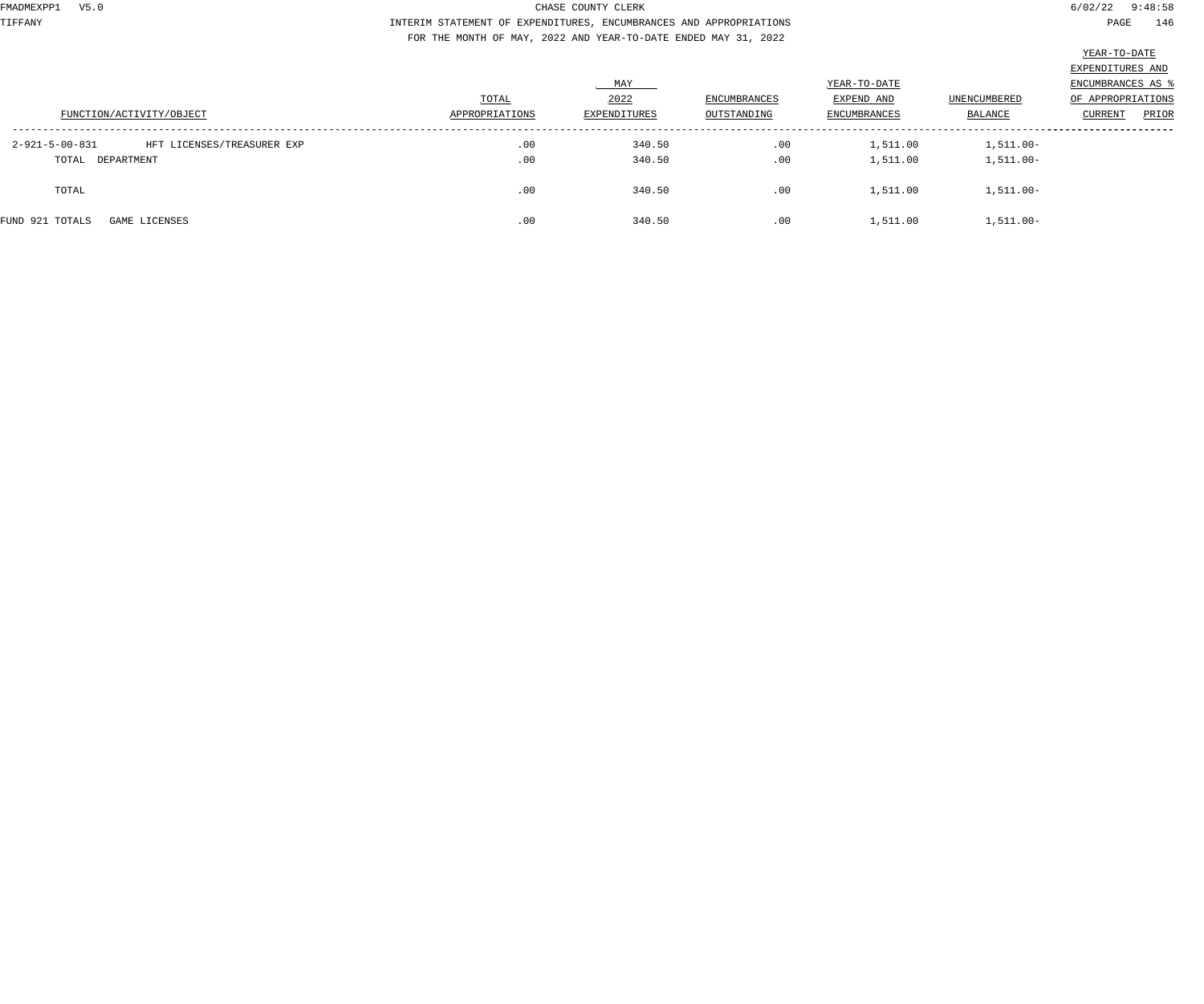TIFFANY INTERIM STATEMENT OF EXPENDITURES, ENCUMBRANCES AND APPROPRIATIONS PAGE 147 FOR THE MONTH OF MAY, 2022 AND YEAR-TO-DATE ENDED MAY 31, 2022

|                                                            |                |              |                     |                     |              | EXPENDITURES AND  |
|------------------------------------------------------------|----------------|--------------|---------------------|---------------------|--------------|-------------------|
|                                                            |                | MAY          |                     | YEAR-TO-DATE        |              | ENCUMBRANCES AS   |
|                                                            | TOTAL          | 2022         | <b>ENCUMBRANCES</b> | EXPEND AND          | UNENCUMBERED | OF APPROPRIATIONS |
| FUNCTION/ACTIVITY/OBJECT                                   | APPROPRIATIONS | EXPENDITURES | OUTSTANDING         | <b>ENCUMBRANCES</b> | BALANCE      | PRIOR<br>CURRENT  |
| $2 - 923 - 5 - 00 - 827$<br>MTR VEH LICENSES/TRANSFER OUT  | .00            | .00          | .00                 | .00                 | .00          |                   |
| $2 - 923 - 5 - 00 - 829$<br>MTR VEH LICENSES/TAX DIST      | .00            | .00          | .00                 | 301.58              | $301.58 -$   |                   |
| $2 - 923 - 5 - 00 - 830$<br>MTR VEH LICENSES/PAID TO OTHER | .00            | 17,375.09    | .00                 | 160,687.60          | 160,687.60-  |                   |
| $2 - 923 - 5 - 00 - 831$<br>MTR VEH LICENSES/TREASURER EXP | .00            | .00          | .00                 | .00                 | .00          |                   |
| $2 - 923 - 5 - 00 - 832$<br>MTR VEH LICENSES/REFUNDS       | .00            | .00          | .00                 | .00                 | .00          |                   |
| TOTAL DEPARTMENT                                           | .00            | 17,375.09    | .00                 | 160,989.18          | 160,989.18-  |                   |
| $2 - 923 - 5 - 01 - 1$<br>MTR VEH LICENSES/PERSONAL SERV   | .00            | .00          | .00                 | .00                 | .00          |                   |
| TOTAL DEPARTMENT                                           | .00            | .00          | .00                 | .00                 | .00          |                   |
| TOTAL                                                      | .00            | 17,375.09    | .00                 | 160,989.18          | 160,989.18-  |                   |
| FUND 923 TOTALS<br>MOTOR VEHICLE LICENSES                  | .00            | 17,375.09    | .00                 | 160,989.18          | 160,989.18-  |                   |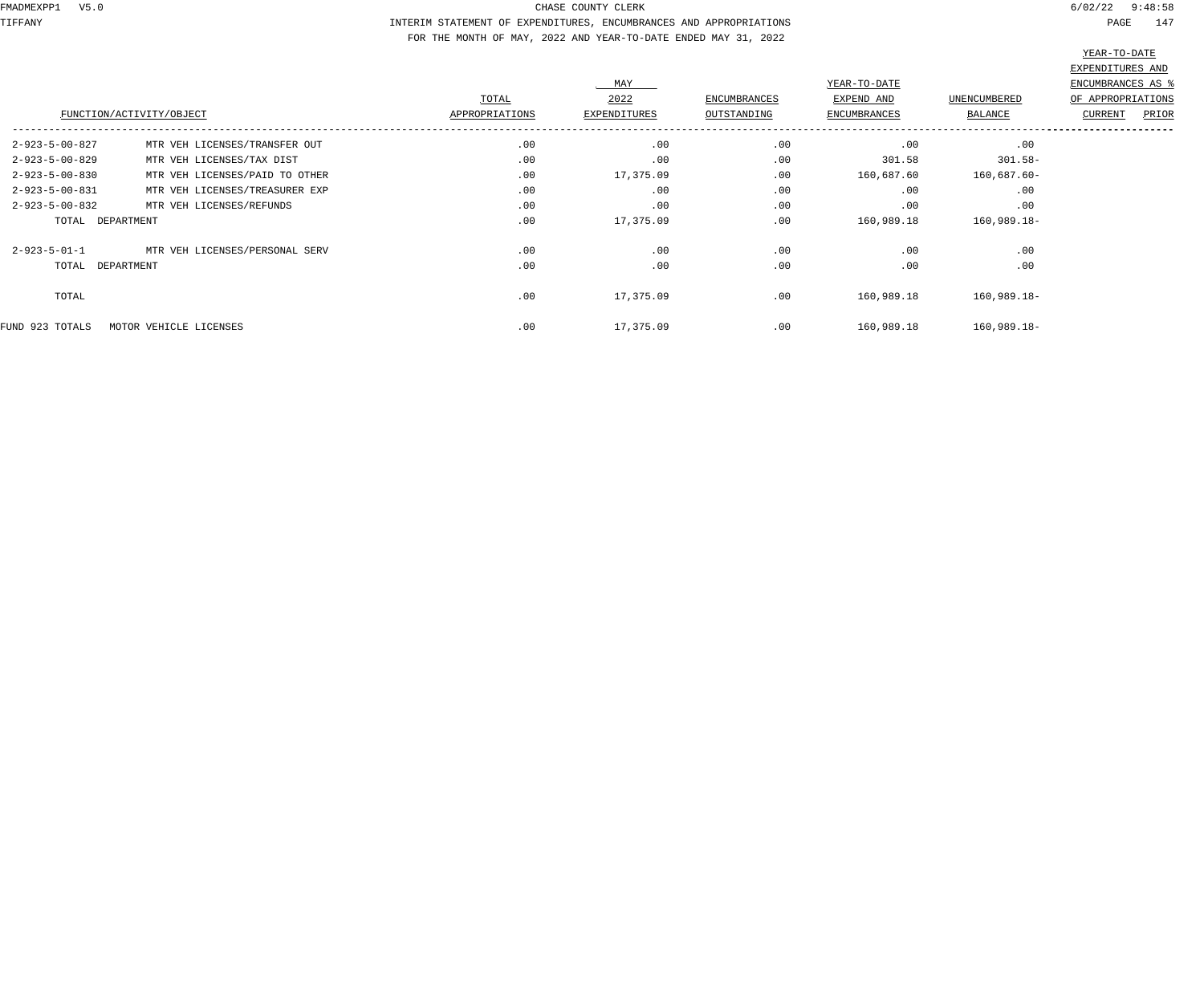TIFFANY INTERIM STATEMENT OF EXPENDITURES, ENCUMBRANCES AND APPROPRIATIONS PAGE 148 FOR THE MONTH OF MAY, 2022 AND YEAR-TO-DATE ENDED MAY 31, 2022

|                          |                                |                | MAY                 |                     | YEAR-TO-DATE        |              | EXPENDITURES AND<br>ENCUMBRANCES AS |
|--------------------------|--------------------------------|----------------|---------------------|---------------------|---------------------|--------------|-------------------------------------|
|                          |                                | TOTAL          | 2022                | <b>ENCUMBRANCES</b> | EXPEND AND          | UNENCUMBERED | OF APPROPRIATIONS                   |
|                          | FUNCTION/ACTIVITY/OBJECT       | APPROPRIATIONS | <b>EXPENDITURES</b> | OUTSTANDING         | <b>ENCUMBRANCES</b> | BALANCE      | CURRENT<br>PRIOR                    |
| $2 - 924 - 5 - 00 - 827$ | MTR VEH OPERATING/TRANSFER OUT | .00            | .00                 | .00                 | .00                 | .00          |                                     |
| $2 - 924 - 5 - 00 - 829$ | MTR VEH OPERATING/TAX DIST     | .00            | .00                 | .00                 | .00                 | .00          |                                     |
| $2 - 924 - 5 - 00 - 830$ | MTR VEH OPERATING/CONTRACTUAL  | .00            | 397.87              | .00                 | 2,575.47            | $2,575.47-$  |                                     |
| $2 - 924 - 5 - 00 - 831$ | MTR VEH OPERATING/COMMODITIES  | .00            | .00                 | .00                 | .00                 | .00          |                                     |
| 2-924-5-00-832           | MTR VEH OPERATING/REFUNDS      | .00            | .00                 | .00                 | .00                 | .00          |                                     |
| TOTAL DEPARTMENT         |                                | .00            | 397.87              | .00                 | 2,575.47            | $2,575.47-$  |                                     |
| $2 - 924 - 5 - 01 - 1$   | MTR VEH OPERATING/PERSONAL SER | .00            | 1,500.00            | .00                 | 1,500.00            | $1,500.00-$  |                                     |
| TOTAL DEPARTMENT         |                                | .00            | 1,500.00            | .00                 | 1,500.00            | $1,500.00-$  |                                     |
| TOTAL                    |                                | .00            | 1,897.87            | .00                 | 4,075.47            | $4,075.47-$  |                                     |
| FUND 924 TOTALS          | MOTOR VEHICLE OPERATING        | .00            | 1,897.87            | .00                 | 4,075.47            | $4,075.47-$  |                                     |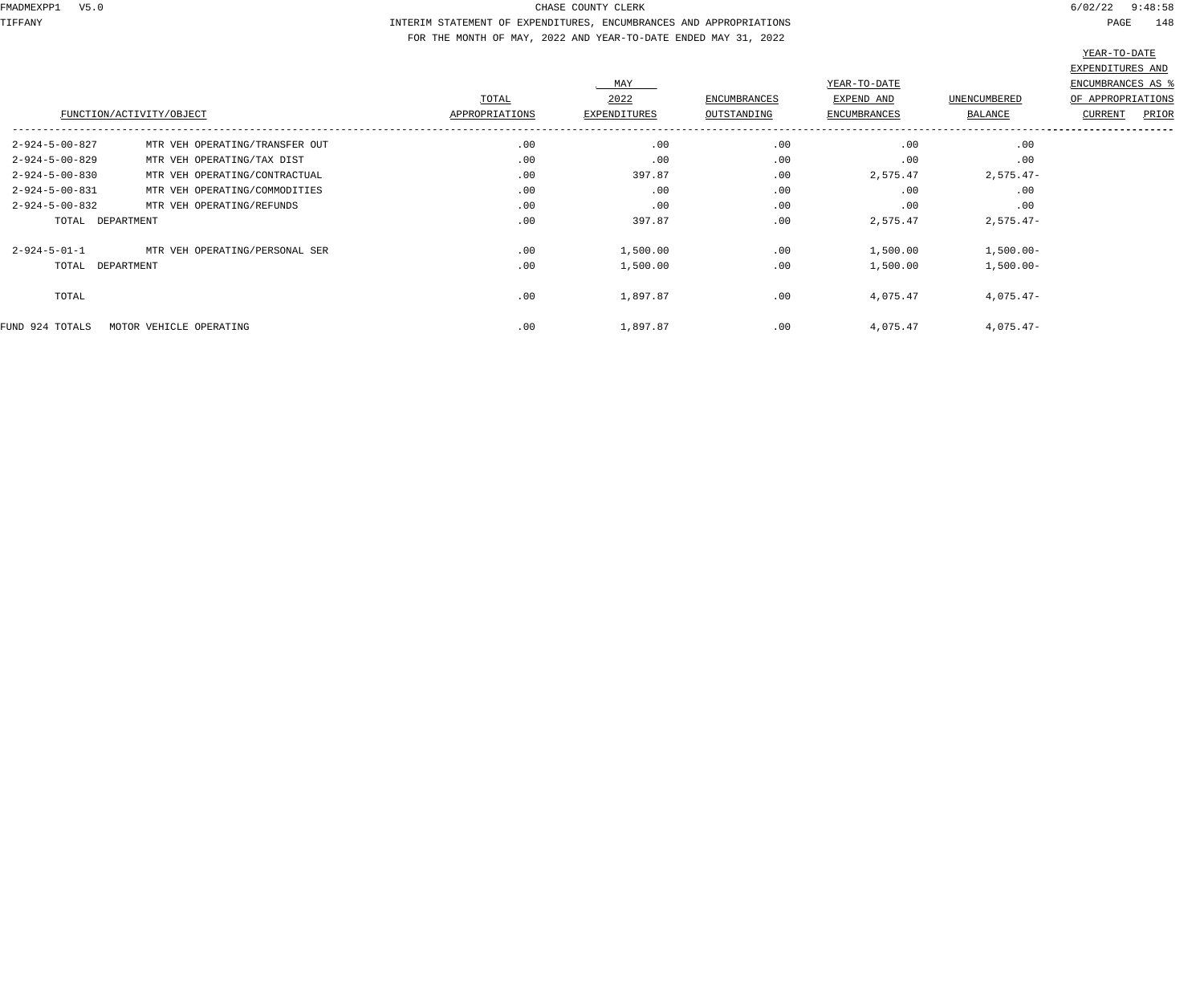TIFFANY INTERIM STATEMENT OF EXPENDITURES, ENCUMBRANCES AND APPROPRIATIONS PAGE 149 FOR THE MONTH OF MAY, 2022 AND YEAR-TO-DATE ENDED MAY 31, 2022

|                          | FUNCTION/ACTIVITY/OBJECT       | TOTAL<br>APPROPRIATIONS | MAY<br>2022<br>EXPENDITURES | <b>ENCUMBRANCES</b><br>OUTSTANDING | YEAR-TO-DATE<br>EXPEND AND<br><b>ENCUMBRANCES</b> | UNENCUMBERED<br>BALANCE | EXPENDITURES AND<br>ENCUMBRANCES AS<br>OF APPROPRIATIONS<br>PRIOR<br>CURRENT |
|--------------------------|--------------------------------|-------------------------|-----------------------------|------------------------------------|---------------------------------------------------|-------------------------|------------------------------------------------------------------------------|
| 2-925-5-00-827           | MTR VEH SALES TAX/TRANSFER     | .00                     | .00                         | .00                                | .00                                               | .00                     |                                                                              |
| $2 - 925 - 5 - 00 - 830$ | MTR VEH SALES TAX/PAID TO OTHE | .00                     | 15,167.23                   | .00                                | 62,636.17                                         | 62,636.17-              |                                                                              |
| TOTAL DEPARTMENT         |                                | .00                     | 15,167.23                   | .00                                | 62,636.17                                         | 62,636.17-              |                                                                              |
| TOTAL                    |                                | .00                     | 15,167.23                   | .00                                | 62,636.17                                         | 62,636.17-              |                                                                              |
| FUND 925 TOTALS          | MOTOR VEHICLE SALES TAX        | .00                     | 15,167.23                   | .00                                | 62,636.17                                         | 62,636.17-              |                                                                              |